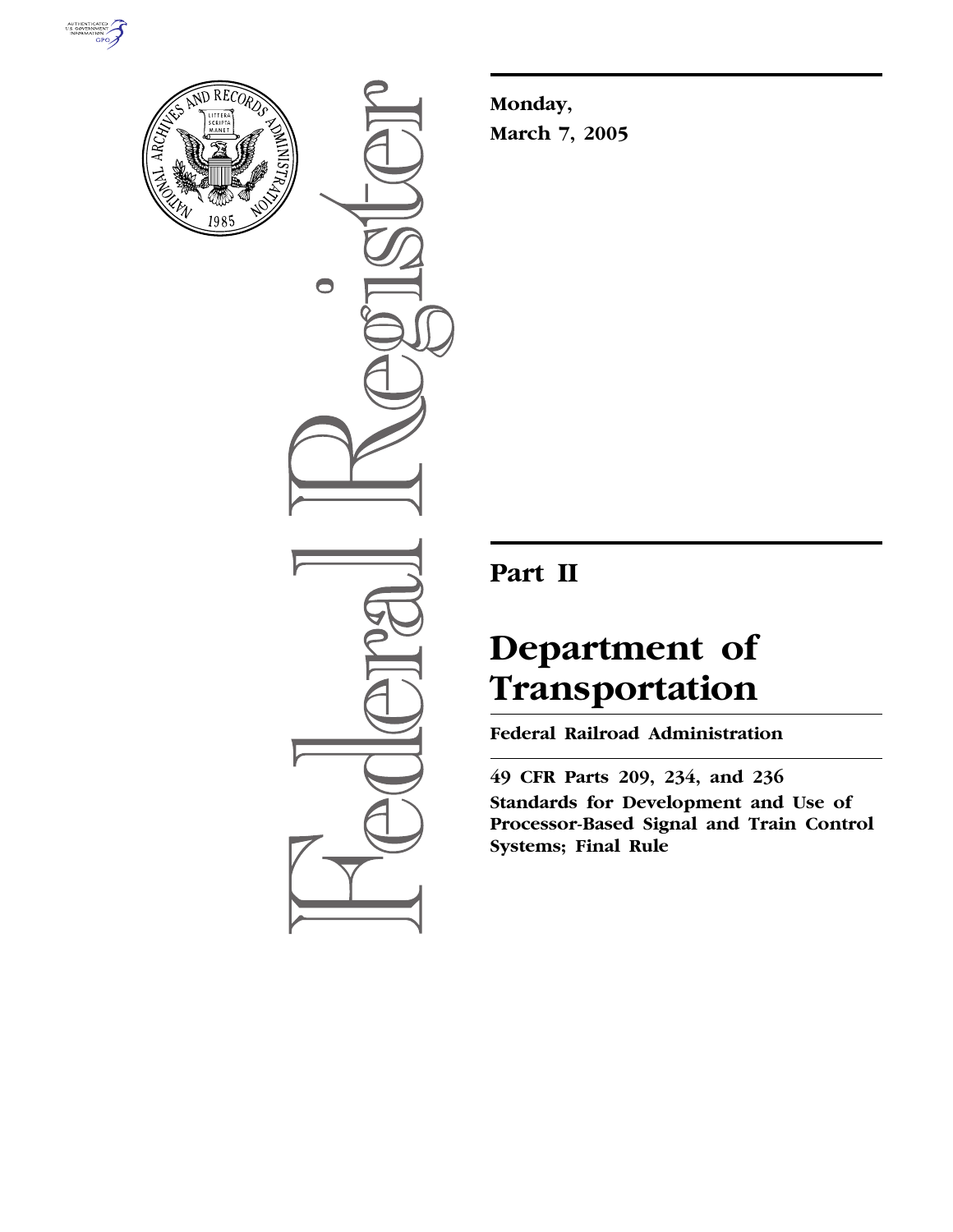#### **DEPARTMENT OF TRANSPORTATION**

#### **Federal Railroad Administration**

**49 CFR Parts 209, 234, and 236**

**[Docket No. FRA–2001–10160]** 

#### **RIN 2130–AA94**

#### **Standards for Development and Use of Processor-Based Signal and Train Control Systems**

**AGENCY:** Federal Railroad Administration (FRA), Department of Transportation (DOT). **ACTION:** Final rule.

**SUMMARY:** FRA is issuing a performance standard for the development and use of processor-based signal and train control systems. The rule also covers systems which interact with highway-rail gradecrossing warning systems. The rule establishes requirements for notifying FRA prior to installation and for training and recordkeeping. FRA is issuing these standards to promote the safe operation of trains on railroads using processor-based signal and train control equipment.

**DATES:** This rule is effective June 6, 2005. The incorporation by reference of a certain publication listed in the rule is approved by the Director of the Federal Register as of June 6, 2005.

**ADDRESSES:** Except for good cause shown, any petition for reconsideration of any part of this rule must be submitted not later than May 6, 2005. Any petition for reconsideration should reference FRA Docket No. FRA–2001– 10160 and be submitted in triplicate to the Docket Clerk, Office of Chief Counsel, FRA, 1120 Vermont Avenue, NW., Mail Stop 10, Washington, DC 20590. Petitions, received by the FRA Docket Clerk will be sent to the DOT Docket Management System (DMS) located on the Plaza level of the Nassif Building at the Department of Transportation. You can review public dockets, including any petitions for reconsideration received there between the hours of 9 a.m. and 5 p.m., Monday through Friday, except Federal holidays. You can also review any petition for reconsideration on-line at the DMS Web site at *http://dms.dot.gov.* Please note that anyone is able to search the electronic form of all submissions into any of FRA's dockets by the name of the individual making the submission (or signing the submission, if submitted on behalf of an association, business, labor union, etc.). You may review DOT's complete Privacy Act Statement in the **Federal Register** published on April 11, 2000 (volume 65, number 70; pages

19477–78), or you may visit *http:// dms.dot.gov.*

**FOR FURTHER INFORMATION CONTACT:** Tom McFarlin, Staff Director, Signal and Train Control Division, Office of Safety, FRA, 1120 Vermont Avenue, NW., Mail Stop 25, Washington, DC 20590 (telephone: 202–493–6203); or Melissa Porter, Office of Chief Counsel, FRA, 1120 Vermont Avenue, NW., Mail Stop 10, Washington, DC 20590 (telephone: 202–493–6034).

#### **SUPPLEMENTARY INFORMATION:**

#### **Table of Contents for Supplementary Information**

- I. Introduction
- II. Statutory Background III. Regulatory Background
- IV. RSAC
	- A. Overview
	- B. The PTC Working Group
- V. Discussion of Alternatives Considered and the Rationale for the Option Selected
	- A. Performance Standards vs. Prescriptive Standards
	- B. Evaluation of Performance-Based Approach
	- C. Advantages of a Performance Standard; Consideration of Disadvantages
	- D. Analysis of Risk Associated With Train Control Technologies
- E. Choice of Type of Performance Standard F. Options for Demonstrating Compliance With the Performance Standard
- VI. Proceedings to Date
- VII. Comments and Conclusions on General Issues
	- A. Background and RSAC Process
	- B. The Performance-Based Approach
	- C. The Performance Standard—What Will Be the ''Base Case'' for Comparison?''
- D. How Does This Rule Affect Locomotive Electronics and Train Control?
- VIII. Section-by-Section Analysis
- IX. Regulatory Impact
	- A. Executive Order 12866 and DOT Regulatory Policies and Procedures
- B. Anticipated Costs and Benefits
- C. Regulatory Flexibility Act
- D. Paperwork Reduction Act
- E. Environmental Impact
- F. Federalism Implications

G. Compliance with the Unfunded Mandates Reform Act of 1995 List of Subjects

#### **I. Introduction**

FRA is issuing a performance standard for processor-based signal and train control systems. FRA began the process of developing a rule in 1997 when its Railroad Safety Advisory Committee (RSAC) was tasked with developing a proposed rule for FRA's consideration. RSAC made consensus recommendations to FRA on a proposed rule; FRA agreed to these recommendations and published them as a notice of proposed rulemaking (NPRM) on August 10, 2001 (66 FR 42352). FRA received quite a few public

comments on the NPRM. This notice responds to comments on the NPRM and issues the final rule. The standards grew out of the proposed rule requiring that processor-based signal and train control systems meet or exceed the safety level of the traditional signal systems they replace. The preamble discusses the statutory background, the regulatory background, the RSAC proceedings, the alternatives considered and the rationale for the option selected, the proceedings to date, as well as the comments and conclusions on general issues. Other comments and resolutions are discussed within the corresponding section-by-section analysis.

#### **II. Statutory Background**

FRA has broad statutory authority to regulate all areas of railroad safety. 49 U.S.C. 20103(a); 49 CFR 1.49. The Federal Railroad Safety Act of 1970, Public Law 91–458, contained this broad grant of authority and supplemented the older rail safety laws then in existence. The older safety laws had been enacted in a piecemeal approach and addressed specific fields of railroad safety. For instance, the Signal Inspection Act, 49 U.S.C. 26 (recodified at 49 U.S.C. 20502 *et seq.* (1994)), has governed the installation and removal of signal equipment since its enactment August 26, 1937. Until July 5, 1994, the Federal railroad safety statutes existed as separate acts found primarily in Title 45 of the United States Code. On that date all of the acts were repealed and their provisions were recodified into Title 49 Chapters 201– 213.

Pursuant to its general statutory rulemaking authority, FRA promulgates and enforces rules as part of a comprehensive regulatory program to address the safety of railroad track, signal systems, railroad communications, rolling stock, operating practices, passenger train emergency preparedness, alcohol and drug testing, locomotive engineer certification, and workplace safety. In the area of railroad signal and train control systems, FRA has issued regulations, found at 49 CFR part 236 (''part 236''), addressing topics such as the security of signal apparatus housings against unauthorized entry (49 CFR 236.3), location of roadway signals (49 CFR 236.21), and the testing of relays (49 CFR 236.106). Hereafter all references to parts and sections shall be parts and sections located in Title 49 of the Code of Federal Regulations.

FRA continually reviews its regulations and revises them as needed to keep up with emerging technology. FRA's need to review its regulatory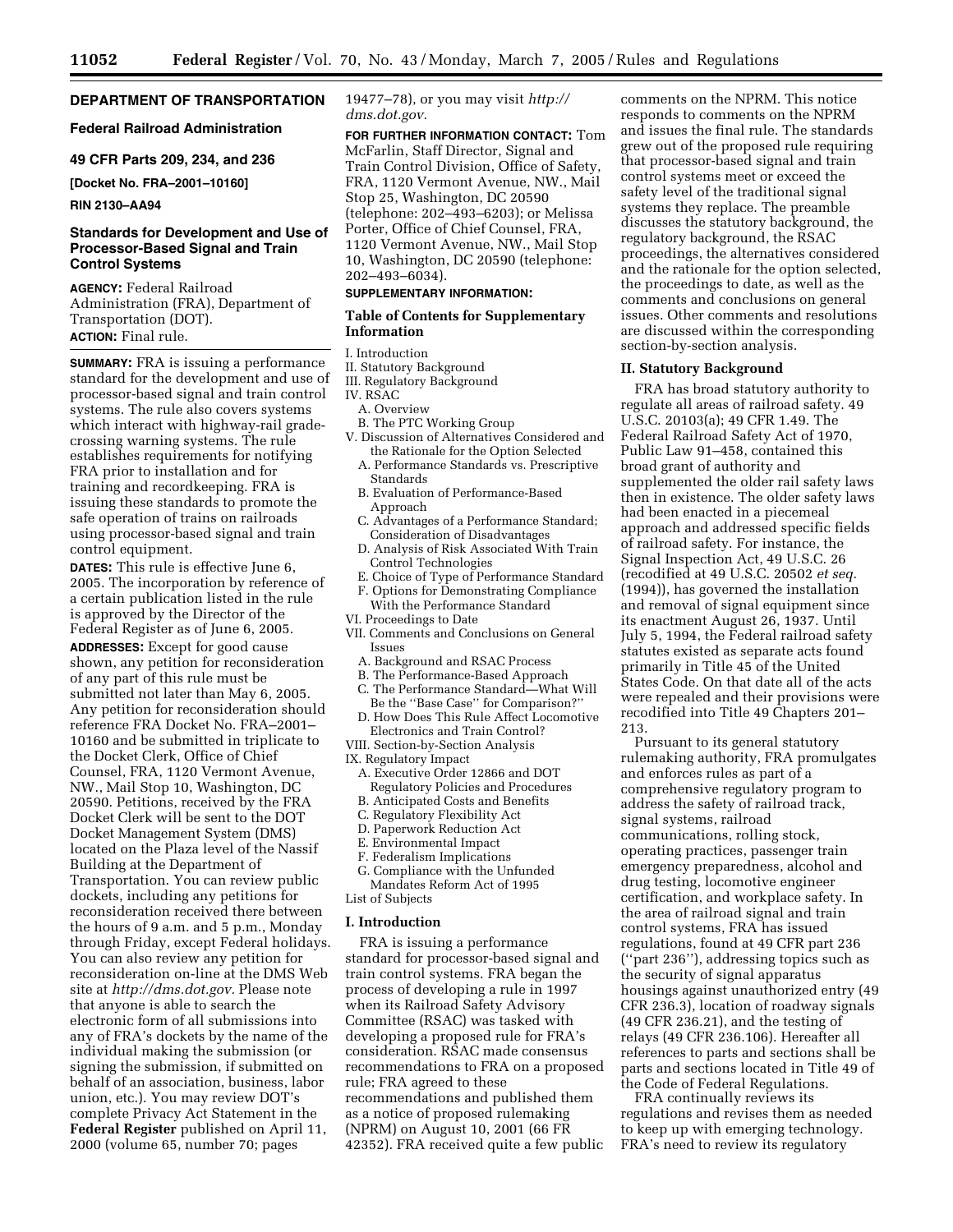scheme with respect to emerging technology in the signal and train control arena was acknowledged by Congress in Section 11 of the Rail Safety Enforcement and Review Act (RSERA) (Pub. L. 102–365, Sep. 3, 1992), entitled ''Railroad Radio Communications.'' Section 11(a) of RSERA mandated that the Secretary conduct a safety inquiry to assess, among other areas,

(6) The status of advanced train control systems that are being developed, and the implications of such systems for effective railroad communications; and

(7) The need for minimum Federal standards to ensure that such systems provide for positive train separation and are compatible nationwide.

106 Stat. 980. Section 11(b) required the Secretary to

submit to Congress within 4 months after the completion of such inquiry a report on the results of the inquiry along with an identification of appropriate regulatory action and specific plans for taking such action.

#### *Id.*

FRA conducted the inquiry required by RSERA and submitted a comprehensive Report to Congress on July 8, 1994, entitled *Railroad Communications and Train Control* (1994 PTC Report). A copy of this 1994 PTC Report is in the docket of this rulemaking. As part of the 1994 PTC Report, FRA called for implementation of an action plan to deploy PTC systems. The report forecast substantial benefits of advanced train control technology to support a variety of business and safety purposes, but noted that an immediate regulatory mandate for PTC could not be currently justified based upon normal cost/benefit principles relying on direct safety benefits. The report outlined an aggressive Action Plan implementing a public/private sector partnership to explore technology potential, deploy systems for demonstration, and structure a regulatory framework to support emerging PTC initiatives.

Since 1994, the Congress has appropriated and FRA has committed approximately \$40 million through the Next Generation High Speed Rail Program and the Research and Development Program to support development, testing and deployment of PTC prototype systems in Illinois, Alaska, and the Eastern railroads' onboard electronic platforms. As called for in the Action Plan, the FRA also launched an effort to structure an appropriate regulatory framework for facilitating implementation of PTC technology and for evaluating future

safety needs and opportunities. For such a task, FRA desired input from the developers, prospective purchasers and operators of this new technology. Thus, in September of 1997, the Federal Railroad Administrator asked RSAC to address several issues involving PTC, including the development of performance standards for PTC systems. RSAC's involvement in this rulemaking will be discussed later in the preamble.

Since the issuance of FRA's 1994 PTC Report, Congress has twice requested the Secretary of Transportation to submit additional reports on PTC; first in 1994, and more recently in 2003. In 1994, Congress directed the Secretary to submit a progress report.

The Secretary of Transportation shall submit a report to the Congress on the development, deployment, and demonstration of positive train control systems by December 31, 1995.

49 U.S.C. 20150. On May 17, 2000, FRA submitted a letter report responding to Section 20150 (2000 PTC Report). A copy of the 2000 PTC Report is in the docket of this rulemaking. The report noted the progress being made toward the deployment of PTC systems but concluded that deployment on the entire national rail system cannot be justified on safety grounds alone. FRA indicated that it would continue to encourage railroads to deploy PTC voluntarily. The report noted that RSAC, at FRA's request, had begun to address the PTC issue, and had issued a report to FRA in September 1999 (1999 RSAC Report) entitled *Implementation of Positive Train Control Systems* that detailed current PTC system projects, estimated accidents preventable by PTC systems, and estimated the costs and benefits of PTC systems as applied to the major railroads.

The 1999 RSAC Report confirmed the core PTC safety functions described in the 1994 PTC Report (prevent train-totrain collisions; enforce speed restrictions and temporary slow orders; and provide protection for roadway workers and their equipment operating under specific authorities). It also referred to additional safety functions that might be included in some PTC architecture (*e.g.*, warning of on-track equipment operating outside the limits of authority; enforcement of hazard detection warnings; and a future capability for generating data for transfer to highway users to enhance warning at highway-rail grade crossings).

The 1999 RSAC Report found that railroad safety benefits of PTC could not support the investments necessary to

deploy the system. The report estimated that PTC deployment on the Class 1 railroads would cost about \$1.2 billion to equip the lines with a level 1 type PTC system (address core PTC functions only), and about \$7.8 billion to equip the lines with a level 4 type PTC system (increased functionality addressing additional safety monitoring systems and enhanced traffic management capabilities). These costs are total discounted life cycle costs, including procurement, installation, and maintenance, over 20 years. The 20 year total discounted benefits from avoided accidents ranged from about \$500 million for a level 1 PTC system, to about \$850 million for a level 4 PTC system. The Committee was not able to reach conclusions regarding the nonsafety benefits of PTC-related technologies.

As part of the FRA appropriations for fiscal year 2003, Congress requested FRA to update cost/benefit numbers contained in the 2000 PTC Report to Congress. The Conference Report on the Consolidated Appropriations Resolution, 2003 (Pub. L. 108–7) provided in pertinent part as follows:

*Positive train control.*—The conferees direct FRA to submit an updated economic analysis of the costs and benefits of positive train control and related systems that takes into account advances in technology and system savings to carriers and shippers as well as other cost savings related to prioritized deployment of these systems, as proposed by the Senate. This analysis must be submitted as a letter report to the House and Senate Committees on Appropriations by October 1, 2003.

H.R. Rep. No. 108–10, 108th Cong. 1st Sess. 1286–7. FRA submitted the requested PTC letter report to Congress on August 18, 2004 and a copy of the report is in the docket of this rulemaking. The report indicates that substantial public benefits would likely flow from the installation of PTC systems on the railroad system, although the total amount of these benefits is subject to debate. The report reaffirmed the conclusions reached in the 1994 and 2000 PTC Reports that the safety benefits of PTC systems are relatively small in comparison to the huge costs of installing the PTC systems.

In light of the cost/benefit numbers, an immediate regulatory mandate for PTC could not be currently justified based upon normal cost/benefit principles relying on direct railroad safety benefits. FRA has, therefore, chosen to issue a final rule that establishes a performance standard for processor-based train control systems, but does not require that they be installed. PTC systems can enhance the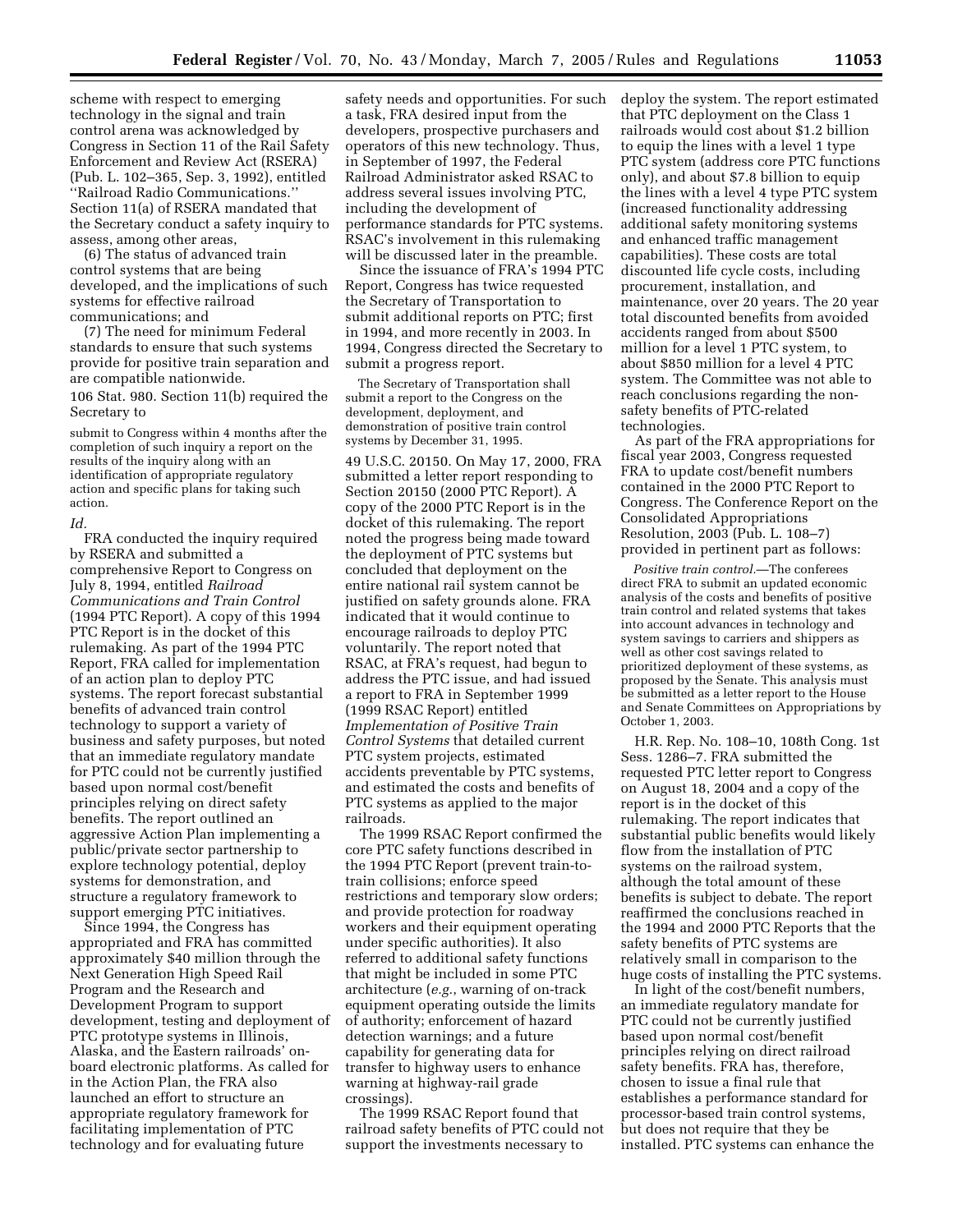safety of railroad operations; the rule will help facilitate the establishment of such systems.

#### **III. Regulatory Background**

Part 236 was last amended in 1984. At that time, signal and train control functions were performed principally through use of electrical circuits employing relays as the means of effecting system logic. This approach had proven itself capable of supporting a very high level of safety for over half a century. However, electronic controls were emerging on the scene, and several sections of the regulations were amended to take a more technologyneutral approach to the required functions (*see* §§ 236.8, 236.51, 236.101, 236.205, 236.311, 236.813a). This approach has fostered introduction of new, more cost effective technology while providing FRA with strong enforcement powers over systems that fail to work as intended in the field.

Since that time, FRA has worked with railroads and suppliers to apply the principles embodied in the regulations to emerging technology and to identify and remedy initial weaknesses in some of the new products. As a result, thousands of interlocking controllers and other electronic applications are embedded in traditional signal systems. Further technological advances may provide additional opportunities to increase safety levels and achieve economic benefits as well. For instance, implementation of innovative PTC systems may employ new ways of detecting trains, establishing secure routes, and processing information. This presents a far greater challenge to both signal and train control system developers and FRA. This challenge involves retaining a corporate memory of the intricate logic associated with railway signaling, while daring to use whole new approaches to implement that logic—at the same time stretching the technology to address risk reduction opportunities that previously were not available. For FRA, the challenge is to continue to be prepared to make safetybased decisions regarding this new technology, without impairing the development of this field. Providing general standards for the development and implementation of products utilizing this new technology is necessary to facilitate realization of the potential of electronic control systems and for safety and efficiency.

FRA has already used its safety authority to grant waivers and issue orders to support innovation in the field of train control technology. FRA has granted test waivers for the Union Pacific Railroad Company (UP)/

Burlington Northern and Santa Fe Railway Company (BNSF) Positive Train Separation (PTS) project in the Pacific Northwest, the National Railroad Passenger Corporation (Amtrak) Incremental Train Control System (ITCS) in the State of Michigan, the CSX Transportation, Inc. (CSXT) Communication-Based Train Management (CBTM) project in South Carolina and Georgia, and the Alaska Railroad PTC project. On September 19, 1996 FRA granted conditional revenue demonstration authority for ITCS. In 1998, FRA issued a final order for the installation of the Advanced Civil Speed Enforcement System (ACSES) on the Northeast Corridor (63 FR 39343, Aug. 21, 1998). See also 64 FR 54410, Oct. 6, 1999 (delaying effective date of such order).

Although FRA expects to continue its support for these current projects, the need for controlling principles in this area has become patently obvious. This rulemaking has provided a forum for identifying and codifying those principles.

#### **IV. RSAC**

#### *A. Overview*

In March 1996, FRA established the RSAC, which provides a forum for consensual rulemaking and program development. The Committee includes representation from all of the agency's major customer groups, including railroads, labor organizations, suppliers and manufacturers, and other interested parties. A list of member groups follows:

- American Association of Private Railroad Car Owners (AARPCO)
- American Association of State Highway & Transportation Officials (AASHTO)

American Public Transportation Association (APTA)

American Short Line and Regional Railroad Association (ASLRRA)

American Train Dispatchers Department/ Brotherhood of Locomotive Engineers (ATDD/BLE)

- Amtrak
- Association of American Railroads (AAR)
- Association of Railway Museums (ARM) Association of State Rail Safety Managers (ASRSM)
- Brotherhood of Locomotive Engineers (BLE) Brotherhood of Maintenance of Way
- Employees (BMWE)
- Brotherhood of Railroad Signalmen (BRS) Federal Transit Administration (FTA)\*
- High Speed Ground Transportation
- Association
- Hotel Employees & Restaurant Employees International Union
- International Association of Machinists and Aerospace Workers
- International Brotherhood of Boilermakers and Blacksmiths
- International Brotherhood of Electrical Workers (IBEW)
- Labor Council for Latin American Advancement (LCLAA)\*
- League of Railway Industry Women\*
- National Association of Railroad Passengers (NARP)
- National Association of Railway Business Women\*
- National Conference of Firemen & Oilers National Railroad Construction and
- Maintenance Association National Transportation Safety Board
- (NTSB)\*
- Railway Progress Institute (RPI)

Safe Travel America

- Secretaria de Communicaciones y Transporte\*
- Sheet Metal Workers International Association
- Tourist Railway Association Inc. Transport Canada\*
- 
- Transport Workers Union of America (TWUA)

Transportation Communications International Union/BRC (TCIU/BRC) United Transportation Union (UTU) \*Indicates associate membership.

When appropriate, FRA assigns a task to RSAC, and after consideration and debate, RSAC may accept or reject the task. If accepted, RSAC establishes a working group that possesses the appropriate expertise and representation of interests to develop recommendation] to FRA for action on the task. These recommendations are developed by consensus. The working group may establish one or more task forces or other subgroups to develop facts and options on a particular aspect of a given task. The task force or other subgroup reports for the working group. If a working group comes to consensus on recommendations for action, the package is presented to the RSAC for a vote. If the proposal is accepted by a simple majority of the RSAC, the proposal is formally recommended to FRA. FRA then determines what action to take on the recommendation. Because FRA staff has played an active role at the working group and subgroup levels in discussing the issues and options and in drafting the language of the consensus proposal and because the RSAC recommendation constitutes the consensus of some of the industry's leading experts on a given subject, FRA is often favorably inclined toward the RSAC recommendation. However, FRA is in no way bound to follow the recommendation and the agency exercises its independent judgement on whether the recommended rule achieves the agency's regulatory goal, is soundly supported, and is in accordance with policy and legal requirements. Often, FRA varies in some respects from the RSAC recommendation in developing the actual regulatory proposal. If the working group is unable to reach consensus on recommendations for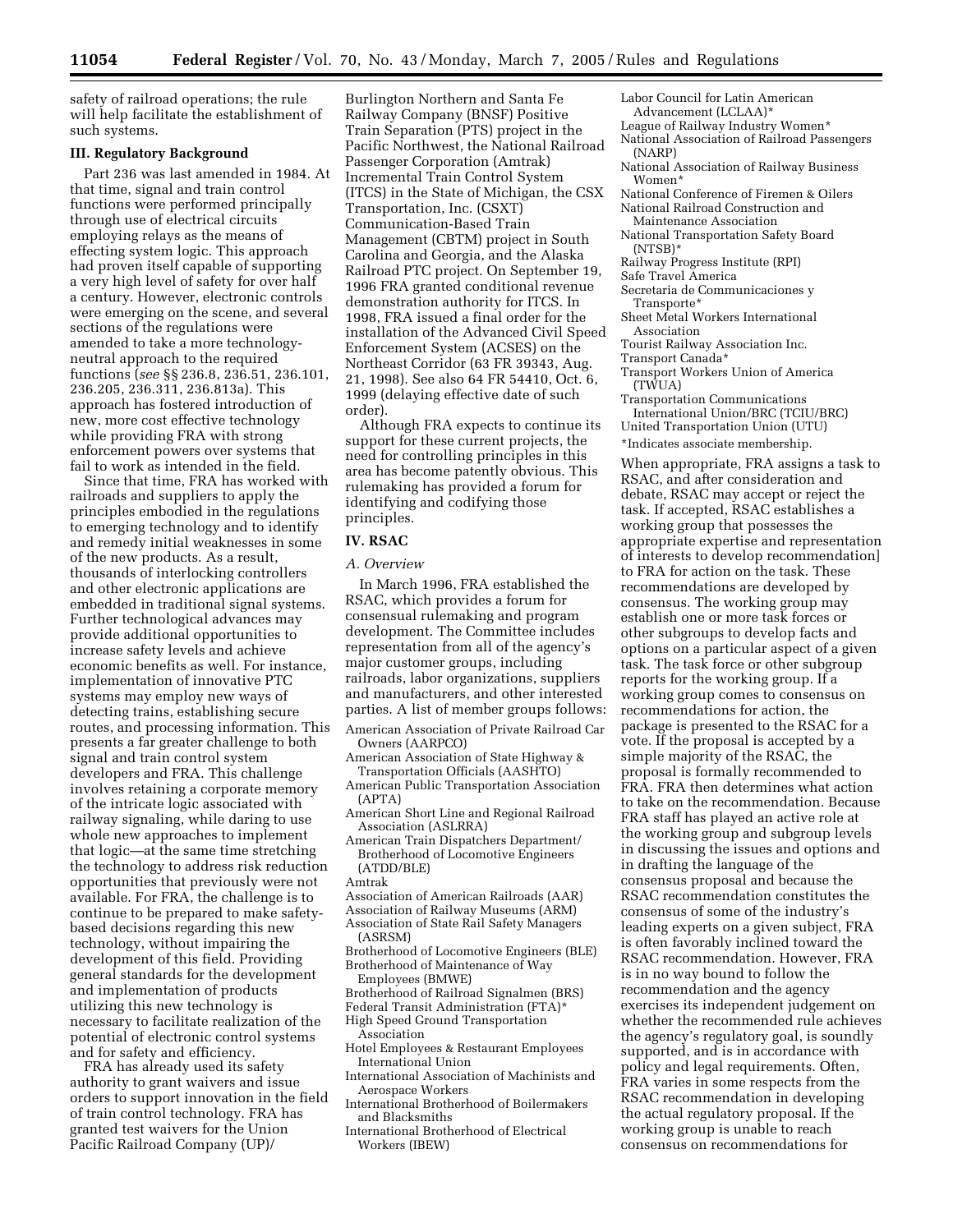action, FRA moves ahead to resolve the issue through traditional rulemaking proceedings.

#### *B. The PTC Working Group*

On September 30, 1997, the RSAC accepted a task (No. 97–6) entitled ''Standards for New Train Control Systems.'' The purpose of this task was defined as follows: ''To facilitate the implementation of software based signal and operating systems by discussing potential revisions to the Rules, Standards and Instructions (Part 236) to address processor-based technology and communication-based operating architectures.'' The task called for the formation of a working group to include consideration of the following:

• Disarrangement of microprocessorbased interlockings;

• Performance standards for PTC systems at various levels of functionalities (safety-related capabilities); and

• Procedures for introduction and validation of new systems. RSAC also accepted two other tasks related to PTC, task Nos. 97–4 and 97– 5. These tasks dealt primarily with issues related to the feasibility of implementation of PTC technology.

FRA gratefully acknowledges the participation and leadership of representatives of the following organizations who served on the PTC Working Group (hereafter Working Group):

AAR, including members from **BNSF** Canadian National Consolidated Rail Corporation **CSX** Metra Norfolk Southern Railway Company **UP** AASHTO Amtrak APTA ASLRRA ATDD/BLE BLE BMWE BRS FRA High Speed Ground Transportation Association IBEW RPI **UTU** 

Staff from the National Transportation Safety Board and the Federal Transit Administration also participated in an advisory capacity.

In order to efficiently accomplish the three tasks assigned to it involving PTC issues, the Working Group empowered two task forces to work concurrently: The Data and Implementation Task Force, which handled tasks 97–4 and

97–5, and the Standards Task Force, which handled task 97–6.

The Data and Implementation Task Force finalized a report on the future of PTC systems and presented it, with the approval of RSAC, to the Administrator in September of 1999. Report of the Railroad Safety Advisory Committee to the Federal Railroad Administrator, ''Implementation of Positive Train Control Systems'' (September 8, 1999).

The Working Group also employed several teams, comprised of representatives from RSAC member organizations, who provided invaluable assistance. An Operating Rules Team was charged with working to ensure that appropriate railroad operating rules are part of any PTC implementation process, and a Human Factors Team was charged with evaluating human factor aspects of PTC systems. Members of these teams serve on both the PTC Standards Task Force and the Data and Implementation Task Force, and additional team members were drawn from the railroad community.

FRA staff and staff from the Volpe National Transportation Systems Center (the Volpe Center) worked with the Working Group and its subgroups. FRA responded to a consensus request from the Standards Task Force by contracting for assistance from the Center for Safety-Critical Systems at the University of Virginia.

The NPRM describes the role the Standards Task Force played in developing its recommendations to the Working Group and RSAC, which were in turn recommended to FRA by RSAC and formed the basis for the proposed rule. The Standards Task Force ceased to meet and exist after publication of the NPRM. References to the Standards Task Force and Working Group are reiterated here to provide a historical perspective regarding development of the RSAC recommendations on which the NPRM was based. These points are discussed to show the origin of certain issues and the course of discussion on these issues at the Task Force and Working Group levels. We believe this helps illuminate the factors FRA weighed in making its regulatory decisions at the NPRM stage, and the logic behind those decisions, most of which are still embodied in this final rule.

#### **V. Discussion of Alternatives Considered and the Rationale for the Option Selected**

As previously noted, RSAC recommended to FRA that it adopt the proposed rule recommended to RSAC by the Working Group. FRA concluded that the recommended proposed rule

would satisfy its regulatory goals and issued an NPRM that tracked the RSAC recommendation on all major issues. Subsequent to the publication of the NPRM and the close of the comment period, informative discussions were had at the RSAC Working Group meetings regarding issues and concerns raised by written comments. These discussions contributed greatly to FRA's knowledge and understanding of the relevant subject matter, but, as discussed below, RSAC was ultimately unable to reach consensus on recommendations regarding the final rule.

In this final rule, FRA has carried forward the basic principles and structure and in many cases the language of the proposed rule with few or no changes, as initially recommended by the RSAC at the NPRM stage. The text of the final rule is substantially different from the NPRM in only a few ways. First, FRA is adding a provision delineating the responsibilities of railroads and suppliers regarding software hazards; second, FRA is providing alternatives for the abbreviated risk assessment; third, FRA is providing criteria for adjustment to the base case where changes are planned in the subject operation's speed and density; fourth, FRA is adding a provision as notice that entities may be subject to criminal penalties in accordance with 49 U.S.C. 21311; and last, FRA is adding an appendix with a schedule of civil penalties. In addition, minor edits for improved clarity and consistency have been added. Each of these substantive changes will be addressed in the section-by-section analysis of the rule text to which it applies. However, given the failure of RSAC to reach consensus at the final rule stage, FRA has determined the contents of the final rule, without the benefit of a formal RSAC recommendation, based on the agency's best judgment (informed, in many cases, by the excellent discussion of the issues within the Working Group).

#### *A. Performance Standards vs. Prescriptive Standards*

During early discussions in the advisory process, FRA noted that the existing ''Rules, Standards and Instructions'' (part 236) take a performance-oriented approach at the functional level, although—by virtue of the historical context in which they were initially prepared—they most often reference older technology. During the last decade and a half, this performanceoriented approach to specified functions has permitted the growth of electronic systems within signal and train control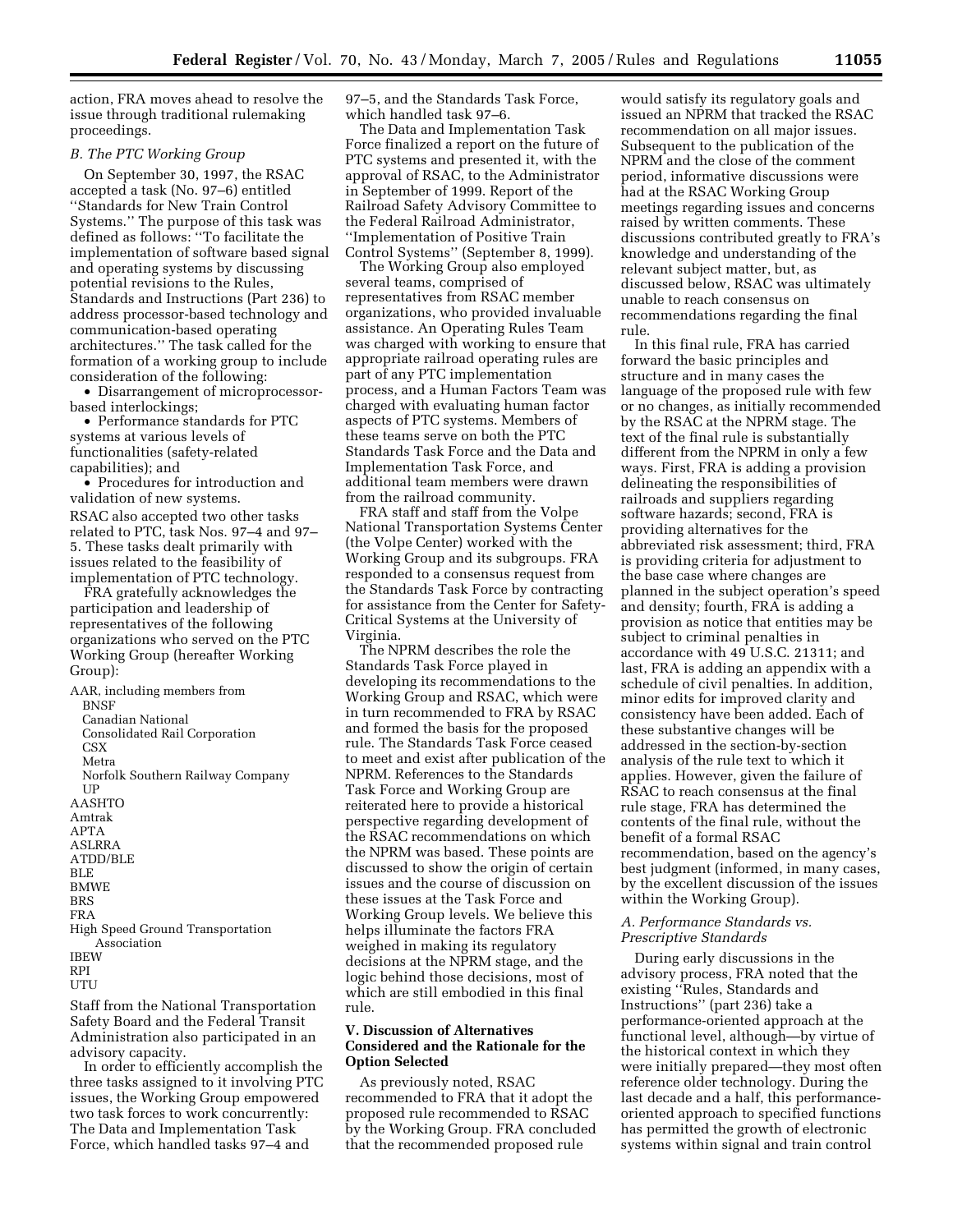systems without substantial regulatory change (albeit with growing ambiguity concerning the application of individual provisions to novel technical approaches). Wishing to maintain historical continuity and hasten preparation of a proposed and ultimately a final rule, FRA offered for consideration an initial redraft of part 236 that attempted a more technologyneutral approach to performance at the functional level, while also addressing PTC functions, as a possible starting point for the group's work.

Carrier representatives found the FRA draft to be unduly constricting, and asked thatthe group pursue higher-level performance standards. Supplier and labor representatives agreed to this approach, and FRA endeavored to support the Standards Task Force in pursuing it.

The group heard from representatives of the Research and Special Programs Administration, Federal Highway Administration's Office of Motor Carrier Safety (now Federal Motor Carrier Safety Administration), and APTA. FRA distributed a guidance document entitled ''Performance Standards: A Practical Guide to the Use of Performance Standards as a Regulatory Alternative,'' (Project on Alternative Regulatory Approaches, September 1981), a copy of which has been placed in the docket of this rulemaking.

In brief overview, the term ''performance standard'' has been variously applied to describe many different forms of regulatory approaches that avoid design specifications and other prescriptive requirements, such as mandates that actions be taken in a particular sequence, or in a particular manner, by the regulated entity. At the most permissive extreme, a performance standard for a railroad operating system might specify an ''acceptable'' level of safety performance (*e.g.*, number of fatalities per million train miles) and avoid any intervening action unless and until the performance of the regulated entity fell below that level. FRA believes that this type of approach would represent an abandonment of the agency's responsibility to promote safety, since it would necessarily assume optimum performance by the regulated entity (a condition not realized in practice) and would prevent helpful intervention until unacceptable consequences had already occurred. FRA has not sought to pursue this approach.

The least permissive performance standards include such approaches as requiring that a metal skin on the front of a locomotive have penetration resistance equivalent to that of a given

thickness of a specified steel. In this example, the choice of material is left to the designer, but the options are not extensive. See, *e.g.*, § 238.209.

In the middle range of permissiveness, a performance standard might address acceptable performance parameters for a particular, mandated device, in lieu of a fixed physical description. For instance, FRA requirements for railroad tank cars carrying flammable compressed gas require the application of high temperature thermal protection that can be accomplished using a variety of materials, together with pressure relief valve capacity requirements adequate to permit safe evacuation and burn-off of the car's contents prior to catastrophic failure of the vessel in a fire environment (part 179, Appendix B (qualification test procedure)). This combination of regulatory requirements has been highly effective in preventing loss of life from violent detonation of tank cars involved in derailments (although compliance issues have been presented by disintegration of insulation blankets that could not be readily detected under the outer jacket of a car).

Some of the safety statutes administered by FRA contain performance-based criteria. For instance, the Signal Inspection Act, as codified at  $49 \overline{U}$ .S.C. 20502(b), states:

A railroad carrier may allow a signal system to be used on its railroad line only when the system, including its controlling and operating appurtenances \* \* \* may be operated safely without unnecessary risk of personal injury.

However, recognizing the need to make a practical application of this broad statement, the law also requires that the system ''has been inspected and can meet any test prescribed under this chapter.'' What could otherwise be deemed a very broad performance standard is thus made more specific in practice.

#### *B. Evaluation of Perfomance-Based Approach*

The NPRM identified a variety of considerations relevant to whether, and in what form, performance standards should be employed in this and other settings. After review of the public comments on the NPRM, FRA is satisfied that, as a general matter, the performance standard contained in the final rule should be suitable for this context. That is—

• The standard is stated as a practical goal;

- It will be enforceable;
- It will be usable by small entities;

• It can be shown to yield safety that is equivalent to that required under the

existing Rules, Standards and Instructions (RS&I) issued by FRA's predecessor the Interstate Commerce Commission (ICC) and carried forward by FRA in part 236;

• Its cost is reasonable;

• It provides means of determining compliance before safety is endangered; and

• As adapted in this final rule, analytical techniques needed to verify compliance are available.

This last point bears further mention. FRA expressed concern in the NPRM that a risk assessment technique, the Axiomatic Safety-Critical Assurance Process(ASACP), intended to provide an important toolset to establish compliance with the performance standard was still under development. Although that continued to be the case as FRA was preparing this final rule and submitting it for review and clearance, FRA has made appropriate changes to this final rule emphasizing FRA's conclusion that more than one type of risk assessment is acceptable.

FRA had also identified several desirable criteria with respect to promulgating a performance standard specifically for processor-based signal and train control technologies: Simplicity, relevancy, reliability, cost, and objectivity.

*Simplicity:* Although nothing about producing a safety-critical signal or train control system is inherently simple, the final rule is relatively simple and provides the railroads with a great deal of flexibility.

*Relevancy:* Like the NPRM, the final rule focuses on the safety-relevant characteristics of systems and emphasizes all relevant aspects of product performance.

*Reliability:* This criterion could also be referred to as precision. That is, the standard should be reliable in that the test applied should yield similar results each time it is applied to the same subject matters. This criterion remains a concern in relation to the functioning of the final rule, but FRA has determined that the challenges presented should be manageable.

*Cost:* FRA pointed out in the NPRM that demonstrating compliance with the standard should not be unduly expensive. In reviewing the comments and making adjustments to the final rule, FRA has structured a standard that is not unduly expensive.

*Objectivity:* A completely objective standard would allow for compliance to be determined through scientific study or investigation. This is another dimension of enforceability. Like the NPRM, the final rule includes a number of provisions intended to ensure that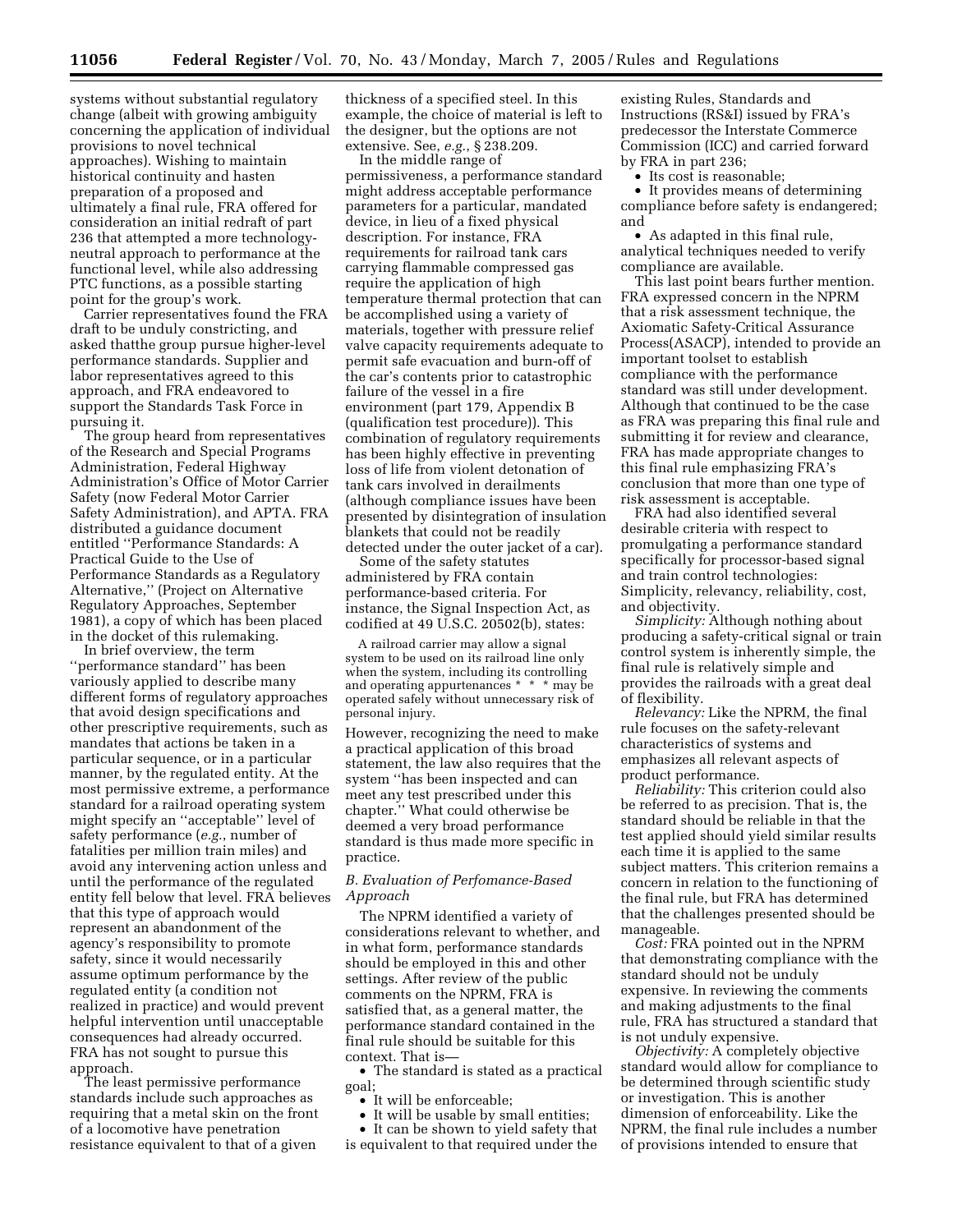application of the standard will be demonstrably objective.

#### *C. Advantages of a Performance-Based Standard; Consideration of Disadvantages*

This final rule presents the highest level performance requirements ever attempted by FRA. In the NPRM, FRA discussed at length both the reasons to pursue such a course and concerns perceived by the agency regarding its wisdom.

Since issuance of the NPRM, FRA has continued its inquiries into the advantages and limitations of high-level performance standards and the current utility of available risk assessment techniques to determine compliance with such standards. See, *e.g.,* Coglianese, Nash, and Olmstead, Performance-Based Regulation: Prospects and Limitations in Health, Safety, and Environmental Protection (Regulation Policy Program, John F. Kennedy School of Government, Harvard University 2002). FRA has been impressed both by the potential power of performance standards to foster innovation and by the fact that most regulatory implementations of the concept have been layered on top of prescriptive standards rather than replacing them. That is, practice in most agencies with similar missions has focused on being ''risk informed'' rather than ''risk driven.'' The fundamental reason for this is the inherent difficulty of predicting safety outcomes in complex environments.

FRA remains concerned that the performance-based approach of this final rule may not ensure progressive improvements in safety. Risk management practitioners typically set goals for incremental improvements in safety in connection with use of performance standards. By contrast, this final rule makes current risk levels the floor for future performance. However, if reductions in risk levels do not occur as part of the natural progression from application of the rule's performance based standards, the improvement in risk levels can be achieved by regulatory mandate. FRA refers in the final rule to the prerogative of the agency to order improvements in safety where they are supported by appropriate analysis.

In the NPRM, FRA also expressed doubt regarding whether the relevant technical, scientific, and railroad signaling communities are fully prepared to support implementation of the proposed rule. Although commenters did not appear to question the fact that the field of safety-critical systems is relatively new and undergoing a process of maturation,

they did question some of FRA's assertions. For instance, a major signal supplier noted that suppliers do provide quantitative information concerning life-cycle safety performance in the transit market. The same supplier stated that the concept of product validation is much better settled than suggested by FRA in the NPRM and questioned FRA's suggestion that quantifying risk with respect to electronic systems was somehow more difficult than with electro-mechanical systems. Notably, however, the supplier was addressing this topic from the context of design and production of systems utilizing traditional safety concepts. The same commenter noted that much more challenging issues associated with less conventional systems (including those relying upon complex commercial offthe-shelf hardware or software for which source code is not available to the designer and where changes may be introduced without notice).

Commenters generally did not question the difficulty associated with assigning values to human factor risk, and FRA's consideration of the issues as informed by intervening discussions of the Working Group (including presentation and discussion of various risk assessment topics) has done nothing to call into question FRA's original concerns regarding the complexity of safety proofs at the system level, particularly where human factors or non-conventional electronic systems are involved.

Neither did commenters effectively reassure FRA regarding the danger that risk assessment could become an ''after the fact'' justification for a system already constructed. This concern could be exacerbated by the difficulty of conducting risk assessments in parallel with product development against tight time deadlines. Under such circumstances, the tendency is to assign each subsystem of the electronic system a ''risk budget,'' after which the temptation to stay within budget could have the tendency to skew estimates. FRA has removed a sentence from the appendix on risk assessment that could be read to endorse this approach; but there is, of course, no reasonable way to prevent it from occurring. Rather, FRA will need to be alert to this procedure; and, where it is used, it may be appropriate to require a third party assessment of the verification and validation process that yielded the compliant estimates.

#### *D. Analysis of Risk Associated With Train Control Technologies*

As reported in the NPRM, recognizing the need to advance the state of the art

with respect to analysis of risk specifically associated with various methods of operations and train control technologies, the Standards Task Force established a team to support development of a ASCAP. At the request of the Standards Task Force, FRA engaged the University of Virginia (UVA) to develop the ASCAP model as a risk assessment ''toolkit'' for use in implementing the PTC rule then under development. The initial challenge for the ASCAP team and contractor was to describe the level of risk associated with the current method of operation on a CSXT line, which is operated without a signal system using direct traffic control system rules (the ''base case''). The first comparison case was to be the operations on the same line should a traffic control system be installed. The second comparison case was to be implementation of the proposed Communications Based Train Management (CBTM) system, an innovative technology that addresses the PTC core functions.

As the effort progressed, the traffic control case was eliminated and the effort focused on CBTM. This ''dry run'' for ASCAP resulted in development of important elements of the technique, including a relatively sophisticated train management algorithm. The CBTM exercise was then suspended due to the need for the University to focus on the safety case for the Illinois DOT Project under contract to System Designer and Integrator for the North American Joint Positive Train Control Program (NAJPTC). When UVA last briefed the RSAC Working Group on this effort in March of 2003, it was clear that the method had been greatly enriched; however, neither the adjusted base case nor the PTC case had yet been finalized. Due to the difficulty of obtaining useful human factors data, that element of the analysis appeared to be the portion of the work still subject to review and potential redirection.

FRA reiterates that the ASCAP approach appears to have significant value for distinguishing risk between the previous condition and proposed systems. However, in developing this final rule, FRA has necessarily taken notice of the fact that constructing the method has proved much more difficult than initially predicted; and nothing approaching validation of the method has yet been undertaken. As a result, the application of recognized alternative risk assessment methods used in other industries is anticipated. These traditional methods will be accepted on a case-by-case basis, after technical review by the Associate Administrator for Safety.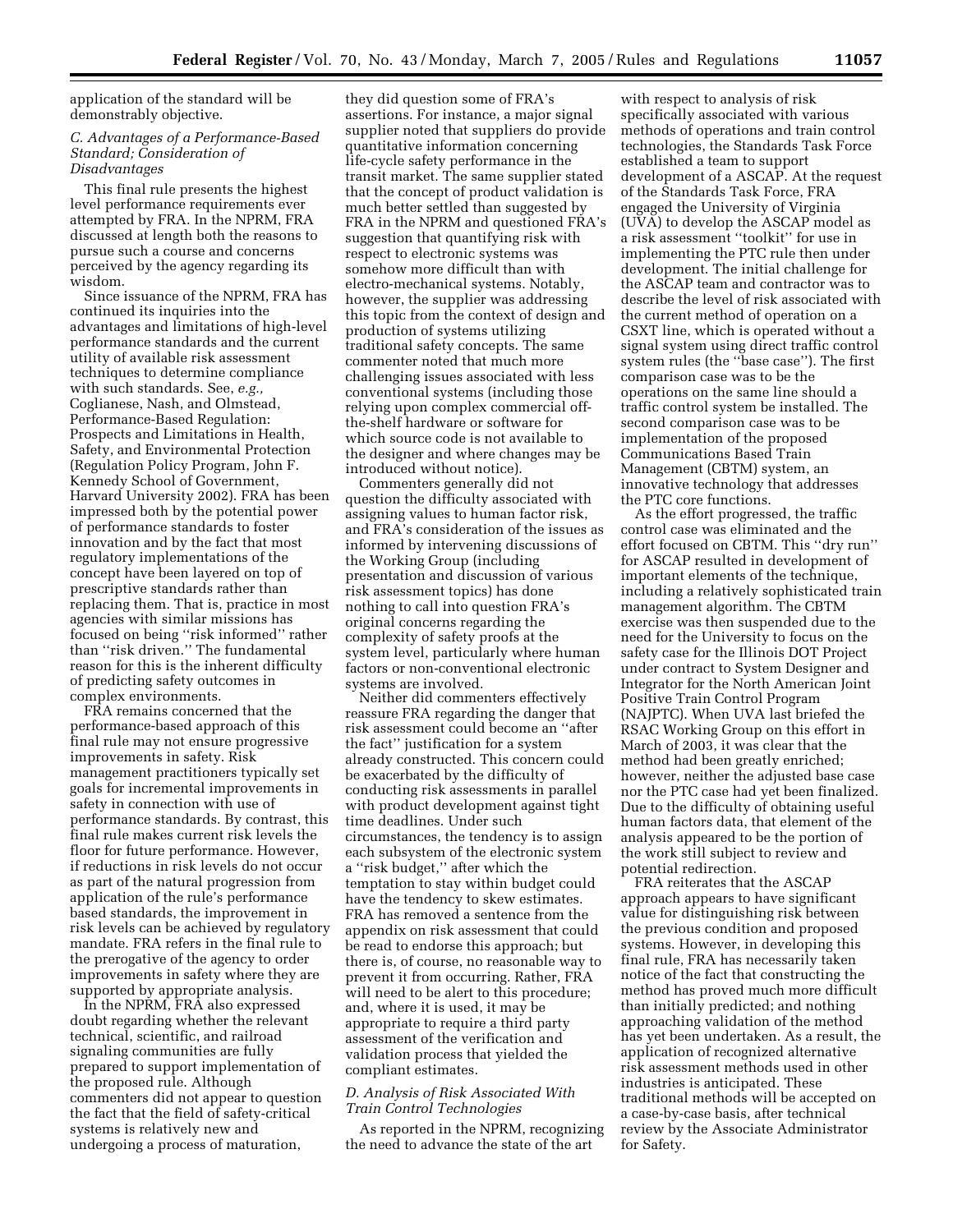#### *E. Choice of Type of Performance Standard*

FRA adopts the performance standard contained in the NPRM, which is basically that the new condition be at least as safe as the previous condition. In the preamble to the proposed rule, FRA acknowledged that this is a static level of safety.

Following issuance of the NPRM, the agency focused further on the problem of how to characterize the base case. FRA noted that, in cases where no adjustment of the previous condition was necessary, the rule might actually result in uneven outcomes depending upon the level of safety on the particular railroad and particular territory. Very often the level of safety is affected significantly by intangibles such as specific provisions of the operating rules, training, degree of supervisory oversight, and degree of professionalism of the work force. A railroad with a good safety record could, in effect, be constrained in terms of future options by its own good performance. Such a railroad would likely have a commitment to continuous improvement, and FRA did not want to create the opportunity for safety to decline. On the other side of the ledger, it is a positive thing that safety would be improved through investments in signals or train control in an area where risk had been relatively higher; however, FRA did not want to ''set the bar too high'' lest needed improvements be discouraged.

FRA embraces this concept of progressive improvement and realizes that actual safety outcomes do differ, despite every attempt to maintain minimum standards. FRA notes that, in cases where adjustment of the base case is required, reliance on average numbers for similar territory may be required, which may have the effect of leveling the playing field over time.

#### *F. Options for Demonstrating Compliance With the Performance Standard*

In the NPRM, FRA described a series of options for demonstrating compliance with the performance standard and explained that the option selected could be best described as a Bayesian belief network. A Bayesian Network is a special type of mathematical construct called an ''acyclic directed graph'' that represents relationships between logical propositions consisting of a set of assumptions called variables. A simple example of an ''acyclic directed graph'' is the elimination tree used in many sporting events. Each variable in the logical proposition is independent of

other variables that it does not share a common parent with. The joint probability over all variables, which is the probability of the events represented by the graph, occurring is represented in terms of local probabilities associated with each of the individual variables. Its principal limitation is that it may not appear totally objective. It asks that the railroad demonstrate ''to a high degree of confidence,'' that the proposed product would result in no loss of safety. The railroad would be required to make this finding initially. The NPRM attempted to make it clear that, in any case where approval was required, FRA would determine the sufficiency of the safety case. However, the manner in which that would be done was not made clear, since the definition of ''high degree of confidence'' embodied a ''reasonable decision-maker'' standard that would be employed to determine compliance, and the railroad had a duty (carried forward in this final rule) to make an initial determination that the safety case was sufficient.

Since issuance of the NPRM, which pointed out the technical challenges associated with issues underlying administration of a performance standard, FRA has noted slow (albeit demonstrable) progress toward resolution of those issues. Accordingly, FRA is concerned that, given the subjectivity inherent in the ''reasonable decision maker'' finding (which would increase in proportion to the weight of the safety case derived from assumptions and judgments, as opposed to quantified empirical evidence), and given the range of decisions ''reasonable decision-makers'' might make, the proposed structure of the NPRM could prove problematic. In particular, FRA wishes to achieve consistency in outcomes for comparable Product Safety Plans (PSPs), promoting fairness for all parties and predictability in terms of what will be acceptable.

FRA notes that most PSPs will be handled in accordance with the informational filing procedures, and in that context judgments by railroads will be accepted at face value if the necessary analysis has been completed and incorporated into the PSP. However, where FRA is faced with the need to make a decision whether to approve a PSP that is taken for review given the degree of uncertainty associated with much of the underlying analysis associated with a complex processor-based system—it is important that FRA's judgment be applied. Other provisions of the proposed rule appear to anticipate that this will be done.

Accordingly, in this final rule FRA makes clear that, in any case where approval is required, FRA will make the decision *de novo*, based upon the information provided within or accompanying the PSP and the criteria set forth in § 236.913(g). The result of this change is that any judicial review of FRA's determination would focus on whether FRA came to a result compatible with that of a reasonable decision maker with the agency's expertise and knowledge of its own requirements (by law FRA may not act in an arbitrary or capricious manner), rather than whether the railroad acted as a reasonable decision maker. In any event, given the difficulty of the underlying analysis, it is important for safety and uniformity that suppliers and railroads anticipate the need to make a persuasive case to FRA that the standard is met. FRA also clarifies § 236.909(b) with regard to the finding of sufficiency.

The primary goal of the risk assessment required by this rule is to give an objective measure of the levels of safety risk involved for comparison purposes. As such, FRA believes the focus of the risk assessment ought to be the determination of relative risk levels, rather than absolute risk levels. Thus, like the proposed rule, the final rule attempts to emphasize the determination of relative risk.

The Standards Task Force realized that risk assessments may be performed using a variety of methods, so its recommendation to the Working Group and the Working Group's recommendation to RSAC, in connection with the NPRM, proposed the creation of certain guidelines to be followed when conducting risk assessments. FRA feels that these guidelines, captured in § 236.909(e) and Appendix B, adequately state the objectives and major considerations of any risk assessment it would expect to see submitted per subpart H. FRA also feels that these guidelines allow sufficient flexibility in the conduct of risk assessments, yet provide sufficient uniformity by helping to ensure final results are presented in familiar units of measurement.

One of the major characteristics of a risk assessment is whether it is performed using qualitative methods or quantitative methods. Initially, the Standards Task Force considered proposing that only quantitative risk assessment methods be used to facilitate relative risk comparison. However, suppliers noted that certain risks, such as software coding errors, cannot be fairly or easily quantified, and that the industry practice is to assess such risks qualitatively. As suggested by RSAC at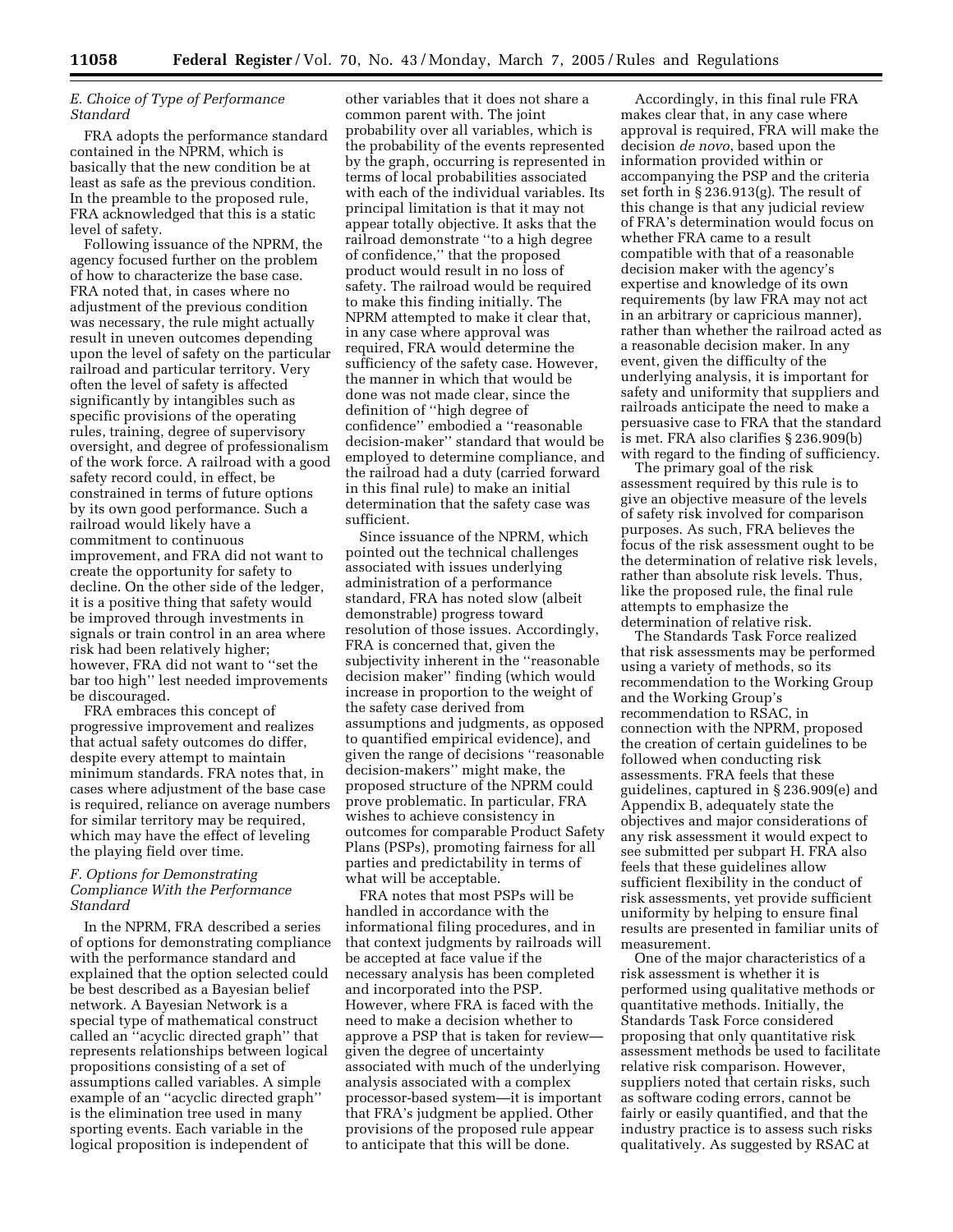the NPRM stage of the rulemaking process and as adopted by FRA, the final rule allows both quantitative and qualitative risk assessment methods to be used, as well as combinations of the two. FRA expects that qualitative methods should be used only where appropriate, and only when accompanied by an explanation as to why the particular risk cannot be fairly quantified. RSAC further recommended to FRA (in connection with the NPRM) that railroads/suppliers not be limited in the type of risk assessments they should be allowed to perform to demonstrate compliance with the minimum performance standard. FRA agrees with the philosophy stated here and feels that state of the art of risk assessment methods could potentially change more quickly than the regulatory process will allow, and not taking advantage of these innovations could slow the progress of implementation of safer signal and train control systems. Thus, FRA is allowing risk assessment methods not meeting the guidelines of this rule, so long as it can be demonstrated to the satisfaction of the FRA Associate Administrator for Safety that the risk assessment method used is suitable in the context of the particular product. FRA believes this determination is best left to the FRA Associate Administrator for Safety because the FRA retains authority to ultimately prevent implementation of a system whose PSP does not adequately demonstrate compliance with the performance standard under the final rule.

Regardless of the risk assessment method used, FRA prefers the same method to be used for both previous condition (base case) calculations and calculations of risk associated with the proposed product. FRA prefers similar if not identical methods to be used so that meaningful comparisons can be made. However, the final rule does not mandate that identical methods be used in every case. FRA is aware that some types of risk are more amenable to measurement by using certain methods rather than others because of the type and amount of data available. For example, in almost all situations where advanced train control technology will be economically viable, safety risk data and accident histories will often be more abundant for the previous condition than for operation with the proposed product. The latter calculation will normally be based on supplier data about the product and modeling of how it is intended to be used on the railroad. Because FRA is interested in ensuring that each relative risk determination is

accurate, the final rule does not outright mandate that the same assessment method be used. If a railroad does elect to use two different risk assessment methods, FRA will consider this as a factor for PSP approval (see § 236.913(g)). Also, in such cases, when the margin of uncertainty has been inadequately described, FRA will be more likely to require an independent third party assessment (see § 236.913(h)).

#### **VI. Proceedings to Date**

On August 10, 2001, FRA published the NPRM concerning the establishment of performance standards for development and use of Processor-Based Signal and Train Control systems (66 FR 42352). As noted above, the NPRM was based on the extensive work of the Standards Task Force and additional input from the entire PTC Working Group. The recommendations of the Working Group, which included those of the Task Force, were recommended by the full RSAC to FRA. Much of the information presented here was published in the NPRM. Since most readers will not have the benefit of consulting both the NPRM and the final rule together, FRA feels that republication of pertinent background and explanatory material in one document is appropriate.

The publication of the NPRM engendered much response. FRA extended the deadline for written comments in response to specific requests for additional time, and to ensure that all commenters had an opportunity to fully develop their observations (66 FR 51362 ). FRA received a total of 27 comments to the NPRM which can be found in the public docket of the rulemaking. FRA did not receive a request for a hearing and did not hold a hearing.

The comments ranged from observations regarding the historical accuracy of the origin of the practices now codified at part 236 and observations concerning the RSAC process to technical commentary regarding the risk assessment methodology proposed in the rule. The Working Group met December 4–6 of 2001 in San Antonio, Texas to consider comments that had been submitted as of that date. Additional comments were received after the initial Working Group meeting and have also been addressed in this notice. Although the later comments were received long after the deadline for comment submission, FRA has attempted to address those comments, as well.

FRA found the discussions at the December 2001 meeting useful and

extremely informative. Many of the commenters were present at the meeting and contributed to the discussion, of comments. Concerns raised by public comments were ultimately resolved by FRA, yet the resolutions were informed by insights obtained in the Working Group discussions. (Minutes of these discussions are in the docket of this rule.) The most challenging issues presented by commenters required additional research and analysis by FRA staff and contractors to the agency.

As noted above, the discussions at San Antonio left open the question of when and how the base case should be adjusted. This issue was pursued by a Working Group team and addressed at the Working Group meeting of July 2003. No consensus on the subject was reached at the 2003 Working Group meeting.

At the July 2003 Working Group meeting, the Working Group did achieve consensus on several recommendations for resolution of other comments on the proposed rule and reported those recommendations to the full RSAC. During August of 2003, the RSAC reviewed the written report of the Working Group and voted by mail ballot. Those recommendations were circulated to the full RSAC for mail ballot, and responses were requested by August 14, 2003. A majority of RSAC members either voted to return the recommendations to the Working Group for reconsideration or non-concurred in the recommendations. Under RSAC procedures, the effect of this vote is to conclude RSAC action on the topic without an RSAC recommendation being to FRA. (Under RSAC procedures, any vote to return consensus recommendations to the working group must be unanimous, or the vote is scored as ''non-concur.'') In any event, FRA's schedule for completion of this rulemaking could not accommodate further months of deliberation on recommendations.

FRA continued to refine the principles of this final rule in light of emerging experience with processorbased systems and risk assessment techniques until the time this final rule was submitted for review and clearance within the Executive Branch in September 2003. FRA has benefitted from the active discussion of the issues in this proceeding, including written comments and deliberations of the RSAC. Although the final resolution of the issues reflects insights gained in discussions of the Working Group and in the NPRM, FRA's final disposition of these issues is the responsibility of the agency and was based on its independent judgment.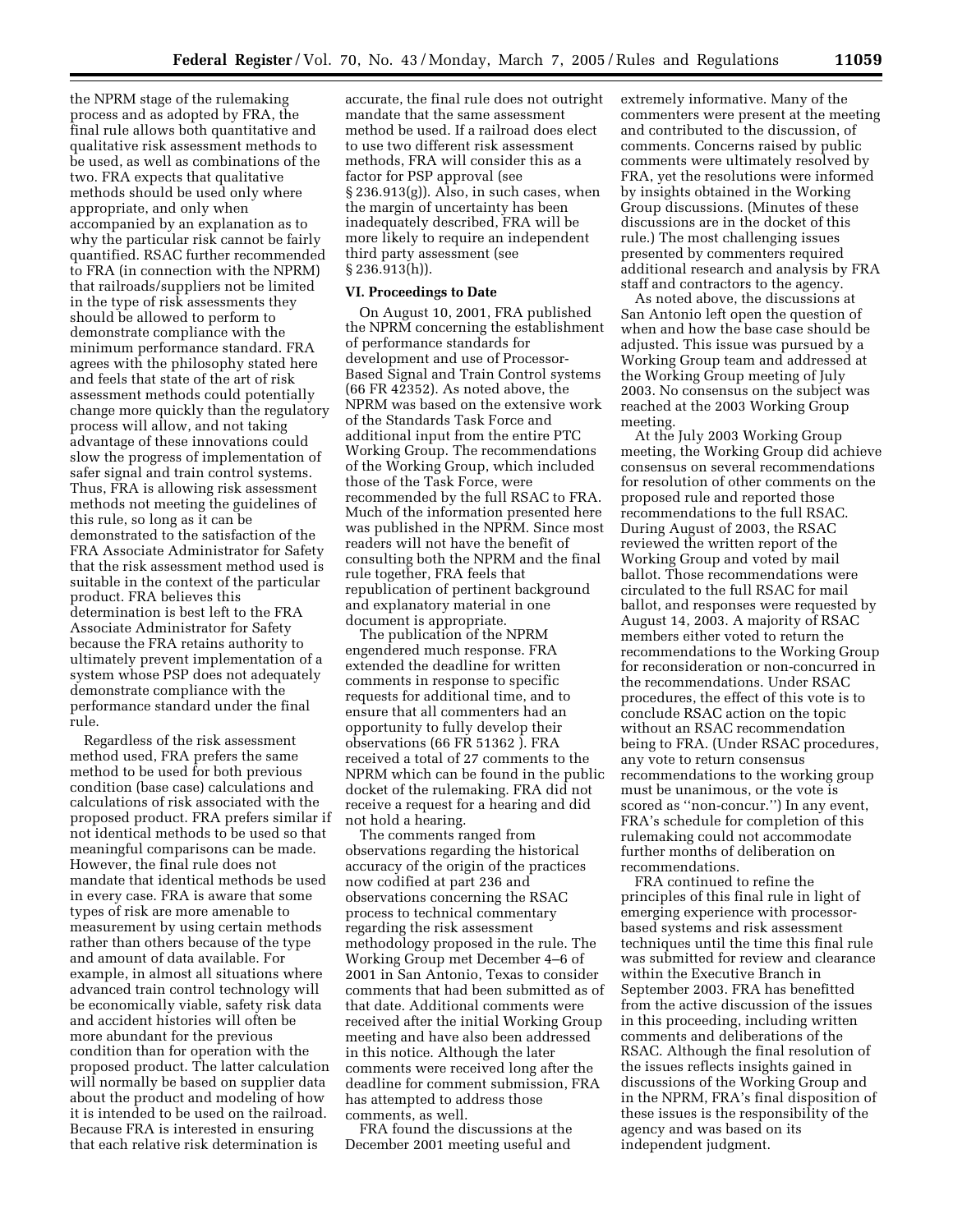The agency is addressing general comments in this introductory portion of the preamble to the rule. However, the majority of the comments are addressed in the section-by-section analysis of the rule text to which they apply.

#### **VII. Comments and Conclusions on General Issues**

#### *A. Background and RSAC Process*

One commenter wanted to clarify the history of the standards codified in part 236. This comment correctly identifies FRA's predecessor agency, the Interstate Commerce Commission (ICC), as having previously issued the same rules and noted that these regulations were based on the internal rules and practices of various railroads prior to World War II.

Most commenters favorably regarded the RSAC process. One comment suggested continuing the work of the RSAC by developing sample Railroad Safety Program Plans (RSPPs) and PSPs. FRA has decided to continue the work of the Working Group by involving the members in monitoring the Illinois Project and serving as a sounding board for implementation of this rule and for other PTC efforts. Although the work of the group will continue, for reasons discussed later, FRA has determined that the agency will not be involved with the creation of sample documents. A reviewed RSPP draft for the Illinois Project is already available for consideration, and RSPPs are intended to be general documents that may take a similar form on most railroads. This final rule provides a detailed outline of required PSP elements, and the wide variety of products within the scope of the rule will require a range of adaptations in the format and content of PSPs. Other comments probed the membership of the PTC Working Group and inquired about the records kept for meetings and voting. Working Group minutes after publication of the NPRM are available in the public docket. Detailed voting records indicating the way in which various parties voted are not available, since a consensus process was utilized. The Working Group and task forces operated by unanimous consensus, whereby all participants supported the recommendations of the group. This process frequently entailed the presentation of issues and vigorous debate among the four stake holder groups. In many instances, stakeholders advocated opposing views, but were persuaded to either compromise or support the opposite view to attain consensus. The minutes reflect the nature and character of the debate demonstrating various options

considered and key points impacting the consensus, when consensus was achieved by the group. The consensus product was then presented to the full RSAC which had the option of accepting or rejecting the Working Group's recommendations by a majority vote. The Working Group reached consensus on the recommendations comprising the NPRM, but could not reach consensus on recommendations for the final rule. Although ballots from the full RSAC are available to the public, these typically only show support or non-concurrence for the final product, not positions on the individual issues that ultimately comprise the final rule. FRA has not kept and therefore has no avenue for providing the voting records on each issue. However, as previously noted, the text of the final rule differs in only a few major respects from the NPRM, which was based on the consensus recommendation of RSAC. In addition, FRA has attempted to note throughout the preamble issues where there were strong discussions and vigorous debate at the working group level.

#### *B. The Performance-Based Approach*

FRA has decided to pursue a performance-based standard. FRA did not receive strong comments in support of or against its decision to use a performance-based approach. Comments seem to imply a need for a performance-based approach with some prescriptive elements, in lieu of a pure performance-based approach.

#### *C. The Performance Standard—What Will Be the ''Base Case'' for Comparison?*

Among the comments on the risk assessment methodology was a filing from a noted signal expert who faulted the NPRM for, among other things, failing to recognize the capabilities of existing signal technology. The point was that it is incorrect to compare new technology with the rules for older technology (as in the proposed rule's construct for the ''previous condition''), to the extent the rules do not fully mirror that technology's inherent advantages. Rather, the commenter would have FRA recognize the actual capabilities of existing technology built to exceed existing minimum standards in terms of its actual functions. Any other course, it was implied, could lead to a reduction in safety. The commenter cited the example that cab signal systems respond to changes in track occupancy and route conditions almost immediately as an integral characteristic of their design, even though there is no explicit requirement that they do so. By

contrast, communication-based technology may experience longer delays in response due to processing time and delays along the communications path. (Note: In FRA's experience, the extent of any difference in time for response to changed conditions may vary significantly from system to system, depending upon the overall architecture of the system, system priorities, communication protocols, communication capacity, and other factors.)

Taking the commenter's point, FRA posed to the Working Group the need to recognize ''best practices'' under traditional signal design principles in constructing any adjusted base case. This resulted in alarm among some members, who viewed the notion as entirely open-ended and as posing the potential that the standard embodied in the rule might become increasingly strict over time. Such a case, they noted, could discourage innovation by holding new systems to an unrealistically high standard based on the existence of littleutilized but theoretically superior technology.

FRA agrees with the commenter that the previous condition should include consideration of the actual functioning of an existing signal technology in place. Indeed, this has never been in dispute with respect to a situation in which no adjustment to the base case is required. Where adjustment to the base case is needed (the contingency most prominent in the commenter's concern), FRA again agrees that the inherent functioning of industry standard technology consistent with subparts A-G of part 236 must be considered in order to avoid the potential for a decline in the actual safety of operations subject to subpart H of part 236.

However, FRA also appreciates the concern that emerged during the December 2001 Working Group discussions that an open-ended standard is not appropriate. Accordingly, FRA wants to make clear that any adjustment should be made using signal technology that is (i) standard practice in the railroad industry (or on the particular railroad, if so desired) as of publication of this final rule and (ii) compliant with subparts A– G of part 236 as amended in this final rule. FRA will accept base case scenarios that utilize this approach, without any attempt to explore what may have been ''best practice'' from some overall industry point of view. Further, the concept of standard technology is one that will be fixed as of a date certain, so ''regulatory creep'' will not occur.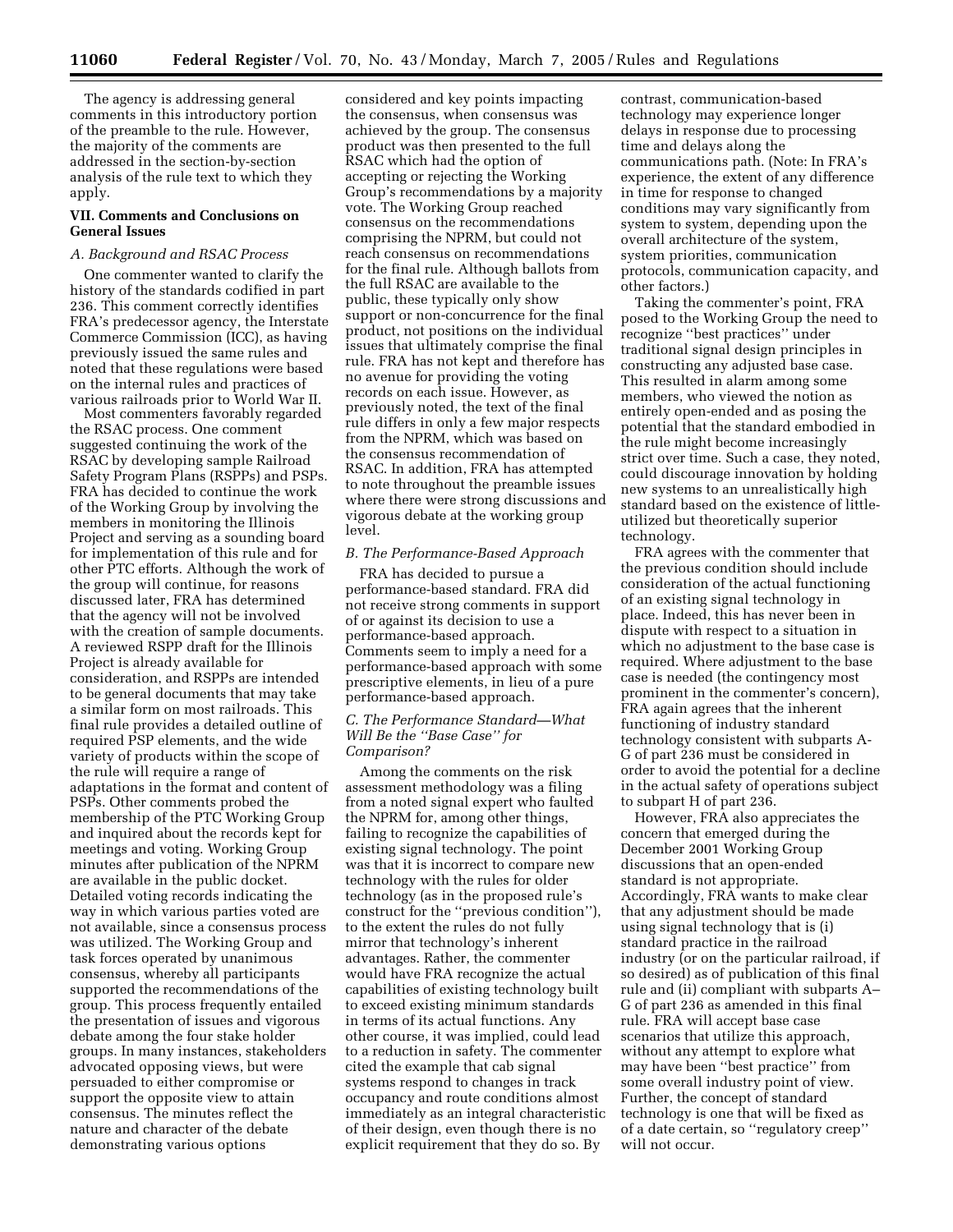During discussions with the Working Group following the NPRM, it was clear that disagreement existed regarding how best to adjust base case scenarios to accomplish the required risk assessment. Although from time to time it appeared to FRA that differing views reflected in Working Group discussions were converging to produce a clear consensus on a recommendation addressing how to proceed, the problem persisted through the December 2001, 2002, and 2003 Working Group deliberations. Despite FRA's efforts to get full consensus on a recommended resolution to the issue of the adjusted base case, which is admittedly quite complex, the Working Group could not reach consensus on a resolution to recommend to the RSAC on the issue. The Working Group tasked the issue to a team with representation from major stakeholders who met, heard the report of a contractor employed by FRA to review and improve data flows for analysis, considered a report on risk analysis that determined the effect of speed, train density and method of operation on safety risk, and apparently reached agreement on language for approval by the full Working Group. See discussion of § 236.903(e). At the final meeting of the Working Group in July 2003, the group failed to reach consensus on the recommendation proposed by the team. FRA acknowledged the need to resolve the issue on its own. Accordingly, as further detailed in the preamble, FRA has included in the final rule language resolving the issue of ''triggers'' for adjustment of the base case. This language is substantially refined from the general concepts embodied in the NPRM and should provide very objective guidance regarding the circumstances under which the base case must be adjusted.

At the Working Group meeting in December 2001, it also became clear that the issue of train control, as opposed to signal technology, presents a special problem. The regulatory structure for train control is essentially unchanged from issuance of the ICC's RS&I in 1937. The RS&I had its roots in ICC orders beginning in 1922, and since FRA's creation in 1967, the RS&I has been carried forward in part 236.

Realistically, for operations in excess of 79 mph (see § 236.0) FRA applies the current regulations only to existing systems. Existing systems have not been extended to additional territories in part because of the costs involved. Identified safety needs have been addressed by FRA orders. For instance, following the Chase, Maryland, collision of January 4, 1987, FRA was required by law to order

installation of speed control (ATC) on all freight and commuter trains operating on the Northeast Corridor (NEC), complementing the cab signal systems already in use. Section 9, Public Law 100–342; 52 FR 44510 (Nov. 19, 1987); 53 FR 1433 (Jan. 9, 1988); 53 FR 39834 (Oct. 12, 1988). As higher speed operations came to the NEC and European signal technology provided the opportunity to achieve full PTC functions, FRA required installation of the ACSES on initial territories, noting the potential for application corridorwide at an appropriate time. 63 FR 39343 (July 22, 1998).

When Amtrak planned higher speed operations on its Michigan line, FRA supported installation of the Incremental Train Control System (ITCS), providing a limited waiver for system characteristics that differ from traditional signaling technology. ITCS provides positive stop capability as well as speed control and can be utilized to protect work zones. Although a commenter in this proceeding questioned whether ITCS provides the same level of safety as a cab-signal based system, there can be no doubt that it far exceeds the safety provided by an intermittent train stop system. In summary, while existing rules still apply to existing systems, new higher speed operations have been subjected to higher standards.

During Working Group discussions following issuance of the NPRM, FRA considered providing generic guidance for construction of adjusted base cases for PSPs involving planned speeds that exceed 79 mph. FRA further considered participating in consultation with respect to the appropriateness of alternative approaches, based upon the facts in particular cases. FRA has concluded such guidance is necessary and has provided that guidance in the final rule. Of course, FRA cannot relinquish its responsibility ultimately to determine whether the performance standard has been met. In order to provide meaningful flexibility to utilize approaches grounded in systems now in use, optimizing use of public and private resources, FRA is prepared to consider use of base cases employing cab signals and continuous train stop, where that is commercially and operationally realistic and within a reasonable speed range. FRA does not believe that the allowance in existing regulations for intermittent train stop technology would be appropriate for extension to the new performance-based rule. While that technology has an acceptable record under existing conditions of operations, it deviates from the fail-safe requirements

applicable to other signal and train control systems and has clear vulnerabilities that have been realized in practice. By the same token, consideration of systems exceeding ACS/ATC is appropriate where train speeds exceed 110 mph, based on determinations FRA has made concerning the NEC, as noted above.

Accordingly, the guidance for adjustment of base cases that is set forth in § 236.909(e) of this final rule also addresses cases involving higher speed operations. In that guidance, FRA emphasizes that high speed rail passenger service should be supported by highly competent train control technology. In view of safety concerns attendant to passenger service and the fact that much of the cost of rail passenger service is met out of public sources, FRA will, where appropriate, examine new high speed passenger rail projects and propose appropriate orders setting a floor for safety for the new systems.

With respect to the base case for the NAJPTC problem, FRA indicated a willingness to make a provisional decision on revenue service for the Illinois PTC system based upon the risk assessment approach described above. Given the configuration of that system and the scope of operations involved, FRA believes that the information under development should be sufficient to permit FRA to estimate whether the PTC system is fully adequate from a safety point of view, particularly as to the fixed block operations planned for revenue service. FRA will make available funding for a required followon assessment, utilizing ACS/ATC as the method of operation, so that a more complete and precise record is available to guide deployment of that technology elsewhere on the national rail system. This is particularly important because the project goals include demonstration of (i) ''moving'' block operations which was not contemplated by previous rules and (ii) provisions for ''noncommunicating'' (unequipped) trains, which was contemplated but not allowed by previous rules.

#### *D. How Does This Rule Affect Locomotive Electronics and Train Control?*

The earliest train control systems were electro-mechanical systems that were independent of the discrete pneumatic and mechanical control systems used by the locomotive engineer for normal throttle and braking functions. Examples of these train control systems included cab signals and ACS/ATC appliances. These systems included a separate antenna for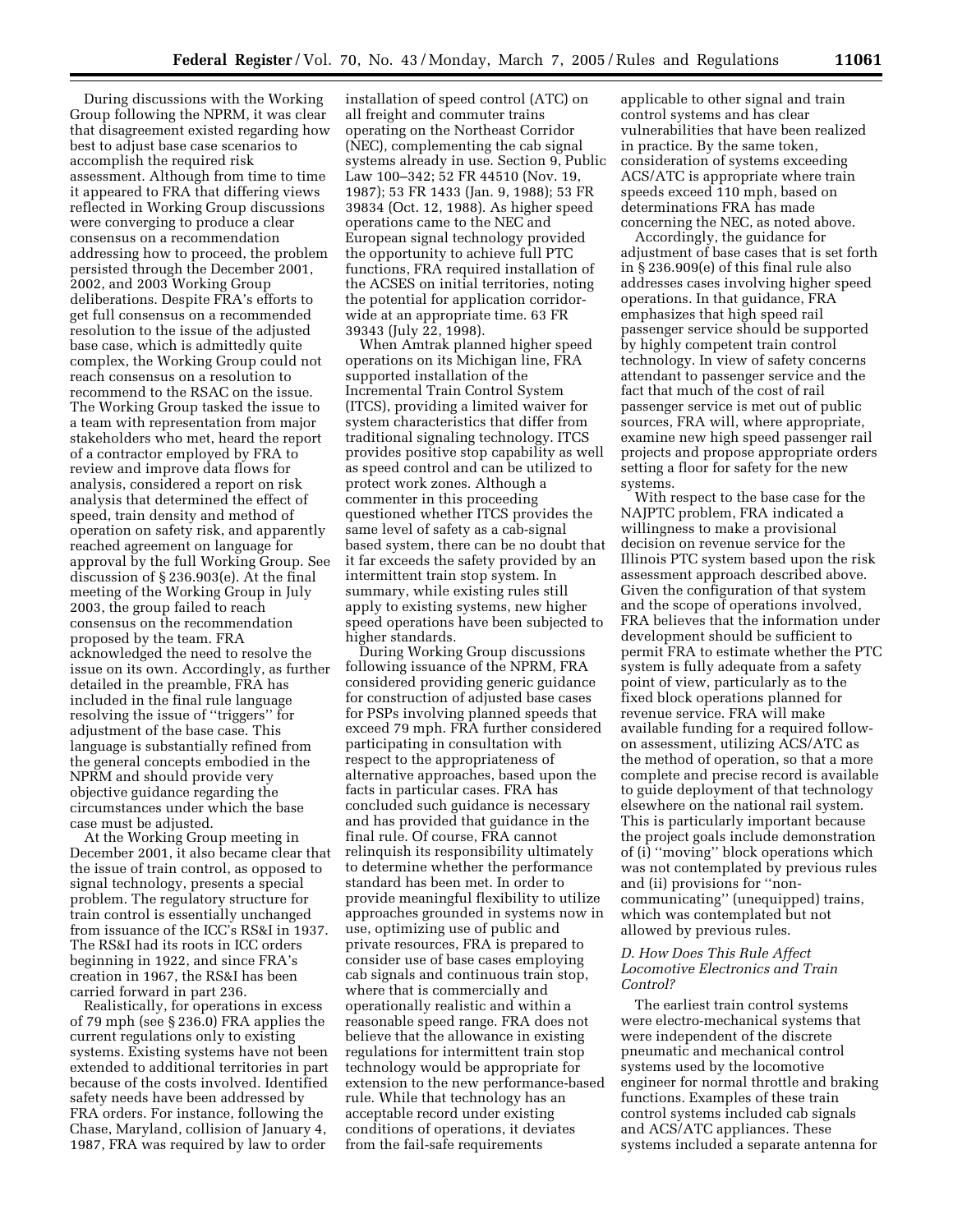interfacing with the track circuit or inductive devices on the wayside. Their power supply and control logic were separate from other locomotive functions, and the cab signals were displayed from a separate specialpurpose unit. Penalty brake applications by the train control system bypassed the locomotive pneumatic and mechanical control systems to directly operate a valve that accomplished a service reduction of brake pipe pressure and application of the brakes as well as reduction in locomotive tractive power. In keeping with this physical and functional separation, train control equipment on board a locomotive came under part 236, rather than the locomotive inspection requirements of part 229. Systems of this type remain in service, and FRA regulations arguably continue to require this type of functional separation in the absence of a waiver or order applicable to the particular technology (see, *e.g.*, 49 CFR §§ 236.5, 236.507, 236.516).

Nevertheless, as the price of microprocessors decreased, and their capability increased, the original equipment manufactures (OEMs) of the various components making up the locomotive and the train control systems began individually repackaging the individual components using the enhanced microprocessor capabilities and eliminating parts and system function control points access. Access to control functions became increasingly restricted to the processor interfaces using proprietary software. While this resulted in significant simplification of the previously complex discrete pneumatic and mechanical control train and locomotive control systems into fewer, more compact and reliable devices, it also eliminated many of the parallel independent control paths previously available to train and locomotive control systems. For example, in the case of pneumatic and mechanical brake system components, the introduction of electronic air brake controllers resulted in the elimination of the mechanical valve previously used for penalty brake applications by the train control system. As a result, penalty application of brakes by the once isolated, totally segregated train control systems could now only occur if the air brakes were actuated through the locomotive electronic air brake controller.

The OEMs also began tapping certain inputs or outputs of the proprietary systems of the individual components for locomotive information. Individual gages displaying operating parameters (such as speed, brake pipe pressure, and amperage) to the engineer were replaced

by single integrated electronic displays. These new microprocessor controlled locomotives now respond to operator commands, display system status, and simultaneously make numerous automatic adjustments to locomotive systems to ensure efficient operation. These new locomotive electronic controls, while designed with a high degree of attention to safety, have been built to different design standards and requirements than train control systems and have thus far not been demonstrated to fail safely. In individual cases unsafe failures have occurred. In effect, electronic control of locomotive functions has arisen in recent years without the same degree of regulation as train control functions, and in some cases products have been deployed prior to a level of analysis and testing that would be considered acceptable in a train control system. As a result, locomotive engineers have expressed concern regarding the safety characteristics of certain electronic features. Despite the best efforts of OEMs and suppliers, in some cases engineers have been relegated to use of emergency brake valves in the face of blank screens and uncertain availability of normal control functions.

FRA asked for comment on this issue. GE Transportation Systems responded requesting only that train control circuitry be clearly distinguished from locomotive electronics. GM Electro-Motive (EMD) did not respond until December of 2002, long after the official close of the comment period. EMD asked that the preamble discussion on integration of functions be stricken. EMD felt that requiring isolation of train control functions could drive up costs and slow adoption of PTC. EMD noted that many of the components and subsystems required for PTC are already on board today's locomotives (*e.g.*, power supplies, GPS, displays, data radios). EMD went on to say that inservice failures should be handled in a fail-safe manner, without any operator intervention. EMD continued ''the precise mechanism for handling inservice failures is dependent upon the system architecture and must be addressed uniquely by the Product Safety Plan.'' Further, EMD suggested that ''partitioning and de-coupling strategies should be used to execute train control functions on the locomotive platform, thereby avoiding subjecting the entire locomotive electronics suite from falling within subpart H of part 236.''

Locomotive manufacturers can certainly provide secure locomotive and train controls, and it is important that they do so if locomotives are to function

safely in their normal service environment. FRA highly encourages the long-term goal of common platform integration.

As noted in the NPRM, this rule is being prepared against a background of rapid and significant change in locomotive design. This change has direct implications for the future of both train control and locomotive control systems on board locomotives. The net result has been a merging of systems designed to different regulatory standards with differing levels of safety analysis at a single point.

This final rule does not preclude the integration of functions if the overall safety case is made with the required high degree of confidence. It should be noted that for new locomotives in passenger service, 49 CFR ''§ 238.105 establishes requirements for fail-safe characteristics or safety redundancy for braking and power functions that are electronically controlled. In the near future, FRA expects to explore further the need for safety criteria for critical locomotive control functions in both passenger and freight service.

#### **VIII. Section-by-Section Analysis**

#### *Section 209.11 Request for Confidential Treatment*

FRA is amending this section, as proposed in the NPRM, to clarify existing procedures for requesting confidential treatment for documents provided to the FRA in connection with the agency's enforcement activities. The Standards Task Force was concerned that confidential documents would need to be provided to FRA under parts 234 and 236, and that FRA needed to clearly indicate that it would protect such documents. The NPRM proposed to address this issue by amending paragraph (a) of § 209.11 to indicate that the procedures governing requests for confidential treatment apply to documents provided to the FRA in connection with the agency's enforcement of both the railroad safety statutes and the railroad safety implementing regulations.

FRA received several comments on this section. One commenter suggested that no information submitted to the FRA should be treated as confidential. FRA disagrees, and notes that the Freedom of Information Act (FOIA) (5 U.S.C. 552) and the Trade Secrets Act (18 U.S.C. 1905) protect confidential information from public disclosure. Another commenter suggested that FRA confirm that information will be accorded confidential treatment. FRA cannot make any flat pronouncements about the confidentiality of information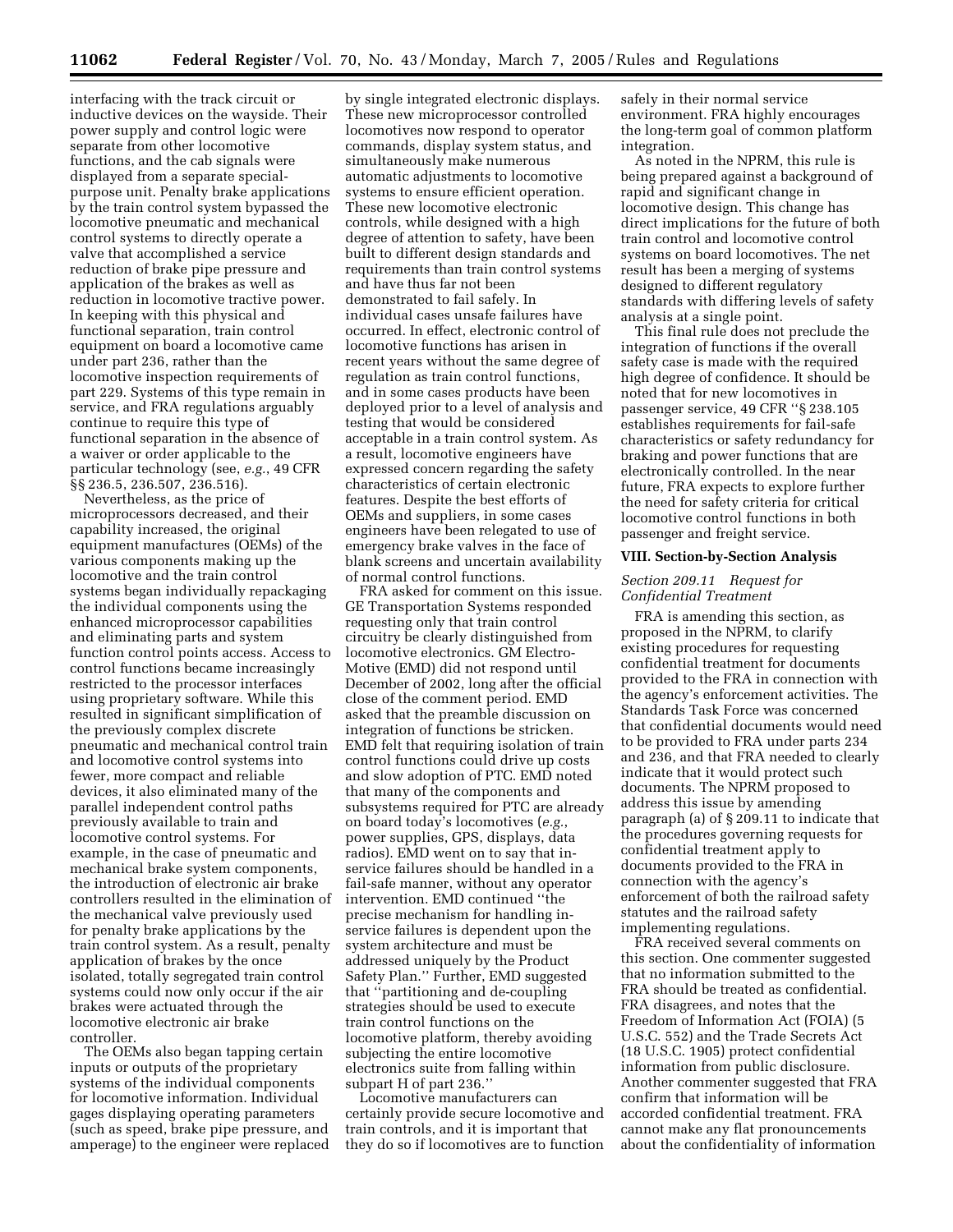it has not yet received. However, it is likely that the type of proprietary information to be submitted in compliance with this rule may be withheld from release as a trade secret or commercial or financial information covered under exemption 4 of the FOIA. It is not the policy of FRA to publicly disseminate such information as will be submitted in compliance with this rule. Should a FOIA request be made for information submitted under this rule, the submitting company will be notified of the request in accordance with the submitter consultation provisions of the Department's FOIA regulations (§ 7.17) and will be afforded the opportunity to submit detailed written objections to the release of information protected by exemption 4 as provided for in § 7.17(a). Because there is no public disclosure requirement in this rule, there is no need at this time to substantially revise § 209.11, but FRA intends to review its confidential business information regulations in the near future.

#### *Section 234.275 Processor-Based Systems*

Section 234.275 contains standards for highway-rail grade crossing warning systems using new or novel technology or providing safety-critical data to any product governed by subpart H of part 236. Currently part 234 provides requirements for the maintenance, inspection, and testing of highway-rail grade crossing warning systems. In September 1994, FRA issued a final rule on part 234 (Grade Crossing Signal System Safety, 59 FR 50,086, Sep. 30, 1994), but the final rule did not address processor-based warning systems which are integrated with signal and train control systems. FRA felt it was necessary for these types of systems to be addressed in subpart H because of the potential for their integration or interaction with processor-based signal and train control systems. With the large number of processor-based warning systems currently installed at the nation's highway-rail grade crossings, however, it would be unrealistic to attempt to bring all of those within the scope of subpart H. The processor-based warning systems currently in use and meeting the maintenance, inspection, and testing requirements of part 234 do an admirable job of warning highway users. The Standards Task Force formed a team of its members (prior to publication of the NPRM) to identify such items as PTC system data to be transmitted to and integrated with highway traffic control/information systems (future capability). See ''Implementation of Positive Train Control Systems,'' page viii (September

8, 1999). The team's focus captured the potential uses of Intelligent Transportation System (ITS) technology at highway-rail grade crossings. This section identifies which processor-based highway-rail grade crossing warning systems are subject to the requirements of subpart H of part 236.

Paragraph (a) provides that relevant definitions of part 236, subpart H, apply to this section.

Paragraph (b) provides a standard for whether a highway-rail grade crossing warning system must meet the requirements of subpart H. ''New or novel technology'' is defined in the third sentence of the paragraph. FRA envisions new or novel technology to include such technology as that incorporated in new designs which do not use conventional track circuits. For instance, ITS contemplates intelligent controllers that utilize data provided through advanced signal and train control systems to warn motor vehicle drivers of approaching trains. FRA does not intend for new or novel technology to include any technology used in current systems (as of the effective date of this rule), which is consistent with the approach recommended by the Standards Task Force for the NPRM.

Paragraph (c) contains requirements for equipment subject to this section. These are additional requirements which must be included in the PSP.

Paragraph (d)(1) confirms that this section in no way authorizes deviation from the requirements of the Federal Highway Administration's Manual for Uniform Traffic Control Devices (MUTCD). Current ''wayside'' warning devices are standardized by the MUTCD. The MUTCD sets forth the basic principles that govern the design and usage of traffic control devices for all streets and highways open to public travel regardless of type of class or the governmental agency having jurisdiction. Part VIII of the MUTCD applies to traffic control systems for highway-rail grade crossings. Traffic control systems for such crossings include all signs, signals, markings and illumination devices along highways approaching and at crossings. Traffic control systems are required to be consistent with the design and application of the standards contained within the MUTCD.

FRA received one comment generally supporting this section. The commenter concurred with the language proposed in the NPRM for this section as necessary to ensure the safety and integrity of the system throughout its life cycle.

#### *Section 236.0 Application, Minimum Requirements, and Penalties*

As a general matter, this final rule applies to all railroads, with two exceptions. First, railroads which operate only on track that is not part of the general railroad system of transportation are excepted from all requirements of part 236. Second, rapid transit operations in an urban area which are not connected to the general railroad system of transportation are unaffected by the requirements of part 236. FRA changed this language solely to standardize the application of all of the Federal regulations related to railroad safety. For additional information on the extent and exercise of FRA's safety jurisdiction, see 49 CFR part 209 Appendix A as amended on July 10, 2000 (65 FR 42544).

FRA also added a provision noting that a person may be subject to criminal penalties for violating the provisions of 49 U.S.C. 21311. FRA has similar provisions in its other regulations requiring persons or entities to report information to FRA for safety data purposes. FRA's intention here is to emphasize the importance of truthful recordkeeping and reporting, and the possible penalties for failure to do so.

#### *Section 236.18 Software Management Control*

This section requires that all railroads adopt a software management control plan to assure that software used in processor-based signal and train control equipment in service is the version intended by the railroad to be in service at each location. Simply put, a software management control plan is an inventory of software at each equipment location. As a processor-based signal and train control system ages and experiences modifications (i.e., changing operating conditions or upgrades in hardware and software), the software management control plan should be updated accordingly, providing traceability to previous versions of software. One should always be able to determine from the software management control plan precisely what software is installed at each equipment location in the field. This requirement provides an audit trail to determine if the correct software is installed at the correct locations for all processor-based signal and train control systems on a railroad.

FRA is requiring this plan because for a considerable time after the introduction to the railroad industry of processor-based equipment in signaling systems, components of such systems were not handled responsibly. It was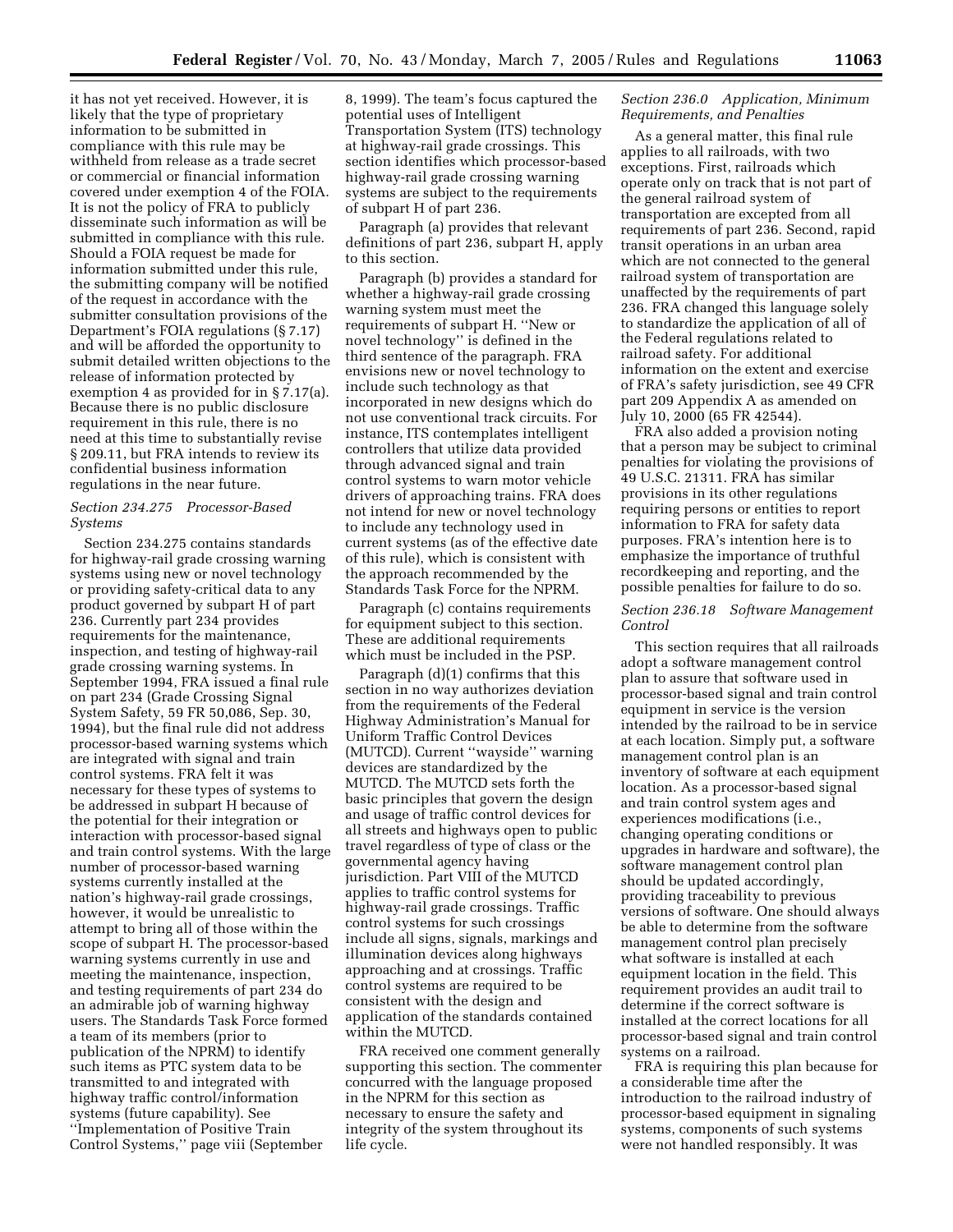not unusual for railroad employees to carry in their clothing pockets printed circuit (PC) boards and the programmable memory devices (PROMS) which plug into those boards. When troubleshooting a piece of equipment, it was common practice to simply exchange the failed PC board with ones from the selection the employee had on hand until the device appeared to function as intended. The pulled board was often saved for the purpose that it might work in another device. For this and other reasons, in the Orders of Particular Applicability for processor-based train control systems on the NEC (63 FR 39343, 52 FR 44510), PROMS were required to be soldered in place in order to assure proper software versions were installed on locomotives. FRA has addressed these practices with railroads where they have been detected, but some no doubt continue to the present day.

With the proliferation of processorbased equipment and use of PROMS with both erasable and non-erasable memory, it is no longer practical to require the soldering of PROMS on PC boards. A software management plan will track the version of software which should be and is in use at all equipment locations on a signal and train control system. Therefore, a requirement for software management control plans provides adequate assurance that processor-based equipment is programmed with the correct software version.

The inventory should identify, among other things, the software by version number. FRA expects the software management control plan to identify and document for each equipment location the executive or application software name, software version number, software revision number, date of software revision, and a description of the cyclic redundancy check for verifying PROM contents. Prior to the issuance of the NPRM, the Task Force had initially considered a requirement that railroads adopt configuration management plans for existing systems, which would cover both software and hardware dealing with safety-critical aspects of processor-based signal and train control systems. Railroads expressed concern during discussions of the Working Group that such a requirement would be unduly burdensome since there is no current configuration management requirement in place, and that certainly simple onefor-one hardware changes need not be tracked. As a practical matter, FRA envisions a limited amount of hardware tracking as a necessary element of software management, since software

can reside in portable hardware elements. FRA invited comment on this issue in the NPRM and received several in favor of requiring a hardware and software management control plan. These comments expressly stated that hardware tracking is a necessary element of software management. As previously noted, the subject of configuration management was contemplated by the Standards Task Force (pre-NPRM), but the group opted to recommend to the Working Group that the tracking for existing systems be limited to a software management plan. RSAC made the sure recommendation to FRA, which FRA embodied in the NPRM. FRA has noted the concerns of commenters, but FRA agrees with the decision of the Standards Task Force, pursuant to the reasoning articulated above about the undue burden such a provision would entail, not to include hardware in the software management control plan.

There is currently no recognized industry standard for software management; however FRA is aware that other computerized systems on railroads such as accounting and communications systems use configuration management control principles. FRA believes that a requirement for software management control plans on signal and train control equipment will enhance the safety of these systems and ultimately provide other benefits to the railroad as well.

Under this section, railroads are responsible for all changes to the software configuration of their products in use, including both changes resulting from maintenance and engineering control changes, which result from manufacturer modifications to the product. In FRA's view, both of these types of changes carry significant safety implications, and should be tracked by the railroad. FRA is aware that most maintenance changes involve replacement of PC boards or software on PROMS, and that changes such as replacement of resistors on PC boards are not normally made by the railroad, but rather the product manufacturer. FRA feels that it would be appropriate for the railroad to track changes no deeper than at the PROM software levels; however, it would be unrealistic and cumbersome to expect the railroad to document changes such as replacement of resistors on PC boards.

The NPRM recognized that the proposed section imposed a strict liability standard on the railroads regardless of culpability, and that railroads may be penalized in situations where they receive inaccurate information from the product

manufacturer concerning manufacturer modifications which may pose a safety risk. While railroads should be entitled to rely on the manufacturers' product information, since manufacturers obviously know much more about the specifics of their products, FRA intended to hold the railroads responsible since they are primarily responsible for the safety of their operations. On the other hand, a supplier that provide inaccurate information or provides information in an untimely way would cause the railroad to be in violation of its obligation to implement a plan that contains current and accurate information. Under § 236.0(f), any person that causes a violation of part 236 is liable for a civil penalty. With regard to PSPs, the final rule requires that the railroad disclose contractual relationships with the software supplier to ensure such timely notification of safety critical changes. See § 236.907(c)(3). Product suppliers entering into contractual arrangements for product support described in a PSP must promptly report any safetyrelevant failures and previously unidentified hazards to each railroad using the product. See § 236.907(c)(4).

FRA invited comments addressing the issue of whether railroads and suppliers ought to share responsibility for the duty of maintaining proper software configuration, and if so, how such responsibility can be effectively delineated. FRA received comments suggesting that the supplier should be responsible for supplying initial software configuration information with the exception of embedded proprietary software and provide software configuration information for changes impacting safety. Another commenter provided a more detailed scenario for assigning responsibility where the suppliers providing the product directly to the railroad would be responsible for verifying the safety of the executive software and the version control of that software. The software version control would clearly identify safety related changes, required supporting hardware, and the compatible interfaces. The railroad would be responsible for maintaining version control of site specific application software for products or systems, and verify the compatibility of all component interfaces.

FRA clearly intends to hold railroads responsible as they are primarily responsible for the safety of their operations, but recognizes the extreme importance to be accorded the supplier or manufacturer. In fact, FRA acknowledged the importance of the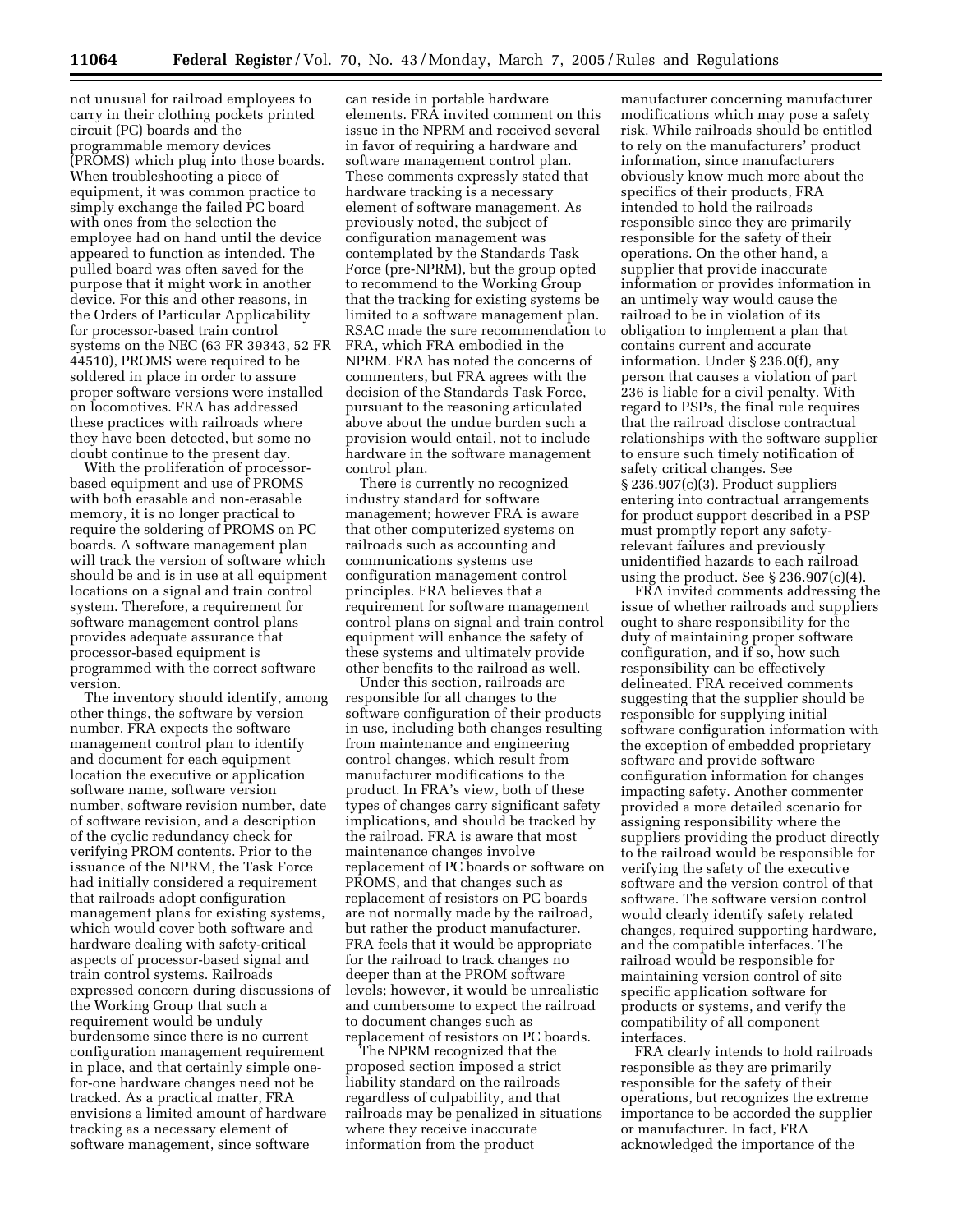manufacturer's role to the process by inviting comments on the scope of a product manufacturer's duty to provide accurate information concerning initial software configuration of its products and any engineering control changes and the railroads' ability to rely on the information provided by the supplier. FRA received no comments addressing this duty of accuracy by the manufacturer. FRA did however receive a comment generally addressing inclusion of processes to ensure proper configurations. See, also, discussion of  $\S 236.907(c)(3)$ .

Paragraph (a) of § 236.18 discusses the application of this requirement to all railroads within 6 months of the date that the final rule is published and also discusses how it applies to railroads not in operation as of the effective date of this rule. FRA intends for this requirement to apply to all systems which would be specifically excluded by § 236.911 in subpart H. For subpart H products, configuration management for each product must be specified in the PSP and the Operations and Maintenance Manual, as required by §§ 236.907(a)(13) and 236.919(b). These specifications must comply with the railroad's RSPP.

Although the issue of allowing time for compliance was not covered by the Standards Task Force, FRA proposed a 24-month time period as sufficient. FRA sought comment on this issue and received comments both in support and against the proposed 24 months. Comments seeking more time concluded that a 24-month period may not be sufficient due to the significant impact on the development processes, documentation requirements, and product development cycle for products already being designed. The Working Group favorably discussed recommending 30 months for implementation of the software management plan following its completion. Of course, the full RSAC did not make consensus recommendations to FRA on how to resolve comments on the NPRM. Nevertheless, FRA is persuaded by the rationale suggesting the need for extension of the implementation period. FRA has decided to change the language from the NPRM to allow a longer implementation period. In essence, the change extends the previously proposed period of 24 months to 36 months, with 6 months allowed to develop and adopt the plan and 30 months allowed to implement it.

Paragraph (c) replaces the language originally proposed as paragraph (b). FRA received a comment stressing the need to revise the language to require a

description of the process to ensure proper configuration in lieu of the previous language which required the identification of the actual testing procedures used to confirm proper configuration. The commenter appropriately distinguished the testing procedures which would be tailored to a particular product from the overall process which could be applied to numerous products. FRA agrees with this distinction and has incorporated the suggested change. As revised, the paragraph requires software management control plans, and further requires that the plan describe the process for identifying and confirming proper configuration when any type of change occurs.

#### *Section 236.110 Results of Tests*

FRA is modifying existing § 236.110 to include record keeping requirements for processor-based signal and train control systems under part 236, subpart H, and to make it consistent with current agency policy concerning record keeping. As modified, § 236.110 would incorporate in four paragraphs new language and language from current § 236.110.

Paragraph (a) outlines four primary changes. First, FRA is adding a new section to the list of sections to which § 236.110 applies: § 236.917(a), applies to processor-based equipment covered by subpart H. Currently, there is no established safety record or performance history for these new types of systems.

Second, paragraph (a) allows for electronic record keeping. This policy is consistent with FRA's policy of encouraging electronic record keeping. FRA is requiring that carriers adopting electronic means to record results of tests first obtain FRA's approval through an application process. Requiring FRA approval will establish a process whereby FRA can ensure all the proper information (prescribed in proposed paragraph (a)) is recorded. FRA will also be able to determine where and how the electronic records are available for inspection. FRA notes that if tests are performed by Automated Test Equipment (ATE), the test equipment shall be identified by a unique number, and the test record must reflect that number.

Third, FRA is changing § 236.110 to make clear that records filed with a railroad supervisory officer with jurisdiction are subject to inspection and replication by FRA and FRA certified state inspectors. Railroad supervisory officer is intended to mean an assistant signal supervisor, signal supervisor, or any responsible divisional officer. If a railroad receives

approval for electronic record keeping, the railroad shall inform FRA how and where the electronic records will be available for inspection during normal business hours. However, in the case of life cycle records required by proposed § 236.110 (c) (1), the railroad shall inform FRA of the office location(s) where these life cycle records will be kept. If electronic record keeping (in accordance with paragraph (e)) is not used for train control test records, then these records must be kept at the locomotive office nearest the test point location(s).

Fourth, paragraph (a) corrects a misprint in current § 236.110, concerning the list of sections to which it applies. The paragraph lists in proper numerical order the sections to which § 236.110 applies.

Paragraphs (b), (c), and (d) provide requirements for how long such records specified in paragraph (a) are to be maintained. Paragraph (b) simply restates a current requirement of § 236.110 (fourth sentence).

Paragraph (c) provides a requirement specifying the length of time records made in compliance with § 236.917(a) are to be kept. Paragraph (c)(1) requires that all railroads maintain records for results of tests conducted when a processor-based signal or train control system is installed or modified. These records must be retained for the life cycle of the equipment. FRA feels tracking modifications to processorbased equipment is necessary, because such changes, especially those concerning software, are not often readily apparent, yet may lead to hazardous conditions. Whenever processor-based equipment or software is modified or revised, it must be tested to ensure it is still functioning as intended. FRA believes these records will also provide valuable information to the railroad and manufacturer pertaining to the reliability of the equipment.

Paragraph (c)(2) deals with maintenance and repair records. The NPRM proposed requiring the records to be maintained for one year, or until the next record is made. There were two reasons for this requirement. First, a subset of these records (those involving hazardous events) will be tracked in the product's hazard log (see § 236.907(a)(6)). Second, many repairs to signal and train control equipment are not performed by the railroad, but rather by contractors. It would be burdensome for repair records to be tracked by the railroad for the lifetime of the product when different contractors might be performing the actual repair work over the product's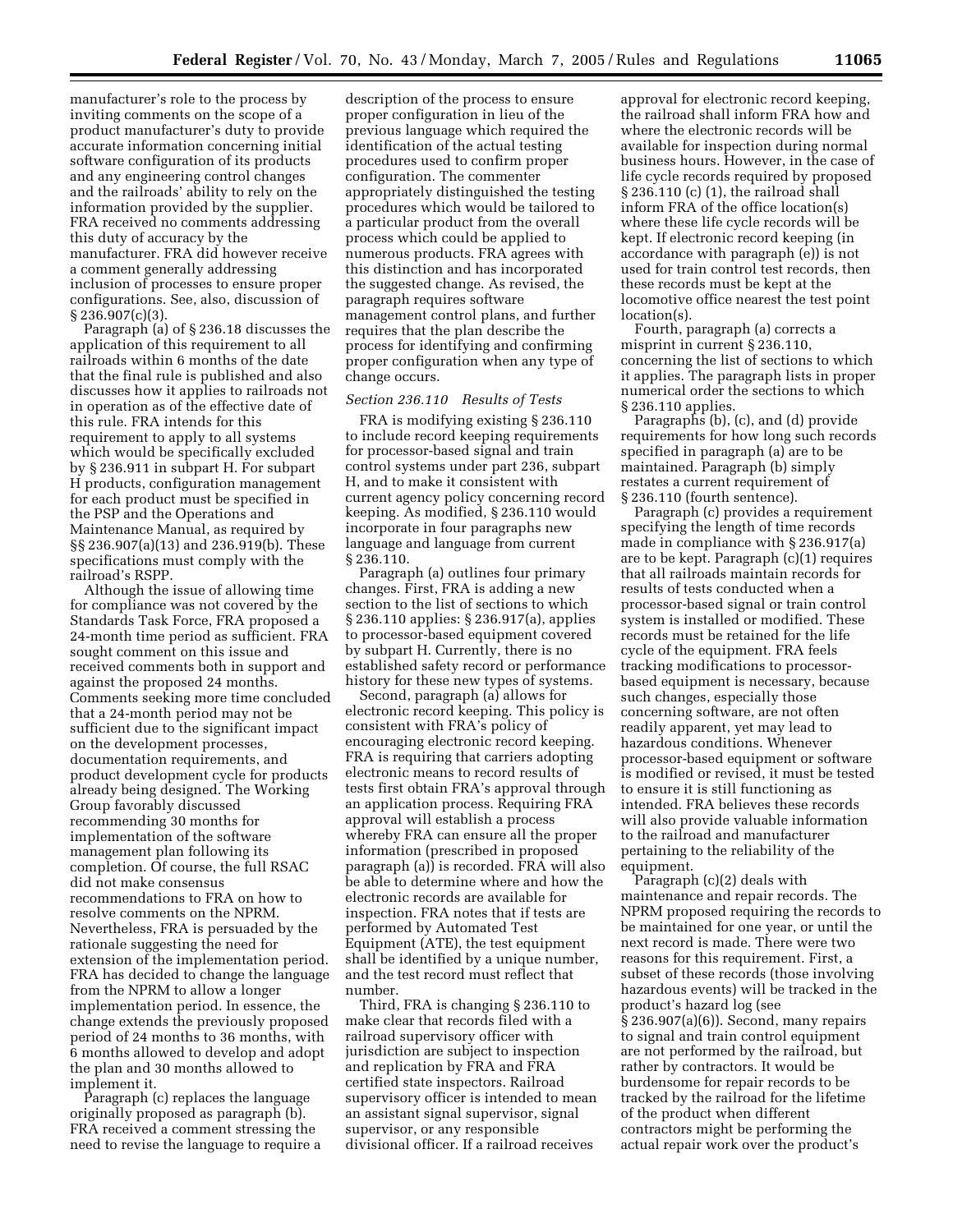lifetime. Thus, a requirement for lifetime record retention of test records pertaining to product repairs would be substantially duplicative and burdensome. However, FRA has noted that PSPs should address issues of railroad signal employee access to repair records and hazard logs for products used throughout the railroad, as these may contain important information for performance of their duties.

Paragraph (d) simply restates a current requirement of § 236.110 (fifth sentence).

Paragraph (e) allows electronic recordkeeping in lieu of preprinted paper forms.

#### *Section 236.787a. Railroad*

FRA inserted this definition to aid in standardizing the application provisions of its regulations.

#### *Section 236.901 Purpose and Scope*

This section describes both the purpose and the scope of subpart H.

#### *Section 236.903 Definitions*

FRA received a number of comments suggesting new definitions, as well as comments addressing various definitions included in the NPRM. Among the comments suggesting new definitions was a recommendation that the final rule include a definition for the term ''application software.'' The commenter, however, did not propose a definition for consideration by the agency. Although the comment was considered, FRA could not recommend a definition for the term that would provide clarity to the concept.

Other commenters requested the term ''train control'' be defined in the rule. FRA received two suggestions for definitions of train control. One definition stated,

Train control means the primary system that instructs the train operator or other track occupant on speed or authority limits and/or automatically restricts the train or other vehicle to the speed or authority limit.

The other suggested definition stated,

Train control is a part of a system interlinked from wayside to track vehicle that automatically warns and enforces against violation of track speeds and authority limits.

The underlying concern presented by these commenters is to ensure the final rule is not misconstrued to cover systems that are not train control systems. The commenters stress the distinction between systems that can initiate enforcement and actually control the train and systems that merely provide information to those individuals controlling the train. In particular, the commenters do not want

train pacing systems, alerters and End of Train Devices (EOTs) considered train control systems for purposes of this rule.

FRA agrees and realizes that historically, there was an understanding among parties in the railroad industry regarding what constitutes a train control system. FRA further recognizes that evolving technology will change the nature of what is traditionally considered train control. FRA has decided that an attempt to craft a clear definition or even a laundry list of what systems or features are considered train control or components of train control systems may actually confuse the issue. Since the technology supporting these systems is continuously evolving any list would undoubtedly be outdated at its inception or shortly thereafter. The purpose and scope provision of this rule found at § 236.901 clearly limits the rules application to ''safety critical products.'' FRA believes the definition of ''safety critical'' excludes systems that merely provide information. In lieu of attempting to craft a definition of train control, FRA has clearly articulated that pacing systems, alerters, and EOTs are not train control systems, which appears to address the immediate concern of these comments. Having satisfied the immediate concerns and given the difficulty of crafting a definition, FRA has decided to leave the term ''train control'' undefined.

''Train control'' is, among other things, a statutory term; and FRA is keenly aware that evolving electronic architectures will present a variety of questions with respect to the applicability of subpart H. FRA believes these challenges should be considered on their merits, rather than through adoption in the present proceeding of a definition that is over- or underinclusive.

In the definition of ''safety-critical,'' FRA has already said that the reach of this proceeding extends to systems that are overlaid on existing methods of operations without being integrated into those systems. Such systems monitor compliance and intervene as necessary to prevent accidents and casualties, and in the future some existing signal systems may be removed because of the safety net they will provide. Other systems providing safety-relevant information on which crews are expected to rely will also fall within this term.

In particular, FRA wishes to emphasize that systems that deliver mandatory directives in text or graphic format are also train control systems. These systems have been excepted from part 220 (Radio Communications)

specifically because it was understood that special attention would need to be given to the safety and security of such systems. In light of the events of September 11, 2001, it is particularly important that oversight be provided for implementation of these systems (which FRA encourages and will seek to facilitate).

In referring to overlay systems and systems for the digital transmission of mandatory directives as train control systems, FRA recognizes the reality that both safety and operational efficiency will almost inevitably be implicated in these new technologies. Communications capability will be relied upon to move trains more efficiently, and more or less subtle changes to the underlying methods of operation will emerge. Employees will come to rely on information provided by the systems (including negative cues garnered from the lack of intervention). FRA does not object to these changes, but it is important that the changes be summed into a PSP for analysis so that pluses and minuses can be accounted for and the overall safety impact of the changes can be evaluated.

In addition to suggestions for new definitions, comments were submitted addressing various definitions proposed in the NPRM. These comments will be discussed with the corresponding explanation of each term.

The term ''component'' is intended to signify an identifiable part of a larger program or construction. A component usually provides a particular function or group of related functions. By requiring such a definition, FRA does not intend to overburden railroads or suppliers by requiring safety performance data and analysis on the least significant of these identifiable parts. Rather, FRA encourages railroads to take advantage of supplier data, which is normally readily available for off-the-shelf components. FRA assumes that railroads and suppliers will use discretion to appropriately define components at levels not quite as simple as a resistor, but also not quite so complex that they could not be readily replaced. For instance, FRA envisions components defined no more specifically than at the printed circuit board level, or E–PROM level.

FRA has added a definition of the term ''employer.'' The term employer means a railroad, or a contractor to a railroad, that directly employs or compensates individuals to perform the duties specified in § 236.921(a). This definition is needed as a result of the change in the language of § 236.921 to make clear that railroad contractors, as well as the railroads are responsible for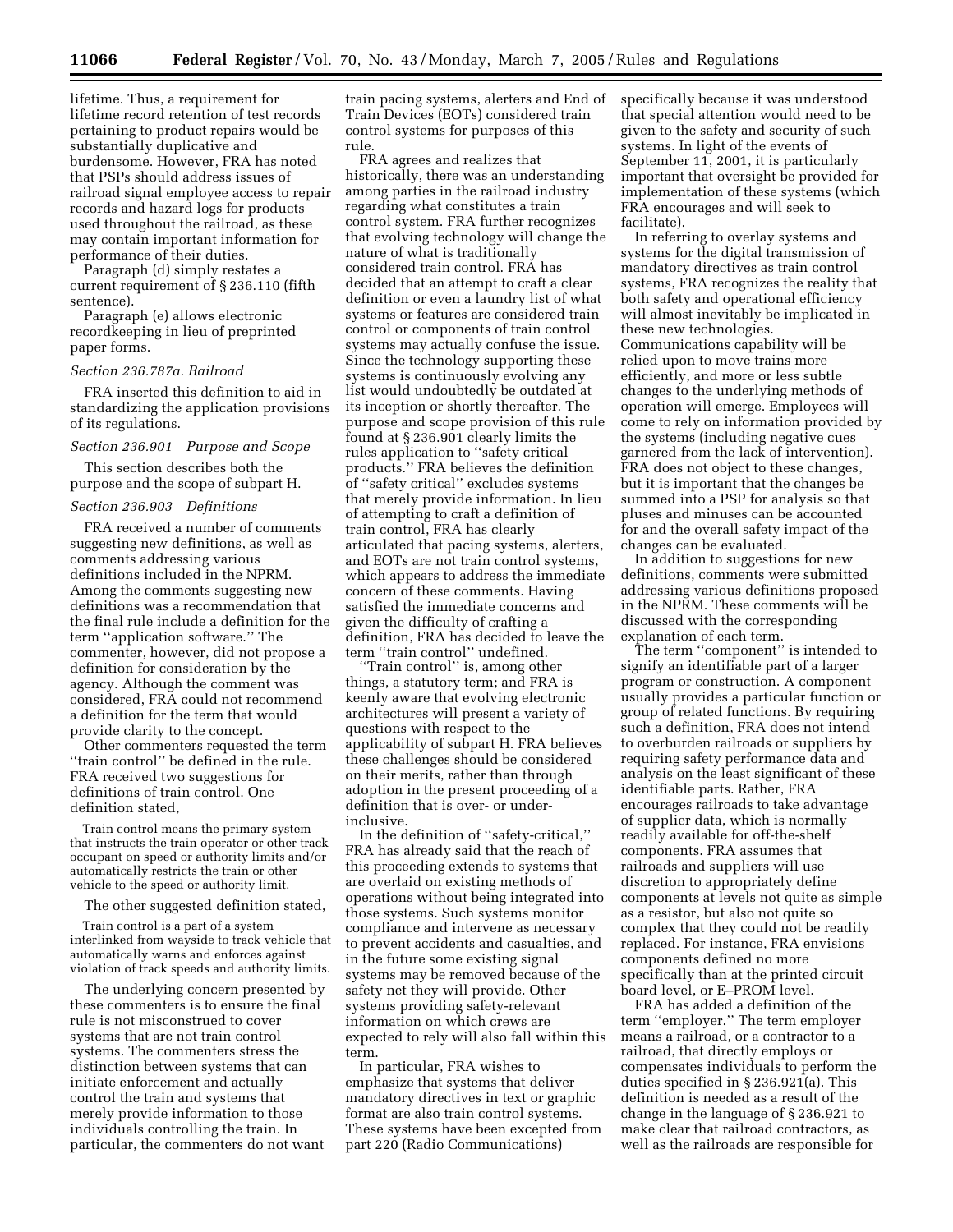training their employees performing the work specified in § 236.921(a).

The term "executive software" is intended to encompass that software which affects the overall structure of a signal or train control system and the nature of the interfaces between its various subsystems and components. Executive software typically remains the same from installation to installation; the design is not changed and it is not recompiled. Executive software only changes when the manufacturer issues a revision or new version/upgrade.

The term ''full automatic operation'' is defined per recommendation from the Standards Task Force. This definition was crafted with respect to the railroad industry, which involves both freight and passenger operations. Other definitions come from the transit industry and involve such nuances as door control. The definition captures the notion that locomotive engineers/ operators may act as both passive monitors and active controllers in an full automatic operating mode.

This rule is not designed to address all of the various safety issues which would accompany full automatic operation. Indeed, FRA would anticipate the need for further rulemaking to address the wide range of issues that would be presented should automatic operation be seriously contemplated. However, insofar as skills maintenance of the operator is concerned, the rule offers standards in § 236.927.

The term ''high degree of confidence'' was defined in the NPRM to mean ''there exists credible safety analysis which is sufficient to persuade a reasonable decision-maker that the likelihood of the proposed condition associated with the new product being less safe than the previous condition is very small (remote).'' This proposed definition was addressed by several commenters, who concluded that the term was subjective, but provided no alternative suggestion. One commenter acknowledged there is no standard that would not be subjective and noted that they could live with the inherent subjectivity of the term and concept. FRA, however, found the term's application inappropriate for subsystem and component level estimates. FRA is therefore changing the definition proposed in the NPRM to indicate that the term is to apply only at the highest level of aggregation of processor based components. FRA received one final comment addressing this term, contending the parenthetical at the end of the definition ''(remote)'' does not enhance or provide clarity to the concept. The word ''small'' is already

used within the definition and needs no further explanation. In addition the word ''remote'' may actually add confusion instead of clarity as it has a specific meaning in the risk assessment area. FRA is changing the proposed definition by striking the parenthetical. Further, for reasons detailed above under the discussion of the performance standard, FRA is removing the language concerning the ''reasonable decisionmaker.'' The final definition reads as follows:

*High degree of confidence,* as applied to the highest level of aggregation, means there exists credible safety analysis supporting the conclusion that the likelihood of the proposed condition associated with the new product being less safe than the previous condition is very small.

The term ''human factors'' refers to the limitations in human performance, abilities, and characteristics that designers should consider when designing subpart H products. FRA believes that designers can improve the safety of products by considering human factors as early as possible in the design process. Design that does not account for human factors, however, can degrade safety.

The term ''human-machine interface'' refers to the way an operator interacts with the product. FRA feels designers who incorporate human factors design principles in a human-machine interface can increase system safety and performance.

The term ''Mean Time to Hazardous Event'' (MTTHE) is used to capture the parameter widely accepted in the safety/ reliability engineering discipline as a scientifically based prediction of the measure of time likely to pass before the occurrence of a hazardous event. Railroads have indicated objection to the use of the term ''average'' or ''expected'' in the definition of MTTHE. FRA invited comment on this specific issue. FRA received comments generally in favor of the use of the words ''average'' or ''expected'' in the definition. Other comments addressed the term MTTHE generally. One commenter considered the concept of a mean time to a potential hazard troublesome, arguing that if a potential hazard is recognized it should be fixed. This concern and others are not likely to be addressed by a change in the definition and will be discussed with comments on the risk assessment. Another commenter objected to the use of MTTHE as confusing when there is already a commonly used term ''Mean Time Between Hazardous Events'' (MTBHE) that captures the concept. The commenter encouraged consideration of the IEEE definition of MTBHE to

prevent confusion and encourage consistency, yet seemed comfortable with the other term and expressed no objection to the use of the words ''average'' or ''expected'' as part of the MTTHE definition. FRA believes the difference between the terms MTTHE and MTBHE is minor, and renders similar if not identical numerical values. The latter implies there has been a previous hazardous event and provides an exponential number representing some unit of time (*e.g.* years or hours) before another hazardous event occurs. Similarly, MTTHE assumes that no hazardous event has occurred and provides an exponential number representing some unit of time before the first hazardous event occurs. In either case, the number represents the average time before a component, subsystem or system failure. FRA believes that it is more appropriate to use MTTHE in light of the gravity of a railroad hazardous event, which may entail consequences that include complete loss of railroad infrastructure or even human life. FRA adopted and does not intend to change the MTTHE as a pro-active measure, which does not assume repetitive hazardous events.

The term ''new or next-generation train control system'' is intended to capture the notion of a train control system utilizing a relatively new technology or new generation of technology, not currently in use in revenue service. Under this definition, a significant change in the way signal and train control systems work, such as that brought about by Locomotive Speed Limiter (LSL), could trigger classification as a new or nextgeneration train control system. Other factors, such as the relative maturity of the product brought to market, may be relevant to this determination.

The term ''predefined change'' is intended to signify any change likely to have an effect on the risk assessment for the product. FRA imagines that predefined changes will include: Additions, removals, or other changes in hardware, software, or firmware to safety-critical products, application software, or physical configuration description data, under circumstances capable of being anticipated when the initial PSP is developed. FRA wants to clarify that these changes would include not only changes made directly to the product, but changes in the product's use.

FRA urges parties developing PSPs to consider all likely configurations for the product, and include such considerations in the risk assessment. This will reduce the likelihood of being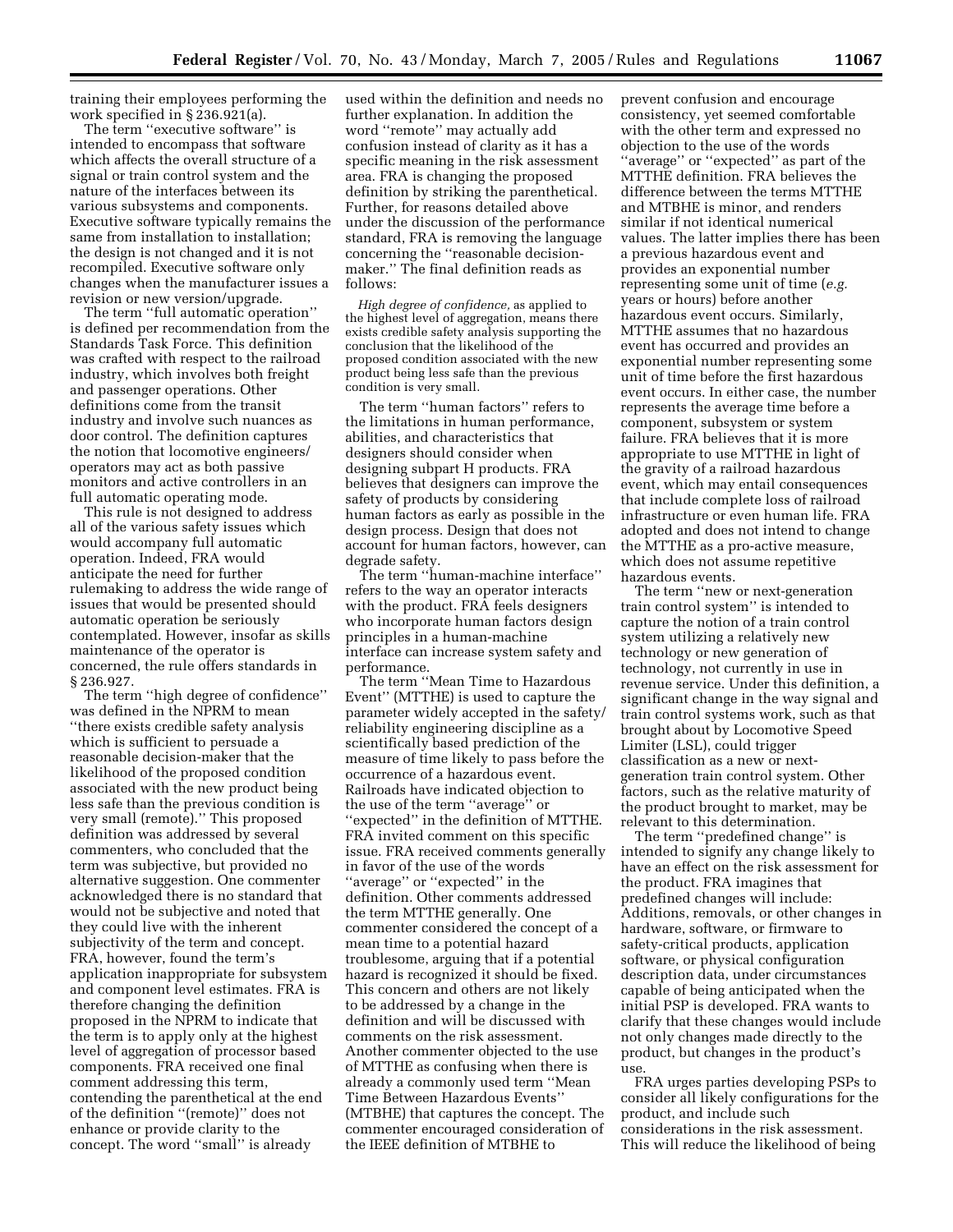required to file a PSP amendment at a later date when the railroad wishes to slightly reconfigure their product or make a slight change to it.

The term ''preliminary safety analysis'' is intended to signify the process used to develop a comprehensive listing of all safetyenhancing or safety-preserving functions which safety-critical products will perform. This listing should address the requirements currently used to provide for safety of train movements in the RS&I (part 236). It should also be consistent with those requirements derived from laws of physics, such as minimum required braking distances, and provide guidance as to how such requirements should be met. FRA received one comment indicating that the term is mistakenly listed as ''preliminary safety analysis'' in the definition section as well as in the rule text. FRA understands that the term preliminary hazard analysis is a more common term in system safety work, but the usage in § 236.905(b) connotes a much broader scope of inquiry. Accordingly, while the term is far from ideal for this application, it has been carried forward as proposed. (The term ''preliminary hazard analysis'' (PHA) refers to a discrete step in the safety assessment process (specifically verification and validation) that follows or is performed in conjunction with the initial description of system requirements and leads to the creation of a hazard log. Although the term is not used in the PSP section of the rule, a PHA will typically be performed as part of the PSP development process.)

The term ''product'' is intended to encompass all signal or train control equipment which is processor-based, including: (i) A processor-based component of a signal or train control system, and (ii) a processor-based subsystem of a signal or train control system, or (iii) the system itself, if processor-based.

The term ''safety-critical'' is intended to apply to any function or system the correct performance of which is essential to the safety of personnel and/ or equipment, or the incorrect performance of which could cause a hazardous condition, or allow a hazardous condition which was intended to be prevented by the function or system to exist. An example of the latter would be an ''overlay'' system that does not constitute any part of the method of operation, but maintains safe system operation should any one of the safety-critical functions be omitted or not performed correctly (*e.g.*, human error).

The term "subsystem" is intended to mean, for purposes of this rule, any defined portion of a system. Subsystems will normally have distinct functions, and may constitute systems themselves.

The term ''system'' is intended to mean a composite of people, procedures and equipment which are integrated to control signals or train movement within a railroad. (Adapted from Roland, Harold E. and Moriarty, Brian, ''System Safety Engineering and Management,'' Second Edition, John Wiley and Sons, Inc., 1990, p. 6.)

The term ''system safety precedence'' is intended to capture the concept of a priority of means for hazard elimination or mitigation, as stated in Military Standard 882C, ''System Safety Program Requirements'' (U.S. Department of Defense; January 18, 1993).

The term "validation" is slightly modified from the IEEE definition to incorporate the notion that validation procedures do not end with the end of the development cycle. Validation can be performed at any stage of a product's life cycle, including and especially after modifications are made to it. One supplier indicated that this definition ought to be modified to exclude references to what stages in a product's life-cycle validation is performed. Comments were solicited on this issue and most commenters concurred with the definition proposed in the NPRM. The dissenting commenter stressed the need to use existing definitions thereby advocating the use of the IEEE definition of validation. The commenter favors the IEEE definition because it was developed by a professional organization comprised of experts in the field, but finds nothing inherently wrong with the definition proposed by FRA. FRA notes the commenter's concern for consistency and the use of existing definitions, but is still inclined to use the definition proposed in the NPRM. Accordingly, the definition of validation does not change.

#### *Section 236.905 Railroad Safety Program Plan (RSPP)*

The system approach to safety is used pervasively in a variety of industries to reduce the risk of accidents and injuries. FRA has discussed the need for this approach to safety in three previous rulemakings: FOX High Speed Rail Safety Standards, NPRM, 62 FR 65478, (Dec. 12, 1997); Passenger Train Emergency Preparedness, final rule, 63 FR 24630, (May 4, 1998); and Passenger Equipment Safety Standards, final rule, 64 FR 25540, (May 12, 1999). System safety means the application of design, operating, technical, and management techniques and principles throughout

the life cycle of a system to reduce hazards and unsafe conditions to the lowest level possible, through the most effective use of available resources. The system safety approach requires an organization to identify and evaluate safety hazards that exist in any portion of the organization's ''system,'' including those caused by interrelationships between various subsystems or components of that system. The organization then creates a plan designed to eliminate or mitigate those hazards. Where possible, the development of a system safety plan precedes the design, implementation, and operation of the system, so that potential risks are eliminated at the earliest possible opportunity. System safety plans are viewed as living documents, which should be updated as circumstances or safety priorities change or new information becomes available.

This section requires that railroads implement FRA-approved system safety plans known as Railroad Safety Program Plans (RSPP), enforce them, and update them as necessary. In this process, the railroad is required to implement their RSPP to identify and manage safety risks, and generate data for use in making safety decisions. Based on the philosophy of system safety planning, FRA believes that initiating this process prior to design and implementation of products covered by subpart H is necessary for development of safetycritical processor-based signal and train control systems.

Paragraph (a) requires the railroad to adopt an RSPP. FRA envisions that the RSPP will be a living document that evolves as new information and knowledge become available. Due to the critical role that the RSPP plays in this final rule, FRA is requiring the railroad to submit its initial plan for FRA review and approval prior to implementation of safety-critical products. Since the development of many safety-critical features in products will be guided by the RSPP, FRA believes that its review and approval is essential. FRA feels this role is a logical and necessary outgrowth of its responsibility to promulgate clear, enforceable, and effective safety standards. This paragraph also requires the railroad to submit its initial RSPP to FRA. FRA believes that the RSPP must be used as a guide in the earliest conceptual stages of a project.

FRA received general comments addressing the system safety approach suggesting that FRA provide sample documents or templates detailing format for the RSPP, as well as other documents required by the rule. FRA has decided that providing samples or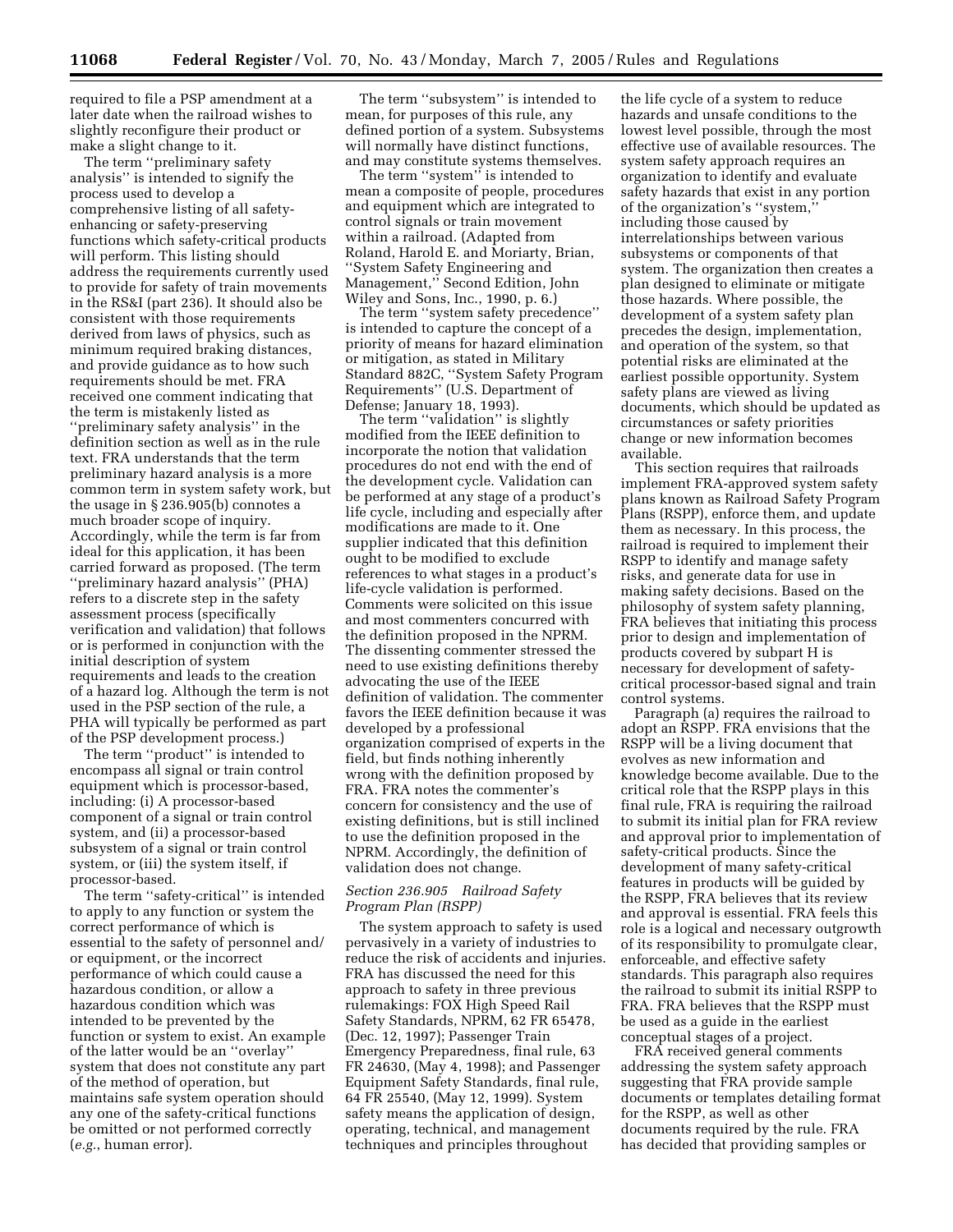templates would not be appropriate, since the railroad's system safety approach will likely dictate the format for any documents submitted. FRA acknowledges that based on initial drafts of the RSPPs provided by various pilot projects, the document is general in nature and lacking details regarding new systems, making the Product Safety Plan (PSP) discussed below, and review of the PSP by FRA, crucial to FRA's safety enforcement role.

Paragraph (b) requires that the RSPP address minimum requirements for development of safety-critical products. It provides minimum requirements which the RSPP must address. FRA intends the plan to be a formal step-bystep process which covers: identification of all safety requirements that govern the operation of a system; evaluation of the total system to identify known or potential safety hazards that may arise over the life cycle of the system; identification of all safety issues during the design phase of the process; elimination or reduction of the risk posed by the hazards identified; resolution of safety issues presented; development of a process to track progress; and development of a program of testing and analysis to demonstrate that safety requirements are met. These minimum requirements are addressed in paragraphs (b)(1) through (b)(4).

FRA received general comments contending that much of the information requested in paragraph (b) is information that does not typically reside with the railroad but is normally information the developer or supplier maintains. The comments further explain that railroads, as the users of various systems, are not realistically expected to know the design criteria requested in paragraph (b). Although FRA understands and appreciates the commenter's concerns, FRA has decided that railroads will remain primarily responsible for providing the requested information, as railroads have the primary responsibility for the safety of their operations. Railroads should make the necessary arrangements to ensure this information is readily available from the supplier for submission to the agency.

Paragraph (b)(1) requires that the RSPP provide a detailed description of the tasks to be completed during the preliminary hazard analysis for every safety-critical product developed for use on the railroad. Paragraphs (b)(1)(i) through (b)(1)(iv) list several types of tasks which must be included in the RSPP. Railroads have indicated that requirement (iv), the identification of the safety assessment process, appears to duplicate (ii), the complete

description of risk assessment procedures. FRA intends the risk assessment to be a measurement tool, used to benchmark safety levels and hopefully to provide valuable safety insight to designers. FRA views the safety assessment process as a more comprehensive process in which safety concerns are effectively identified and addressed at all stages of product development.

FRA sought comment on the railroads' claim and FRA's distinction. FRA received several comments concluding that the two concepts were confusing, as presented. One comment proposed language to further clarify the distinction. The commenter proposed that (b)(ii) be revised to read, ''A complete description of risk assessment procedures used to benchmark safety/ risk levels.'' The commenter offered a revision of (b)(iv) which would read, ''The identification of the complete safety assessment process used to identify and address all safety concerns at all stages of product development.'' FRA did not find the language particularly enhancing or clarifying and has decided not to adopt the language for the final rule. Another commenter suggested that requiring a complete description of the risk assessment procedures may actually work in opposition to the goal of using the latest evaluation techniques. The commenter recommended a summary description of the risk assessment procedure which references a complete description of either a recognized standard or detailed procedure be included in the RSPP. Although FRA understands the commenter's point, FRA has decided to allow the rule text to remain the same. FRA believes the discussion noted above has served to clarify the distinction between the risk assessment and safety assessment. Although the commenters suggested the rule text was confusing, each commenter correctly described the two concepts and their differences. FRA does not believe a rule text change is necessary or helpful here.

Paragraph (b)(2) addresses how the RSPP identifies validation and verification methods for the initial design/development process and future changes, including any standards to be complied with in the validation and verification process. The objective is that a railroad create and maintain documentation which will facilitate an independent third party assessment, if required (see § 236.915(h)). FRA believes this process will also help to refine and standardize validation and verification processes for each railroad. FRA received one comment addressing this paragraph. The commenter

suggested that an internal supplier's standards and procedures related to design verification and validation be exempt from this requirement. FRA believes that the approving agency, as well as a third party reviewer may have a need to see the actual standard. FRA has decided to make a slight change in the rule text to accommodate the commenter's concern. The last sentence of paragraph (b)(2) is revised to read, ''The RSPP must require that references to any non-published standards be included in the PSP.'' This change allows FRA the flexibility to require the supplier to provide a copy of the standard if necessary.

Paragraph (b)(3) requires that the RSPP contain a description of the process used during product development to identify and consider the human-machine interfaces (HMIs) which affect safety. The requirements set forth in this paragraph and in Appendix E attempt to mandate design consideration of, among other concerns, sound ergonomic design practices for cab layout in order to minimize the risk of human error, attention loss, and operator fatigue. FRA believes it is necessary for railroads/product manufacturers to be able to demonstrate how their human factors design requirements are developed and that they are developed at an early stage in the product development process.

Paragraph (b)(4) explains how the RSPP identifies configuration management requirements for products subject to subpart H. FRA believes that this requirement is necessary to help railroads maintain consistency in the configuration management of the products they use.

Paragraph (c) describes the initial review and approval procedures FRA will utilize when considering each railroad's RSPP. Paragraph (c)(1) indicates that the petition must be delivered to the Associate Administrator for Safety, for his or her respective action. Paragraph (c)(2) establishes the timing of the petition process. FRA normally responds in some fashion within 180 days with one of the responses listed (granting the petition, denying the petition, or requesting additional information). However, there may be circumstances in which FRA is unable to respond as planned. Consequently, paragraph (c)(3) indicates that inaction by FRA within the 180-day period means the petition will remain pending. The petition is not approved until the railroad receives an affirmative grant from FRA.

FRA invited and received comments addressing FRA's handling of RSPP petitions beyond 180 days after filing.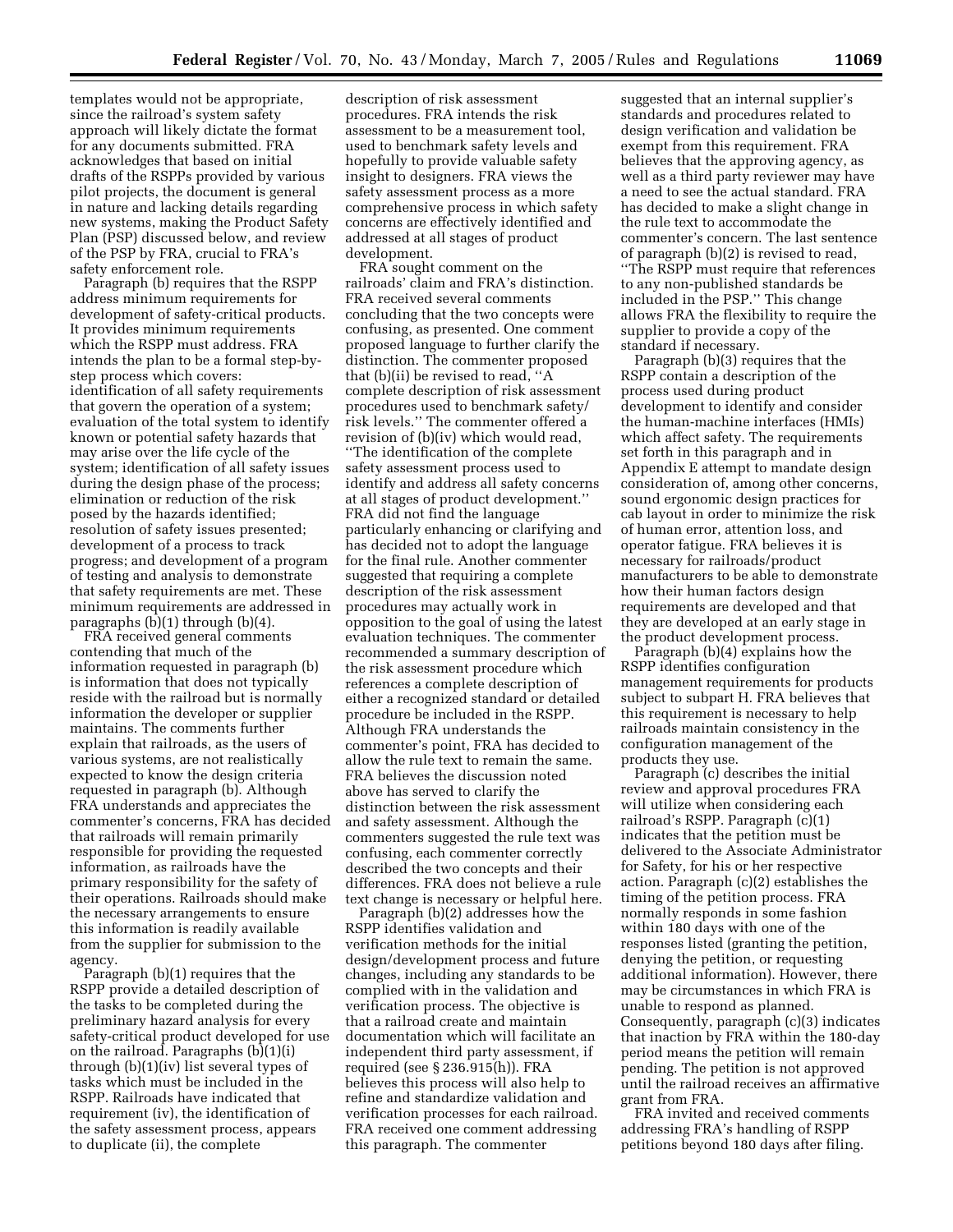Commenters expressed concern that FRA will delay their implementation process, by allowing petitions to remain pending. In addition, commenters view this approach as a significant departure from typical approval procedures where petitions are deemed approved, unless written notification is given to the contrary. Railroads believe the delay will impact the costs of their projects. FRA does not anticipate that petition review will typically take more than 180 days. However, in the unlikely instance that the agency is unable to process petitions within the normal period of time, the agency has allowed itself an open window to address petitions with complicated or problematic issues. FRA firmly believes that its occasional need to extend the review period for petitions will not significantly delay production or impact costs greatly and has decided against changing the approval process.

Paragraph (c)(4) provides that FRA be able to reopen consideration for any previously-approved petition for cause. This will help ensure that FRA has the ability to preempt problems erupting as a result of widely disparate safety priorities being implemented throughout the industry. Commenters who expressed concerns regarding paragraph (c)(3) also expressed concerns about paragraph (c)(4), citing similar reasons. These comments contend that the ability to reopen approved petitions for further review on the basis of unspecified criteria would only further delay implementation and in some cases may actually disrupt service. FRA disagrees with this comment as well, as this measure will be used in only rare cases. FRA has imposed a requirement upon itself to provide the railroad with specific reasons for such actions. This measure requires the agency to be able to provide clearly articulated reasons, not vague concerns for reopening the petitions. As noted with paragraph (c)(3), FRA foresees reopening petitions for cause in only the most problematic cases where any delay, cost or potential disruption in service will be balanced by FRA's responsibility to ensure safety.

Paragraph (d) establishes requirements for how and when RSPPs can be modified. First, FRA believes railroads can and should modify their RSPPs at any time. However, when RSPP modifications related to safetycritical PSP requirements are involved, FRA feels its approval is necessary. Paragraph (d)(1) requires that railroads obtain FRA approval in these cases. In any other case, the railroad would be able to implement the modification without FRA approval. Paragraph (d)(2) explains that procedures for obtaining FRA approval of RSPP modifications are

the same for those used to obtain initial FRA approval, with the added requirements that the petition identify the proposed modifications, the reason for the modifications, and the effect of the modifications on safety.

#### *Section 236.907 Product Safety Plan (PSP)*

This section describes the contents of the Product Safety Plan (PSP) that must be developed to govern each product. The provisions of this section require each PSP to include all the elements and practices listed in this section to assure these products are developed consistent with generally-accepted principles and risk-oriented proof of safety methods surrounding this technology. Further, each PSP must include acceptable procedures for the implementation, testing, and maintenance of the product.

FRA's existing regulations covering signal and train control systems do not include requirements of such detail since they are based on minimum design standards of long standing application that are recognized as appropriate to achieve the expected level of performance. As a result of the industry's desire to move to ''performance-based standards'' for signal and train control systems, FRA believes it is necessary to include the provisions contained in this section in order to assure safety of railroad employees, the public, and the movement of trains. In addition, FRA must ensure that key elements in the development of products correlate with the concepts of proven standards for existing signal and train control systems.

FRA sought comments on whether the elements contained in this section are adequate or whether there are other requirements that should be included to assure safety. FRA received one comment concluding that no additional requirements were necessary to ensure safety. FRA received another comment which did not explore the PSP requirements and their relationship to safety, but looked at their relationship to cost. The commenter concluded that generally, much of the information required in this section is not currently required for processor-based systems, as they are typically designed independent of railroad operational characteristics. The comment further reasoned that requiring an analysis of the system inclusive of these operating characteristics will increase the cost of development. FRA believes that suppliers and railroads will develop generic PSPs for most products that adequately address the requirements of

the new subpart without substantial additional expense. It is true that the use of general purpose processors and their associated software brings about the availability of a large number of additional features and capabilities that may or may not be used in support of the primary intended function of the designer. As part of the design and evaluation process it is essential to ensure that an adequate analysis of the features and capabilities is made to minimize the possibility that conflicts may result by the use of features resulting in a software fault. Since this analysis is a normal cost of software engineering development, we do not believe it imposes a significant cost beyond what should already be done when developing safety critical software.

Paragraph (a)(1) requires that the PSP include system specifications that describe the overall product and identify each component and its physical relationship in the system. FRA will not dictate a specific product architecture but will examine each to fully understand how various parts relate to one another within a system. Safety-critical functions in particular will be reviewed to determine whether they are designed on the fail-safe principle. FRA believes this provision is an important element that can be applied to determine whether safety is maximized and maintainability can be achieved. During early discussions, prior to publication of the NPRM, concern emerged regarding the level of detail required in describing the product. FRA requested but received no comments on this issue. Accordingly, the rule language will remain the same.

Paragraph (a)(2) requires a description of the operation where the product will be used. FRA is essentially attempting to determine the type of operation on which the product is designed to be used. One signal system supplier noted that this paragraph may not be applicable to products which are independent of some or all of the railroad operation characteristics described in this paragraph. FRA requested comment on this issue and one commenter gave an example of a product where one (or potentially several) of the operational characteristics would not apply. The example cited was an interlocking controller where gross tonnage would not be relevant. In this instance, FRA would expect a short statement indicating which operational characteristics did not apply and why they were not applicable.

Paragraph  $(a)(3)$  requires the PSP to include a concepts of operations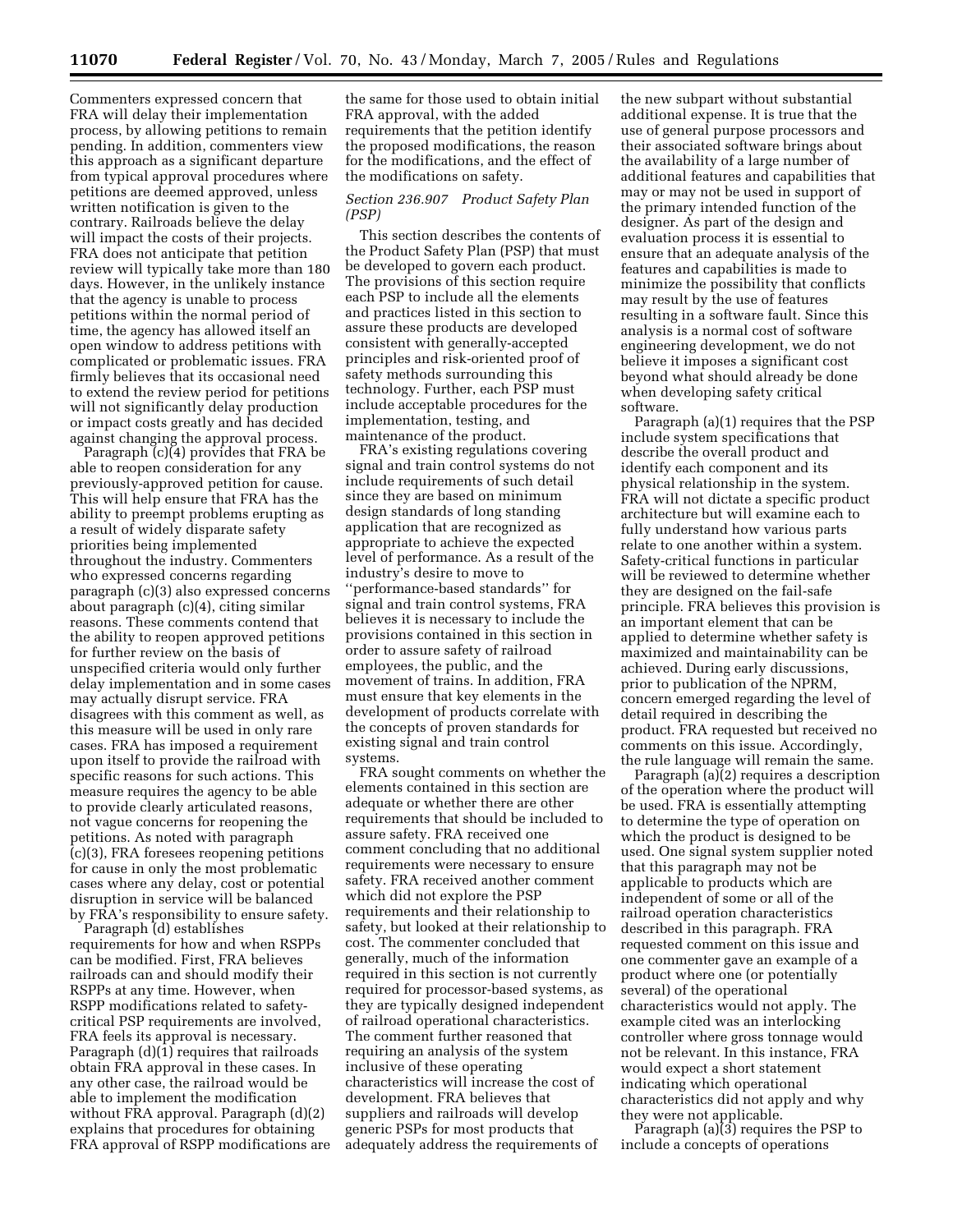document containing a description of the product functional characteristics and how various components within the system are controlled. FRA believes that this provision along with that contained in paragraph (a)(1) above will assist in a thorough understanding of the product. FRA will use this information to review the product for completeness of design for safety by comparing the functionalities with those contained in standards for existing signal and train control systems. While FRA will not prescribe standards for product design, FRA will require that the applicant compare the concepts contained in existing standards to the operational concepts, functionalities, and control contemplated for the product. For example, FRA requirements prescribe that where a track relay is de-energized, a switch or derail is improperly lined, a rail is removed, or a control circuit is opened, each signal governing movements into a block occupied by a train, locomotive, or car must display its most restrictive aspect for the safety of train operations. FRA intends to apply the same concept, among others, when reviewing PSPs to assure such minimum safety requirements exist.

Paragraph (a)(4) requires that the PSP include a safety requirements document that identifies and describes each safetycritical function of the product. FRA intends to use this information to determine that appropriate safety concepts have been incorporated into the proposed product. For example, existing regulations require that when a route has been cleared for a train movement it cannot be changed until the governing signal has been caused to display its most restrictive indication and a predetermined time interval has expired where time locking is used or where a train is in approach to the location where approach locking is used. FRA will apply this concept, among others, to determine whether all the safety-critical functions are included. Where such functionalities are not clearly determined to exist as a result of technology development, FRA will expect the reasoning to be stated and a justification provided describing how that technology provides equivalent or greater safety. Where FRA identifies a void in safety-critical functions, FRA will expect remedial action prior to use of the system. FRA received no comments specifically addressing the adequacy of this process for preserving railroad safety and has not changed the rule text.

Paragraph (a)(5) requires the PSP to contain a document demonstrating that the product architecture satisfies the safety requirements. The product

architecture is expected to cover both hardware and software aspects which identify the protection developed against random hardware faults and systematic errors. Further, the document should identify the extent to which the architecture is fault tolerant. This provision may be included in the requirements of paragraph (a)(1).

Paragraph (a)(6) requires that a hazard log be included in the PSP. This log consists of a comprehensive description of all hazards to be addressed during the life-cycle of the product, including maximum threshold limits for each hazard (for unidentified hazards, the threshold shall be exceeded at one occurrence). The hazard log addresses safety-relevant hazards, or incidents/ failures which affect the safety and risk assumptions of the product. Safetyrelevant hazards include events such as false proceed signal indications and false restrictive signal indications. If false restrictive signal indications happen with any type of frequency, they could cause train crew members or other users (roadway workers, dispatchers, etc.) to develop a lackadaisical attitude towards complying with signal indications or instructions from the product, creating human factors problems. Incidents in which stop indications are inappropriately displayed may also necessitate sudden brake applications that may involve risk of derailment due to in-train forces. Other unsafe or wrong-side failures which affect the safety of the product will be recorded on the hazard log. The intent of this paragraph is to identify all possible safety-relevant hazards which would have a negative effect on the safety of the product. Right-side failures, or product failures which have no adverse effect on the safety of the product (*i.e.*, do not result in a hazard) would not be required to be recorded on the hazard log.

FRA received a comment suggesting that FRA's reference to threshold limits in the hazard log is essentially the same as quantitative risk assessment. This commenter recommended use of the MIIL–STD–882 classifications. This issue was addressed in discussions at the San Antonio meeting of the Working Group. Opposition to the use of the MIL–STD–882 was articulated, as well as concern that the comment was not really applicable to the section. FRA has decided that the MIL–STD–882 is not appropriate here and accordingly, the text will remain the same.

Paragraph (a)(7) requires that a risk assessment be included in the PSP. FRA will use this information as a basis to

confirm compliance with the minimum performance standard.

Paragraph (a)(8) requires that a hazard mitigation analysis be included in the PSP. The hazard mitigation analysis must identify the techniques used to investigate the consequences of various hazards and list all hazards addressed in the system hardware and software including failure mode, possible cause, effect of failure, and remedial actions. A safety-critical system must satisfy certain specific safety requirements. Leveson, Nancy G., ''Safeware: System Safety and Computers,'' Addison-Wesley Publishing Company, 1995. To determine if these requirements are satisfied, the safety assessor must review and assess the results of the following tasks:

1. Hazards associated with the system have been comprehensively identified.

2. Hazards have been appropriately categorized according to risk (likelihood and severity).

3. Appropriate techniques for mitigating the hazards have been identified.

4. Hazard mitigation techniques have been effectively applied.

FRA does not expect that the safety assessment will prove that a product is absolutely safe. However, the safety assessment should provide evidence that risks associated with the product have been carefully considered and that steps have been taken to eliminate or mitigate them. Hazards associated with product use need to be identified, with particular focus on those hazards found to have significant safety effects. Then, the designer must take steps to remove them or mitigate their effects. Hazard analysis methods are employed to identify, eliminate and mitigate hazards. Under certain circumstances, these methods will be required to be reviewed by an independent third party for FRA approval.

FRA received a general comment indicating that the requirements of paragraphs (a)(6) and (a)(8) should be combined and required as one document. The concern presented here is similar to one echoed in several comments regarding the format for both the RSPP and PSP. Some comments requested sample documents to be used as templates by the railroads. FRA is not dictating the format in which the information should be submitted, as the variation in railroad and product will likely drive the outcome of the document. However, FRA believes that documents submitted for the North American Joint PTC Illinois project can be looked to as examples, but are not intended to be a template for submissions. FRA believes the issue of combining the requirements of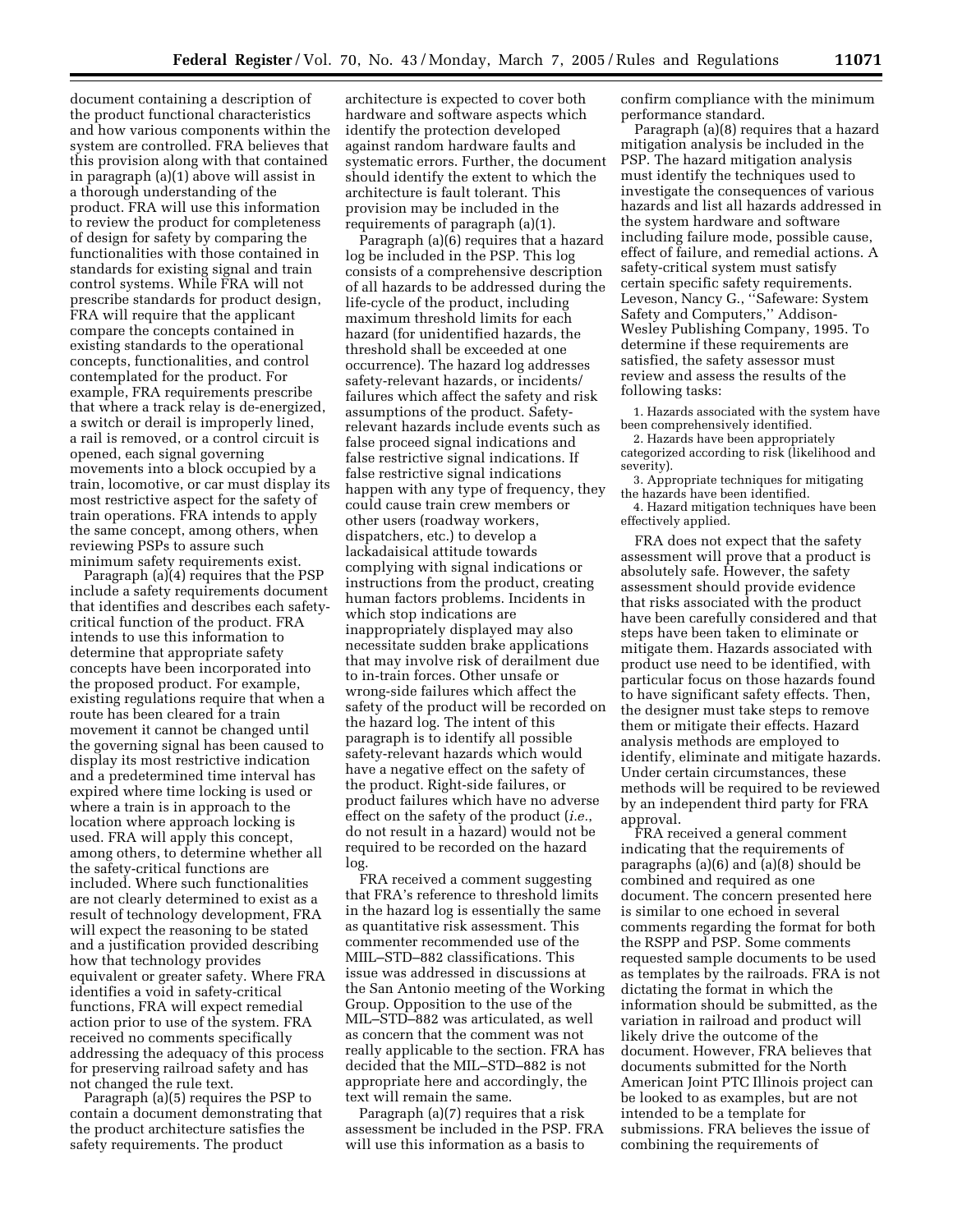paragraphs (a)(6) and (a)(8) into one document is one of format and should be resolved by the submitting railroad. Submissions for the Illinois project can be consulted for examples.

Paragraph (a)(9) also requires that the PSP address safety verification and validation procedures. FRA believes verification and validation for safety are vital parts of the development of products. Verification and validation requires forward planning and, consequently, the PSP should identify the test planning at each stage of development and the levels of rigor applied during the testing process. FRA will use this information to assure the adequacy and coverage of the tests are appropriate.

Paragraph (a)(10) requires the PSP to include the results of the safety assessment process by analysis that identifies each potential hazard and an evaluation of the events leading to the hazard; identification of safety-critical subsystems; the safety integrity level of each safety-critical subsystem; design of each safety-critical subsystem; results of a safety integrity analysis to assess the safety integrity level achieved by the safety-critical subsystems; and ensure from the analysis that the safety integrity levels have been achieved. FRA expects the safety assessment process to be clearly stated and thorough according to the complexity of the product. FRA realizes that paragraphs (a)(9) and (a)(10) may overlap in terms of requirements, and considered consolidation of the concepts required in these two paragraphs. FRA decided to leave the rule language unchanged. The agency has an expectation of some repetition in the railroad's submissions.

Paragraph (a)(11) requires a human factors analysis which addresses all human-machine interfaces (HMI's) and all product functions to be performed by humans to enhance or preserve safety. FRA expects this analysis to place special emphasis on human factors coverage of safety-critical hazards including the consequences of human failure to perform. Each HMI is to be addressed including the basis of assumptions used for selecting each such interface, its effect upon safety and identification of potential hazards associated with each interface. Where more than one employee is expected to perform duties dependent upon the output of, or input to, the HMI, the analysis must address the consequences of human failure to perform singly or in multiple. FRA uses this information to determine the HMI's effect upon the safety of railroad operations. The human factors analysis must address all criteria

listed in Appendix E, unless approval is obtained from the Associate Administrator for Safety to use other equally suitable criteria. FRA believes that designers must have this flexibility.

Paragraph (a)(12) requires the railroad to include in its PSP the training, qualification, and designation program for workers whether or not railroad employees who will perform inspection, testing, and maintenance tasks involving the product. FRA believes many benefits accrue from the investment in comprehensive training programs which, among other things, are fundamental to creating a safe workforce. Effective training programs can result in fewer instances of human casualties and defective equipment, leading to increased operating efficiencies, less troubleshooting, and decreased costs. FRA expects any training program to include employees, supervisors and contractors engaged in railroad operations, installation, repair, modification, testing, or maintenance of equipment and structures associated with the product.

Paragraph (a)(13) requires the PSP to identify specific procedures and test equipment necessary to ensure the safe operation, installation, repair, modification and testing of the product. Requirements for operation of the system must be succinct in every respect. The procedures must be specific about the methodology to be employed for each test to be performed that is required for installation, repair, or modification including documenting the results thereof. FRA will review and compare the repair and test procedures for adequacy against existing similar requirements prescribed for signal and train control systems. FRA will use this information to ascertain whether the product will be properly installed, maintained, and tested.

Paragraph (a)(14) provides that products may be so designed that existing requirements contained in part 236, subparts A, B, C, D, E, and F are not applicable. In this event, the PSP must identify each pertinent requirement considered to be inapplicable, fully describe the alternative method used that equates to that requirement and explain how the alternative method fulfills or exceeds the provisions of the requirement. FRA notes that certain sections of part 236 may always be applicable to subpart H products. For example, § 236.0 prescribes, among other requirements, the conditions and speeds for which block signal systems and automatic cab signal, train stop, and train control systems must be installed. These are benchmark safety levels related to

operational considerations against which the safety performance of innovative newer systems will be compared. Further, FRA will determine whether the product fully embodies the concepts of proven standards for existing signal and train control systems, as captured by subparts A–G of part 236.

Paragraph (a)(15) requires the PSP to include a description of the security measures necessary to meet the specifications for each product. Security is an important element in the design and development of products and covers issues such as developing measures to prevent hackers from gaining access to software and developing measures to preclude sudden system shutdown. The description should identify the formal method used in development of the system software, identify each hazard and its consequence in event of failure that was mitigated by using the formal method, and indicate the results of the formal proofs of correctness of the design. Where two or more subsystems or components within a system have differing specifications, the description should address the safety measures for each subsystem or component and how the correctness of the relationships between the different specifications was verified. Where two formal methods are used in developing safety-critical software from the same specification, the description should explain why the more rigorous method was not used throughout development process and the effect on the design and implementation.

FRA received several comments on paragraph (a)(15), including one that suggested refining the concept of ''security measures.'' FRA is reluctant to modify the text or refine the concept, as FRA is concerned about all dimensions of security.

Paragraph (a)(16) requires warnings to ensure safety is addressed in the Operations and Maintenance Manual and warning labels placed on the equipment of each product as necessary. Such warnings include, but are not limited to, means to prevent unauthorized access to the system; warnings of electrical shock hazards; cautionary notices about improper usage, testing or operation; and configuration management of memory and databases. The PSP should provide an explanation justifying each such warning and an explanation of why there are no alternatives that would mitigate or eliminate the hazard for which the warning is placed.

Paragraph (a)(17) requires the railroad to develop comprehensive plans and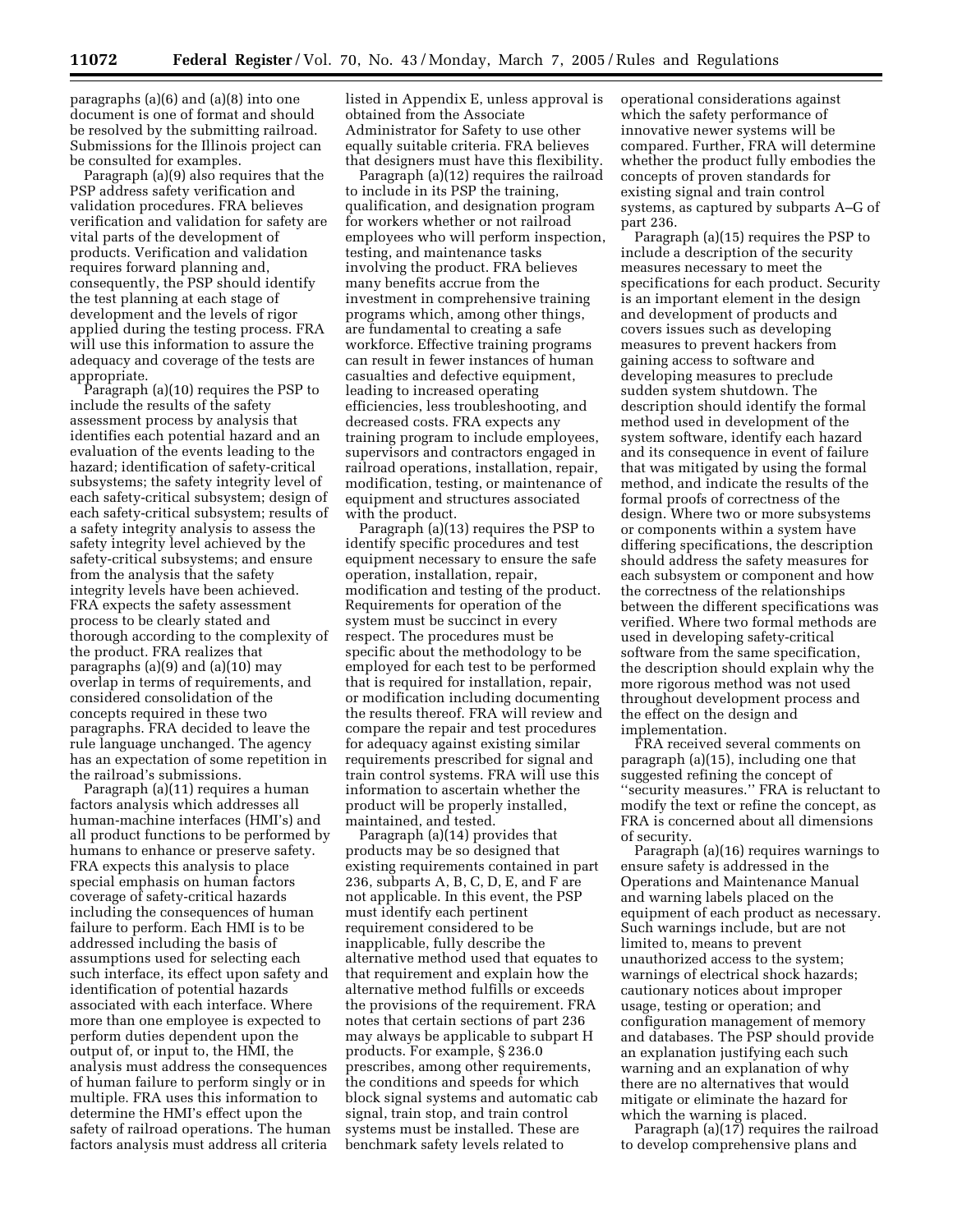procedures for product implementation. Implementation (validation or cutover) procedures must be prepared in detail and identify the processes necessary to verify the product is properly installed and documented, including measures to provide for the safety of train operations during installation. FRA will use this information to ascertain the product will be properly installed, maintained, and tested.

Paragraph (a)(18)(i) requires the railroad to provide a complete description of the particulars concerning measures required to assure products, once implemented, continue to provide the expected safety level without degradation or variation over their life cycles. The measures must be specific regarding prescribed intervals and criteria for testing; scheduled preventive maintenance requirements; procedures for configuration management; and procedures for modifications, repair, replacement and adjustment of equipment. FRA intends to use this information, among other data, to monitor the product to assure it continues to function as intended.

Paragraph (a)(18)(ii) provides a PSP requirement to include a description of each record concerning safe operation. Recordkeeping requirements for each product are discussed in § 236.917.

Paragraph (a)(19) requires that the PSP include a description of all backup methods of operation and safety critical assumptions regarding availability of the product. FRA believes this information is essential for making determinations about the safety of a product and both the immediate and long-term effect of its failure. Railroads have indicated concern that product availability is not in itself a safety function, and that therefore this requirement may be too broad. FRA has contended that availability is directly related to safety to the extent the backup means of controlling operations involves greater risk (either inherently or because it is infrequently practiced). FRA invited comment on this issue but received none.

Paragraph (a)(20) requires that the PSP include a complete description of all incremental and predefined changes.

Paragraph (b) addresses predefined changes. PSPs must identify the various configurable applications of the product, since this rule mandates use of the product only in the manner described in its PSP (see § 236.915(d)). FRA recognizes that railroads' rights-ofway vary with regard to the number of tracks and layouts of interlockings, junctions and stations over which train movements are made at various speeds and density. Products may contain

identical subsystems or components having configurable features to provide the capability of controlling a variety of track layout schemes. The PSP must clearly set forth those attributes in such equipment that may be employed or expunged without degradation or variation of safety over the life cycle of the system, as well as the impact such changes may have in the risk assessment. Satisfaction of the minimum performance standard must be demonstrated for each predefined change. Also, the PSP must fully describe the procedures to be followed for each change and the inspections and tests necessary to assure the system functions as intended.

Paragraph (c) addresses incremental and maintenance changes and changes classified as safety-critical software upgrades, patches, or revisions. The term ''incremental change'' is intended to capture the concept of planned version changes to a product, usually software-type changes. FRA believes these changes will be necessary in order for products to acquire capabilities to perform added functions as safety requirements change. The goal of this paragraph is to encourage as many subsequent product modifications as possible to be considered by initial designers during the product development stage, in order to avoid, to the extent possible, changes made by persons with no link to initial safety design considerations.

The NPRM recognized that hardware and software suppliers were in the best position to know about problems with the products used by the railroads. Commenters indicated that much of the information generally needed for compliance with this rule typically resides with the supplier. Suppliers will likely have information regarding problems with their products. Given the importance of proper configuration management in safety critical systems, FRA believes it is essential that railroads learn of and take appropriate action to address all safety critical software upgrades, patches or revisions for their processor-based system, subsystem, or component, whether or not the railroads have experienced a failure of their system, subsystem, or component. At the same time, FRA recognizes the complexity of the electronics market. Some software will be provided by non-railroad suppliers, often embedded in hardware. Other software may be imported from nonrailroad applications; and neither the railroad nor the system integrator (supplier to the railroad) may have access to all information regarding coding errors or hardware failures.

Business failures will occur, and competent supply houses may lose their technical edge over time.

FRA seeks to encourage commercial relationships that will contribute to product support over the long term; however, what is perhaps more critical to FRA's oversight role is obtaining a clear understanding of the robustness of the information network available to the railroad for life cycle product maintenance and thus of the residual risk associated with any gaps in that network.

Accordingly, FRA is responding to such comments in the area of configuration management by adding text to the rule requiring railroads disclose arrangements with their suppliers for product support, which would typically include immediate notification of all safety critical software upgrades, patches, or revisions for their processor-based system, subsystem, or component. FRA will be looking for evidence of this arrangement between railroad and supplier in its review in accordance with § 236.909(b). Failure to have such an agreement with a supplier will likely impact FRA's determination with a high degree of confidence that introduction of the new system will not result in a degradation of safety.

Upon such notification and provision of software changes, the upgrade, patch, or revision must be installed without undue delay. Until the software upgrade, patch, or revision has been installed, a railroad must treat the product as if a safety critical hazard exists and take the appropriate action specified in the PSP and by the supplier. FRA believes this is necessary to ensure that any component changes that, if left uncorrected would increase risk or interfere with the safety of train operations, are promptly addressed and that a common safety baseline is maintained.

In particular, FRA believes it is the responsibility of the railroads to either develop a mutually acceptable external contractual relationship with software developers capable of providing the required timely software support or to demonstrate they have in-house software development capability to provide the necessary support . FRA would expect that this support would include providing the necessary safety software upgrade, patch or revisions after determination of a need, identification of the specific product and software version involved, the nature of the risk, any recommended mitigation pending assurance of the corrected software, and any necessary regression testing. Lack of such a fundamental life cycle software support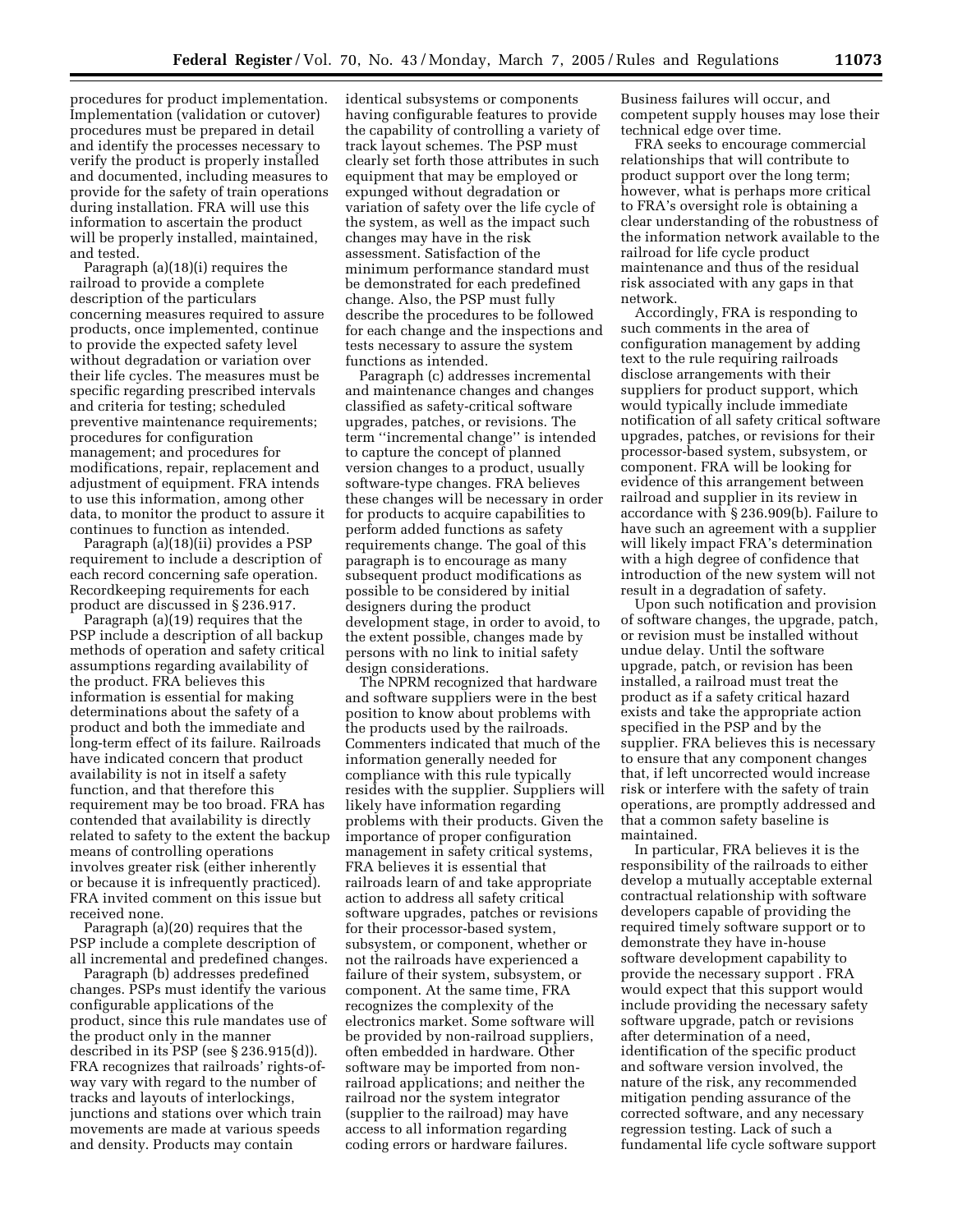capability would call into question the long term suitability of the software for safety critical operations. Similar concerns apply to specialized hardware.

The final rule requires railroads to disclose these relationships. FRA intends to look for these relationships in its PSP reviews. FRA will intervene in accordance with § 236.913(g)(5) by reopening consideration of a PSP petition for cause, if there is a breakdown in communications that could adversely affect public safety. FRA will attempt to facilitate communications between the parties involved prior to formally reopening review. In the event that the need for a modification to safety critical software is identified, and the product developer is no longer in business or is unwilling to support the product, FRA will work with the affected railroads and supplier trade organizations in determining an appropriate course of action taking into consideration the extent and severity of the situation, and the availability of the original source code.

Since not all railroads may experience the same software faults or hardware failures, the developer's software development, configuration management, and fault reporting tracking system play a crucial role in the ability of the railroad and the FRA to be able to determine and fully understand the risks and their implications. Without an effective configuration management tracking system in place it is difficult, if not impossible, to fairly evaluate risks associated with a product over the life of the product. FRA expects railroads to enter into contractual arrangements with the software suppliers to ensure that the railroad is made aware of problems occurring with the software they use.

The new language also places a direct obligation on suppliers to report safetyrelevant failures, which would include ''wrong-side'' failures and failures significantly impacting on availability where the PSP indicates availability to be a material issue in the safety performance of the larger railroad system. Suppliers would take on this responsibility under contract to the railroad (as disclosed in the PSP). The provision is necessary to ensure public safety in any case where a commercial dispute (*e.g.*, over liability) might disrupt communication between a railroad and supplier.

#### *Section 236.909 Minimum Performance Standard*

FRA is issuing a substantive standard which is performance-based rather than prescriptive. In short, FRA desires to establish what level of performance

must be achieved, but not how it must be achieved. The objective of the minimum performance standard FRA requires is simple: new processor-based signal and train control systems must be at least as safe as the systems they would replace. The challenge inherent in this performance-based standard is measuring performance levels. For FRA, this challenge becomes one of being able to confirm compliance.

Paragraph (a) establishes the performance standard for all products to be covered by this rule. The railroad must establish with a high degree of confidence through its safety analysis that introduction of the system will not result in a safety risk level that exceeds the level of safety risk in the previous condition. In short, the railroad must prove that safety is not degraded. This standard places the burden on the railroad to demonstrate that the safety analysis provides a high degree of confidence. Under this regulatory scheme, FRA will have access to the railroads' analyses, and will be likely to detect obvious shortcomings in them.

Paragraph (b) indicates that the FRA Associate Administrator for Safety will rely on the factors listed in § 236.913(g)(2) when assessing whether the petitioner has met the performance standard for the product through employment of sufficient safety analysis. ''FRA review of PSP'' is intended to apply to both FRA review of petitions for approval and FRA review of informational filings, which, for good cause, are treated as petitions for approval. Railroads have indicated concern that this proposal does not provide for an administrative appeals procedure. FRA believes that final agency determinations under this subpart should be made at the technical level, rather than the policy level, due to the complex and sometimes esoteric subject matter. FRA sought comment on the concern and its view and received one comment in agreement with the agency view of an administrative appeals process. FRA has not changed the rule text.

Paragraphs (c) and (d) establish standards for the scope of the risk assessment to be conducted. Unless criteria for an abbreviated risk assessment are met, a full risk assessment would be required for each product.

Paragraph (c) describes the scope for a full risk assessment. The risk assessment need only address risks relevant to safety of the product. For instance, the risk of injury due to a broken handhold on a freight car would not be affected by implementation of a new signal and train control system, and

therefore need not be included in the risk assessment. However, any risk which is affected by introduction, modification, replacement or enhancement of the product must be accounted for. The standard further explains that these risks can be broken down into three categories to include: New risks, eliminated risks, and risks neither new nor eliminated whose nature (probability of occurrence or severity) has changed. FRA understands that many of the affected risks relate to very low probability events with severe consequences. These risks might be overwhelmed if analyzed in combination with other, more probable risks, which would not be affected by the change.

Paragraph (d) establishes a simpler approach to demonstrate compliance with the performance standard for less complex changes such as replacement of certain signal and train control system components. FRA is allowing this simpler approach when the type of change is sufficiently basic. This proposed class of changes is defined as one which does not introduce any new hazards into the railroad operation (that is, different from the previous method of operation) and which maintains the same (or lower) levels of risk exposure and severity for hazards associated with the previous condition. FRA felt comfortable with this distinction since no new hazards are introduced with introduction of the product, and hazards which were present in the original operation are sufficiently contained (not increased in severity or exposure thereto). An example of this type of change would be replacement of a component in a signal and train control system with a newer-generation processor-based component which performs the same function. No new hazards would likely be introduced that weren't already there, original hazards would not be subject to higher exposure, and original hazards would not be subject to an increase in severity. Unless introduction of the new product is accompanied by changes in operation, the hazards encountered by the new product (which will normally be a component of the system) would be identical in both severity and exposure.

FRA received a comment indicating that the text as drafted in the NPRM did not clearly express the concept. The proposed text stated,

An abbreviated risk assessment demonstrates that the resulting MTTHE for the proposed product is greater than the MTTHE for the product or methods performing the same function in the previous condition.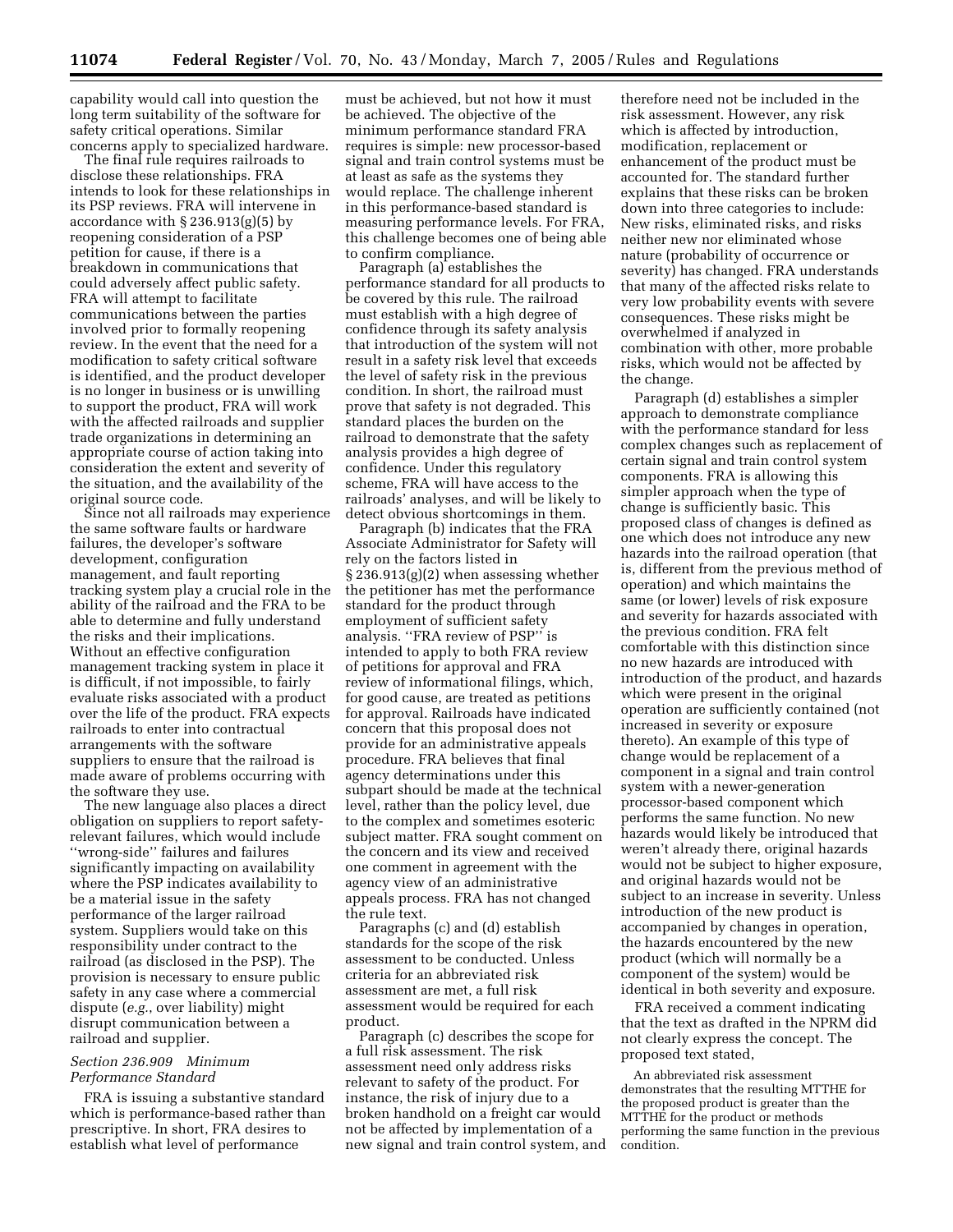FRA agrees with the commenter and is modifying the text to state,

An abbreviated risk assessment supports the finding required by paragraph (a) of this section if it establishes that the resulting MTTHE for the proposed product is greater than or equal to the MTTHE for the system component or method performing the same function in the previous condition.

For changes analyzed using this simplified analysis, risk associated with operation under the new product is assumed to be proportional to its MTTHE. Therefore, changes in risk are assumed to be proportional to changes in MTTHE. This simplified approach was based on the principle that when risk severity and risk exposure remain constant, risk is directly proportional to the probability of a hazardous event occurring. This is demonstrated by the equation:  $risk_h = probability_h *$  severity<sub>h</sub>. which in basic terms, states that the risk of a hazard occurring is equal to the probability of the hazard occurring multiplied by the severity of the hazard. The product's MTTHE is a convenient indication of hazard probability levels for two reasons. First, suppliers have indicated that MTTHE figures can be made readily available since they are already used by some railroad signal and train control system suppliers of off-the-shelf components used in those systems. Second, MTTHE is inversely related to the hazard probability identified in the equation above.

If in the above equation the hazard severity is kept constant, hazard probability remains directly proportional to the risk. This is true only if the exposure to the risk, which is related primarily to railroad operating practices (*i.e.*, train speeds, train volumes, utilization of product, etc.), remains the same. This way risk associated with operation under the resulting system is directly proportional to the MTTHE of the new product. This condition on risk exposure is necessary since it precludes changes in train volume or other operating practices which may affect the actual safety risk encountered.

During early Working Group discussions, prior to publication of the NPRM, suppliers requested that severity not be locked into place in order to fit into this exception, but also to allow for cases where introduction of the product may bring about a reduction in hazard severity. Although an example might be difficult to imagine, FRA is confident that in such case it is mathematically impossible for safety risk levels to increase. Under these conditions, the FRA feels that MTTHE is a sufficient indication of risk, thereby warranting a simplified risk assessment. If a more

complex risk assessment is more advantageous to the supplier or railroad, the rule permits that approach.

FRA invited comments on whether this exception from the full rigors of the risk assessment is appropriate, and if not, to what extent the required analysis should become more rigorous as the complexity of the proposed system increases. FRA received one comment asking for guidance regarding the level of proof necessary to fall into this exception. Despite informative discussion on this comment, FRA could not develop language that would further clarify this point. FRA has further reviewed the language and found the requirements of paragraph (d) have sufficient detail to provide the necessary guidance. FRA has no interest in preventing use of the abbreviated risk assessment, when appropriate.

FRA has reviewed paragraph (d) in an effort to create some additional flexibility and to improve clarity. The paragraph has been revised from the NPRM to place the explanation of when an abbreviated risk assessment may be used, at the beginning. In addition, FRA also endeavored to respond to a comment from the supplier community seeking an opportunity to utilize traditional methods as an alternative approach for analysis. To address this need, a new paragraph (d)(3) has been added that permits satisfaction of the performance standard by reference to safety criteria stated in a specified industry standard recently adopted by the American Railway Engineering and Maintenance Association (AREMA). That criterion is stated in Part 17.3.5 of the AREMA Communications & Signaling Manual (AREMA Manual) and involves the application of safety principles and procedures in the design of railway signal equipment. This alternative test also requires compliance with the principles set forth in Appendix C and with two additional named AREMA standards, AREMA Manual Part 17.3.1 and AREMA Manual Part 17.3.3. These new product development standards specify a Safety Assurance Program for Electronic/ Software Based Products, Practices for Hardware Analysis, and Procedures for Hazard Identification and Management. Recognition of compliance with these standards, in conjunction with the design principles set forth in Appendix C, extends the advantages of a performance-based standard to traditional signal or train control products. In the final rule, FRA incorporates the AREMA standard by reference.

The basis for this alternative standard was suggested by railroad signal

suppliers, during the final Working Group discussions on recommendations for a final rule, as a means of satisfying concerns expressed in the public comments regarding the need to hold down costs of safety analysis for traditional products built on fail safe principles. Suppliers noted that great confusion and delay could result under the proposed rule should a traditional signal or train control product be offered as a replacement for a similar product. In such a case, inconsistent supplier approaches to making estimates of unsafe failures could unnecessarily complicate safety analysis. FRA agrees that introduction of new products should not be complicated by paper exercises over small differences in theoretical risk when both the new product and the product to be replaced have been engineered to strictly limit the possibility of unsafe failures.

FRA has added new language calling for adherence to safety principles set forth in Appendix C and the new AREMA standard and permits qualification of a product even if it is not possible to achieve a high degree of confidence on the evidence that the MTTHE of the proposed product is equal to or greater than the product it is replacing. Such a case could arise in a variety of circumstances. For instance, it might prove extremely difficult to establish comparability for the new product under subpart H where replacing a similar product developed under the previous rule. In another case, the safety analysis methods of two different suppliers might not permit direct comparison of the degree to which MTTHE estimates are well founded, or the very high mean time estimates of both suppliers might render largely academic any differences. Paragraph (d) provides a solution to these conundrums.

FRA also notes there are times when differences in theoretical risk, while ''large'', are of such a nature as to have no practical effect upon the situation. In many cases, changes to these risk value can be done with little impact, because the failure in question is so unlikely to occur within the life of the product. Paragraph (d)(3) is intended to provide flexibility where there is no reason to believe that differences in MTTHE estimates reflect the potential for an actual degradation of safety.

Paragraph (e) establishes general principles for the conduct of risk assessments and which methods may be used. Paragraph (e)(2) contains general criteria for each risk calculation. FRA has identified three variables which must be provided with risk calculations: accident frequency, severity, and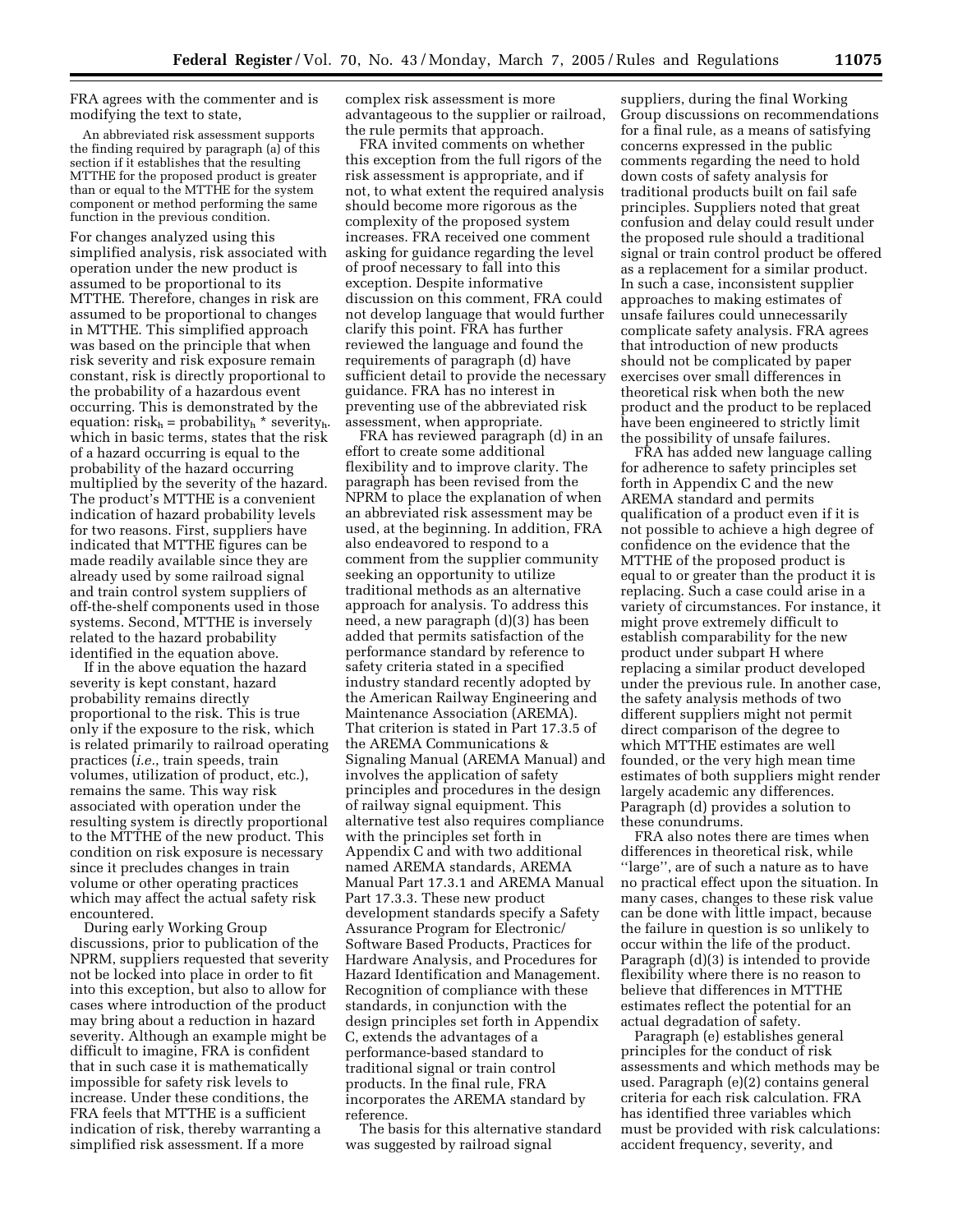exposure. Traditionally, risk is defined as the expected frequency of unsafe events multiplied by the expected consequences. FRA feels that exposure should be identified because increases in risk due to increased exposure could be easily distinguished from increases in risk due solely to implementation and use of the proposed product. FRA is primarily interested in risks relevant to use of the proposed product. FRA feels it would be inconsistent policy to insist to a railroad which intends to double its traffic on one rail line that it halve its accident rate if it puts in a new signal or train control system. Conversely, FRA feels a railroad should not be allowed to implement a new signal or train control system which projects double the original accident rate on a line simply because it intends to reduce its traffic volume on that line by one half. A requirement to identify exposure will help define risks relevant to use of the proposed product.

Risk exposure may be indicated by the total number of train miles traveled per year or total passenger miles traveled per year, if passenger operations are involved. FRA believes risk to operations involving passengers is highly relevant, since advanced train control technology will most certainly find uses on such lines. NTSB has specifically recommended application of advanced train control technology to lines with passenger traffic. NTSB/ Railroad Accident Report-93/01. FRA believes any change should not adversely affect the safety of passenger operations. However, a risk assessment method which does not account separately for passenger miles could, in theory, obscure an increase in risk for passengers that was offset by a reduction in freight-related damages.

In early drafts of the NPRM, FRA had proposed to the Standards Task Force that risk measurements be adjusted for exposure in units of train-miles per year, passenger-miles per year or tonmiles per year, but that the units not be mandated in the rule. Most freight railroads keep safety data in terms of train-miles, employee hours, and in some cases gross ton-miles. Since trainmile data must be reported to FRA under part 225, FRA does not believe railroads will burden themselves additionally by maintaining other data for purposes of this requirement. Passenger-miles should be readily available from entities providing the service.

The FRA sought comment on the NPRM's proposed requirement to account for exposure in the units mentioned above, specifically regarding the appropriateness of this approach

and other possible approaches. FRA received comments from suppliers indicating that railroads should have more flexibility in determining what risk parameter is appropriate. The comments indicated the use of trainmiles or hours should be acceptable and the use of the MIL-STD–882 should be acceptable for severity. Discussions of this comment within the Working Group left FRA satisfied that railroads who will be required to comply with this rule will be comfortable with trainmiles or passenger-miles. FRA has decided to modify the risk exposure metric for passenger operations to use passenger-miles as a measure of exposure in passenger operations, but will otherwise leave the NPRM language unchanged.

Paragraph (e)(2) also covers a requirement for risk severity measurements. FRA is allowing railroads to measure risk severity either in terms of total accident costs, including property damage, injuries and fatalities, or in simpler terms of expected fatalities only. FRA allows the two alternatives in order to allow flexibility, and to permit the railroads to avoid metrics which could be misconstrued as trading dollars for lives, when in fact they would be more comprehensive in avoiding accident consequences.

FRA wishes to make clear that the sole purpose of the risk assessment in this rule is to require railroads to produce certain safety risk data which will allow the agency to make informed decisions concerning projected safety costs and benefits. FRA feels this is a necessary component of the performance standard in order for FRA to be able to effectively carry out its statutory duties as a regulatory agency. By establishing a requirement for a risk assessment, FRA does not intend to create a presumptive amount of damages for tort liability after an accident occurs. In order to help maintain the safety focus of this requirement, FRA is allowing railroads to use only predicted fatalities as the risk metric (except in the case where passenger service is provided). FRA believes that for the types of safety risks involving signal and train control, total accident costs and total fatalities correspond closely enough to allow an accurate view. Thus FRA believes that allowing the alternative measure would not change substantially the risk assessment.

Paragraph (e)(3) involves the issue of concurrent changes in railroad operations. Railroads intending to implement products covered by subpart H may intend to change operational

characteristics at the same time to take advantage of the benefits of the new technology. FRA envisions increased train volumes, passenger volumes, or operating speeds, or all three, to be likely changes to accompany implementation of subpart H products. The rule requires the railroad to analyze the total change in risk, then separately identify and distinguish risk changes associated with the use of the product itself from risk changes due to changes in operating practices (*i.e.*, risk changes due to increased/decreased operating speed, etc.). FRA believes this procedure is necessary to make an accurate comparison of the relevant risks for purposes of determining compliance with the minimum performance standard in § 236.909(a).

The second sentence of paragraph (e)(3) concerns changes in operating speeds related to required signal and train control systems for passenger and freight traffic. In such case, the provisions of § 236.0 normally apply, mandating the use of certain technologies/operating methods. Thus, for changes to operating speeds, the previous condition calculation must be made according to the assumption that such systems required by § 236.0(c) (and § 236.0(d), if applicable) are in use. This requirement ensures that a minimum level of safety set by § 236.0, which otherwise normally applies, is respected and not circumvented.

In addition to including an adjustment in the previous condition to account for increases in train speeds as addressed in § 236.0, FRA also intends that even where § 236.0 would not require upgraded systems due to speed increases, an adjustment be made if necessary to take into consideration the need for fluid traffic management. For instance, if the railroad proposed to implement a non-vital overlay train control system in dark territory in connection with major projected increases in traffic, the previous condition would need to be adjusted to assume installation of a traffic control system (which, under the options available under current part 236, would be needed as a practical matter to move the increased numbers of train across the territory). This provision was offered in the proposed rule as a result of FRA's view that operations in dark territory have a much higher risk of collision than in signal territory (when normalized on a train mile basis); accordingly, it was believed that this adjustment willset the safety baseline at an appropriate level for purpose of making the necessary comparison. FRA reasoned that failure to make this adjustment within the previous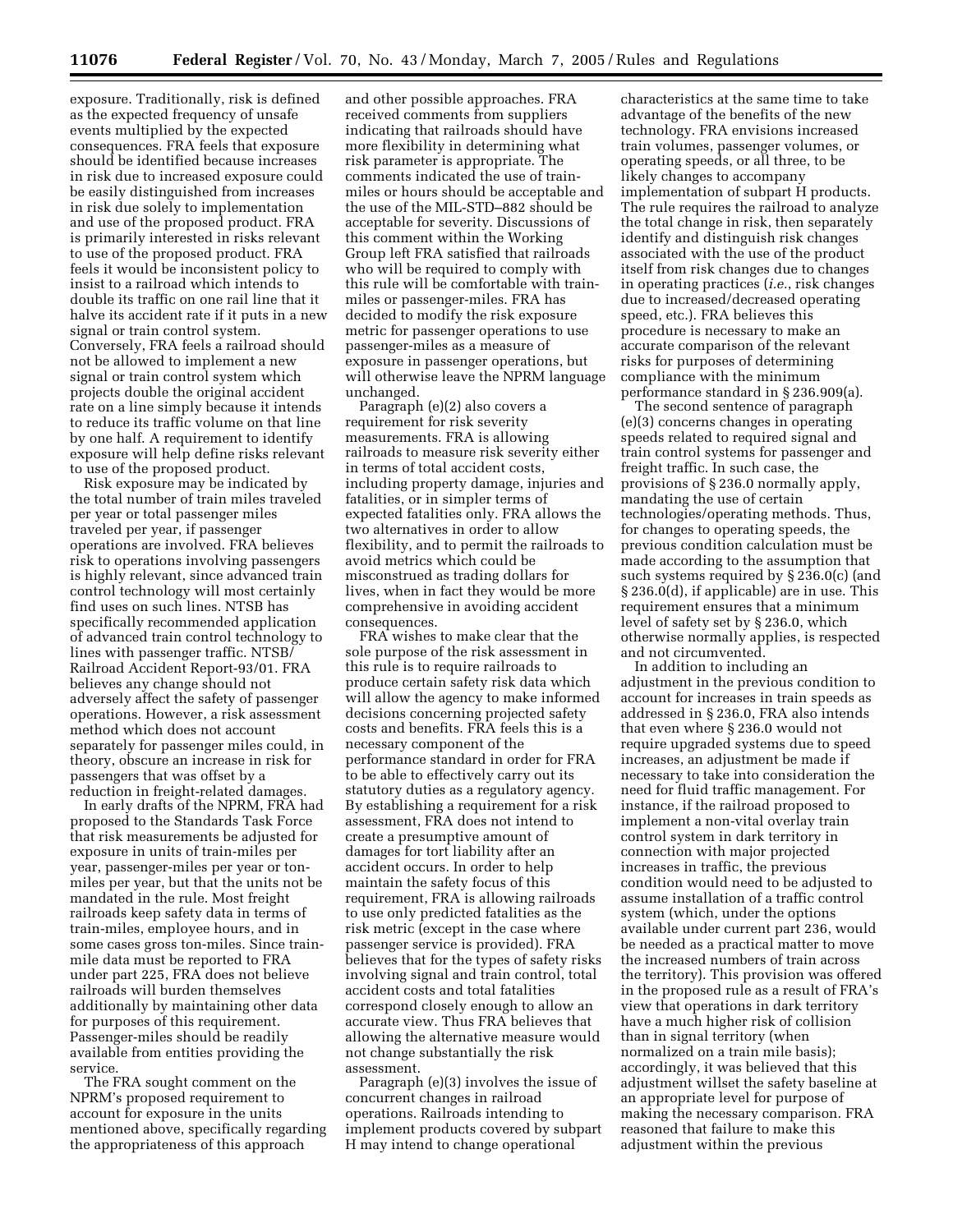condition would at least theoretically permit a progressive worsening of the safety situation as new technology is brought on line.

During discussions at the December 2001 Working Group meeting, the concern emerged that a density-linked trigger for adjustment of the base case could inappropriately constrain the ability of railroads to manage traffic flows across their systems and respond to shipper requirements. Questions were raised concerning the empirical basis for FRA's assumption. After independent consideration of the informative discussion, FRA agreed that the issue deserved more detailed consideration.

A small team of stakeholder representatives formed by the RSAC PTC Working Group discussed the issue of adjusting the base case, working from data on the Volpe Center's rail network. Refinements to the traffic flows were required to achieve the necessary fidelity to actual conditions during the study period.

Concern was initially expressed that risk did not go up with train frequency, that instead it appears to go down, so there was not good reason to adjust the base case. FRA maintained that risk increased with train frequency. FRA also maintained that cumulative risk on a line segment was relevant to safety, and that with current technologies railroads could not move increased train densities on most lines without installing systems such as traffic control, which greatly reduce risk. As the traffic density increases the per train-mile cost of providing traffic control systems decreases. Initial discussions promoted the conclusion by some that risk did not vary by method of operation. FRA and other stakeholders agreed that for any system, the risk would tend to increase with train speed. FRA researched the issue, through the Volpe Center and other contractors. FRA presented the research to the team, which agreed on the following:

• Risk per train mile in dark territory (*i.e.* lines with no signal or train control system) is approximately 2 times the risk of other territories, Traffic Control System (TCS), Automatic Block System (ABS), and Auto.1

• Risk doesn't change much with increased speed or frequency in operations already using TCS, ABS and Auto.

• Risk in dark territory does increase with speed and/or frequency.

• The cost per mile of risk from positive train control preventable accidents is about 12 cents per trainmile in dark territory and is about 6 cents per train-mile elsewhere.

These facts were based only on analysis of freight operations and excluded any passenger trains or accidents from risk metrics.

(In addition, FRA notes that within dark territory risk from positive train control preventable accidents per trainmile ranges from about 9 cents per trainmile at low density, to between 15 and 18 cents per train-mile at high density.)

FRA also presented evidence that operations with more than 12 trains per day in dark territory were rare, operations with more than 16 trains per day in dark territory were extremely rare, and operations with more than 20 trains per day in dark territory were almost nonexistent. FRA believes that high volume operations in dark territory are rare because such operations are uneconomical under current regulations. FRA believes that a functioning market induces railroads to adopt signal systems, which promote safety and fluid train movement in higher volume operations, for purely business reasons, but that if the rule here were to go into effect without adjusted base case provisions, then some railroads might adopt systems which were not as safe as TCS in high volume operations, creating a market failure.2

Under the final rule as adopted, if the change in railroad operation were to result in crossing one of the speed thresholds in § 236.0, then the adjusted base case will be the system currently utilized under normal practice for that maximum authorized speed. For freight speeds exceeding 49 miles per hour and passenger speeds exceeding 59 miles per hour, the base case will be a traffic control system.3

3Under § 236.0, a manual block system may be used in lieu of an automatic block signal system or traffic control system; but this allowance does not reflect current safety practice and is not acceptable for further application beyond existing territory due

Where speeds exceed 79 miles per hour, § 236.0 currently requires automatic cab signals, automatic train stop, or automatic train control. However, FRA has supplemented these requirements to address specific needs as previously discussed; and essentially all planning for such investments is conducted in support of high speed passenger rail service. Intermittent automatic train stop technologies are not fail safe in nature, do not function in the event of inappropriate operator acknowledgment, and do not address overspeed operation. By itself, automatic cab signaling provides only warning of signal downgrades requiring acknowledgment without enforcement; and this configuration has been determined to be inappropriate for service on the Northeast Corridor as a result of major catastrophic events. Continuous automatic train stop paired with cab signals does not provide speed control, presenting the possibility of ineffectual intervention (and at a cost for a new installation comparable to automatic train control, which does regulate speed consistent with cab signal indications). Accordingly, FRA has scaled the triggers to reflect acceptable contemporary practice. For speeds in the range of 80 to 110 miles per hour, automatic cab signals and train control will be employed for the adjusted base case.

For speeds above 110 miles per hour, FRA will determine the appropriate base case in light of the characteristics of the planned operation and service experience within the speed range. Factors that will be considered include average train speeds, mix of traffic, complexity of the operation, presence or absence of special hazards (*e.g.*, movable bridges, extreme curvature), intended curving speeds and associated cant deficiencies. In this speed range, provisions for safety must be particularly rigorous because of the highly catastrophic consequences that can occur in the case of a mishap. Application of professional judgment is necessary to discern practical responses to known hazards in such environments, and through this approach the difficulty of estimating the frequency of very rare events can be reduced (in effect closing the gap

<sup>&</sup>lt;sup>1</sup> Auto was a construct which included highperformance signal systems, including automatic train stop and cab signals.

<sup>2</sup>We refer to a market failure when the normal functioning of the economic system does not adequately address safety without the necessity of intervention through regulation. For instance, in an environment where investments in on-board train control technology are uneven, and railroads share locomotives, no railroad may have an incentive from a safety point of view to go forward with a highly effective train control installation. Failing effective cooperation among railroads, which has thus far not materialized (even though such systems have now been under discussion for almost 20 years), railroads may be driven toward low-cost options that do not achieve a high level of safety. This can be contrasted with installation of a traffic control system, for which most of the benefits will flow to the owning railroad (but which is expensive to install on a per-mile basis).

to the absence of track circuits for broken rail detection and because of the potential for unchecked mis-communication. Current safety data indicates that an automatic block signal system supplementing verbal issuance of mandatory directives is at least as safe as traffic control, so removing that option will not disadvantage applicants; further, use of traffic control signaling is notably superior from a business point of view, as evidenced by its selection for virtually all recent signalization projects on major lines.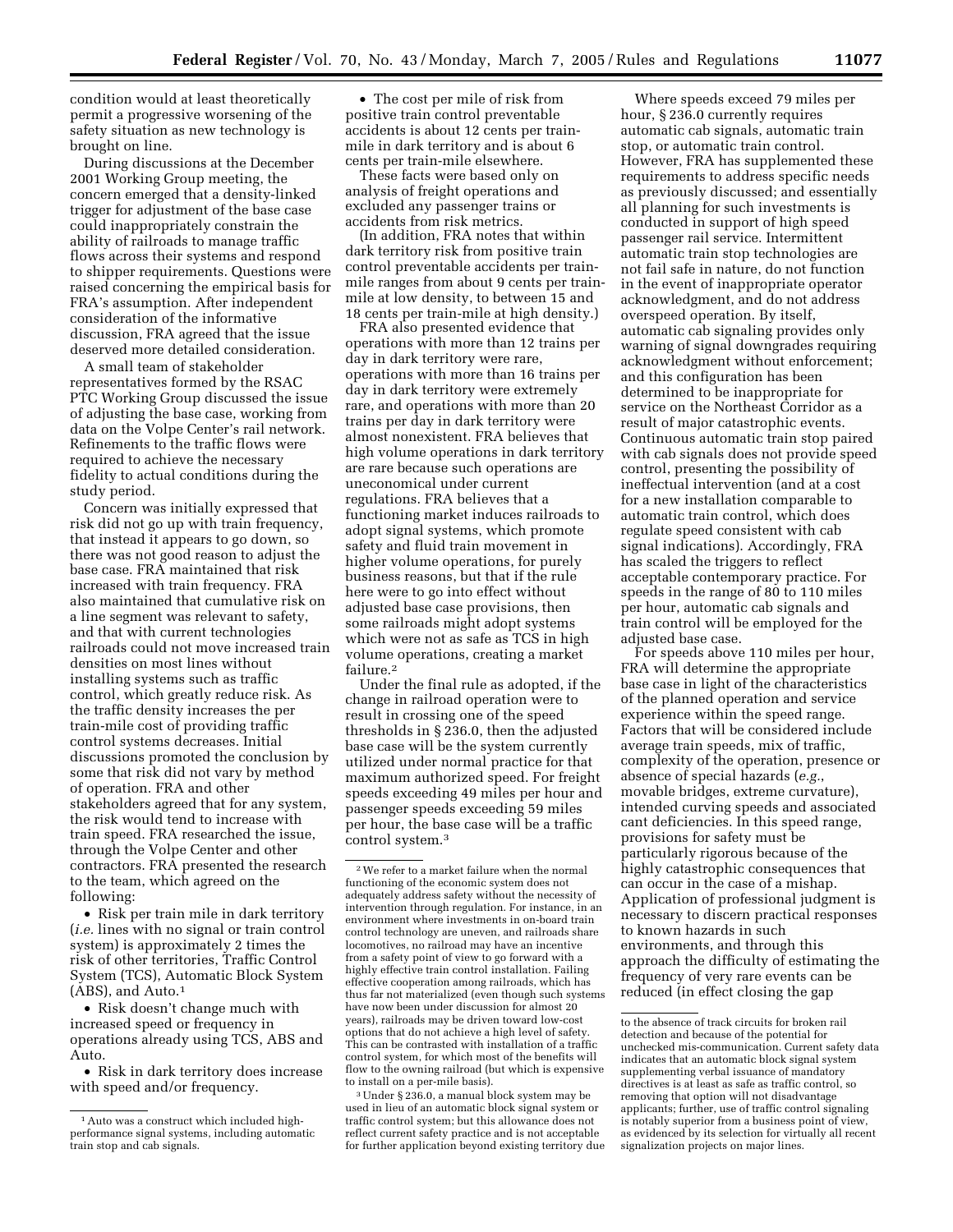between differences in the base case and the new system).

As further clarification of the concept included in § 236.909(e)(3) of the NPRM, the final rule provides that the adjusted previous condition (base case) must include TCS if any change results in a volume of more than twelve trains per day, unless a specific exception applies, or an increase of more than four passenger trains per day. Volume is computed based on annual average density, so density on any given day may be considerably higher. (Accordingly, the practical implications of these density triggers for adjustment of the base case are expected to be quite limited.) FRA included a new provision which permits the railroad to demonstrate in situations where volumes will exceed 12 trains per day, but will not exceed 20, that the current method of operation is adequate for the specified volume and will not delay movement of trains nor will it unreasonably increase expenditures to expedite movement.

Questions regarding generalizing models surfaced during discussions of the risk assessment. FRA believes it is permissible to generalize a model. In reviewing a model which has been generalized, FRA will consider whether the railroad has analyzed the system where the comparison is likely to be the least favorable (*e.g.*, the new system as an overlay in dark territory, compared to that territory with TCS, if the new system is to be used to replace TCS, or where CTC might be expected), has analyzed all unique elements of the system, and has analyzed key variables, which include but are not limited to:

- —Operational rules including any timetable special instructions, yard limit rules, flagging rules, to the extent they differ and are applicable to the subdivisions being considered. This is especially important when generalizing from one railroad to a second, or between subdivisions of a railroad, which incorporate different methods of operation;
- —Terrain (curvature and grade);
- —Radio coverage, especially if affected by different terrain;
- —Number of train moves including turnaround locals and foreign traffic;
- —Train weight;
- —Train lengths;
- —Speed;
- —Complexity of Operation;
- —Relevant signal and train control safety-critical appliances (*e.g.*, components and subsystems of various functional types); and
- —Other conditions that relate to risk assessment, especially those that

cause changes in key assumptions in the risk assessment.

In reviewing a generalized assessment FRA will consider whether the system has actually been deployed, and how well actual operating experience conforms to model predictions. FRA will give tighter scrutiny to models attempting to generalize where there is no actual operating experience, and will expect more convincing data to show with a high degree of confidence that the proposed system will be at least as safe as what it would replace.

During the discussion of the base case issue with the Working Group, post NPRM, it became evident that a significant portion of the concern with respect to triggers for adjustment of the base case had to do with the complex circumstances surrounding the transition from signal-based methods of operation to methods of operation utilizing cab displays and intervention to mitigate risk. Members of the Working Group suggested that the rule address the implications of discontinuance or material modifications of signal systems under part 235 in the final rule. FRA understood the need to address the issue and does so in a new paragraph at the end of § 236.909.

The new provision presents three situations that are foreseeable as railroads seek approval of discontinuance and material modifications under part 235 and of PSPs under the new subpart H. Section 236.911(b) provides that FRA may consolidate handing of these two proceedings. The first situation is one where the part 235 application supports a discontinuance or material modification, without regard to protections for safety in the PSP. The obvious extension of the principles developed in this rulemaking is that the previous condition would be that allowed following the grant of the discontinuance or material modification. Thus, in a typical case the railroad would have broad latitude to implement the PSP.

The second situation is one where FRA determines that the part 235 application should be denied. In that case, the previous condition would not be subject to adjustment, and the PSP would be evaluated against the actual level of safety on the territory.

The third situation is one where both outright approval and outright denial appear inappropriate given the existing situation on the territory and the pendency of the request for PSP approval. The new provision says that FRA will consider whether the

proposed actions, taken as a whole, are consistent with safety and in the public interest. These are the same criteria applicable to waiver of existing FRA standards. It is possible to envisage a case where the railroad's case for discontinuance is rather strong (*e.g.*, the system is very old, costly to maintain, and the current traffic is light), but not quite sufficient to warrant granting relief. At the same time, the railroad wishes to extend an existing train control system into the territory with initial, minimal equipment on the wayside but a significant reduction in the cost of maintenance. Traffic might be projected to remain low for the foreseeable future; but the railroad might wish to ensure flexibility for future traffic growth (see § 236.907(a)(2)). In this example, the existing signal system and the new train control system (relying principally on on-board apparatus already on locomotives) might appear to provide approximately equal safety, but the degree of uncertainty associated with the analysis might prevent the FRA decision maker from having a high degree of confidence that this is the case. In this example, FRA might elect to allow the discontinuance predicated on installation of the new train control system with or without conditions (such as the requirement to monitor heavily used switches), recognizing that (i) harvesting the potential benefits of communication-based train control systems requires widespread application, and (ii) maintaining the existing system might impose an undue hardship given the available alternative. From a formal standpoint, in such a case FRA might recognize a base case slightly below the existing level of safety; however, FRA would not be required to do so. This is consistent with the broad discretion afforded to the former ICC and to FRA under the Signal Inspection Act, and subsequent codified law, to balance public interest considerations and reach practical outcomes. *See* 49 U.S.C. 20502.

Delineating more precisely what outcomes may be appropriate in such cases is not possible given the wide variety of considerations that may apply as technology and railroad operations evolve. Further, FRA policy regarding the retention of signal systems has not been, and cannot expect to be, static; rather, that policy may evolve as railroad operations evolve, operating rules are refined, related hazards are addressed (*e.g.*, broken rails), and other readily available options for risk reduction emerge and become more affordable.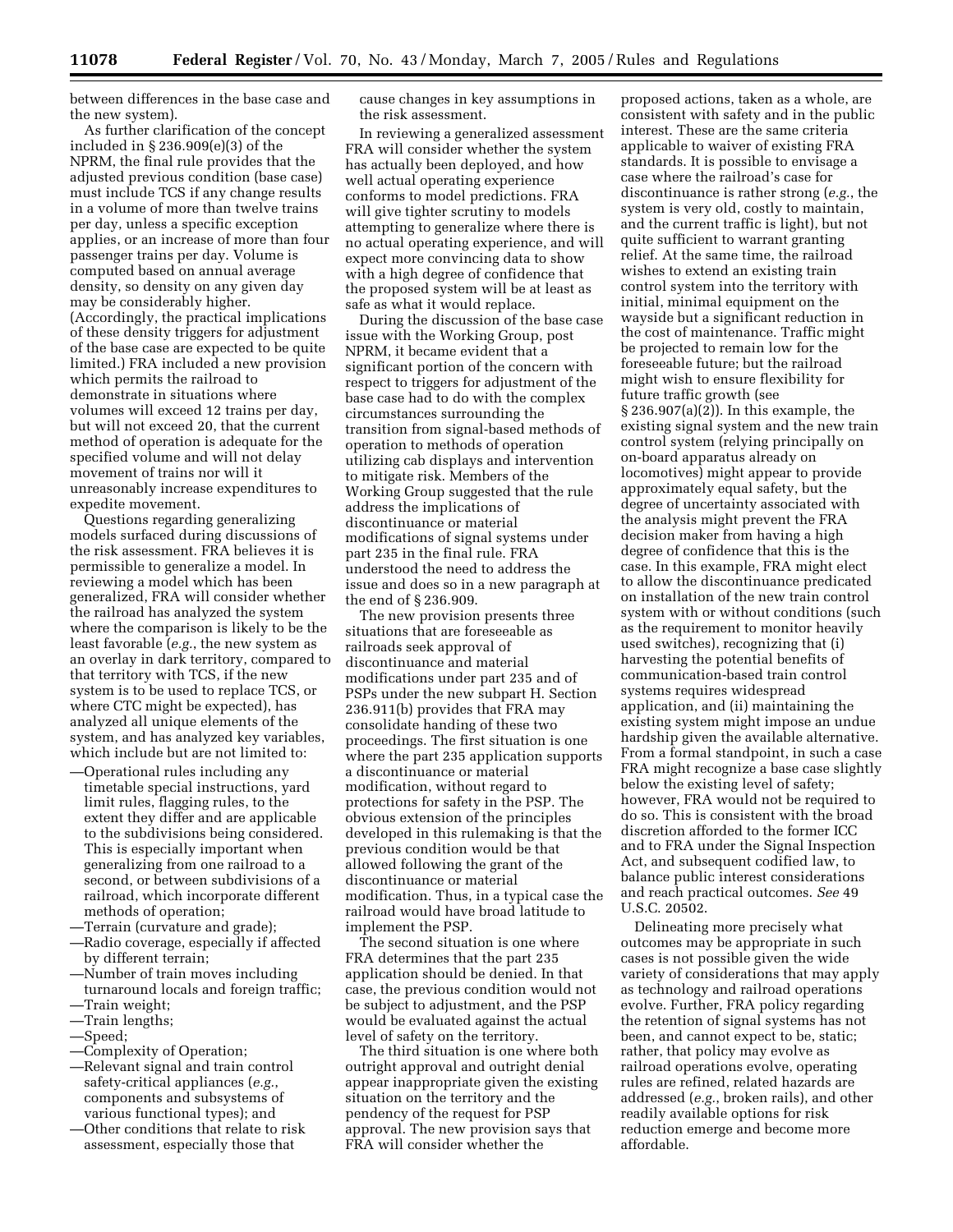#### *Section 236.911 Exclusions*

Paragraph (a) provides that the subpart does not apply to products in service as of May 6, 2005. Railroads employ numerous safety-critical products in their existing signal and train control systems. These existing systems have proven to provide a very high level of safety, reliability, and functionality. FRA believes it would be a tremendous burden on the rail industry to apply this subpart to all existing systems, which have to date proven safe.

FRA received one comment contending that existing solid state equipment should not be grandfathered. FRA disagrees with the commenter and believes the safety record of this equipment is good and does not warrant the burden necessary to essentially reprove that it is safe.

Another commenter inquired whether products with a proven track record in the light rail or transit industry would be excluded from the new requirements. Similarly, one commenter wanted clarification that the exclusion would apply to signal and train control products in service, in freight or passenger railroad applications internationally, regardless of where in the world the products are installed.

FRA was unable to fashion an outright exclusion from subpart H requirements for equipment previously used in transit and foreign service. FRA does not have the same degree of direct access to the service history of these systems. Transit systems, except those that are connected to the general railroad system, are not directly regulated by FRA at the national level. FRA's experience with eliciting safety documentation from foreign authorities has not been good, particularly given the influence of national industrial policies.

However, FRA does believe that the potential exists for simplification of the PSP process (rather than an exclusion from the process) under which the railroad and supplier could establish safety performance at the highest level of analysis for the particular product, relying in part on experience in the other service environments and showing why similar performance should be expected in the U.S. environment. International signal suppliers should be in a good position to marshall service histories for these products and present them as part of the PSP. Whether working within subpart H or in a waiver context, the applicant(s) should address additional issues such as the following:

1. Detailed description of the change, the associated affected components, functional data flow changes, and any changes

associated with safety capabilities of the product.

2. The analysis used to verify that the change did not introduce any new safety risks, or if potential risks were added, the risks and their mitigation.

3. The tests plan and associated results used to verify and validate the correct functionality of all modes of the safetyrelated capabilities of the product with the component refreshed.

4. Identification of any changes in training, test equipment, or maintenance required for the continued safe operation of the product.

Paragraph (b) addresses the products that are designed in accordance with part 236, subparts A through G, not in service at present but which will be in the developmental stage or completely developed prior to publication of this rule. The Standards Task Force prior to publication of the NPRM felt that these products ought to be excluded from the requirements of subpart H upon notification to FRA by 60 days after publication of the rule, if the product were placed in service by 3 years after publication of the final rule. FRA agrees that, at least for products that will be placed in service within three years of issuing this rule, it will be too costly for the railroads and suppliers to re-do work and analysis for a product on which development efforts have already begun. Similarly, it would be unfair to subject later implementations of such technology to the requirements of subpart H. In addition, FRA believes that railroads ought to be given the option to have products which are excluded made subject to subpart H by submitting a PSP and otherwise complying with subpart H. FRA has therefore adopted a provision providing this option.

Paragraph (c) addresses the exclusion of existing and future deployments of existing office systems technology. Currently, some railroads employ these dispatch systems as part of their existing signal and train control systems. These existing systems have been implemented voluntarily to enhance productivity and have proven to provide a reasonably high level of safety, reliability, and functionality. It would be a tremendous burden on the rail industry to apply subpart H to this technology and, in the case of smaller railroads, might discourage its use. The Standards Task Force recommended at the NPRM stage that a subsystem or component of an office system must comply with subpart H if it performs safety-critical functions within a new or next-generation signal and train control system. FRA agrees with this recommendation and further feels that this requirement assures the safe performance of the system.

Paragraph (d) establishes requirements for modifications of excluded products. At some point changes to excluded products qualified as significant enough to require the safety assurance processes of subpart H to be followed. This point exists when a change results in degradation of safety or in a material increase in safetycritical functionality. FRA received a comment to the NPRM inquiring whether product modifications caused by implementation details might cause products that were previously excluded from subpart H to be covered by subpart H requirements. FRA believes that modifications caused by implementation details will not necessarily cause the product to become subject to subpart H. These types of implementation modifications will be minor in nature and be the result of site specific physical constraints. FRA expects that implementation modifications that will result in a degradation of safety or a material increase in safety-critical functionality, like a change in executive software, will cause the product to be subject to subpart H and its requirements.

Paragraph (e) clarifies the application of subparts A through G to products excluded by this section.

#### *Section 236.913 Filing and Approval*

This section describes the railroad's requirements for notifying FRA of its preparation of a PSP to ensure compliance with procedures established in the RSPP and the requirements of this subpart.

Paragraph (a) establishes a requirement for preparation of a PSP for each product covered by this subpart, and discusses the circumstances under which a joint PSP must be prepared. A joint PSP must be prepared when (1) the territory on which a product covered by the subpart is normally subject to joint operations, or is operated upon by more than one railroad; and (2) the PSP involves a change in the method of operations. ''Normally subject to joint operations'' is intended to mean any territory over which trains are regularly operated by more than one railroad. FRA does not intend to require a joint PSP for territory over which trains are re-routed on an emergency basis, unless there are other, scheduled trains conducted over this territory by more than one railroad. Railroads have expressed concern that this standard may be too restrictive if it includes any territory over which more than one railroad has operating rights. However, where a railroad has operating rights over a territory where a new train control system will be installed, that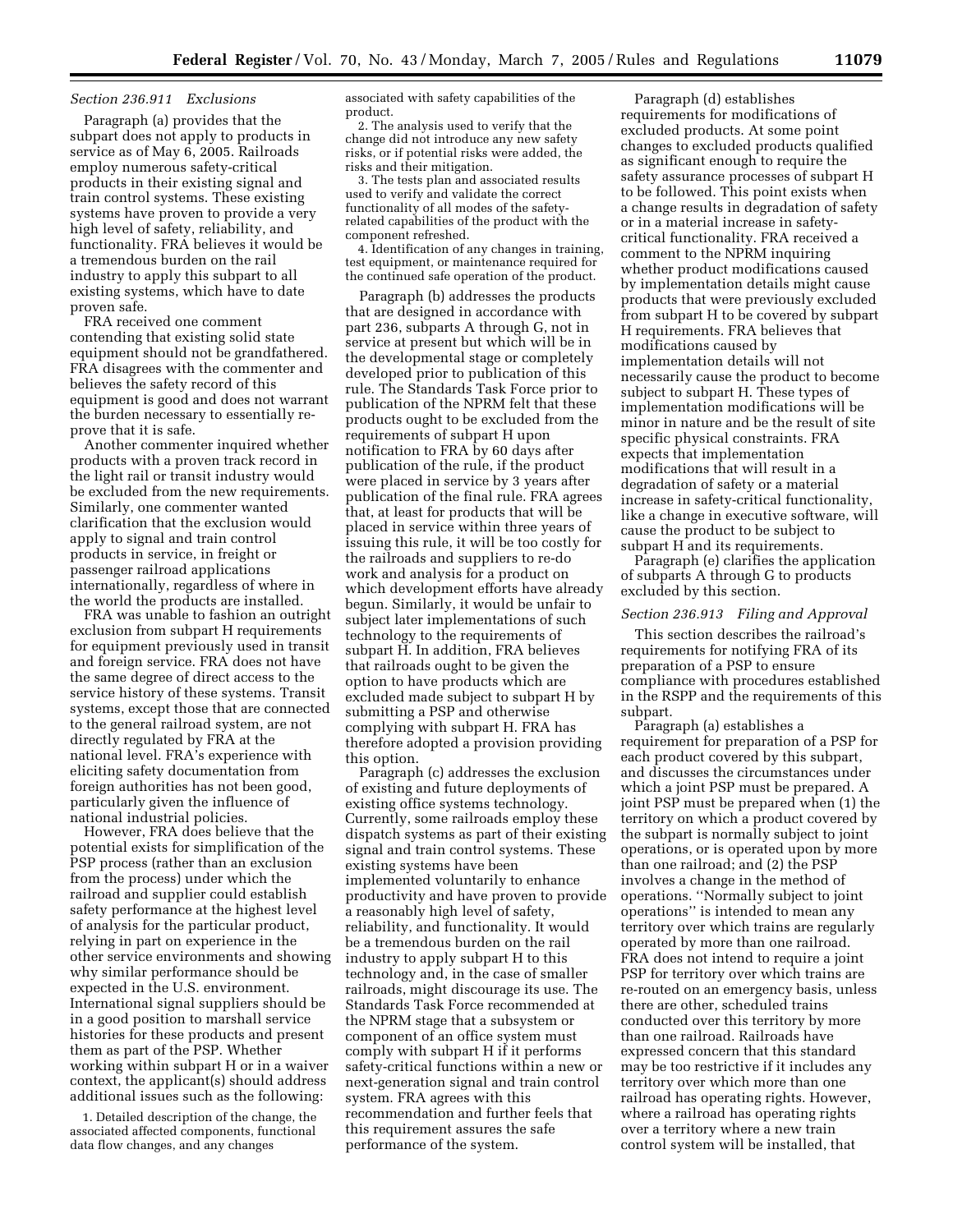railroad's locomotives will need to be appropriately equipped or the PSP will need to show that safety is not degraded from the previous condition.

FRA invited comments specifically addressing this issue, and received comments on the subject. Commenters seemed concerned with having a clear distinction between situations where a single railroad would submit a PSP, where a joint PSP would be required, or when a PSP could be used more than once. If for example, a railroad plans to install a new signal system utilizing next-generation processor-based technology, the owning railroad alone will submit a PSP. This example assumes that other railroads using the host railroad's trackage will not need specially equipped locomotives. In situations where the host railroad's installation will require train control compatibility such as specially equipped locomotives, a joint PSP will be required.

In addition to this distinction, comments explored the concept of using the same PSP for different applications or perhaps even different railroads. The concept of having a ''portable'' PSP was actively discussed by the Working Group both before and after publication of the NPRM. FRA can foresee circumstances where the original PSP submitted has a scope sufficient to cover a new application of the product. In those instances, a railroad is invited to submit its previously approved PSP along with a cover letter delineating its new, yet comparable use. In addition to this scenario, FRA can foresee an instance where a supplier has designed a system or product under the most challenging restrictions, anticipating various operating conditions, such that the PSP could be used for different railroads. (See, also, discussion of ''generalizability,'' above.)

In paragraph (b), FRA establishes a two-tiered approach where some products require an informational filing, while others will necessitate full FRA review and approval by petition. The railroad must submit a petition for approval only when installation of new or next-generation train control systems is involved. During the course of its deliberations, prior to issuance of the NPRM, the Standards Task Force developed a matrix of railroad actions regarding processor-based signal and train control systems and the level of FRA scrutiny that ought to be required. Eventually, the group whittled this matrix down to three situations for which the railroad must petition the FRA for approval. These were: (1) Any installation of a new or next-generation train control system; (2) any

replacement of an existing PTC system with a new or next-generation train control system, and (3) any replacement of an existing PTC system with an existing PTC system. All other situations would require an informational filing, subject to the procedures proposed in § 236.913(e). The Standards Task Force recommended to the Working Group at the NPRM stage that existing processorbased train control systems should be subject to the requirements of § 236.911, and the recommendation was reflected in RSAC's recommendation to FRA, so the third situation was no longer considered subject to petition procedures. Also, since the second situation is a subset of the first, only one situation remains for which a petition for FRA approval is required. FRA agrees with the RSAC recommendation and the NPRM provided, that review and approval is required for all installations involving new or nextgeneration train control systems; mere informational filings will not be sufficient in this case. FRA sought comments specifically addressing when petitions should be required in lieu of informational filings but no comments were submitted. The rule language remains the same. In addition, some changes requiring a PSP are most appropriately combined with modifications made in accordance with part 235. Any product change or implementation needs an informational filing at a minimum. Paragraph (b) also states that some issues may be addressed through FRA's waiver process in part 211.

Paragraph (c) specifies procedures for submitting informational filings. Informational filings are less formal and detailed than full petitions for approval, and FRA will in most instances merely audit to determine whether the railroad has followed the requirements established in subpart H and the railroad's RSPP. Since this process is expected to be less complicated and formal than a full petition for approval review, FRA anticipates being able to respond within 60 days. The railroad must identify where the PSP is physically located since FRA may want to inspect it during normal business hours. This might alleviate any FRA concerns, negating the need for treating the informational filing as a petition for approval. FRA included in the NPRM general criteria for situations in which FRA will require an informational filing to be upgraded to a full petition for approval. That criteria has been carried forward to this final rule. FRA believes these filings will be upgraded only for

good cause, and gives examples of what will be considered good cause. Although FRA invited comment regarding the issue of good cause, no comments were submitted addressing the subject.

Paragraph (d) addresses requirements for petitions for approval. FRA classifies petitions for approval into two categories: those involving prior FRA consultation (covered in paragraph (d)(1)) and those that do not (covered in paragraph (d)(2)). In this rule, FRA does not require prior consultation but attempts to accommodate railroads' often tight development and implementation schedules by getting involved early. Optimally, FRA feels it should be involved at the system design review phase of development, thereby reducing the scope of FRA review which might otherwise be required. FRA believes that a railroad's failure to involve FRA early enough in the process could potentially delay FRA approval and system implementation. This rule invites the railroad to garner government involvement at an early stage in the development of a product requiring a petition for approval or a product change for which a petition for approval is required. Paragraph (d)(1) concerns petitions for approval involving prior FRA consultation. Under this procedure, FRA issues a letter of preliminary review within 60 days of receiving the Notice of Product Development. This process allows FRA to more easily reach a decision on a petition for approval within 60 days of receipt.

Paragraph (d)(2) concerns petitions for approval which do not involve prior FRA consultation. When railroads wait to involve FRA until they are approaching use of the system in revenue service, paragraph (d)(2)(iii) specifies that the agency will attempt to act on the petition within 180 days of filing. If FRA does not act on the petition within 180 days it will notify the petitioner as to why the petition remains pending. FRA believes that railroads should be encouraged to take necessary safety assurance steps to cure a petition of any apparent inadequacies before FRA requires a third party review. FRA received comments addressing the possibility of a conditional approval pending results of non-critical data inputs or in the alternative shorter FRA response periods for less complex products or changes. FRA suggests that railroads indicate a targeted date and the relevance of that date when making their filing so that FRA knows immediate action is needed. FRA will endeavor to meet requested dates, since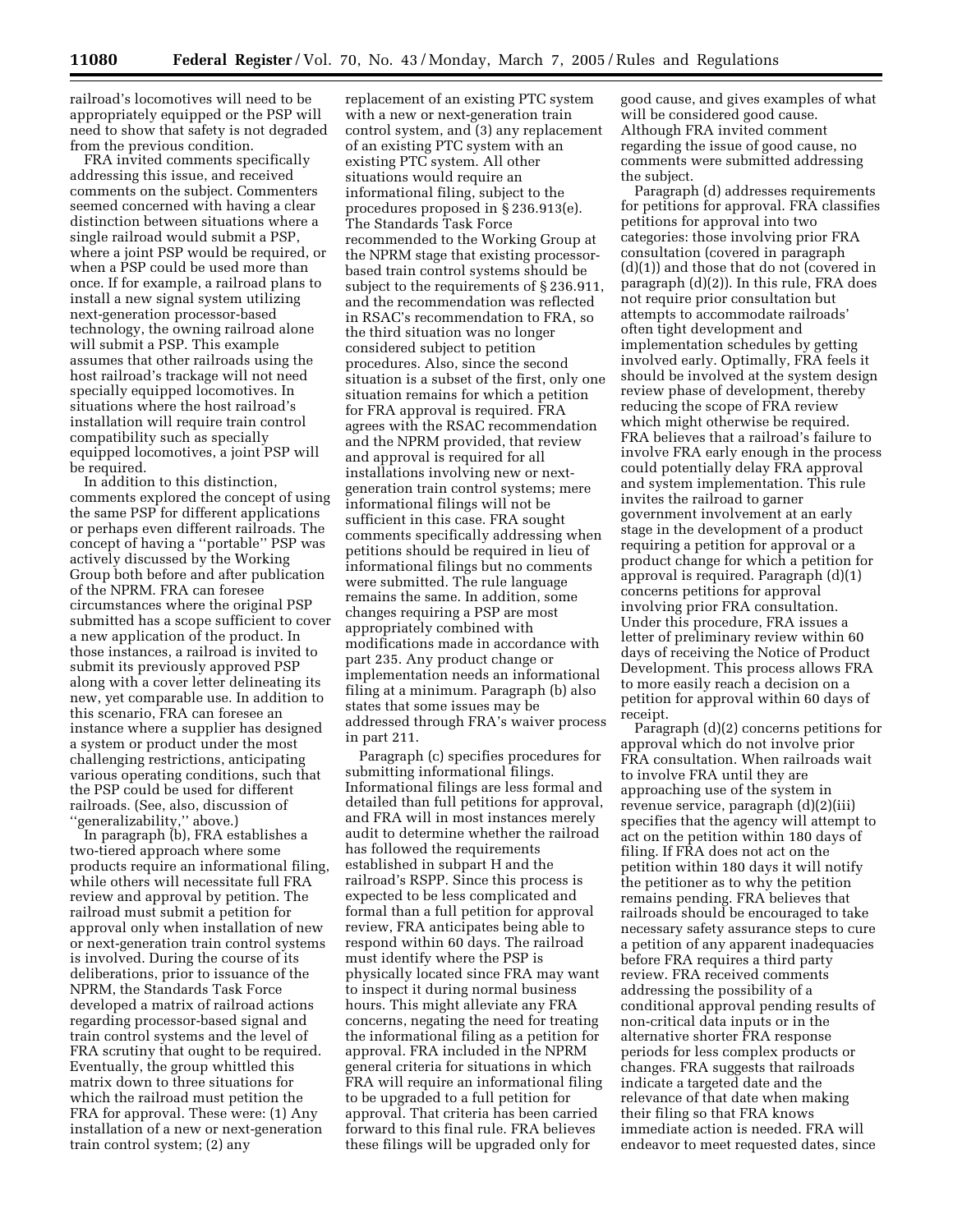it is unlikely that the agency will need 180 days in all cases.

Paragraph (e)(1) establishes a role for product users in the review process. FRA believes comments from employees who will be working with products covered by this subpart will provide useful safety insight. Accordingly, FRA will consider them to the degree practicable.

Paragraph (e)(2) requires that FRA provide notice to the public of pending filings and petitions. This method of notice will allow local, national and international labor organizations to get involved with issues of interest. FRA believes that information provided by organizations whose members work directly with or will work directly with products subject to this subpart is important. FRA will consider any information it receives to the degree practicable, when involved in the review of informational filings and petitions for approval.

Paragraph (f) allows railroads to file petitions for approval prior to field testing and validation of the product. The petition for approval process must provide information necessary to allow FRA involvement in monitoring of the test program. FRA encourages railroads to avail themselves of this provision so as to provide FRA with notice of the product development earlier rather than later in the development process.

Paragraph (g) describes the approval process of a PSP. A PSP gains approval when the requirements listed in paragraph (g)(1) have been met.

Paragraph (g)(2) lists the factors which FRA will consider when evaluating the railroad's risk assessment. As the Standards Task Force toiled with this subject (pre-NPRM) it was felt that some guidance or acknowledgment of what factors would be considered by FRA during this process should be spelled out. Paragraph (g)(2)(i) explains that FRA will consider the product's compliance with recognized standards in product development. Factors such as the use of recognized standards in system design and safety analyses, accepted methods in risk estimates and proven safety records for proposed products will tend to simplify FRA's review. Paragraph (g)(2)(iii) states that FRA will consider as a factor the overall complexity and novelty of the product design. Railroads have indicated that this factor appears to be a barrier to innovation. Although FRA invited comment on this subject, no comments were submitted. Paragraph (g)(2)(vii) lists as a factor whether or not the same risk assessment method was used for both the previous condition and the risk calculation for the proposed product.

FRA feels that this is important because risk assessment methods vary widely in nature. A common characteristic is their ability to describe relative differences in risk associated with changes in the environment, rather than predicting absolute values for future safety performance. However, railroads have indicated their belief that so long as the methods are acceptable to FRA, it should not matter whether a different one was used. FRA specifically sought comments addressing whether factor (vii) ought to be included as a factor either in the PSP approval decision or the decision to recommend a third-party assessment. No comments were submitted on these subjects.

Paragraph (g)(3) discusses additional factors FRA considers in its decision concerning use of the product by the railroad. Paragraph (g)(4) indicates that FRA is not limited to either granting or denying a petition for approval as is, but rather may approve it with certain conditions. Paragraph (g)(5) includes the provision that FRA be able to reopen consideration of a petition for cause and sets forth potential reasons for reopening, including such circumstances as credible allegation of error or fraud, assumptions determined to be invalid as a result of in-service experience, or one or more unsafe events calling into question the safety analysis underlying the approval.

Paragraph (h) establishes factors considered by FRA when requiring a third-party assessment and specifies who qualifies as an independent third party. FRA received a general comment suggesting that third-party assessments be required only once for each product, no matter where implemented. The answer to this question will likely be determined by whether the PSP itself has been structured to foster ''portability.''

Paragraph (h)(1) lists those factors recommended by RSAC at the NPRM stage and adopted by FRA, many of which are the same used in deciding whether to approve a PSP. This list provides guidance to product developers for criteria they would be expected to meet to avoid the prospect of a third party assessment.

Paragraph (h)(2) defines the term ''independent third party'' as initially adopted by FRA in the NPRM. FRA may maintain a roster of recognized technically competent entities, as a service to railroads selecting reviewers under this subpart. Interested parties may submit credentials to the Associate Administrator for Safety for consideration to be included in such a roster. Prior to publication of the NPRM, railroads indicated concern that the

definition is unduly restrictive because it limits independent third parties to ones ''compensated by'' the railroad or an association on behalf of one or more railroads that is independent of the supplier of the product. FRA believes that requiring the railroad to compensate a third party will heighten the railroad's interest in obtaining a quality analysis and will avoid ambiguous supplier/third-party relationships that could indicate possible conflicts of interest. FRA sought comment on this subject but received none.

Paragraph (h)(3) explains that the minimum requirements of a third party audit are outlined in Appendix D and that FRA limits the scope of the assessment to areas of the safety validation and verification which deserve scrutiny. This will allow reviewers to focus on areas of greatest safety concern and eliminate any unnecessary expense to the railroad. In order to limit the number of third-party assessments, FRA first strives to inform the railroad as to what portions of a submitted PSP could be amended to avoid the necessity and expense of a third-party assessment altogether.

Paragraph (i) addresses handling of PSP amendments. The procedures which apply to notifying FRA of initial PSPs also apply to PSP amendments. However, PSP amendments may take effect immediately if they are necessary in order to mitigate risk, and if they affect the safety-critical functionality of the product. During discussions for the NPRM, the Standards Task Force recommended to the Working Group that a more informal process is warranted in order to alleviate safety concerns which are discovered after FRA is notified of the initial PSP. Discussions prior to issuance of the NPRM included consideration of a rule which would allow for all PSP amendments to be handled via informational filing; however, FRA felt that the same concerns which apply to initial filing (either as a petition or as an informational filing) should apply to the PSP amendment. No comments were submitted addressing this section and the rule remains the same.

Paragraph (j) identifies procedures for obtaining FRA approval to field test a subpart H product. FRA approval is necessary where the railroad seeks to test any product for which it would otherwise be required to seek a waiver for exemption of specific part 236 regulations. For instance, when field testing of the product will involve direct interface with train crew members, there may be a requirement for some control mechanisms to be in place. Also,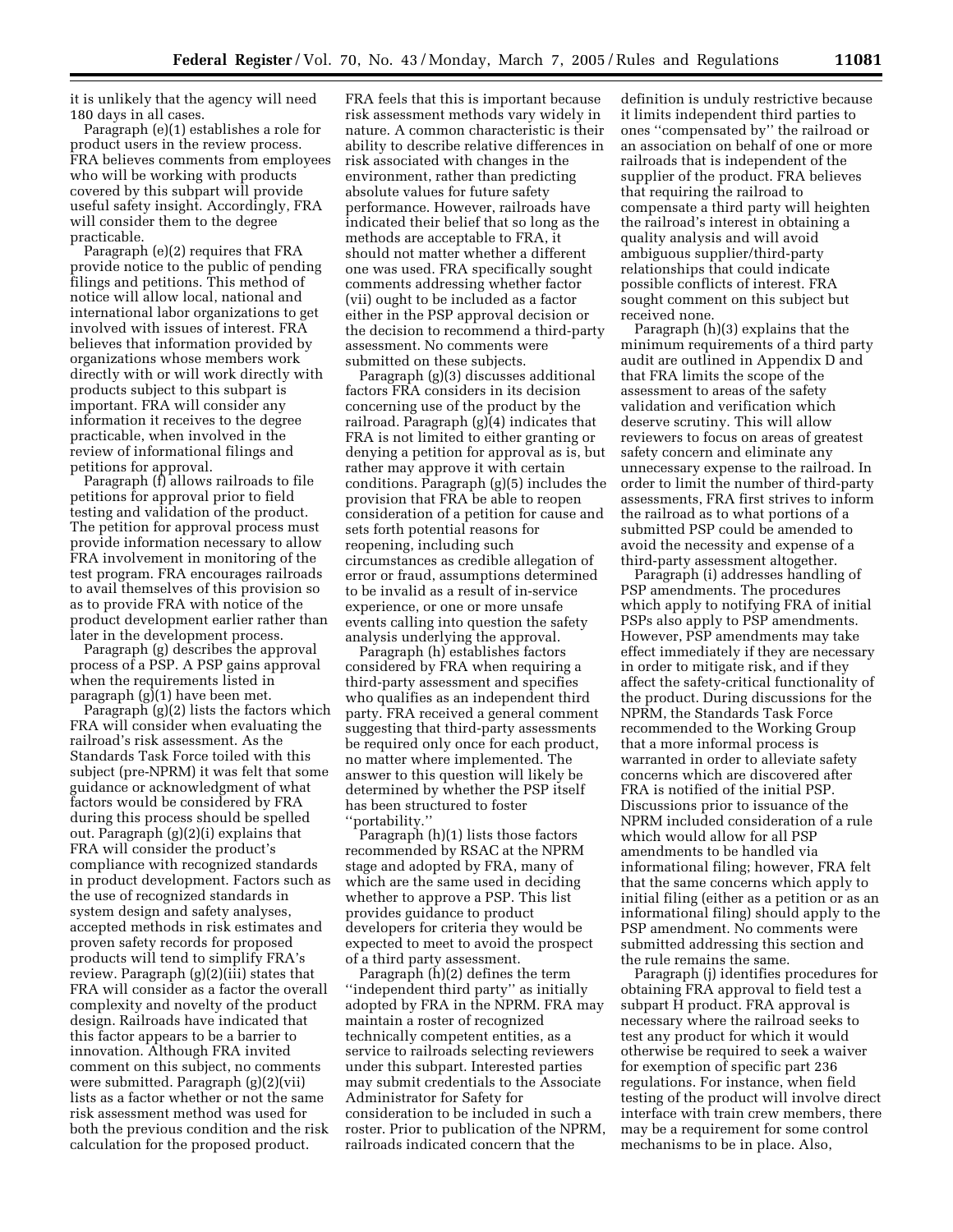railroads will likely need to test products for operational concepts and safety-critical consideration of the product prior to implementation. This paragraph provides an alternative to the waiver process when only part 236 regulations are involved. When regulations concerning track safety, grade crossing safety, or operational rules are involved, however, this process would not be available. Such testing may also implicate other safety issues, including adequacy of warning at highway-rail crossings (including part 234 compliance), qualification of passenger equipment (part 238), sufficiency of the track structure to support higher speeds or unbalance, and a variety of other safety issues, not all of which can be anticipated in any special approval procedure. ''Clearing the railroad'' for the test train answers only a portion of these issues. Typically, waiver proceedings under part 211 allow a forum for review of all relevant issues. Based on available options, FRA would foresee the need to continue this approach in the future. FRA sought comment on its view, but no comments were submitted addressing this issue. Under this paragraph, railroads may also integrate this informational filing with the filing of a petition for approval or informational filing involving a PSP. The information required for this filing, as described in paragraphs (j)(1)–(j)(7), is necessary in order for FRA to make informed decisions regarding the safety of testing operations.

#### *Section 236.915 Implementation and Operation*

This section establishes minimum requirements, in addition to those found in the PSP, for product implementation and operation.

Paragraph (a) establishes requirements relating to when products may be implemented and used in revenue service. Paragraph (a)(1) discusses the standard for products which do not require FRA approval, but rather an informational filing. Paragraph (a)(2) addresses the standard for products which require that a petition for approval be submitted to FRA for approval. Such products shall not be used in revenue service prior to FRA approval. Paragraph (a)(3) excepts from the requirements of paragraphs (a)(1) and (a)(2) those products for which an informational filing had been filed initially, then FRA elected after implementation to treat the filing as a petition for approval. In the case where FRA chooses to treat an informational filing as a petition for approval after implementation, ''for cause'' is not intended to be restricted to the same

interpretation given in § 236.913(c) for ''good cause.'' FRA envisions that cause for review after implementation will more likely be related to actual inservice performance than initial design safety considerations.

Paragraph (b) establishes a requirement that railroads will not exceed maximum volumes, speeds, or any other parameter limit provided for in the PSP. On the other hand, a PSP could be based upon speed/volume parameters that are broader than the intended initial application, so long as the full range of sensitivity analyses are included in the supporting risk assessment. FRA feels this requirement will help ensure that comprehensive product risk assessments are performed before products are implemented. This paragraph also makes allowance for amendment of PSPs even after implementation. Railroads indicated they will need the ability to amend PSPs to correct initial assumptions after implementation. Furthermore, railroads feel that if operating conditions for which a product was designed are no longer applicable and safety levels have not been reduced, the necessary corresponding PSP amendments should be allowed. FRA agrees that a mechanism must be available to handle this kind of circumstance, but of course the degree of scrutiny afforded the amendment would depend upon the specific risk profile of the proposed change.

Paragraph (c) requires that each railroad ensure the integrity of a processor-based system not be compromised, by prohibiting the normal functioning of such system to be interfered with by testing or otherwise without first taking measures to provide for the safety of train movements, roadway workers, and on-track equipment that depend on the normal functioning of the system. This provision parallels current § 236.4, which applies to all devices. By requiring this paragraph, FRA merely intends to clarify that the standard in current § 236.4 applies to subpart H products.

Paragraph (d) requires that, in the event of the failure of a component essential to the safety of a processorbased system to perform as intended, the cause be identified and corrective action taken without undue delay. The paragraph also requires that until repair is completed, the railroad be required to take appropriate measures to assure the safety of train movements, roadway workers, and on-track equipment. This requirement mirrors current requirement § 236.11, which applies to all signal system components.

#### *Section 236.917 Retention of Records*

Paragraph (a) identifies the documents and records the railroad is required to maintain at a designated office on the railroad. All documents and records must be available for FRA inspection and copying during normal business hours. The following records are required to be maintained for the life-cycle of the product. First, the railroad needs to maintain adequate documentation to demonstrate that the PSP meets the safety requirements of the RSPP and applicable standards in this subpart, including the risk assessment. The risk assessment must contain all initial assumptions for the system that are listed in paragraph (i) of Appendix B—Risk Assessment Criteria. Second, the product Operations and Maintenance Manual, as described in § 236.919, needs to be kept for the lifecycle of the product. The railroads are also required to maintain training records which designate persons who are qualified under § 236.923(b); these records will be kept until new designations are recorded or for at least one year after such person(s) leave applicable service. Paragraph (a) also requires that implementation, maintenance, inspection, and testing records as described in § 236.907(a)(18)(ii) be recorded as prescribed in § 236.110.

During Working Group discussions, railroads have indicated concerns that the product life-cycle is too long a term to keep the data proving PSP compliance with the RSPP. FRA is sympathetic to this concern but wishes to ensure that all records relevant to the current configuration and operation of the system remain available. FRA sought comments specifically concerning this issue, but received none. FRA has slightly revised the language to clarify that the timing of retention of training records is governed by § 236.923(b).

After the product is placed in service, paragraph (b) requires the railroad to maintain a database of safety-relevant hazards as described in § 236.907(a)(6), which occur or are discovered on the product. This database information shall be available for inspection and replication by FRA and FRA certified state inspectors, during normal business hours. Paragraph (b) also provides the procedure which must be followed if the frequency of occurrence for a safetyrelevant hazard exceeds the threshold value provided in its PSP. This procedure involves taking immediate steps to reduce the frequency of the hazard and report the hazard occurrence to FRA. FRA realizes the scope and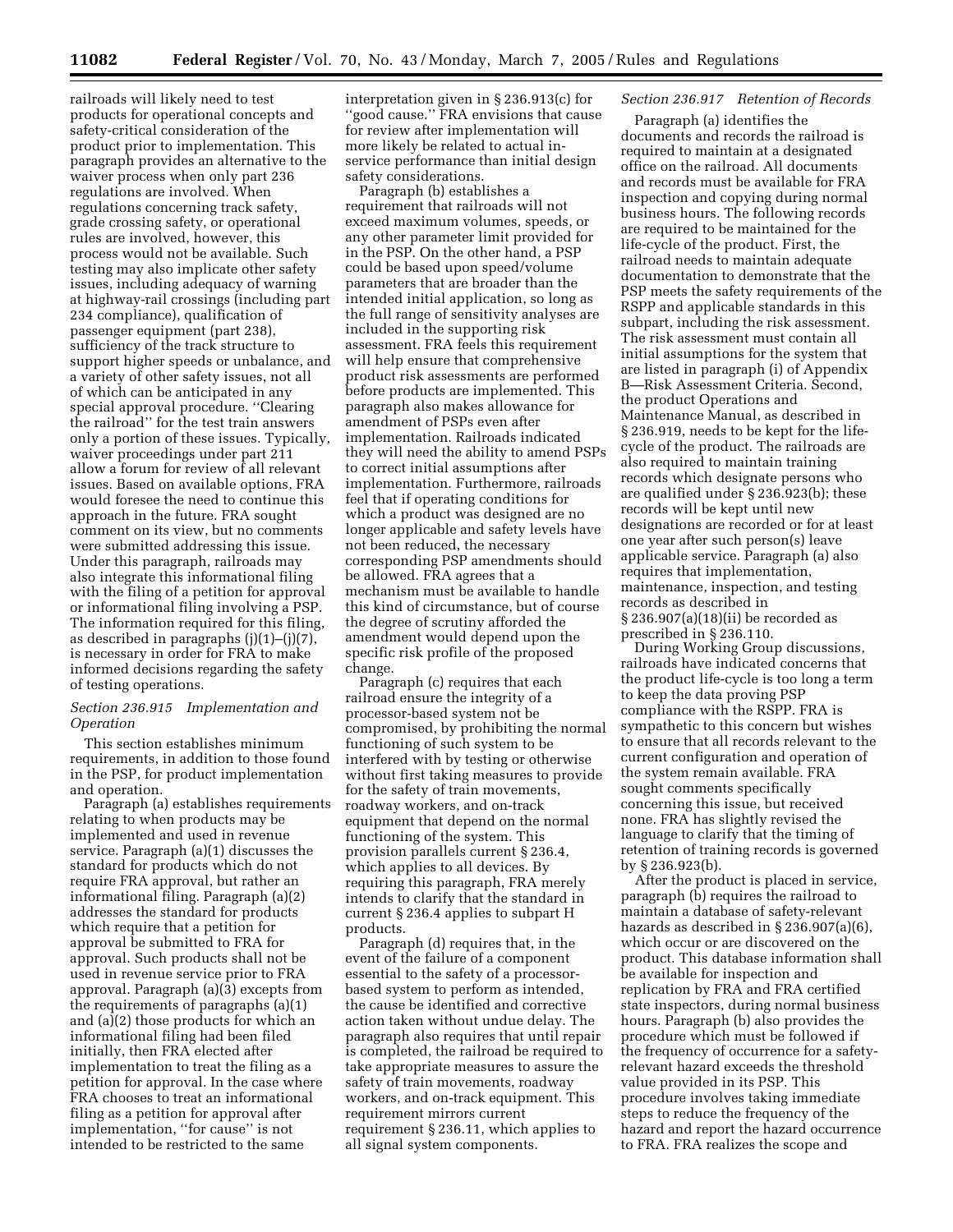difficulty of undertaking these actions could vary dramatically. In some cases, an adequate response could be completed within days. In other cases the total response could take years, even with prompt, deliberate action. If the action were to take a significant time, FRA would expect the railroad to make progress reports to FRA.

The reporting requirement of § 236.917(b) is not intended to excuse lack of compliance with current reporting requirements of part 233. In the case of a false proceed signal indication, FRA would not expect the railroad to wait for the frequency of such occurrences to exceed the threshold reporting level assigned in the hazard log. Rather, current § 233.7 requires *all* such instances to be reported.

FRA notes that the Standards Task Force recommended to the Working Group and FRA agreed that railroads take prompt countermeasures to reduce only the frequency of the safety-relevant hazard; this recommendation was incorporated in RSAC's recommendation to FRA in the NPRM. There may be situations where reducing the severity of such hazards will suffice for an equivalent reduction in risk. For example, reducing operating speed may not reduce the frequency of certain hazards involving safety-critical products, but it would in most cases reduce the severity of such hazards. FRA invited comments specifically addressing this issue, and received a comment suggesting that the rule retain its flexibility in risk management methodology. Another comment contended that severity may be hard to predict, since there will likely not be enough incidents to make an accurate prediction based on an average. The commenter agreed with FRA that there may be instances where severity in any given incident may be higher than expected. The rule is unchanged from the NPRM.

During Working Group discussions (pre-NPRM) the concern emerged that 15 days is not enough time to be held to report any inconsistency to FRA, especially when traditional postal service is used to deliver the report. As such, railroads proposed that they be given 30 days to report any inconsistencies. The NPRM permitted railroads to fax or e-mail reports of inconsistencies, which would relieve concerns about traditional postal service. FRA currently allows faxing or e-mailing of reports required by §§ 233.7 and 234.9, involving signal failure and grade crossing signal system failure, respectively. Commenters were invited to address this issue, and FRA received

one comment concluding that 15 days is sufficient. FRA has amended the rule text to explicitly provide for reporting in writing by mail, facsimile, e-mail, messenger, or hand delivery. Documents that are hand delivered to FRA must not be enclosed in an envelope, as all envelopes are required to be routed through the DOT mail room.

#### *Section 236.919 Operations and Maintenance Manual*

This section requires that each railroad develop a manual covering the requirements for the installation, periodic maintenance and testing, modification, and repair for its processor-based signal and train control systems. At the NPRM stage the Standards Task Force recommended to the Working Group that railroad employees working with safety-critical products in the field have a manual with complete and current information for installation, maintenance, repair, modification, inspection, and testing of the product being serviced; the recommendation was incorporated in RSAC's recommendation to FRA and adopted by FRA in the NPRM. FRA received several comments generally addressing this section. Commenters expressed concern about the significant volume of paper resulting from this requirement. Comments provided alternatives to a written manual such as a computer disc or other electronic format. FRA acknowledges that an electronic format is an appropriate medium for such a manual. Electronic copies of the manual should be maintained in the same manner as other electronic records, and the manual should be included in the railroad's configuration management plan (with the master copy and dated amendments carefully maintained so that the status of instructions to the field as of any given date can be readily determined).

Paragraph (a) works with §§ 236.905 and 236.907 and requires that all specified documentation contained in the PSP necessary for the installation, repair, modification and testing of a product be placed in an Operations and Maintenance Manual for that product and be made available to both persons required to perform such tasks and to FRA.

Paragraph (b) requires that plans necessary for proper maintenance and testing of products be correct, legible, and available where such systems are deployed or maintained. The paragraph also requires that plans identify the current version of software installed, revisions, and revision dates.

Paragraph (c) requires that the Operations and Maintenance Manual identify the hardware, software, and firmware revisions in accordance with the configuration management requirements specified in the PSP.

Paragraph (d) requires that safetycritical components contained in processor-based systems, including spare equipment, be identified, replaced, handled, and repaired in accordance with the configuration management requirements specified in the PSP.

#### *Section 236.921 Training and Qualification Program, General*

This section sets forth the general requirements of an employer's training and qualification programs related to safety-critical processor-based signal and train control products. This section works in conjunction with § 236.907, which requires the PSP to provide a description of the specific training necessary to ensure the safe installation, implementation, operation, maintenance, repair, inspection, testing, and modification of the product. This section does not restrict the employer from adopting additional or more stringent training requirements. The training program takes on particular importance with respect to safetycritical processor-based signal and train control products, and in particular, processor-based train control products, because the railroad industry's workforce generally does not have thorough knowledge of the operation of such equipment and appropriate practices for its operation and maintenance. FRA believes employee training and qualification on how to properly and safely perform assigned duties are crucial to maintaining safe railroad equipment and a safe workplace.

FRA believes that many benefits will be gained from the railroads' investment in a comprehensive training program. The quality of inspections will improve, which will result in fewer instances of defective equipment in revenue service and increased operational safety. Under an effective training program: Equipment conditions that require maintenance attention are more likely to be discovered and repairs can be completed safely and efficiently; trouble-shooting will more likely take less time; and maintenance will more likely be completed correctly the first time, resulting in increased safety and decreased costs.

The program will provide training for persons whose duties include inspecting, testing, maintaining or repairing elements of a railroad's safetycritical processor-based signal and train control systems, including central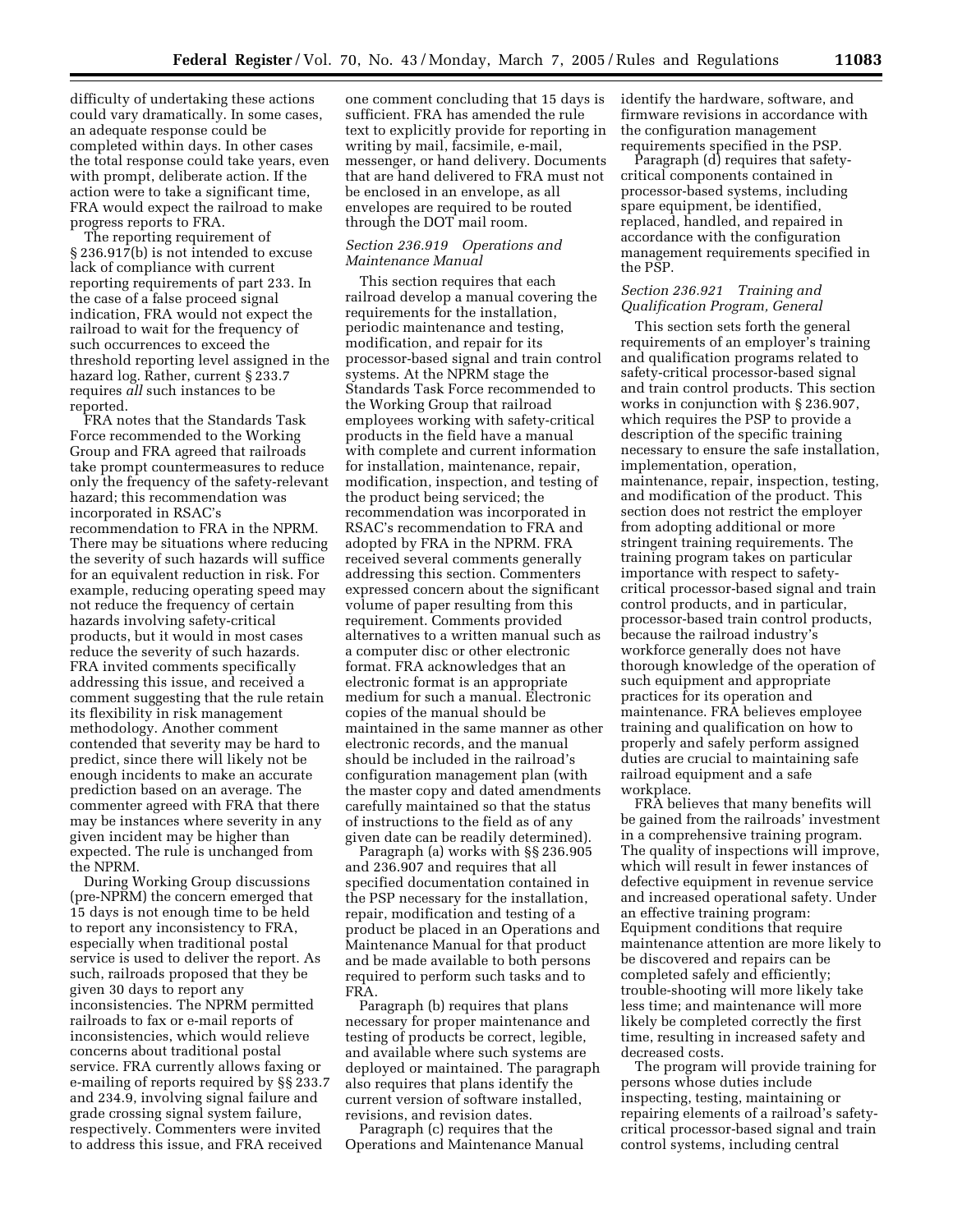office, wayside, or onboard subsystems. In addition, it will include training required for personnel dispatching and operating trains in territory where advanced train control is in use and for roadway workers whose duties require knowledge and understanding of operating rules. Finally, it will include supervisors of the foregoing persons.

FRA received one comment addressing the cost of training to the railroads. This commenter believes the costs are twofold, comprised of the actual cost of training and the cost to the industry over time as computer-trained technicians leave the industry for better paying jobs with better hours. FRA believes the actual cost of training is inescapable. The burden of the initial training of the work force will be eased as employees and contractors become familiar with the equipment on which they are working. FRA believes that refresher training is less costly than initial training, and thus will ease some of the financial burden on railroads and contractors. In addition, FRA believes any projected costs based on trained technicians leaving the industry is speculative. The possibility that employees may leave any profession is always present and difficult to quantify. FRA believes the possibility of attrition is certainly no disincentive to adequately train employees for their current jobs.

Paragraph (a) establishes the general requirement for when a training program is necessary and who must be trained. Training programs must meet the minimum requirements listed in §§ 236.923 through 236.929, as appropriate, and any more stringent requirements in the PSP for the product.

FRA received a comment expressing concern that each railroad would have the responsibility of training railroad employees, contractor employees, and presumably supplier personnel. The commenter reasoned that such a task would be impossible for any given railroad. FRA wants to clarify the intent of this section. Railroads are responsible for training their own employees. Contractors, including suppliers whose employees are performing the duties described in this section, are also responsible for training their own employees. Yet, FRA is not requiring that railroads provide training for contractor employees. FRA has changed the language of the section to substitute the term ''employer'' for the term ''railroad'' to more clearly indicate that employers are responsible for having their employees who perform work covered by this section trained and qualified. If FRA finds untrained contractors performing work that

requires training, both the contractor and railroad may potentially be subject to civil penalty enforcement activity. Railroads should be seeking assurance that contractors have training programs that comply with this section and that the contractors are utilizing trained and qualified personnel to perform work on a railroad's processor-based safetycritical signal and train control products. If FRA finds untrained contractor employees conducting work which requires training, FRA can proceed against both the contractor and the railroad. If the railroad has placed a clear contractual responsibility on the provider of services to train personnel and maintain appropriate records, FRA would normally proceed first against the contractor. In any event, FRA would expect to see prompt corrective action.

Paragraph (b) establishes the general requirement that the persons cited in paragraph (a) must be trained to the appropriate degree to ensure that they have the necessary knowledge and skills to effectively complete their duties related to operation and maintenance of products.

#### *Section 236.923 Task Analysis and Basic Requirements*

This section sets forth specific parameters for training railroad employees and contractor employees to assure they have the necessary knowledge and skills to effectively complete their duties as related to safety-critical products and the functioning of advanced train control systems. FRA has changed the language of the section to substitute the term ''employer'' for the term ''railroad'' to indicate that employers, whether railroads or contractors, are responsible for complying with this section. This section explains that the functions performed by an individual will dictate what type of training that person should receive related to the railroad's processor-based signal and train control system. For example, a person that operates a train would not require training on how to inspect, test, and maintain the system equipment unless the person were also assigned to perform those tasks.

The intent of this section is to ensure that employees who work with products covered by this rule, including contractors, know how to keep them operating safely. The final rule grants the employer flexibility to focus and provide training that is needed in order to complete a specific task. However, the rule is designed to prevent the employer from using under-trained and unqualified people to perform safetycritical tasks.

This section describes that the training and qualification programs specified in § 236.919 must include a minimum group of identified requirements. These minimum requirements will be described in the PSP. This required training is for railroad employees and contractor employees to assure they have the necessary knowledge and skills to effectively complete their duties related to processor-based signal and train control systems.

Paragraphs (a)(2) and (a)(3) provide that the employer will identify inspection, testing, maintenance, repairing, dispatching, and operating tasks for signal and train control equipment and develop written procedures for performance of those tasks. Paragraph (a)(4) requires that the employer identify additional knowledge and skills above those required for basic job performance necessary to perform each task. The point here is that work situations often present unexpected challenges, and employees who understand the context within which the job is to be done will be better able to respond with actions that preserve safety. Further, the specific requirements of the job will be better understood; and requirements that are better understood are more likely to be adhered to. An example is so-called ''gap training'' for employees expected to work on electronic systems. Employees need to understand in at least a general way how their duties fit into the larger program for maintaining safety on a railroad. If they lack a basic understanding of the functioning of the systems they are working on, they are more likely to make a mistake in a situation where instructions are ambiguous and where the unusual nature of the problem prompts discovery of a void in the instruction set. Well informed employees will be less likely to free-lance trouble shooting; and, incidentally, they should also be of greater value in assisting with trouble shooting (an economic benefit which should, by itself, offset the cost of the requirement).

Paragraph (a)(5) requires that the employer develop a training curriculum which includes either classroom, handson, or other formally-structured training designed to impart the knowledge and skills necessary to perform each task.

FRA received a comment suggesting that the rule text assumed unlimited budget allocation for training and suggested that the training curriculum should be designed by the railroad in consultation with the manufacturer of the product, utilizing training materials and manuals prepared by the vendor.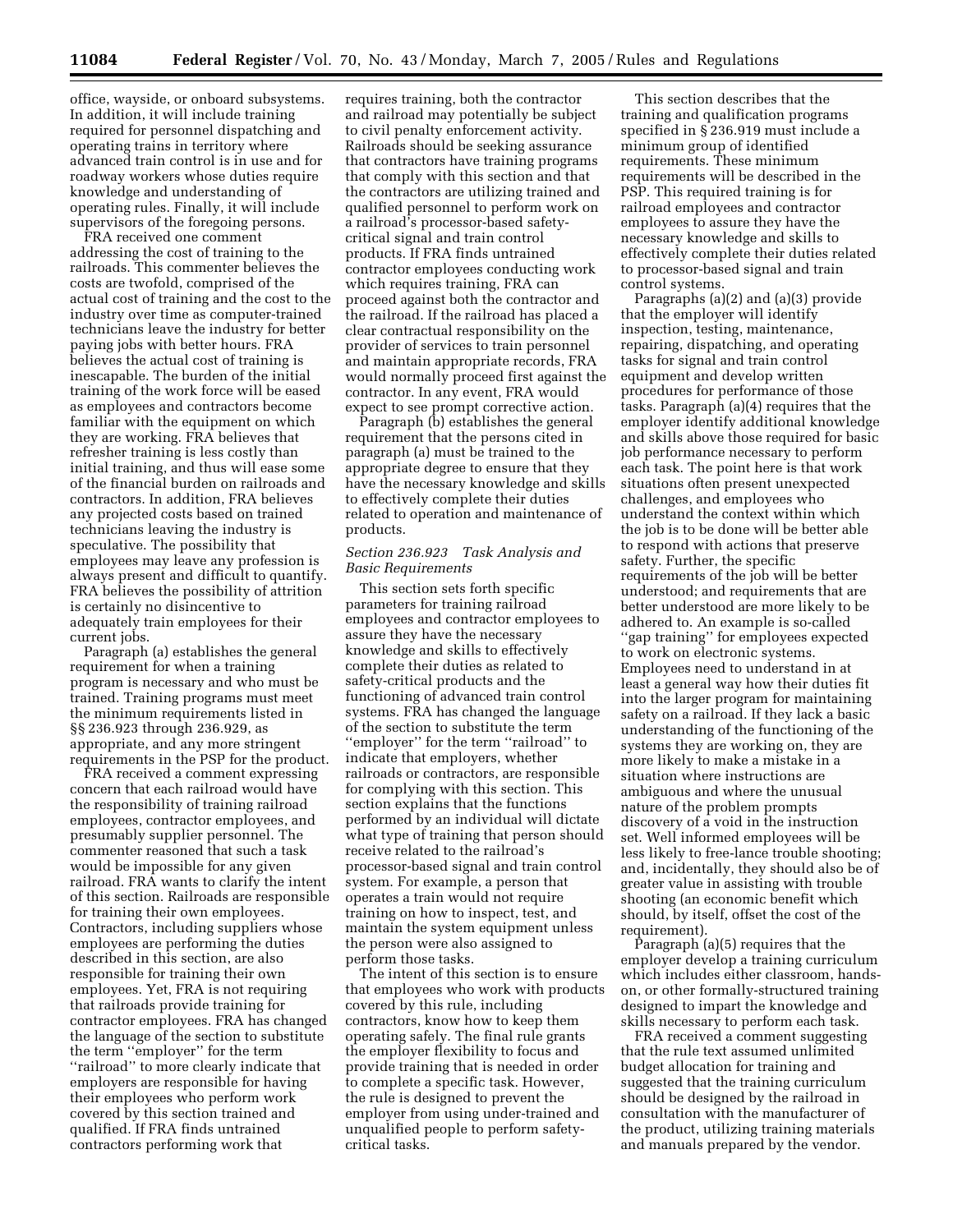FRA does not disagree with the comment and sees nothing in the rule text that would prevent a railroad or other employer from proceeding in this manner. The employer and manufacturer's consultation would need to be conducted with the requirements of this section in its entirety in mind.

Paragraph (a)(6) establishes the requirement that all persons subject to training requirements and their direct supervisors must successfully complete the training curriculum and pass an examination for the tasks for which they are responsible. For example, a person who operates a train would not require training on how to inspect, test, or maintain the equipment unless the person were assigned to also perform those tasks. Generally, appropriate training must be given to each of these employees prior to task assignment; however, an employee may be allowed to perform a task for which that person has not received the appropriate training only if the employees do so under the direct, on-site supervision of a qualified person. Direct supervisor is intended to mean the immediate, firstlevel supervisor to whom the employee reports.

FRA received comments concerning the training of direct supervisors. Commenters were concerned that direct supervisors would need to complete the same training as those who install, maintain, repair, modify, inspect, and test next generation products. The Working Group considered this comment and felt that the content of supervisor training would depend upon an analysis of the supervisor's job, including his or her specific tasks. FRA agrees with this assessment and adopted the Working Group's recommendation. The identification of training goals and the task analysis required in paragraphs (a)(1) and (2) includes management goals and tasks. Managers and supervisors must be trained to carry out the functions their duties require. If a direct supervisor is in a position where he or she may have to fulfill the responsibilities or duties of a subordinate, he or she must have the requisite knowledge and training to do so. If, however, a manager or supervisor will likely never need to fulfill the duties of a subordinate, and that person is not expected to provide technical oversight for certain functions, he or she may not need to be trained on those functions. This requirement is designed to ensure that supervisors have the requisite knowledge, training, and familiarity with the duties of their subordinates such that they can competently supervise the workforce. FRA is changing the phrase ''the

training curriculum'' to ''a training curriculum'' in the text of paragraph (a)(6), in order to prevent further confusion and clarify FRA's intent.

Paragraph (a)(7) requires that periodic refresher training be conducted at intervals specified in the PSP. This periodic training must include either classroom, hands-on, computer-based training, or other formally-structured training in order that railroad employees and contractor employees maintain the knowledge and skills necessary to safely perform their assigned tasks.

Paragraph (a)(8) establishes a requirement to compare actual and desired success rates for the examination. In the NPRM, FRA proposed evaluating the effectiveness of a training program by comparing the desired and actual success rates. Railroads have expressed concern about this particular requirement, during Working Group discussion and commenters were invited to address this issue. FRA received no comment. FRA believes that by stating the requirement in such a manner, it may have inadequately described the underlying purpose of the proposed rule. The objective of this requirement is twofold. The first is to determine if the training program materials and curriculum are imparting the specific skills, knowledge, and abilities to accomplish the stated goals of the training program. The second is to determine if the stated goals of the training program reflect the correct, and current, products and operations.

Over time, changes in railroad products and operations may result in differences between the original defined goals and tasks based on the original products and operations, and goals and tasks based on the current products and operations. Similarly, over time the effectiveness of the training process may change as a result of instructional methods and student skill levels. Changes in training may be necessary as a result. Ongoing, regular verification of the results of the training process is required to ensure that the training program materials and curriculum are relevant, the learning objectives are being met, and the necessary skills, knowledge and ability are actually being imparted. Without regular feedback, verification and validation (and if necessary, adjustments, to ensure the necessary relevancy and effectiveness) cannot occur. In an effort to more accurately reflect these objectives, FRA has revised § 236.923(a)(8).

Paragraph (b) provides that the employers must maintain records which designate persons who are qualified under this section. These records must

be kept until new designations are recorded or for at least one year after such person(s) leave applicable service, and must be available for FRA inspection and copying.

FRA received a comment addressing the maintenance of training records. The comment expresses concern regarding the railroad's ability to maintain records of employees other than railroad employees who may be conducting work that is covered by this section on a particular railroad. As previously mentioned in the general training discussion, railroads are not being required to maintain training records for every person covered by this section who may potentially work on their property. A railroad's contractor must maintain records on contractor employees who perform work covered by this section. FRA expects to have access to the training records of contractor employees whose work functions are covered by the training requirements of this section. Early pre-NPRM discussions by the Standards Task Force involved railroads addressing these concerns when contracting. In the final rule FRA has made explicit the requirement of railroad contractors to maintain records under this section. If FRA cannot get access to such records, the railroad and contractor or supplier may be subject to civil penalty enforcement activity.

#### *Section 236.925 Training Specific to Control Office Personnel*

This section explains the training that must be provided to employees responsible for issuing or communicating mandatory directives. This training must include instructions concerning the interface between computer-aided dispatching systems and processor-based train control systems as applicable to the safe movement of trains and other on-track equipment. In addition, the training must include operating rules that pertain to the train control system, including the provision for moving unequipped trains and trains on which the train control system has failed or been cut out en route.

This section sets forth the requirements for instructions on control of trains and other on-track equipment when a train control system fails. It also includes periodic practical exercises or simulations and operational testing under part 217 to assure that personnel are capable of providing for safe operations under alternative operation methods.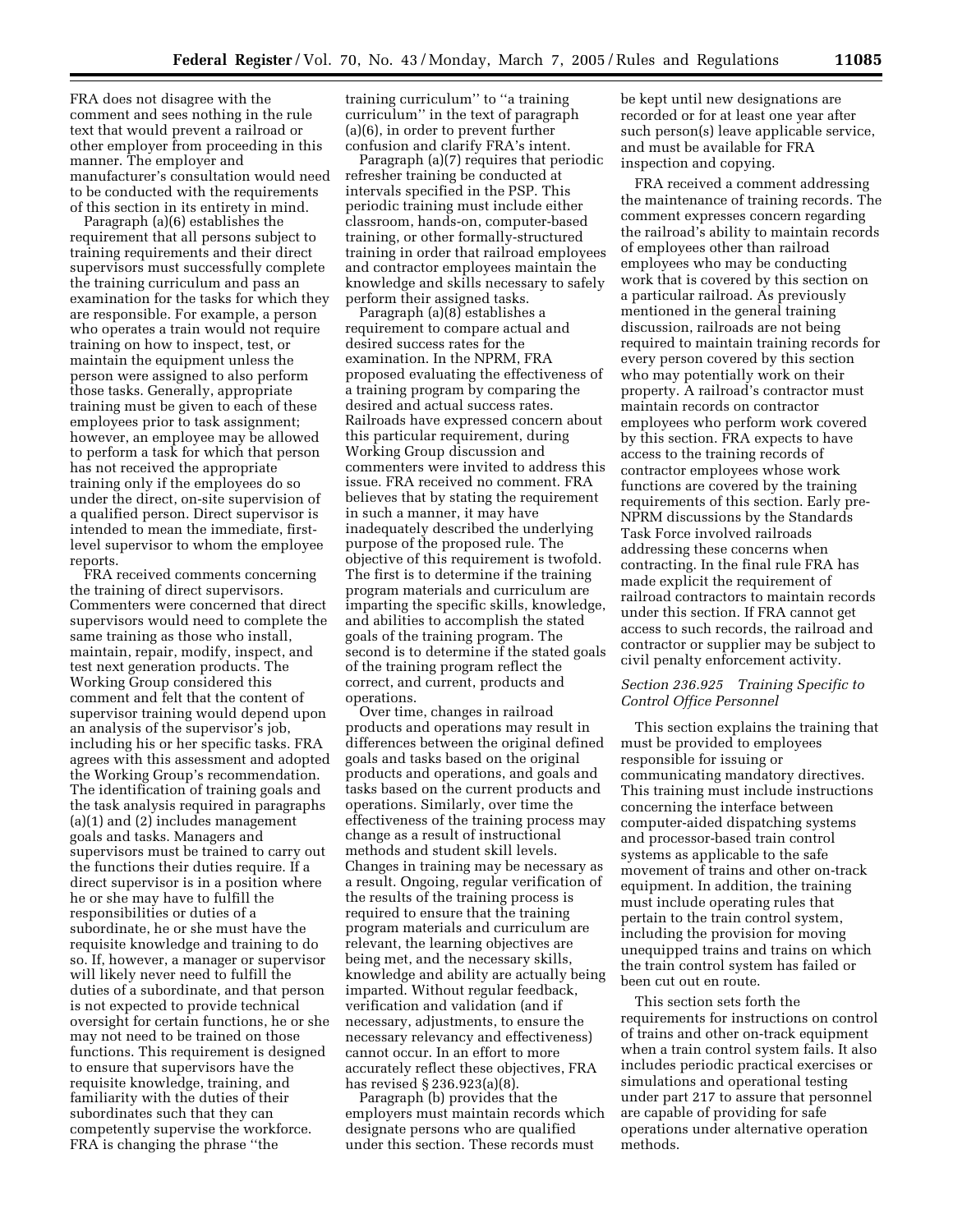#### *Section 236.927 Training Specific to Locomotive Engineers and Other Operating Personnel*

This section specifies minimum training requirements for locomotive engineers and other operating personnel who interact with processor-based train control systems. ''Other operating personnel'' is intended to refer to onboard train and engine crew members (*i.e.,* conductors, brakemen, and assistant engineers). FRA invited comments addressing the issue of whether a formal definition is needed for ''other operating personnel.'' FRA received no comment on the term and has decided to leave it undefined. Paragraph (a) requires that the training contain familiarization with the onboard processor-based equipment and the functioning of that equipment as part of a train control system and its relationship to other onboard systems under that person's control. The training program must cover all notifications by the system (*i.e.* onboard displays) and actions or responses to such notifications required by onboard personnel, as well as how each action or response ensures proper operation of the system and safe operation of the train.

Paragraph (b) states that with respect to certified locomotive engineers, the training requirements of this section must be integrated into the training requirements of 49 CFR part 240.

Paragraph (c) addresses requirements for use of a train control system to effect full automatic operation, as defined in § 236.903. FRA acknowledges that this rule is not designed to address all of the various safety issues which accompany full automatic operation (although it by no means discourages their development and implementation); however, insofar as skills maintenance of the operator is concerned, the rule offers the standards in this paragraph.

Paragraph (c)(1) establishes the requirement that the PSP must identify all safety hazards to be mitigated by the locomotive engineer.

Paragraph (c)(2) concerns required areas of skills maintenance training. The NPRM provided that training requirements can be worked out individually among the railroad, its labor representative(s), and the FRA. FRA continues to support this reasoning andnotesthat in all cases, the PSP must define the appropriate training intervals for these tasks.

FRA received one general comment on this section. The commenter appears to be seeking clarification that each railroad will have the flexibility to develop its locomotive engineer training

program to be applicable to the particular system being installed by that railroad. FRA agrees that there is no one curriculum across the board that will generally satisfy the locomotive engineer training requirements. As with the general training requirements, the requisite task analysis will be specific to the functions of the system or systems of each railroad. Accordingly, the resulting training curriculum will correspond with the tasks or functions necessary for that particular system.

#### *Section 236.929 Training Specific to Roadway Workers*

This section requires the railroad to incorporate appropriate training in the program of instruction required under part 214, subpart C, Roadway Worker Protection. This training is designed to provide instruction for workers who obtain protection for roadway work groups or themselves and will specifically include instruction to ensure an understanding of the role of a processor-based train control system in establishing protection for workers and their equipment, whether at a work zone or while moving on track between work locations. Also, this section requires that training include recognition of processor-based train control equipment on the wayside and how to avoid interference with its proper functioning.

FRA received two comments addressing this section. One comment echoed previous concerns regarding the locomotive engineer training program. The commenter seemed to be seeking assurance that each railroad's roadway worker training program would be developed to apply specifically to its processor-based system. As noted earlier, FRA is not seeking compliance with any general curriculum. The required task analysis will tailor each program to the needs of the particular system to which it applies.

The second comment regarding this section suggested adding rule language to address instruction for roadway workers in case of abnormal operations. The commenter considers abnormal operations instances where there is a loss of protection provided by the processor-based system. This comment was discussed during the final meeting addressing the rule. The Working Group members referenced the language in ''236.925(c) regarding control office personnel, as possible language to use for the added requirement. FRA agrees with the commenter. FRA assumes that a good task analysis would include procedures and training on procedures for system failures. Roadway workers are uniquely situated out on the right-

of-way at risk of being struck by trains and on-track equipment. Given the potential for exposure to extreme peril, FRA believes specifying training and periodic drills on that training is worthwhile. FRA is adding to paragraph (b) an additional requirement numbered paragraph (b)(3) duplicating, in part, the language of § 236.925(c).

#### *Appendix B to Part 236—Risk Assessment Criteria*

Appendix B provides a set of criteria for performing risk assessments for products sought to be implemented on a railroad. During early deliberations, prior to issuance of the NPRM, suppliers indicated concern for flexibility in performing risk assessments. FRA recognizes this concern, yet must balance it against the need for uniformity in the conduct of risk assessments performed under this subpart. This need for uniformity across all products covered by subpart H is necessary when a performance standard is sought to be used. FRA has sought to balance these two seemingly competing concerns by establishing a requirement that the risk assessment criteria be followed, but allowing for other approaches to be used if FRA agrees they are equally suitable.

Paragraph (a) addresses the life-cycle term for purposes of the risk assessment. FRA believes new signal and train control systems will be in place for at least 25 years, based on the life-cycles of current systems. Over time, these systems will be modified from their original design. FRA is concerned that subsequent modifications to a product might not conform with the product's original design philosophy. The original designers of products covered by this subpart could likely be unavailable after several years of operation of the product. FRA feels that requiring an assumption of a 25-year life-cycle for products will adequately address this problem. FRA believes this proposed criterion will aid the quality of risk assessments conducted per this subpart by forcing product designers and users to consider long-term effects of operation. However, FRA feels such a criterion would not be applicable if, for instance, the railroad limited the product's term of proposed use. In such case, FRA would only be interested in the projected risks over the projected life-cycle, even if less than 25 years.

Paragraph (a) also addresses the scope of the risk assessment for the risk calculation of the proposed product. The assessment must measure the accumulated residual risk of a signal and train control system, after all mitigating measures have been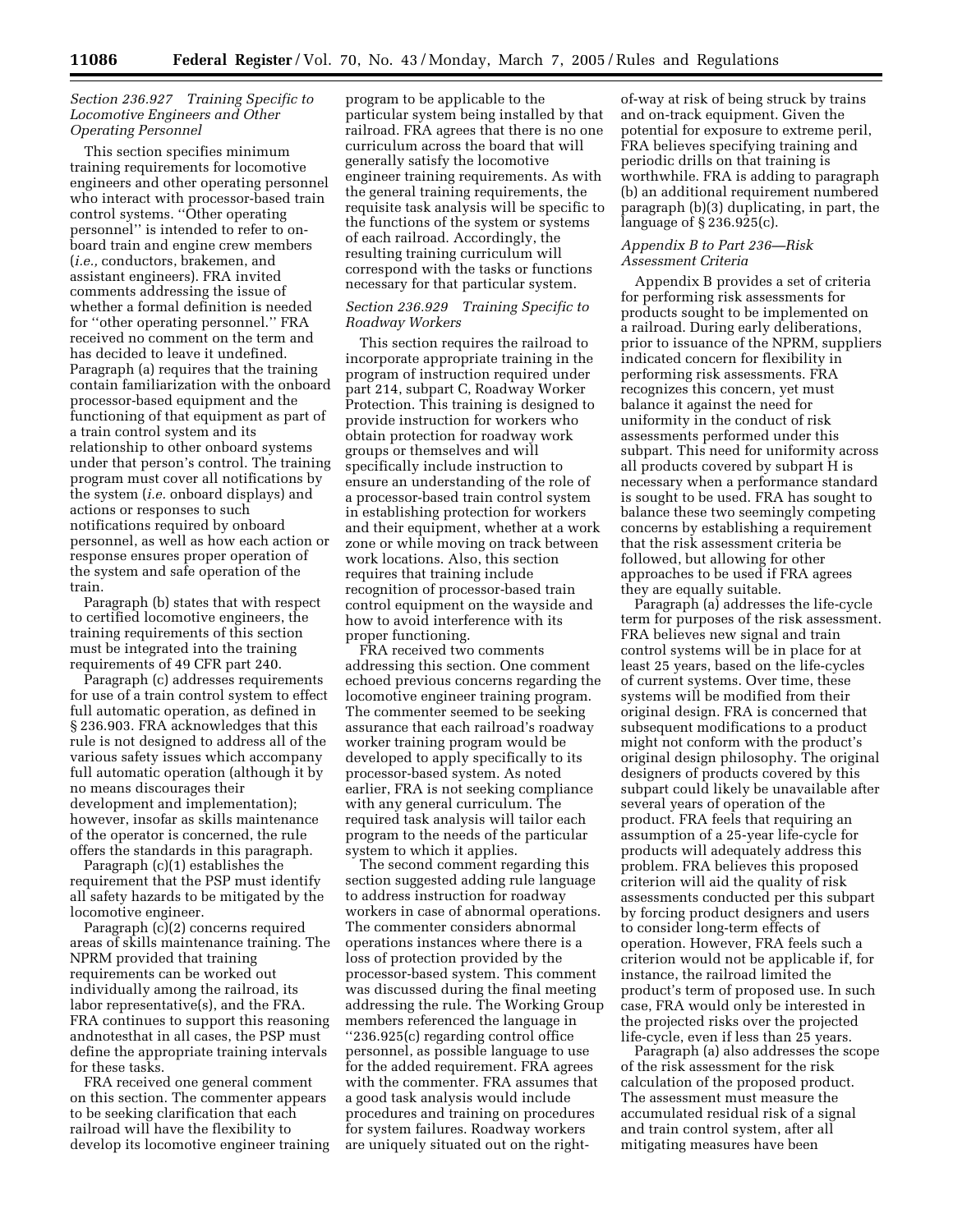implemented. This means that the risk calculation shall attempt to assess actual safety risks remaining after implementation of the proposed product. FRA is fairly certain that railroads proposing new products will have planned or taken measures to eliminate or mitigate any hazards which remain after the product has been designed. These might include training or warning measures. For the purpose of the risk calculation for a proposed product, FRA is interested only in residual risks, or those which remain even after all mitigating measures have been taken.

Paragraph (b) addresses the risks connected with the interaction of product components. Each signal and train control system covered by this subpart is considered to be subject to hazards associated with failure of individual components, as well as hazards associated with improper interaction of those components. FRA is aware that many unanticipated computer system faults have arisen from incomplete analysis of how components will interact. This problem is of vital importance when safety-critical systems are involved, such as those targeted by subpart H.

Paragraph (c) addresses how the previous condition is computed. The requirement mandates the identification of each subsystem and component in the previous condition and estimation of an MTTHE value for each of those subsystems and components. FRA feels that the MTTHE is an adequate measure of the reliability and safety of those subsystems and components, and it facilitates the comparison of subsystems and components which are to be substituted on a one-for-one basis (see § 236.909(d)). In some cases, current safety data for the particular territory on which the product is proposed to be implemented may be used to determine MTTHE estimates. The purpose of this provision is to require railroads to produce the basis for any previous condition calculations.

Paragraphs (d) and (e) deal with some types of risks which must be considered when performing the risk assessment. FRA believes that the listed items are relevant to any risk assessment of signal and train control systems and thus ought to be considered. However, there may exist situations when one or more of the categories of risk are not relevant, such as when a system does not involve any wayside subsystems or components. In such case, FRA would obviously not require consideration of such risks, but would expect the risk assessment to briefly explain why.

Paragraph (f)(1) addresses how MTTHE figures are calculated at the subsystem and component level. FRA feels that MTTHE should be calculated for each integrated hardware/software subsystem and component. FRA expects that quantitative MTTHE calculation methods will be used where it is appropriate and when sufficient data is available. For factors such as nonprocessor based systems which are connected to processor-based subsystems, software subsystems/ components, and human factors, FRA realizes that quantitative MTTHE values may be difficult to assign. In these cases, the rule allows qualitative values to be used or estimated. Furthermore, for all human-machine interface components/ subsystems, appropriate MTTHE estimates must be assigned. FRA feels this is necessary because an otherwise reliable product which encourages human errors could result in a dramatic degradation of safety. FRA believes this risk should be identified in the risk assessment.

Paragraph (f)(2) addresses the MTTHE estimates. The rule requires that all MTTHE estimates be made with a high degree of confidence, and relate to scientific analysis or expert opinion based on documented qualitative analysis. This paragraph also indicates the railroad must devise a compliance process which ensures that the analysis is valid under actual operating conditions. Since the relevant Standards Task Force recommendation which was the basis for the NPRM, did not provide any criteria as to how such a compliance process would be expected to operate, FRA invited comments addressing this issue. No comments were submitted. FRA has determined that each railroad will determine its own compliance process and the Appendix will remain the same.

Paragraph (g) establishes criteria for calculation of MTTHE values for nonprocessor-based components which are part of a processor-based system or subsystem. FRA believes that it will be common for future systems to combine processor-based components with other components, such as relay-based components. Thus, failures of nonprocessor-based components must be considered when determining the safety of the total system.

Paragraph (h) establishes a requirement to document all assumptions made for purposes of the risk assessment. FRA does not intend to hold the railroads to directly document these assumptions, but rather to be responsible for their documentation and production if so requested by FRA. FRA imagines that suppliers will in most

cases perform the actual documenting task.

Paragraph (h)(1) addresses documentation of assumptions concerning reliability and availability of mechanical, electric, and electronic components. In order to assure FRA that risk assessments will be performed diligently, FRA requires documentation of assumptions. FRA envisions sampling and reviewing fundamental assumptions both prior to product implementation and after operation for some time. FRA intends for railroads to confirm the validity of initial risk assessment assumptions by comparing them to actual in-service data. FRA is aware that mechanical and electronic component failure rates and times to repair are easily quantified data, and usually are kept as part of the logistical tracking and maintenance management of a railroad.

Paragraph (h)(2) addresses assumptions regarding human performance. Assumptions about human performance should consider all the categories of unsafe acts as described by Reason (1990). Some methods to assess human reliability, such as the Human Cognitive Reliability model (Kumamoto and Henley, 1996, pp. 506–508), assume that unsafe acts of certain types (*e.g.*, lapses and slips) do not occur. Such a method must be supplemented with other methods, such as THERP (Technique for Human Error-Rate Prediction), that are designed to assess these unsafe acts (Kumamoto and Henley, 1996, p. 508). The hazard log required by § 236.907(a)(6) will help determine the appropriateness of the assumptions employed. This database should contain sufficient quantitative detail and narrative text to allow a systematic human factors analysis (examples of procedures to accomplish this can be found in Gertman and Black, 1994, Ch.2) to determine the nature of the unsafe acts involved and their relationship to the deployment of PTC technology, procedures and underlying factors. Thus, FRA does not intend to require railroads to maintain electronic databases solely containing human performance data. However, FRA envisions this requirement will have the effect of railroads maintaining what relevant data they can on human performance. For instance, programs of operational tests and inspections (part 217) will have to be adapted to take into consideration changes in operating rules incident to implementation of new train control systems.

Paragraph (h)(3) discusses risk assessment assumptions pertaining to software defects. FRA believes that projected risks of software failures are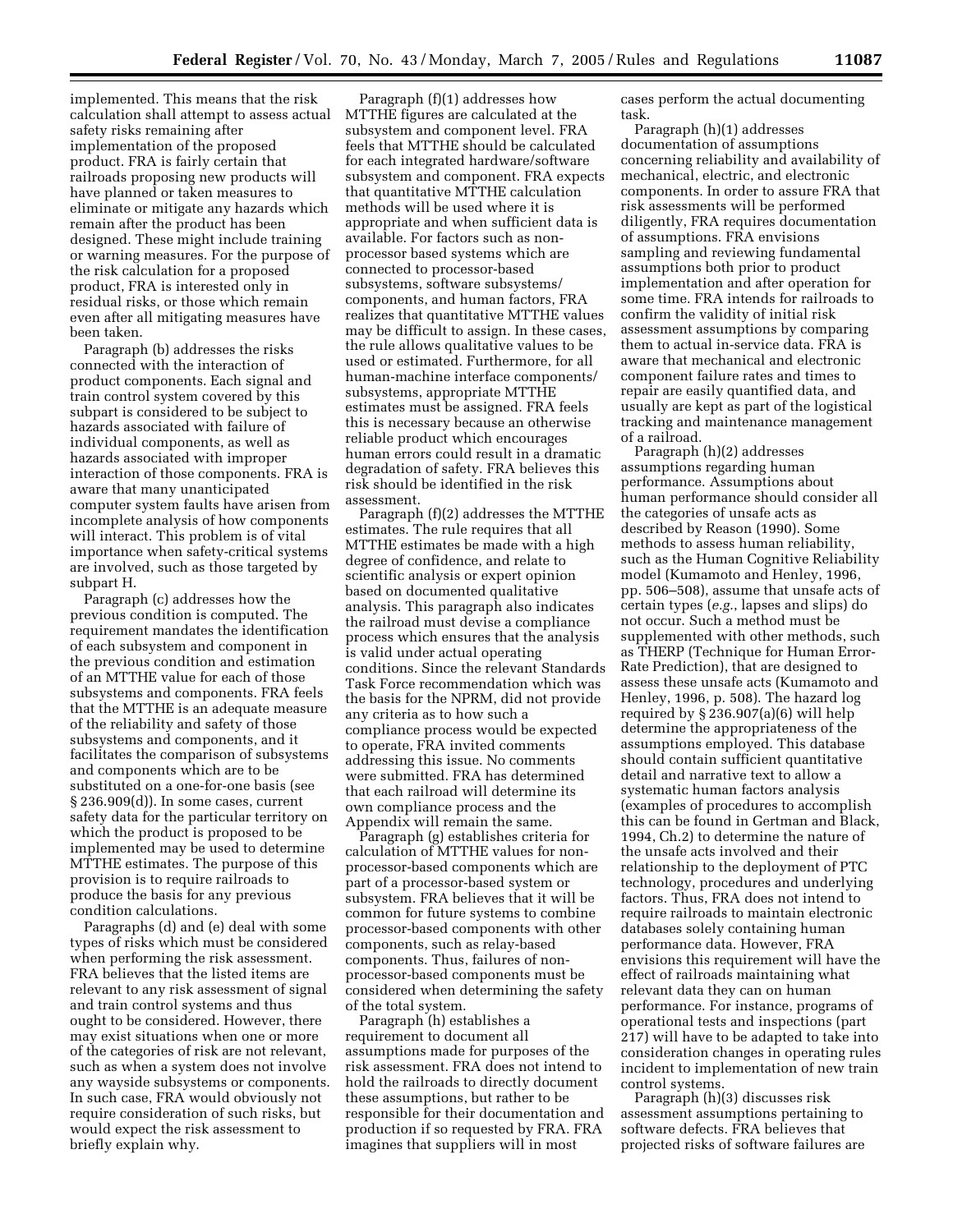difficult to forecast. Therefore, FRA feels it is important to verify that software assumptions are realistic and not overly optimistic.

Paragraph (h)(4) establishes a requirement for the documentation of identified fault paths. Fault paths are key safety risk assumptions. Failing to identify a fault path can have the effect of making a system seem safer on paper than it actually is. When an unidentified fault path is discovered in service which leads to a previously unidentified safety-relevant hazard, the threshold for defects in the PSP is automatically exceeded, and the railroad must take mitigating measures pursuant to § 236.917(b). FRA believes it is possible that railroads will encounter previously unidentified fault paths after product implementation. The frequency of such discoveries would likely be related to the quality of the railroad's safety analysis efforts. Safety analyses of poor quality are more likely to lead to inservice discovery of unidentified fault paths. Some of those paths might lead to potential serious consequences, while others might have less serious consequences. FRA is requiring the railroads to estimate the consequences of these unidentified faults as if they would continue being detected over the twenty-five year life of the product. Each product is to be treated as though it would be in service for twenty-five years from the current date, and unidentified faults would continue to be discovered at the same rate as they had been for the greater of the previous ten years in service or the life of the product. All new products are to be treated as though they had been in service for at least six months in order to prevent an early-discovered fault path from having drastic impact.

#### *Appendix C to Part 236—Safety Assurance Criteria and Processes*

During the December 2001 meeting of the PTC Working Group, a small team representing the various stakeholders and interested parties was assigned to review and address comments to Appendices C and D. The team met independently of the full PTC Working Group and presented its ideas and conclusions to the full PTC Working Group for consensus. The team recommended several changes for Appendix C, but suggested that Appendix D remain the same. The PTC Working Group reached consensus to adopt the recommended changes proposed by the team (but the full Committee failed to adopt the recommendations). FRA has elected to proceed with these changes because they add clarity and flexibility. The

resulting changes are discussed with the provision of the appendix to which they apply.

Appendix C sets forth minimum criteria and processes for safety analyses conducted in support of RSPPs and PSPs. The intention of Appendix C is to provide safety guidelines distilled from proven design considerations. These guidelines can be translated into processes designed to ensure the safe performance of the product. The analysis required in Appendix C is designed to minimize failures that would have the potential to affect the safety of railroad operations. FRA recognizes there are limitations regarding how much safety can be achieved given technology limitations, cost, and other constraints. As recommended by the Standards Task Force, prior to the NPRM, FRA is establishing the objectives in the appendix, recognizing this principle.

Paragraph (a) discusses the purpose of this Appendix C. This appendix sets forth minimum criteria and processes for safety analyses conducted in support of RSPPs and PSPs. FRA is changing the language of the NPRM, in response to comments suggesting that FRA make clear that Appendix C is an informative annex, which does not set forth regulatory requirements. The text of paragraph (a)(1) is being revised to reference ''objectives'' in lieu of ''requirements.''

Paragraph (b) covers safety considerations and principles which the designer must follow unless the consideration or principle does not apply to the product. In the latter case, the designer is required to state why it believes the consideration or principle does not apply. These safety considerations and principles resulted from early discussions of the Standards Task Force, publication of the NPRM, and are recognized by the industry to be recommended practices for the development of safety-critical systems. FRA believes these proven safety considerations and concepts are a necessary starting point for the development of products under subpart H. FRA received a comment suggesting that the agency maintain and provide the most recent edition of approved validation standards. This comment was discussed at the PTC Working Group meeting. FRA decided to disregard this comment because most standards are widely available and procurement does not present a major problem. In addition, most standards are copyrighted and FRA could not reproduce them for wide dissemination.

Paragraph (b)(1) discusses design considerations for normal operation of the product. FRA notes that in normal operation, the product should be designed such that human error would not cause a safety hazard. This principle recognizes that safety risks associated with human error cannot be totally eliminated by design, no matter how well-trained and skilled the operators. FRA received a comment addressing this paragraph suggesting that compliance with this objective would be impossible. The Working Group discussed and concluded that the third sentence of this provision should be changed to read, ''Absence of specific operator actions or procedures will not prevent the system from operating safely.'' Although no formal recommendation was made by RSAC on resolution of this issue or accepted by FRA, FRA believes that the Final Rule should include this language. FRA received an additional comment on this section requesting clarification regarding the source of what constitutes an unacceptable or undesirable hazard. The Working Group discussed including a reference to MIL–STD 882 C in the final sentence of the paragraph. FRA has concluded that including such a reference in the Final Rule is appropriate and has changed the rule accordingly.

Paragraph (b)(2) addresses design considerations dealing with systematic failure. Systematic failures or errors are those that can occur when the product is poorly developed and/or the humanmachine interface is not given proper design attention. FRA received a comment expressing concern that the objective of this paragraph is an absolute and un-achievable requirement. Working Group discussions concluded that the initial sentence of the paragraph should be modified to read, ''It must be shown how the product is designed to mitigate or eliminate unsafe systematic failures.'' As previously noted, no formal RSAC recommendation was made to FRA. Nevertheless, FRA believes that the discussed language is useful and has added the following to the end of the suggested sentence, ''the conditions which can be attributed to human error that could occur at various stages throughout product development.''

Paragraph (b)(3) addresses random failure. FRA recognizes hardware can fail when components fail due to wear and tear, overheating, harsh environmental conditions, etc. This consideration ensures that such hardware failures do not compromise safety. FRA received a comment expressing concern that automatic restarts may not always be optimal. Working Group discussions concluded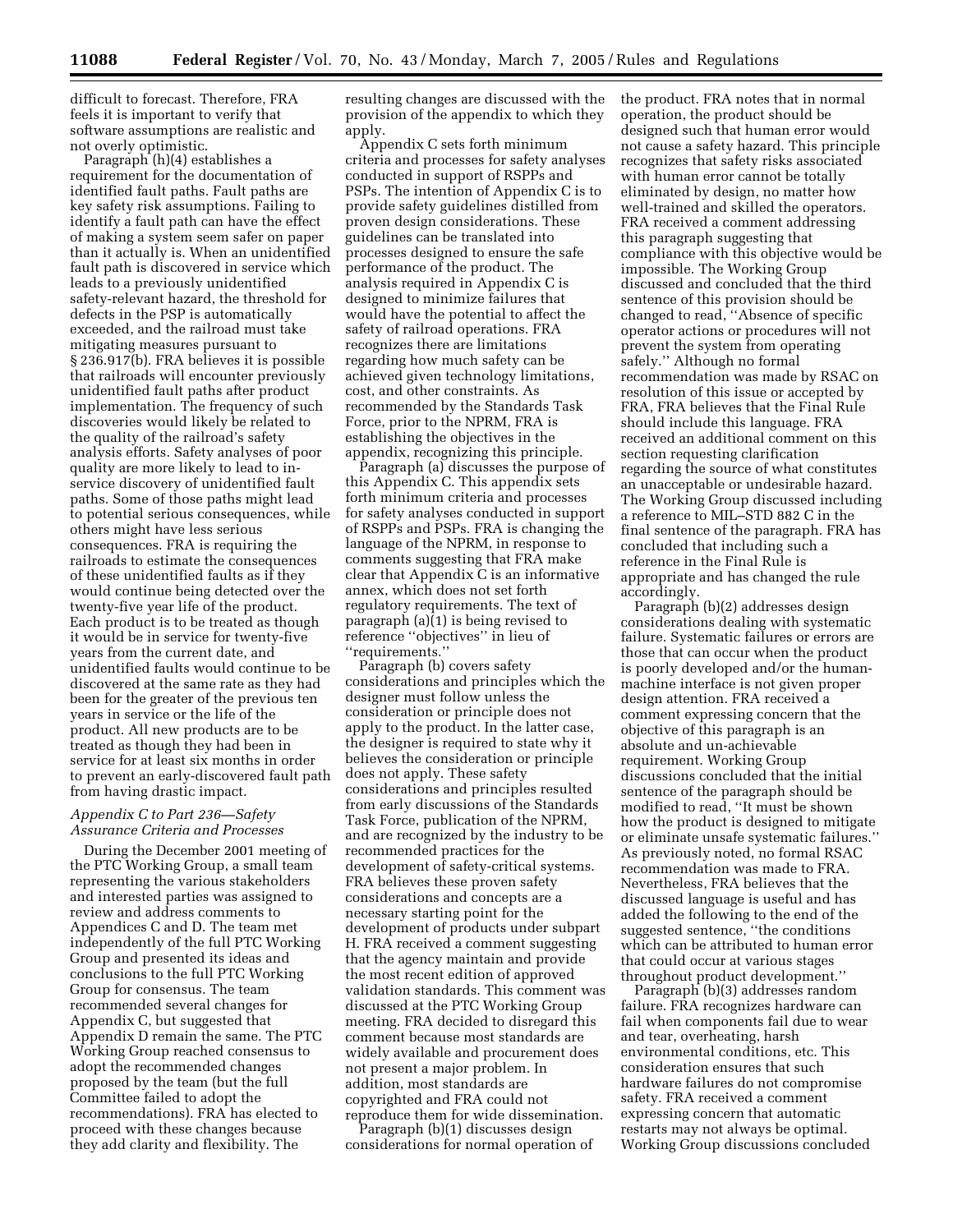that the fourth sentence of the paragraph (b)(3)(i) should be modified to read, ''In the event of a transient failure and if so designed, the system should restart itself, if it is safe to do so.'' As previously noted, no formal RSAC recommendation was made to FRA. FRA has amended the Final Rule to include the Working Group language, for clarity. FRA also received a comment suggesting that paragraph (b)(3)(ii)'s objective is too restrictive and un-achievable. The Working Group concluded that use of the word ''credible'' to modify single point failures would alleviate the commenter's concern. FRA thinks the addition of that word makes good sense, and the final rule reflects that change.

Paragraph (b)(4) deals with common mode failure. The common mode failures are those that stem from a component failure that can cause other components to fail due to close association among components. These failures are due primarily to poor design practices with respect to interaction among and between components.

Paragraph (b)(5) discusses external influences. FRA notes that external influences need to be taken into account for the safety of the product. Close attention needs to be given to the environment in which the equipment operates.

Paragraph (b)(6) addresses product modifications. In addition to PSP requirements and other relevant requirements of subpart H, close attention needs to be given as to how these modifications affect safety when modifications are made.

Paragraph (b)(7) deals with software design. Software integrity is crucial to the safety of the product. Non-vital (or non-fail-safe) components need to be controlled in such a manner so their failure does not create a hazard. For example, if a semiconductor's memory fails, software checks into the semiconductor locations can determine if a potential data corruption has occurred and take appropriate action so that the corrupted data does not constitute a hazard. Hence the importance of software design for the software controlling these types of components.

Paragraph (b)(8) addresses the closed loop principle. Closed loop means that a system is designed so that its output is continuously compared with its input to determine if an error has occurred.

FRA added a separate paragraph (9) in this appendix specifically to discuss human factors design considerations. Human-centered design principles recognize that machines can only be as effective as the humans who use them.

The goals of human factors requirements and concepts in product design are to enhance safety, increase the effectiveness and efficiency of work, and reduce human error, fatigue, and stress. Since the implementation of any new system, subsystem or component can directly or indirectly change the nature of tasks that humans perform, both negative and positive consequences of implementation should be considered in design. FRA believes that these principles need to be adequately addressed early in the product development stage rather than at the end of it. Often times, an engineer or evaluator unfamiliar with human factors issues will attempt to address human factors issues as the end of the product development stage nears, at which point only changes in the way the product is implemented are possible (*i.e.*, accommodating changes in operations, additional training, etc.). Thus, FRA envisions compliance with this paragraph to be satisfied with consideration of input from a qualified human factors professional as early as possible in the development process. In addition, FRA believes that compliance with the principles set forth in Appendix E is essential to address the agency's human factors concerns.

Paragraph (c) provides that certain listed standards may be used for verification and validation procedures. These standards are already current industry/consensus standards.

#### *Appendix D to Part 236—Independent Review and Assessment of Verification and Validation*

Paragraph (a) discusses the purpose of an independent third party assessment of product verification and validation. FRA described some of the background for the requirement in the NPRM.

The requirement for an independent third party assessment is a reasonably common one in the field of safetycritical electronic systems. FRA's experience with emerging systems suggests that this approach can enhance the quality of decision making by railroads and FRA in several ways.

First, if those who design and produce electronic systems know that they may face a third party review, they will be more rigorous in creating and maintaining safety documentation for their systems. Suppliers know that FRA has limited technical assets to devote to this kind of effort, and documentation of safety engineering practice has in some instances been lacking in the past. Documentation, by itself, will not ensure a safe system. However, the absence of documentation will make it virtually impossible to ensure the safety

of the system throughout its life-cycle; and this rule allows technical risks much greater than those previously managed by railroads and FRA in the past.

Second, a third-party assessment will help FRA make well informed decisions in those cases where approval of the PSP is required. The third party brings a perspective independent of the designer and allied with the interest of the railroad in ensuring the system is safe. The third party also brings a level of technical expertise that may not be available on the staff of the railroad—in effect, permitting the railroad (and thus FRA) to look behind claims of the vendor to actual engineering practice.

Third, because the third-party review can be conducted in phases as the product is specified, designed, and produced, the review should be available to the railroad and FRA as the PSP is submitted, avoiding delay associated with iterative inquiries by FRA.

Finally, where the system in question utilizes a novel architecture, relies heavily on COTS hardware and software, or is offered to replace an existing system that is highly competent, third-party review will permit a more highly refined evaluation of the MTTHE estimates which are the raw material for the system risk assessment. Very often these estimates will be critical to review of the system.

The NPRM offered specific criteria for determining whether a third-party assessment ought to be performed, and these are carried forward in the final rule. See § 236.913(h).

Paragraphs (c) through (f) discuss the substance of the third-party assessment. This assessment should be performed on the system as it is finally configured, before revenue operations commence, and requires the reviewer to prepare a final report. A typical assessment can be divided into four levels as it progresses: the preliminary level, the functional level, the implementation level, and the closure level.

Paragraph (c) addresses the reviewer's tasks at the preliminary level. Here, the assessor reviews the supplier's processes as set forth in the documentation and provides comments to the supplier. The reviewer should be able to determine vulnerabilities in the supplier's processes and the adequacy of the RSPP and PSP as they apply to the product. ''Acceptable methodology'' is intended to mean standard industry practice, as contained in MIL–STD– 882C, such as hazard analysis, fault tree analysis, failure mode and effect criticality analysis, or other accepted applicable methods such as fault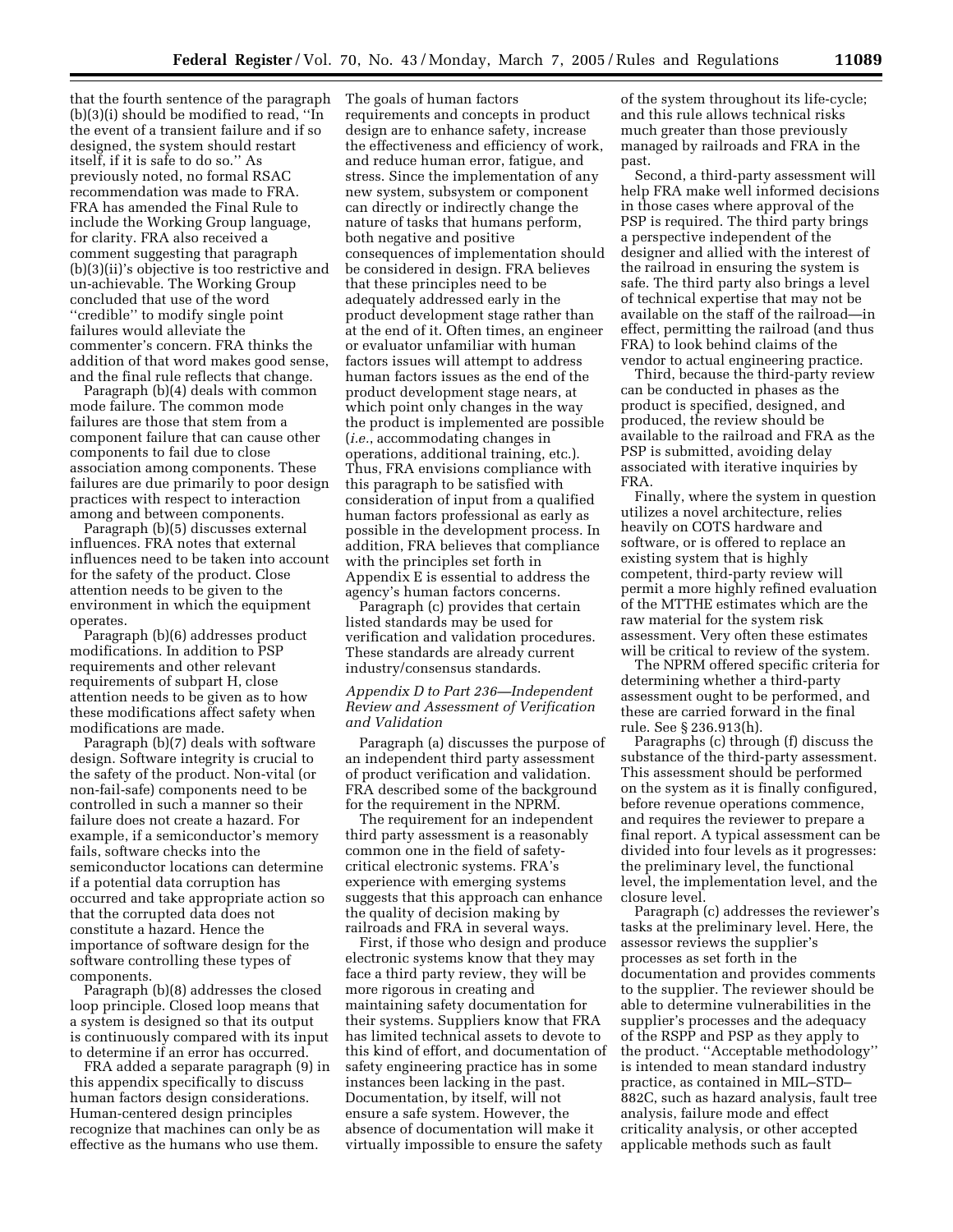injection, Monte Carlo or Petri-net simulation. FRA is aware of many acceptable industry standards, but usage of a less common one in PSP analysis would most likely require a higher level of FRA scrutiny. In addition, the reviewer considers the completeness and adequacy of the required safety documents, including the PSP itself.

Paragraph (d) discusses the reviewer's tasks at the functional level. Here, the reviewer will analyze the supplier's methods to establish that they are complete and correct. First, a Preliminary Safety Analysis is performed in the design stage of a product. In addition to describing system requirements within the context of the concept of operations, it attempts, in an early stage, to classify the severity of the hazards and to assign an integrity level requirement to each major function (in conventional terms, a preliminary hazard analysis).

Traditional methodology practices widely accepted within industry and recognized by military standard MIL– STD–882C include: Hazard Analysis, Fault Tree Analysis (FTA), Failure Mode and Effects Analysis (FMEA), and Failure Modes, Effects, and Criticality Analysis (FMECA).

Hazard analysis is an extension of the PHA performed in the later phases of product development. This hazard analysis focuses more on the detailed functions of the product and its components. A hazard analysis can be repeated as needed as the product matures. A competent safety assessor should be able to determine if sufficient hazard analyses were performed during the product development cycle.

FTA starts with an identification of all hazards and determines their possible causes. Data from earlier incidents can also be used as a starting point for the analysis. This method concentrates on events that are known to lead to hazards.

FMEA considers the failure of any component within a system, tracks the effects of the failure and determines its consequences. FMEA is particularly good at detecting conditions where a single failure can result in a dangerous situation; however, its primary drawback is that it doesn't consider multiple failures. FMEA involves much detailed work and is expensive to apply to large complex systems. FMEA is usually used at a late stage in the development process, and is applied to critical areas, rather than to the complete system. FMECA is an extension of FMEA that identifies the areas of greatest need. The above descriptions are taken from ''Safety-Critical Computer Systems'' (Storey,

Neil; Addison-Wesley Longman (Harlow, England 1996), pp. 33–57.)

Other simulation methods may also be used in conjunction with the above methods, or by themselves when appropriate. These simulation methods include fault injection, a technique that evaluates performance by injecting known faults at random times during a simulation period; Markov modeling, a modeling technique that consists of states and transitions that control events; Monte Carlo model, a simulation technique based on randomly-occurring events; and Petri-net, an abstract, formal model of information flow that shows static and dynamic properties of a system. A Petri-net is usually represented as a graph having two types of nodes (called places and transitions) connected by arcs, and markings (called tokens) indicating dynamic properties.

Paragraph (e) addresses what must be performed at the implementation level. At this stage, the product is now beginning to take form. The reviewer typically evaluates the software. Most likely, the software will be in modular form, such that software modules are produced in accordance to a particular function. The reviewer must select a significant number of modules to be able to establish that software is being developed in a safe manner.

Paragraph (f) discusses the reviewer's tasks at closure. The reviewer's primary task at this stage is to prepare a final report where all product deficiencies are noted in detail. This final report may include material previously presented to the supplier during earlier development stages.

#### *Appendix E to Part 236—Human-Machine Interface (HMI)*

This appendix provides human factors design criteria. At the NPRM stage of the rulemaking, a small group of members from the Working Group comprised the Human Factors Team. The task given them was to develop comprehensive design considerations for human factors and human-machine interfaces. Their suggestions were presented as part of the recommendation to the RSAC for the NPRM. The RSAC recommendation, including the suggestions of the Human Factors Team, was accepted by FRA as part of the NPRM. Although there was no formal recommendation for a Final Rule from RSAC to FRA, FRA has based this appendix on the language provided in the NPRM. This appendix addresses the basic human factors principles for the design and operation of displays, controls, supporting software functions, and other components in processorbased signal or train control systems

and subsystems. The HMI requirements in this appendix attempt to capture the lessons learned from the research, design, and implementation of similar technology in other modes of transportation and other industries. FRA has placed in the docket for this rulemaking a research document that contains a broad spectrum of references to the literature in this area.

The overriding goal of this appendix is to minimize the potential for designinduced error by ensuring that processor-based signal or train control systems are suitable for operators, and their tasks and environment. The overriding conclusion from the research is that processor-based signal or train control systems that have been designed with human-centered design principles in mind—system products that keep human operators as the central active component of the system—are more likely to result in improved safety.

Paragraph (a) addresses the purpose of the HMI requirement. The team concluded from its research that increased automation of systems through the use of products involves negative safety effects, as well as positive ones. Products with humancentered design features, however, are more likely to result in improved system safety. The human-centered systems approach recognizes that technology is only as effective as the humans who must use it. HMI designs that do not consider human capabilities, limitations, characteristics and motivation will be less efficient, less effective and less safe to operate. Therefore, the HMI requirement articulated in this appendix promotes consideration of these issues by designers during the development of HMIs.

Paragraph (b) defines two essential terms, ''designer'' and ''operator,'' which are critical to a clear understanding of the HMI requirement.

Paragraph (c) highlights various issues that designers should be aware of and attempt to prevent during the design process. For example, paragraph (c)(1) addresses ''reduced situation awareness and over-reliance,'' which can result when products transform the role of a human operator from an active system controller to a passive system monitor. Essentially, a passive operator is less alert to what the system is doing, may rely too heavily on the system and become less capable of reacting properly when the system requires the operator's attention. For that reason the HMI requirement promotes operator action to maintain operation of the equipment and provide numerous opportunities for practice. The requirement further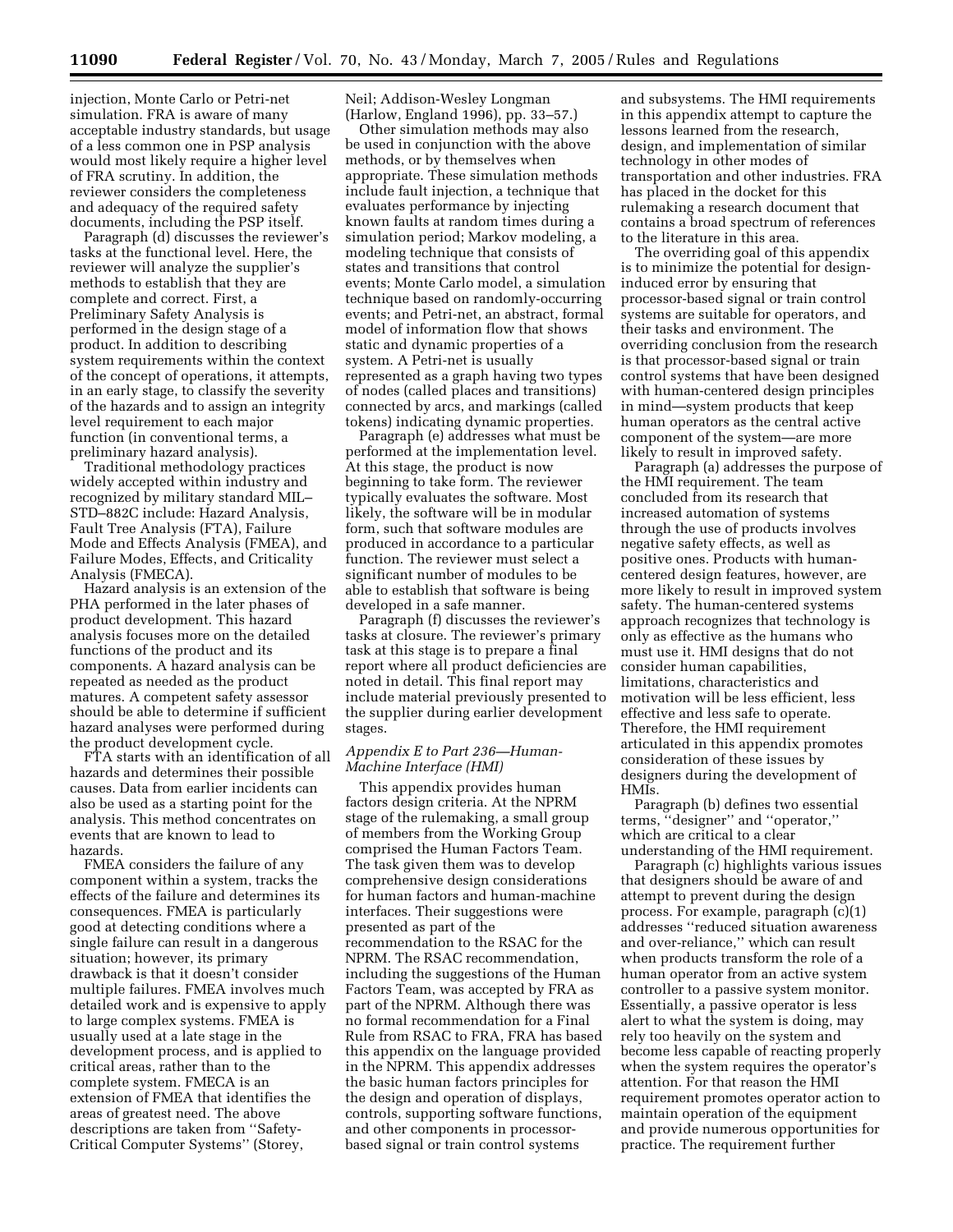provides that operator action be sustained for a period of at least 30 minutes so that an operator remains involved and resistant to distraction, *e.g.,* management by consent rather than management by exception. In addition, the HMI requirement promotes advance warning. This requirement is designed to prevent an overreaction by operators who need to respond to an emergency. By warning operators in advance when action is required, the operator is more likely to take appropriate action. The final requirement addressing situation awareness involves equalization of the workload. Essentially, the operator should be assisted more during high workload conditions and less during low workload conditions. To the extent the HMI design addresses the situation awareness requirements, operators are more likely to be alert and react properly when the system requires their attention.

Paragraph (c)(2) addresses another HMI issue, ''predictability and consistency'' in product behavior. For example, objects designed for predictability should move forward when an operator pushes the object or its controller forward, and valves designed for consistency should open in the same direction. In addition, new controls that require similar actions to older like controls should minimize the interference of learning in the transfer of knowledge and take advantage of already automated behaviors (*i.e.,* new controls should be ''backwards compatible''). The consistency envisioned by the HMI requirement would also apply to the terminology used for text and graphic displays.

Paragraph (c)(3) addresses a third HMI issue, which involves a human's limited memory and ability to process information. The fact that humans can process only one or two streams of information at a time without loss of information is termed ''selective attention.'' A remedy for selective attention is reducing an operator's information processing load by focusing on integrated information, the format of the information, and by testing decision aids to evaluate their true benefits. These solutions are in this paragraph. Finally, paragraph (c)(4) addresses miscellaneous human factor concerns that must be addressed at the design stage.

Paragraph (d) addresses design elements for on-board displays and controls. Paragraph (d)(1) articulates specific requirements for the location of displays and controls. These requirements need little explanation, since they are well-known principles. However, it must be recognized that

these principles may at times conflict with each other. For example, it may not be possible to arrange controls according to their expected order of use and locate displays as close as possible to the controls that affect them. Tradeoffs are often required in the design of effective, efficient and safe HMIs. System designers must ensure that appropriate personnel evaluate these critical decisions and make the appropriate trade-offs.

Paragraph (d)(2) pertains to information management by highlighting some of the industry recognized minimum standards for human-centered design of displays. Important information management issues include displaying information to emphasize its importance (*i.e.* alarms and other significant changes or unusual events presented with clear salient indicators, not by small changes or ambiguous displays that are easy to miss), avoiding unnecessary detail where text is used, avoiding text in all capital letters, and designing warnings to match the level of risk so that more dangerous conditions have aural and or visual signals that are associated with a higher level of urgency. Finally, paragraph (e) of the HMI appendix addresses requirements for problem management. These requirements essentially address in the design and implementation phase of development, the need to support situation awareness, response selection and contingency planning under unusual circumstances. These types of requirements are designed to avoid the errors humans tend to make during emergency situations and provide alternatives when the initial responses to the emergency fail.

Generally, all the literature concludes that as the nature of the task changes, performance related to those tasks inevitably changes. The nature and potential consequences of these changes can be determined by comparing the functions of an old system to that which is proposed in a new system. System evaluations of the impact of new technology on human operators must be conducted to help identify new sources of error. FRA believes that HMI evaluations conducted in accordance with the requirements of this appendix prior to implementation of new processor-based signal and train control technology will result in products that are safe and efficient.

#### **IX. Regulatory Impact**

#### *A. Executive Order 12866 and DOT Regulatory Policies and Procedures*

This final rule has been evaluated in accordance with existing policies and procedures and is considered ''significant'' under Executive Order 12866. It is also considered to be significant under DOT policies and procedures (*see* 44 FR 11034).

FRA has prepared a Final Regulatory Evaluation addressing the economic impact of the rule. This regulatory evaluation has been placed in the docket and is available for public inspection and copying during normal business hours at FRA's docket room at the Office of Chief Counsel, Federal Railroad Administration, 1120 Vermont Avenue, NW., Washington, DC 20590. Copies may also be obtained by submitting a written request to the FRA Docket Clerk at the above address.

#### *B. Anticipated Costs and Benefits*

Signal and train control systems act to prevent collisions between on-track equipment, in some cases to warn of defective track or other hazards and in some cases to govern train speed, preventing speed-related derailments. Thus the ultimate benefit of any signal and train control system's safety regulation is the provision of a safe operating environment for trains. The particular benefit of this rule is the facilitation of introducing new technology into the field of signal and train control under minimal government scrutiny.

The final rule regulates processorbased signal and train control systems. Technological advances have made these systems increasingly more attractive to railroads, yet existing FRA rules concerning design and testing of these systems impose restrictions which are unrealistic when applied to processor-based systems. In addition, in many instances, these systems are simply beyond the scope of current rules regulating traditional relay-based signal and train control systems. Consequently, FRA has been forced to regulate by exception, by issuing waivers or exemptions to its regulations on a case-by-case basis. This process has generally been recognized as timeconsuming and unpredictable for the industry.

The performance standard presented here is that any new system must be at least as safe as the existing system. It does not mandate use of processorbased systems, but rather establishes performance standards for their design and use, should a railroad intend to implement one. FRA believes that a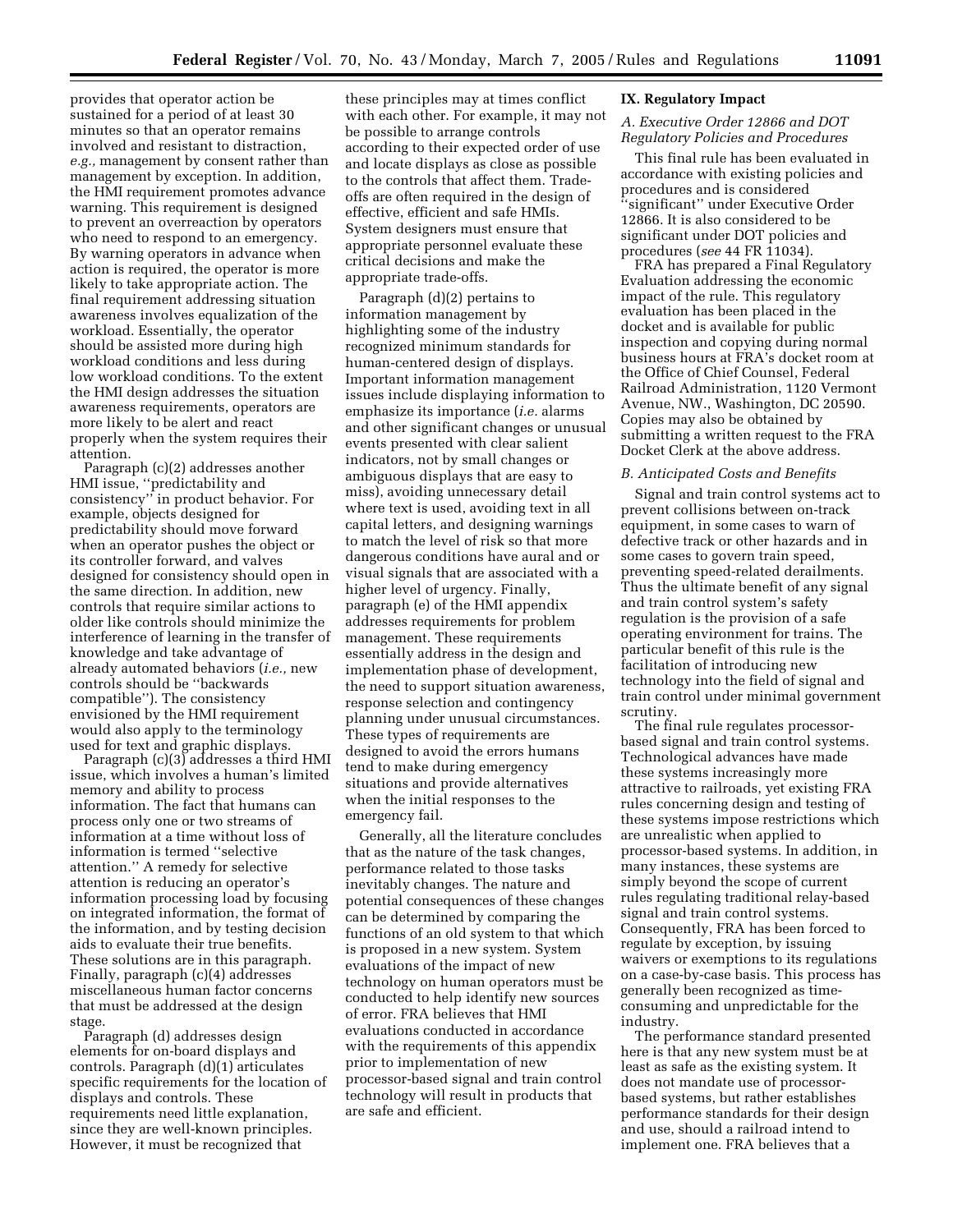railroad would adopt a new system under these rules only for one or more of the following three reasons:

(1) The new system is safer;

(2) The new system is less expensive and will not diminish the existing level of safety; or

(3) Continued maintenance of the existing system is no longer feasible.

In the first case, if a new system is safer, FRA assumes the railroad would adopt it only if it provided benefits which exceed costs to the railroad. Also, because the new system is safer, society at large would benefit. In the second case, if a new system were equally safe but less expensive, then the benefits would outweigh the costs to the railroad. Third, if the existing system is no longer feasible to maintain, the railroad under existing rules would be required to petition FRA in order to remove it, or would be required to replace it with a new system. FRA is not bound to grant such petitions, and the rule does not eliminate current rules regarding this abandonment process. In this instance, if the railroad replaces its system, FRA assumes it will choose the most cost-effective alternative, and the rule would ensure these alternatives are at least as safe as the current system. Only in this last case, where a railroad adopts a new system it would not otherwise have adopted, because its existing system has become impracticable to maintain, does FRA envision the rule could possibly impose a situation not in the railroad's best interest, and still one which imposes minimal costs on the railroad. FRA does not believe this case would be a common occurrence.

The final rule would require substantial safety documentation from the railroad. The documentation is required to explain how each railroad will comply with the performance standard. FRA expects these internal procedures to be more efficient than current FRA rules, since they will be particularized for each railroad.

An undetermined question is whether the cost of writing the railroad's safety plan and product safety plan exceeds the benefit from the increased flexibility. FRA does not believe so. It appears that the costliest part of the documentation will be the risk assessment. Currently, a substantial portion of this work is performed by suppliers. Each supplier now serving the rail industry uses some form of risk/ safety analysis which can be

documented, and although several suppliers commented that the documentation they currently gather is not adequate to meet the requirements of the rule, FRA believes that a much larger portion of the work required for the risk assessment has been done in standard engineering practices than suppliers' comments indicate. Nevertheless, FRA has added an additional means of compliance in the final rule, which will lessen any potential burden on suppliers.

The primary cost of this rule is the gathering of what FRA believes to be existing safety information into one source. This would likely be a single time expense for each system, unless the system were not to perform as expected in service. The corresponding benefit would be the railroad's ability to use the more flexible maintenance standards over the life of the system. An offset to the recurring benefit would be the cost of tracking failures which might lead to an unsafe condition.

Under the final rule, railroads using existing processor-based signal and train control systems would be required to maintain a software management control plan. FRA believes this is a desirable safety practice, as it would avoid incorrectly installing the wrong programming, either through hardware or software, in a system. FRA also believes that under the current regulations, replacing a processor or program would constitute disarrangement and would require physical testing of every device or appliance affected by that processor. In some cases, all of the switches and signals on a line are tied to a processor. It is costly and time consuming to conduct the currently required tests, and it is certainly less expensive to maintain a software management control plan, which is a step in avoiding a trigger for the disarrangement requirements. In new systems, which will include configuration management as part of the PSP, the maintenance plan may use configuration management to all but eliminate disarrangement issues. Further, configuration management will reduce the cost of troubleshooting by reducing the number of variables. Thus, insofar as existing processor-based systems are concerned, the rule will be less costly than the current rule, and FRA believes it will be more effective in promoting safety.

FRA has not quantified the above benefits because it has no way to

estimate how many systems are likely to be covered by this rule, what the incremental costs will be, and when the benefits will occur. Because of the industry involvement in developing the NPRM (labor, management, and suppliers), FRA believes the benefits appear to outweigh the cost, since changes made to the NPRM language in order to derive the final rule were all likely to reduce potential burdens, without any decrease in safety. The rule does not appear to have any effect of transferring costs from the railroads to the suppliers. In addition, the suppliers as participants in the development of the NPRM, did not perceive that costs would be transferred to them.

In short, FRA does not know the magnitude of the benefits and costs because of the performance standard concepts embodied in the final rule, but believes that benefits will outweigh costs.

#### *C. Regulatory Flexibility Act*

The Regulatory Flexibility Act of 1980 (5 U.S.C. 601 *et seq.*) requires a review of final rules to assess their impact on small entities, unless the Secretary certifies that a final rule will not have a significant economic impact on a substantial number of small entities. This final rule should not have a significant economic impact on small entities. The rule does not require the implementation of processor-based signal and train control systems, but merely sets forth a performance standard for the design and operation of them. Smaller entities are not required to develop new systems with costly risk analyses. In fact, the final rule has been designed to allow small entities to be able to ''recycle'' risk analyses by taking advantage of commercially-available products. Previously-developed risk analyses should require only minor changes to reflect how the product is to be used in the railroad's own operating environment. In conclusion, FRA believes that any impact on small entities will be minimal.

#### *D. Paperwork Reduction Act*

The information collection requirements in this final rule have been submitted for approval to the Office of Management and Budget (OMB) under the Paperwork Reduction Act of 1995, 44 U.S.C. 3501 *et seq.* The sections that contain the new information collection requirements and the estimated time to fulfill each requirement are as follows: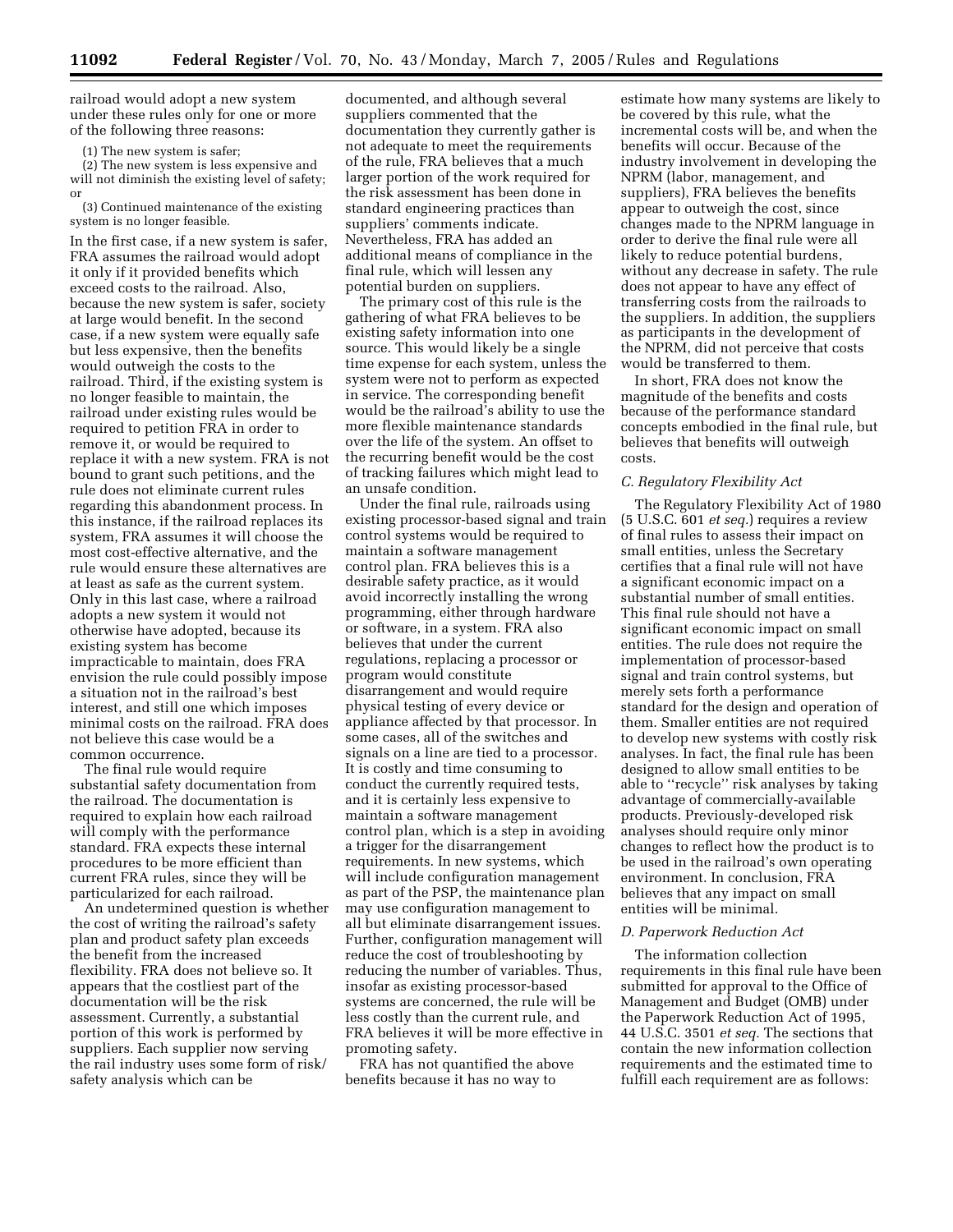| CFR section                                                                                              | Respondent<br>universe | Total annual response | Average time per<br>response | Total<br>annual<br>burden<br>hours | Total<br>annual<br>burden cost |
|----------------------------------------------------------------------------------------------------------|------------------------|-----------------------|------------------------------|------------------------------------|--------------------------------|
| 234.275-Processor-Based Systems-Deviations<br>from Product Safety Plan (PSP)-Letters.                    | 85 Railroads           | 25 letters            | 4 hours                      | 100                                | \$3,800                        |
| 236.18-Software Management Control Plan                                                                  | 85 Railroads           | 45 plans              | 100 hours                    | 4,500                              | 297,000                        |
| 236.905-Railroad Safety Program Plan (RSPP)                                                              | 85 Railroads           | 15 plans              | 250 hours                    | 3.750                              | 153,000                        |
| -Response to FRA Request For Add'l Informa-                                                              | 85 Railroads           | 2 documents           | 8 hours                      | 16                                 | 608                            |
| tion.                                                                                                    |                        |                       |                              |                                    |                                |
| -FRA Approval of RSPP Modifications                                                                      | 85 Railroads           | 5 amendments          | 60 hours                     | 300                                | 13,080                         |
| 236.907-Product Safety Plan (PSP)-Development                                                            | 85 Railroads           | 30 plans              | 240 hours                    | 7.200                              | 900,000                        |
| 236.909-Minimum Performance Standard-Peti-                                                               | 85 Railroads           | 7 petitions           | 8 hours                      | 56                                 | 3,696                          |
| tions For Review and Approval.<br>-Performance of Full Risk Assessment                                   | 85 Railroads           | 5 assessments         | 3.000 hours                  | 15.000                             | 1,875,000                      |
| -Subsequent Years-Full Risk Assessment                                                                   | 85 Railroads           | 7 assessments         | 1,200 hours                  | 8,400                              | 1,050,000                      |
| -Abbreviated Risk Assessment                                                                             | 85 Railroads           | 25 assessments        | 240 hours                    | 6.000                              | 750.000                        |
| -Subsequent Years-Abbreviated Risk As-<br>sessment.                                                      | 85 Railroads           | 10 assessments        | 60 hours                     | 600                                | 75,000                         |
| -Alternative Risk Assessment                                                                             | 25 assessments         | 5 assessments         | 3,000 hours                  | 15,000                             | 1,875,000                      |
| 236.911-Exclusions-Notification to FRA                                                                   | 85 Railroads           | 20 notifications      | 80 hours                     | 1,600                              | 60.800                         |
| -Election to Have Excluded Products Covered                                                              | 85 Railroads           | 2 plans               | 240 hours                    | 480                                | 18,240                         |
| By Submitting a Product Safety Plan (PSP).                                                               |                        |                       |                              |                                    |                                |
| 236.913-Notification/Submission to FRA of Joint                                                          | 85 Railroads           | 5 notices/plans       | 240 hours                    | 1,200                              | 45,600                         |
| Product Safety Plan.                                                                                     |                        |                       |                              |                                    |                                |
| -Petitions For Approval/Informational Filings                                                            | 85 Railroads           | 32 petitions/filings  | 40 hours                     | 1.280                              | 48.640                         |
| -Responses to FRA Request For Further Info.<br>After Informational Filing.                               | 85 Railroads           | 20 documents          | 40 hours                     | 800                                | 30,400                         |
| -Responses to FRA Request For Further Info.<br>After Agency Receipt of Notice of Product<br>Development. | 85 Railroads           | 20 documents          | 40 hours                     | 800                                | 30,400                         |
| -Technical Consultations Re: Notice of Prod-<br>uct Dev.                                                 | 85 Railroads           | 5 consultations       | 120 hours                    | 600                                | 75,000                         |
|                                                                                                          | 85 Railroads           | 20 petitions          | 40 hours                     | 800                                | 30.400                         |
| -FRA Receipt of Petition & Request For More                                                              | 85 Railroads           | 10 documents          | 80 hours                     | 800                                | 30,400                         |
| Info.                                                                                                    |                        |                       |                              |                                    |                                |
| -Agency Consultations To Decide on Petition                                                              | 85 Railroads           | 10 consultations      | 40 hours                     | 400                                | 15.200                         |
| -Other Petitions For Approval                                                                            | 85 Railroads           | 5 petitions           | 60 hours                     | 300                                | 11,400                         |
| -FRA acknowledges receipt of petitions & Re-<br>quests More Information.                                 | 85 Railroads           | 10 documents          | 40 hours                     | 400                                | 15,200                         |
| -Comments to FRA by Interested Parties                                                                   | Public/RR Community    | 10 comments           | 8 hours                      | 80                                 | 3,040                          |
| -Third Party Assessments of PSP                                                                          | 85 Railroads           | 3 assessments         | 4,000 hours                  | 12,000                             | 1,500,000                      |
|                                                                                                          | 85 Railroads           | 15 amendments         | 40 hours                     | 600                                | 22.800                         |
|                                                                                                          | 85 Railroads           | 22 documents          | 40 hours                     | 880                                | 33.440                         |
| -Report of Inconsistencies with PSP to FRA                                                               | 85 Railroads           | 40 reports            | 20 hours                     | 800                                | 30,400                         |
| 236.919-Operations & Maintenance Manual                                                                  | 85 Railroads           | 30 manuals            | 120 hours                    | 3.600                              | 136.800                        |
| -Plans For Proper Maintenance, Repair, In-                                                               | 85 Railroads           | 30 plans              | 200 hours                    | 6,000                              | 228,000                        |
| spection of Safety-Critical Products.                                                                    |                        |                       |                              |                                    |                                |
| -Hardware/Software/Firmware Revisions                                                                    | 85 Railroads           | 5 revisions           | 40 hours                     | 200                                | 7,600                          |
| -- Identification of Safety-Critical Components                                                          | 85 Railroads           | 10,000 markings       | 10 minutes                   | 1.667                              | 48,343                         |
|                                                                                                          | 85 Railroads           | 30 Training Prog      | 400 hours                    | 12,000                             | 456,000                        |
| -Training of Signalmen & Dispatchers                                                                     | 85 Railroads           | 220 sessions          | 40 hours/20 hours            | 8,400                              | 1,050,000                      |
| 236.923-Task Analysis/Basic Requirements-Rcds                                                            | 85 Railroads           | 4,400 records         | 10 minutes                   | 733                                | 27,854                         |
|                                                                                                          |                        |                       |                              |                                    |                                |

All estimates include the time for reviewing instructions; searching existing data sources; gathering or maintaining the needed data; and reviewing the information. For information or a copy of the paperwork package submitted to OMB contact Robert Brogan at 202–493–6292.

OMB is required to make a decision concerning the collection of information requirements contained in this final rule between 30 and 60 days after publication of this document in the **Federal Register**. Therefore, a comment to OMB is best assured of having its full effect if OMB receives it within 30 days of publication.

FRA cannot impose a penalty on persons for violating information collection requirements which do not display a current OMB control number, if required. FRA intends to obtain current OMB control numbers for any

new information collection requirements resulting from this rulemaking action prior to the effective date of a final rule. The OMB control number, when assigned, will be announced by separate notice in the **Federal Register**.

#### *E. Environmental Impact*

FRA has evaluated this final regulation in accordance with the agency's ''Procedures for Considering Environmental Impacts'' as required by the National Environmental Policy Act (42 U.S.C. 4321 *et seq.*) and related statutes and directives. The agency has determined that the regulation would not have a significant impact on the human or natural environment and is categorically excluded from detailed environmental review pursuant to section 4(c)(20) of FRA's Procedures. Neither an environmental assessment or

an environmental impact statement is required in this instance. The agency's review has confirmed the applicability of the categorical exclusion to this regulation and the conclusion that the final rule will not, when implemented, have a significant environmental impact.

#### *F. Federalism Implications*

This final rule has been analyzed in accordance with the principles and criteria contained in Executive Order 13132, and it has been determined that the rule does not have sufficient federalism implications to warrant the preparation of a federalism summary impact statement. FRA received no comments during the comment period concluding that federalism is impacted. FRA is therefore not required to include a federalism summary impact statement with the final rule. State and local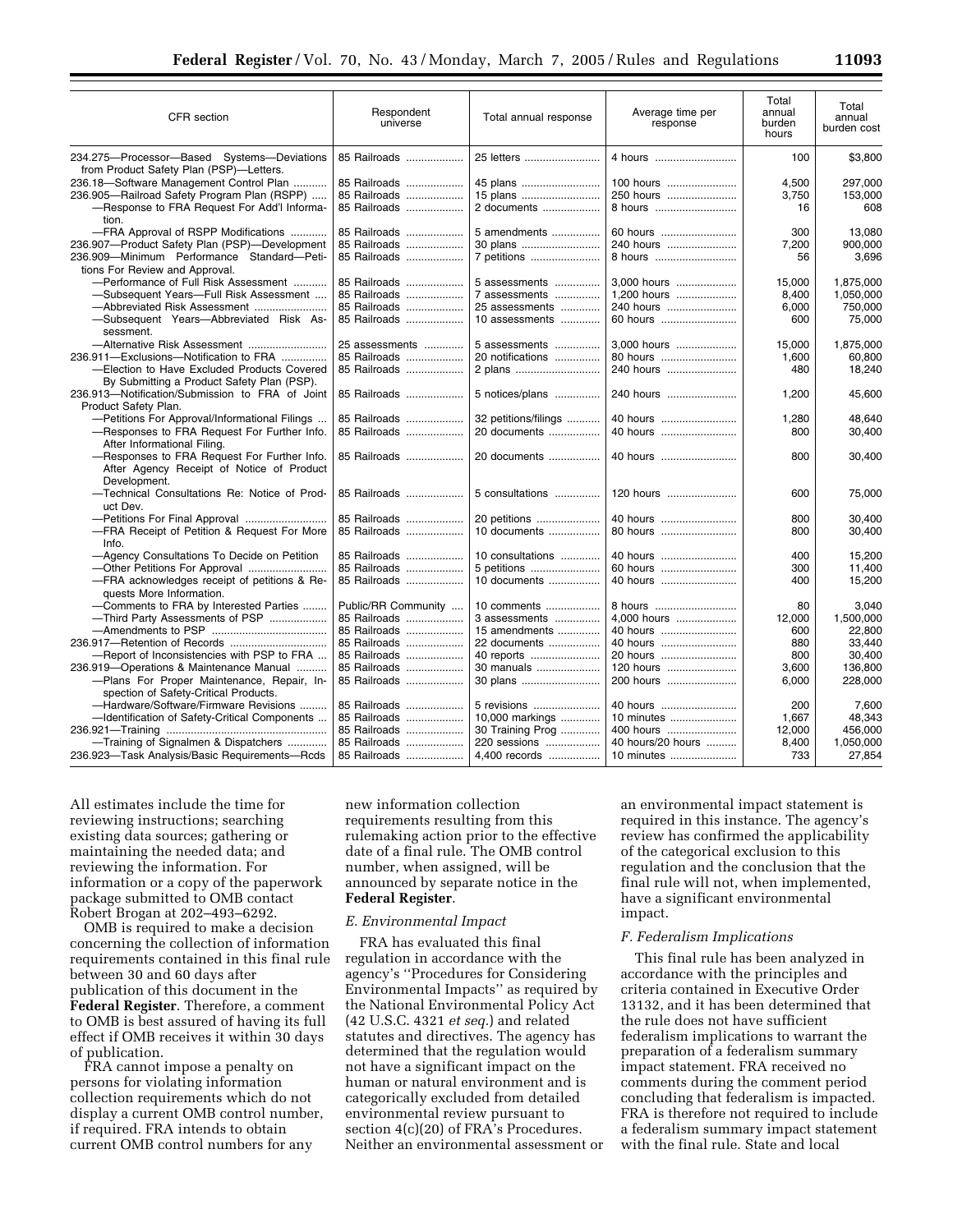officials were involved in developing this rule. The RSAC has as permanent members two organizations representing State and local interests: the AASHTO and the ASRSM. RSAC regularly provides recommendations to the FRA Administrator for solutions to regulatory issues that reflect significant input from its State members.

#### *G. Compliance With the Unfunded Mandates Reform Act of 1995*

Pursuant to the Unfunded Mandates Reform Act of 1995 (Pub. L. 104–4) each Federal agency ''shall, unless otherwise prohibited by law, assess the effects of Federal Regulatory actions on State, local, and tribal governments, and the private sector (other than to the extent that such regulations incorporate requirements specifically set forth in law).'' Sec. 201. Section 202 of the Act further requires that ''before promulgating any general notice of proposed rulemaking that is likely to result in promulgation of any rule that includes any Federal mandate that may result in the expenditure by State, local, and tribal governments, in the aggregate, or by the private sector, of \$100,000,000 or more (adjusted annually for inflation) in any 1 year, and before promulgating any final rule for which a general notice of proposed rulemaking was published, the agency shall prepare a written statement  $* * *$ ; detailing the effect on State, local and tribal governments and the private sector. The rules issued today do not include any mandates which will result in the expenditure, in the aggregate, of \$100,000,000 or more in any one year, and thus preparation of a statement is not required.

#### **List of Subjects**

*49 CFR Part 209* 

Administrative practice and procedure.

#### *49 CFR Part 234*

Highway safety, Railroad safety.

*49 CFR Part 236* 

Railroad safety, Reporting and recordkeeping requirements.

#### **The Final Rule**

■ In consideration of the foregoing, FRA amends chapter II, subtitle B, of title 49, Code of Federal Regulations as follows:

#### **PART 209—[AMENDED]**

■ 1. The authority citation for part 209 continues to read as follows:

**Authority:** 49 U.S.C. 20103, 20107, 20111, 20112, 20114; 28 U.S.C. 2461, note; and 49 CFR 1.49.

■ 2. Revise paragraph (a) of § 209.11 to read as follows:

#### **§ 209.11 Request for confidential treatment.**

(a) This section governs the procedures for requesting confidential treatment of any document filed with or otherwise provided to FRA in connection with its enforcement of statutes or FRA regulations related to railroad safety. For purposes of this section, ''enforcement'' shall include receipt of documents required to be submitted by FRA regulations, and all investigative and compliance activities, in addition to the development of violation reports and recommendations for prosecution.

\* \* \* \* \*

#### **PART 234—[AMENDED]**

■ 3. The authority citation for part 234 continues to read as follows:

**Authority:** 49 U.S.C. 20103, 20107; 28 U.S.C. 2461, note; and 49 CFR 1.49.

■ 4. Add a new undesignated centerheading and new § 234.275 to read as follows:

#### **Requirements for Processor-Based Systems**

#### **§ 234.275 Processor-based systems.**

(a) The definitions in § 236.903 of this chapter shall apply to this section, where applicable.

(b) In lieu of compliance with the requirements of this subpart, a railroad may elect to qualify an existing product under part 236, subpart H of this chapter. Highway-rail grade crossing warning systems which contain new or novel technology or provide safetycritical data to a railroad signal system shall comply with part 236, subpart H of this chapter. New or novel technology refers to a technology not previously recognized for use as of March 7, 2005.

(c) The Product Safety Plan (see § 236.903 of this chapter) must explain how the performance objective sought to be addressed by each of the particular requirements of this subpart is met by the product, why the objective is not relevant to the product's design, or how safety requirements are satisfied using alternative means. Deviation from those particular requirements is authorized if an adequate explanation is provided, making reference to relevant elements of the Product Safety Plan, and if the product satisfies the performance

standard set forth in § 236.909 of this chapter. (See § 236.907(a)(14) of this chapter.) Any existing products both used at highway-rail grade crossing warning systems and which provide safety-critical data to, or receive safetycritical data from, a railroad signal or train control system shall be included in the software management control plan as required in § 236.18 of this chapter.

(d) The following exclusions from the latitude provided by this section apply:

(1) Nothing in this section authorizes deviation from applicable design requirements for automated warning devices at highway-rail grade crossings in the Manual on Uniform Traffic Control Devices (MUTCD), 2000 Millennium Edition, Federal Highway Administration (FHWA), dated December 18, 2000, including Errata #1 to MUTCD 2000 Millennium Edition dated June 14, 2001 (*http:// mutcd.fhwa.dot.gov/*).

(2) Nothing in this section authorizes deviation from the following requirements of this subpart:

(i) § 234.207(b) (Adjustment, repair, or replacement of a component);

(ii) § 234.209(b) (Interference with normal functioning of system);

(iii) § 234.211 (Security of warning system apparatus);

(iv) § 234.217 (Flashing light units);

(v) § 234.219 (Gate arm lights and light cable);

(vi) § 234.221 (Lamp voltage);

(vii) § 234.223 (Gate arm);

(viii) § 234.225 (Activation of warning system);

(ix) § 234.227 (Train detection apparatus)—if a train detection circuit is employed to determine the train's presence;

 $(x)$  § 234.229 (Shunting sensitivity) if a conventional track circuit is

employed;

(xi) § 234.231 (Fouling wires)—if a conventional train detection circuit is employed;

(xii) § 234.233 (Rail joints)—if a track circuit is employed;

(xiii) § 234.235 (Insulated rail

joints)—if a track circuit is employed; (xiv) § 234.237 (Reverse switch cutout circuit); or

(xv) § 234.245 (Signs).

(e) Deviation from the requirement of § 234.203 (Control circuits) that circuits be designed on a fail-safe principle must be separately justified at the component, subsystem, and system level using the criteria of § 236.909 of this chapter.

■ 5. Amend Appendix A to part 234 by adding an entry for § 234.275 as follows: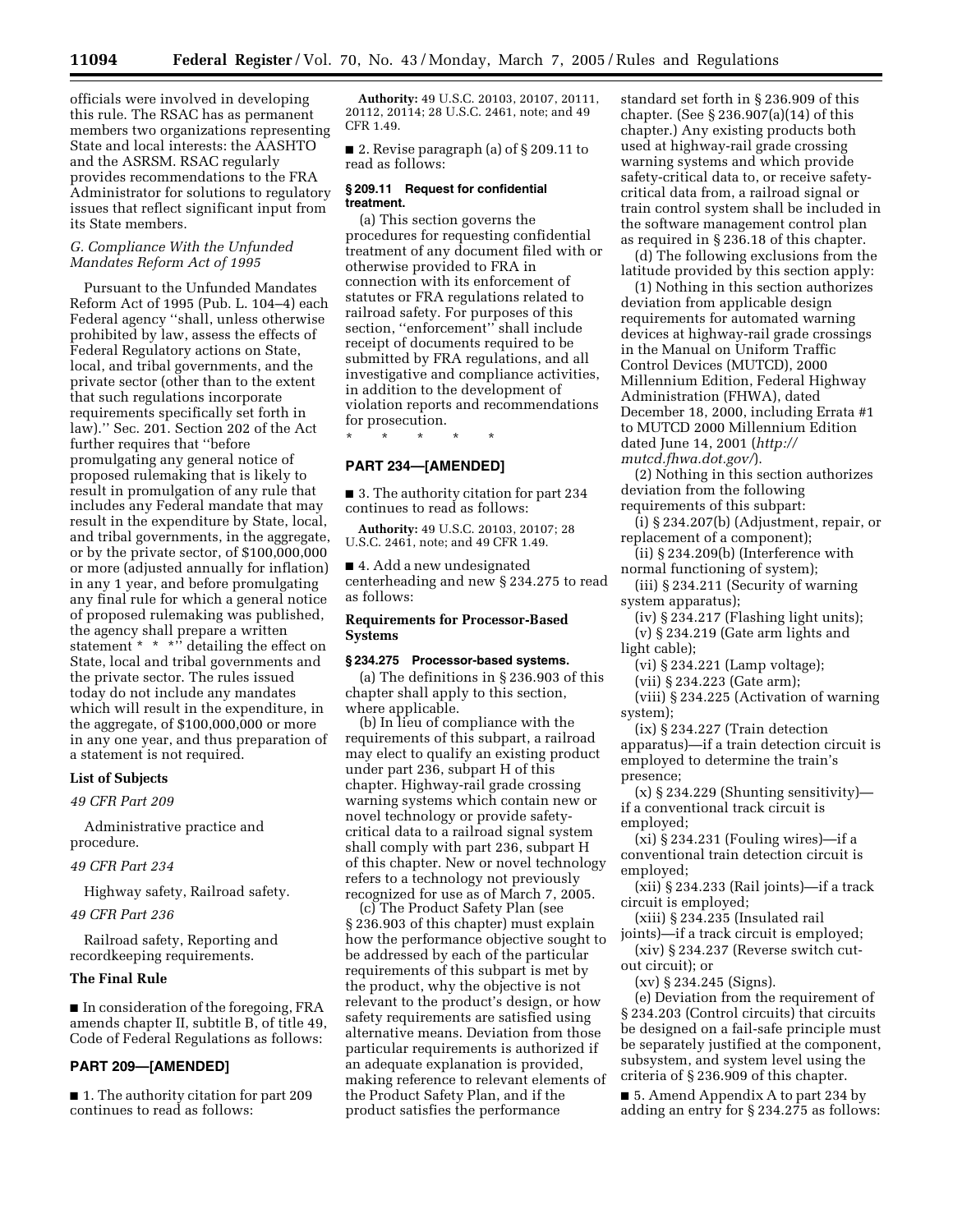APPENDIX A TO PART 234—SCHEDULE OF CIVIL PENALTIES

|         | Section | Violation                 |         | Willful vio-<br>lation                           |  |  |
|---------|---------|---------------------------|---------|--------------------------------------------------|--|--|
| $\star$ | $\star$ | $\star$<br><b>Testing</b> | $\star$ | $\star$<br>Subpart D-Maintenance, Inspection and |  |  |
| $\star$ | ÷       | ÷                         | ÷       | $\star$                                          |  |  |

| 234.275 Proc- |         |         |         |
|---------------|---------|---------|---------|
| essor-Based   |         |         |         |
|               | Systems | \$5,000 | \$7,500 |
|               |         |         |         |

#### **PART 236—[AMENDED]**

■ 6. Revise the authority citation for part 236 to read as follows:

**Authority:** 49 U.S.C. 20103, 20107, 20501—20505; 28 U.S.C. 2461, note; and 49 CFR 1.49.

■ 7. Amend § 236.0 to revise the section heading, paragraphs (a) and (b), and add new paragraphs (g) and (h) to read as follows:

#### **§ 236.0 Applicability, minimum requirements, and penalties.**

(a) Except as provided in paragraph (b) of this section, this part applies to all railroads.

(b) This part does not apply to—

(1) A railroad that operates only on track inside an installation that is not part of the general railroad system of transportation; or

(2) Rapid transit operations in an urban area that are not connected to the general railroad system of transportation.

\* \* \* \* \*

(g) A person may also be subject to criminal penalties for knowingly and wilfully making a false entry in a record or report required to be made under this part, filing a false record or report, or violating any of the provisions of 49 U.S.C. 21311.

(h) The requirements of subpart H of this part apply to safety-critical processor-based signal and train control systems, including subsystems and components thereof, developed under the terms and conditions of that subpart. ■ 8. Add new § 236.18 to read as follows:

#### **§ 236.18 Software management control plan.**

(a) Within 6 months of June 6, 2005, each railroad shall develop and adopt a software management control plan for its signal and train control systems. A railroad commencing operations after June 6, 2005, shall adopt a software management control plan for its signal and train control systems prior to commencing operations.

(b) Within 30 months of the completion of the software management control plan, each railroad shall have fully implemented such plan.

(c) For purposes of this section, ''software management control plan'' means a plan designed to ensure that the proper and intended software version for each specific site and location is documented (mapped) and maintained through the life-cycle of the system. The plan must further describe how the proper software configuration is to be identified and confirmed in the event of replacement, modification, or disarrangement of any part of the system.

■ 9. Revise § 236.110 to read as follows:

#### **§ 236.110 Results of tests.**

(a) Results of tests made in compliance with §§ 236.102 to 236.109, inclusive; 236.376 to 236.387, inclusive; 236.576; 236.577; 236.586 to 236.589, inclusive; and 236.917(a) must be recorded on preprinted forms provided by the railroad or by electronic means, subject to approval by the FRA Associate Administrator for Safety. These records must show the name of the railroad, place and date, equipment tested, results of tests, repairs, replacements, adjustments made, and condition in which the apparatus was left. Each record must be:

(1) Signed by the employee making the test, or electronically coded or identified by number of the automated test equipment (where applicable);

(2) Unless otherwise noted, filed in the office of a supervisory official having jurisdiction; and

(3) Available for inspection and replication by FRA and FRA-certified State inspectors.

(b) Results of tests made in compliance with § 236.587 must be retained for 92 days.

(c) Results of tests made in compliance with § 236.917(a) must be retained as follows:

(1) Results of tests that pertain to installation or modification must be retained for the life-cycle of the equipment tested and may be kept in any office designated by the railroad; and

(2) Results of periodic tests required for maintenance or repair of the equipment tested must be retained until the next record is filed but in no case less than one year.

(d) Results of all other tests listed in this section must be retained until the next record is filed but in no case less than one year.

(e) Electronic or automated tracking systems used to meet the requirements contained in paragraph (a) of this

section must be capable of being reviewed and monitored by FRA at any time to ensure the integrity of the system. FRA's Associate Administrator for Safety may prohibit or revoke a railroad's authority to utilize an electronic or automated tracking system in lieu of preprinted forms if FRA finds that the electronic or automated tracking system is not properly secured, is inaccessible to FRA, FRA-certified State inspectors, or railroad employees requiring access to discharge their assigned duties, or fails to adequately track and monitor the equipment. The Associate Administrator for Safety will provide the affected railroad with a written statement of the basis for his or her decision prohibiting or revoking the railroad from utilizing an electronic or automated tracking system.

■ 10. Add new § 236.787a to read as follows:

#### **§ 236.787a Railroad.**

Railroad means any form of nonhighway ground transportation that runs on rails or electromagnetic guideways and any entity providing such transportation, including—

(a) Commuter or other short-haul railroad passenger service in a metropolitan or suburban area and commuter railroad service that was operated by the Consolidated Rail Corporation on January 1, 1979; and

(b) High speed ground transportation systems that connect metropolitan areas, without regard to whether those systems use new technologies not associated with traditional railroads; but does not include rapid transit operations in an urban area that are not connected to the general railroad system of transportation.

■ 11. Add new subpart H to part 236 to read as follows:

#### **Subpart H—Standards for Processor-Based Signal and Train Control Systems**

Sec.

236.901 Purpose and scope.<br>236.903 Definitions.

### 236.903 Definitions.<br>236.905 Railroad Sa

- Railroad Safety Program Plan (RSPP).<br>236.907 P
- Product Safety Plan (PSP).
- 236.909 Minimum performance standard.
- 236.911 Exclusions.<br>236.913 Filing and a
- Filing and approval of PSPs.
- 236.915 Implementation and operation.<br>236.917 Retention of records.
- Retention of records.
- 236.919 Operations and Maintenance Manual.
- 236.921 Training and qualification program, general.
- 236.923 Task analysis and basic requirements.
- 236.925 Training specific to control office personnel.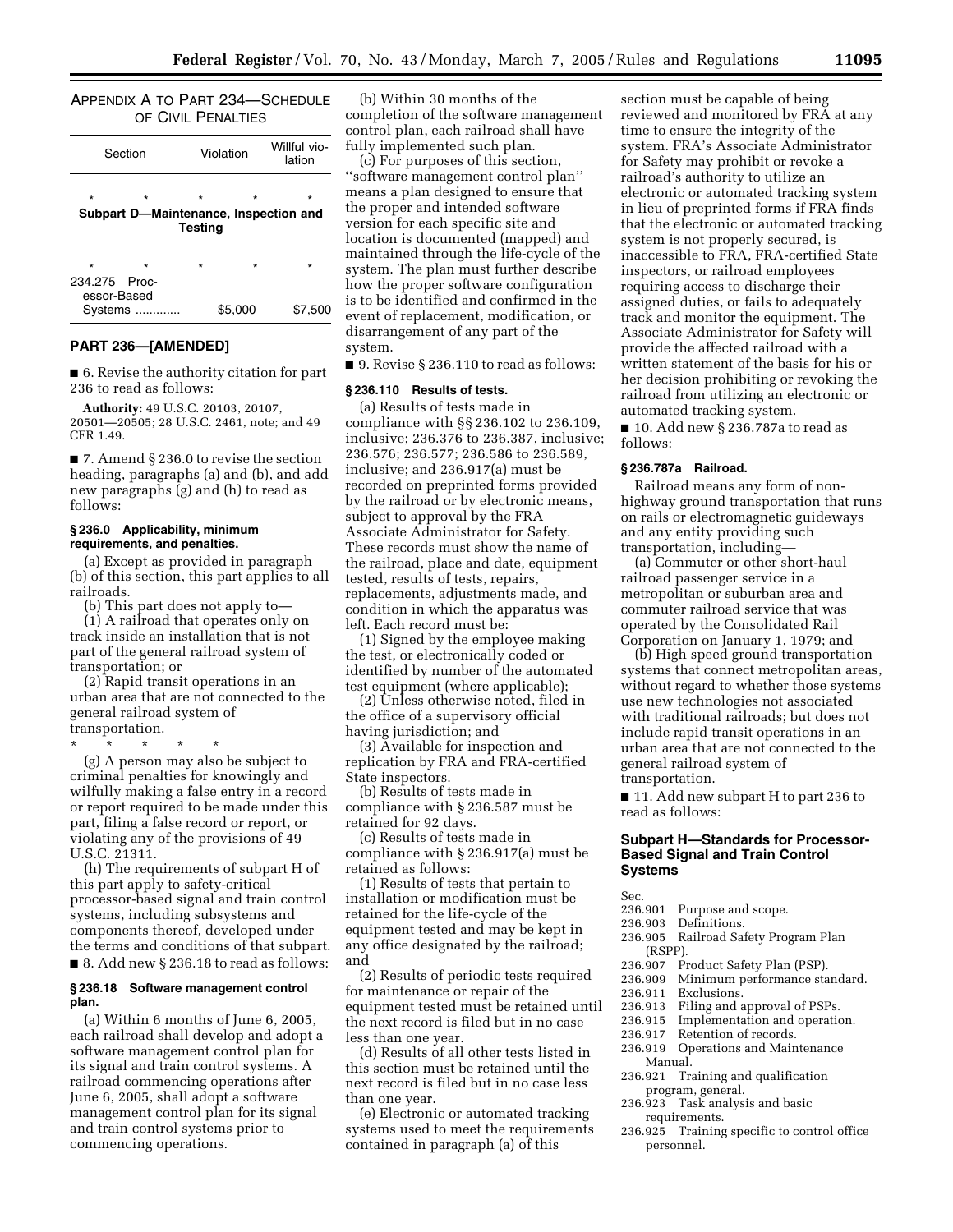236.927 Training specific to locomotive engineers and other operating personnel. 236.929 Training specific to roadway

workers.

#### **§ 236.901 Purpose and scope.**

*(a) What is the purpose of this subpart?* The purpose of this subpart is to promote the safe operation of processor-based signal and train control systems, subsystems, and components that are safety-critical products, as defined in § 236.903, and to facilitate the development of those products.

*(b) What topics does it cover?* This subpart prescribes minimum, performance-based safety standards for safety-critical products, including requirements to ensure that the development, installation, implementation, inspection, testing, operation, maintenance, repair, and modification of those products will achieve and maintain an acceptable level of safety. This subpart also prescribes standards to ensure that personnel working with safety-critical products receive appropriate training. Each railroad may prescribe additional or more stringent rules, and other special instructions, that are not inconsistent with this subpart.

*(c) What other rules apply?* (1) This subpart does not exempt a railroad from compliance with the requirements of subparts A through G of this part, except to the extent a PSP explains to FRA Associate Administrator for Safety's satisfaction the following:

(i) How the objectives of any such requirements are met by the product;

(ii) Why the objectives of any such requirements are not relevant to the product; or

(iii) How the requirement is satisfied using alternative means. (See § 236.907(a)(14)).

(2) Products subject to this subpart are also subject to applicable requirements of parts 233, 234 and 235 of this chapter. See § 234.275 of this chapter with respect to use of this subpart to qualify certain products for use within highway-rail grade crossing warning systems.

(3) Information required to be submitted by this subpart that a submitter deems to be trade secrets, or commercial or financial information that is privileged or confidential under Exemption 4 of the Freedom of Information Act,  $5$  U.S.C.  $552(b)(4)$ shall be so labeled in accordance with the provisions of § 209.11 of this chapter. FRA handles information so labeled in accordance with the provisions of § 209.11 of this chapter.

#### **§ 236.903 Definitions.**

As used in this subpart—

*Associate Administrator for Safety* means the Associate Administrator for Safety, FRA, or that person's delegate as designated in writing.

*Component* means an element, device, or appliance (including those whose nature is electrical, mechanical, hardware, or software) that is part of a system or subsystem.

*Configuration management control plan* means a plan designed to ensure that the proper and intended product configuration, including the hardware components and software version, is documented and maintained through the life-cycle of the products in use.

*Employer* means a railroad, or contractor to a railroad, that directly engages or compensates individuals to perform the duties specified in § 236.921 (a).

*Executive software* means software common to all installations of a given product. It generally is used to schedule the execution of the site-specific application programs, run timers, read inputs, drive outputs, perform selfdiagnostics, access and check memory, and monitor the execution of the application software to detect unsolicited changes in outputs.

*FRA* means the Federal Railroad Administration.

*Full automatic operation* means that mode of an automatic train control system capable of operating without external human influence, in which the locomotive engineer/operator may act as a passive system monitor, in addition to an active system controller.

*Hazard* means an existing or potential condition that can result in an accident.

*High degree of confidence,* as applied to the highest level of aggregation, means there exists credible safety analysis supporting the conclusion that the likelihood of the proposed condition associated with the new product being less safe than the previous condition is very small.

*Human factors* refers to a body of knowledge about human limitations, human abilities, and other human characteristics, such as behavior and motivation, that must be considered in product design.

*Human-machine interface (HMI)* means the interrelated set of controls and displays that allows humans to interact with the machine.

*Initialization* refers to the startup process when it is determined that a product has all required data input and the product is prepared to function as intended.

*Mandatory directive* has the meaning set forth in § 220.5 of this chapter.

*Materials handling* refers to explicit instructions for handling safety-critical components established to comply with procedures specified in the PSP.

*Mean Time To Hazardous Event (MTTHE)* means the average or expected time that a subsystem or component will operate prior to the occurrence of an unsafe failure.

*New or next-generation train control system* means a train control system using technologies not in use in revenue service at the time of PSP submission or without established histories of safe practice.

*Petition for approval* means a petition to FRA for approval to use a product on a railroad as described in its PSP. The petition for approval is to contain information that is relevant to determining the safety of the resulting system; relevant to determining compliance with this part; and relevant to determining the safety of the product, including a complete copy of the product's PSP and supporting safety analysis.

*Predefined change* means any postimplementation modification to the use of a product that is provided for in the PSP (see § 236.907(b)).

*Previous Condition* refers to the estimated risk inherent in the portion of the existing method of operation that is relevant to the change under analysis (including the elements of any existing signal or train control system relevant to the review of the product).

*Processor-based,* as used in this subpart, means dependent on a digital processor for its proper functioning.

*Product* means a processor-based signal or train control system, subsystem, or component.

*Product Safety Plan* (or *PSP*) refers to a formal document which describes in detail all of the safety aspects of the product, including but not limited to procedures for its development, installation, implementation, operation, maintenance, repair, inspection, testing and modification, as well as analyses supporting its safety claims, as described in § 236.907.

*Railroad Safety Program Plan* (or *RSPP*) refers to a formal document which describes a railroad's strategy for addressing safety hazards associated with operation of products under this subpart and its program for execution of such strategy though the use of PSP requirements, as described in § 236.905.

*Revision control* means a chain of custody regimen designed to positively identify safety-critical components and spare equipment availability, including repair/replacement tracking in accordance with procedures outlined in the PSP.

*Risk* means the expected probability of occurrence for an individual accident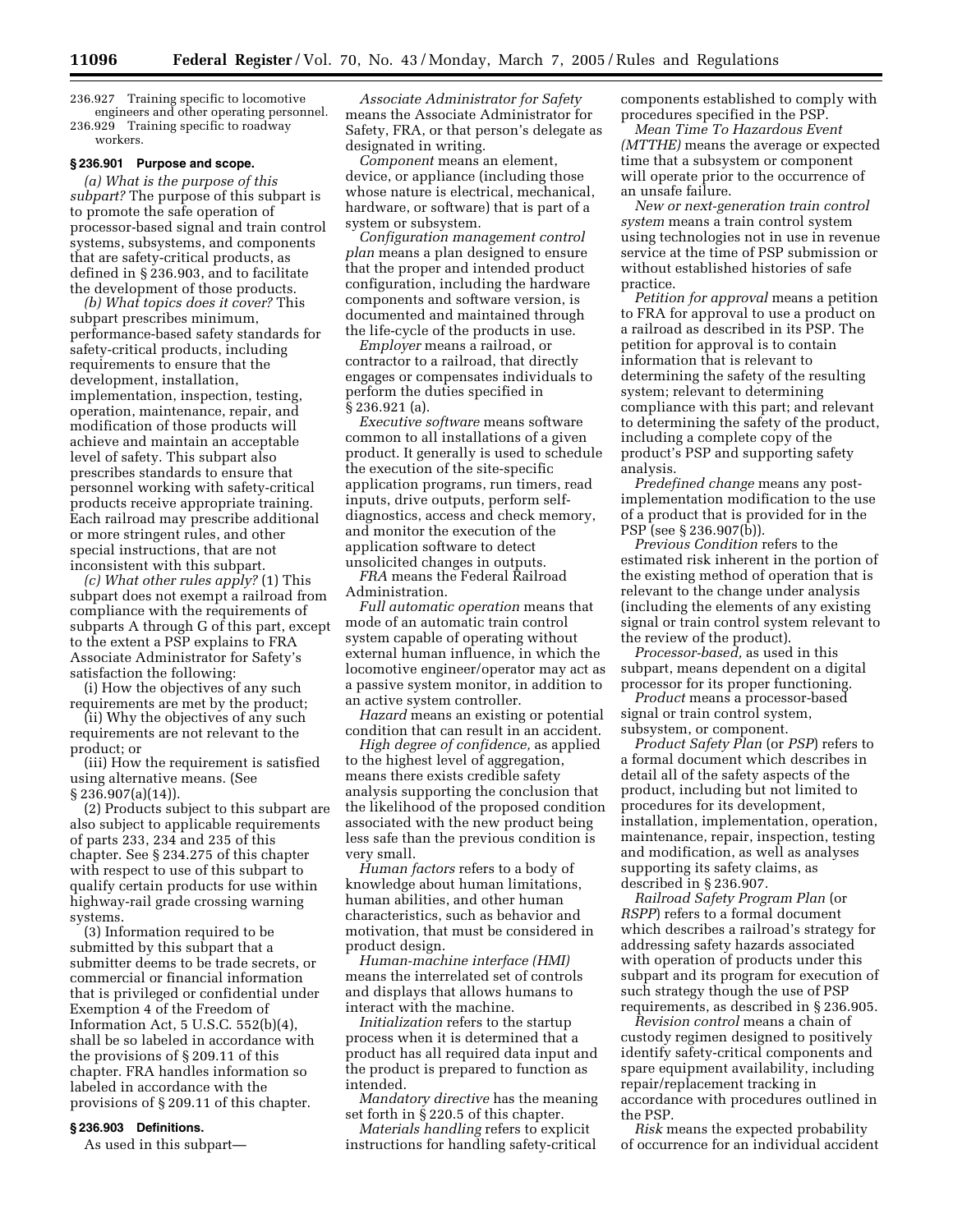event (probability) multiplied by the severity of the expected consequences associated with the accident (severity).

*Risk assessment* means the process of determining, either quantitatively or qualitatively, the measure of risk associated with use of the product under all intended operating conditions or the previous condition.

*Safety-critical,* as applied to a function, a system, or any portion thereof, means the correct performance of which is essential to safety of personnel or equipment, or both; or the incorrect performance of which could cause a hazardous condition, or allow a hazardous condition which was intended to be prevented by the function or system to exist.

*Subsystem* means a defined portion of a system.

*System* refers to a signal or train control system and includes all subsystems and components thereof, as the context requires.

*System Safety Precedence* means the order of precedence in which methods used to eliminate or control identified hazards within a system are implemented.

*Validation* means the process of determining whether a product's design requirements fulfill its intended design objectives during its development and life-cycle. The goal of the validation process is to determine ''whether the correct product was built.''

*Verification* means the process of determining whether the results of a given phase of the development cycle fulfill the validated requirements established at the start of that phase. The goal of the verification process is to determine ''whether the product was built correctly.''

#### **§ 236.905 Railroad Safety Program Plan (RSPP).**

(a) *What is the purpose of an RSPP?* A railroad subject to this subpart shall develop an RSPP, subject to FRA approval, that serves as its principal safety document for all safety-critical products. The RSPP must establish the minimum PSP requirements that will govern the development and implementation of all products subject to this subpart, consistent with the provisions contained in § 236.907.

(b) *What subject areas must the RSPP address?* The railroad's RSPP must address, at a minimum, the following subject areas:

(1) *Requirements and concepts.* The RSPP must require a description of the preliminary safety analysis, including:

(i) A complete description of methods used to evaluate a system's behavioral characteristics;

(ii) A complete description of risk assessment procedures;

(iii) The system safety precedence followed; and

(iv) The identification of the safety assessment process.

(2) *Design for verification and validation.* The RSPP must require the identification of verification and validation methods for the preliminary safety analysis, initial development process, and future incremental changes, including standards to be used in the verification and validation process, consistent with Appendix C to this part. The RSPP must require that references to any non-published standards be included in the PSP.

(3) *Design for human factors.* The RSPP must require a description of the process used during product development to identify human factors issues and develop design requirements which address those issues.

(4) *Configuration management control plan.* The RSPP must specify requirements for configuration management for all products to which this subpart applies.

(c) *How are RSPP's approved?* (1) Each railroad shall submit a petition for approval of an RSPP in triplicate to the Associate Administrator for Safety, FRA, 1120 Vermont Avenue, NW., Mail Stop 25, Washington, DC 20590. The petition must contain a copy of the proposed RSPP, and the name, title, address, and telephone number of the railroad's primary contact person for review of the petition.

(2) Normally within 180 days of receipt of a petition for approval of an RSPP, FRA:

(i) Grants the petition, if FRA finds that the petition complies with applicable requirements of this subpart, attaching any special conditions to the approval of the petition as necessary to carry out the requirements of this subpart;

(ii) Denies the petition, setting forth reasons for denial; or

(iii) Requests additional information. (3) If no action is taken on the petition within 180 days, the petition remains pending for decision. The petitioner is encouraged to contact FRA for information concerning its status.

(4) FRA may reopen consideration of any previously-approved petition for cause, providing reasons for such action.

(d) *How are RSPP's modified?* (1) Railroads shall obtain FRA approval for any modification to their RSPP which affects a safety-critical requirement of a PSP. Other modifications do not require FRA approval.

(2) Petitions for FRA approval of RSPP modifications are subject to the same procedures as petitions for initial RSPP approval, as specified in paragraph (c) of this section. In addition, such petitions must identify the proposed modification(s) to be made, the reason for the modification(s), and the effect of the modification(s) on safety.

#### **§ 236.907 Product Safety Plan (PSP).**

(a) *What must a PSP contain?* The PSP must include the following:

(1) A complete description of the product, including a list of all product components and their physical relationship in the subsystem or system;

(2) A description of the railroad operation or categories of operations on which the product is designed to be used, including train movement density, gross tonnage, passenger train movement density, hazardous materials volume, railroad operating rules, and operating speeds;

(3) An operational concepts document, including a complete description of the product functionality and information flows;

(4) A safety requirements document, including a list with complete descriptions of all functions which the product performs to enhance or preserve safety;

(5) A document describing the manner in which product architecture satisfies safety requirements;

(6) A hazard log consisting of a comprehensive description of all safetyrelevant hazards to be addressed during the life cycle of the product, including maximum threshold limits for each hazard (for unidentified hazards, the threshold shall be exceeded at one occurrence);

(7) A risk assessment, as prescribed in § 236.909 and Appendix B to this part;

(8) A hazard mitigation analysis, including a complete and comprehensive description of all hazards to be addressed in the system design and development, mitigation techniques used, and system safety precedence followed, as prescribed by the applicable RSPP;

(9) A complete description of the safety assessment and verification and validation processes applied to the product and the results of these processes, describing how subject areas covered in Appendix C to this part are either: addressed directly, addressed using other safety criteria, or not applicable;

(10) A complete description of the safety assurance concepts used in the product design, including an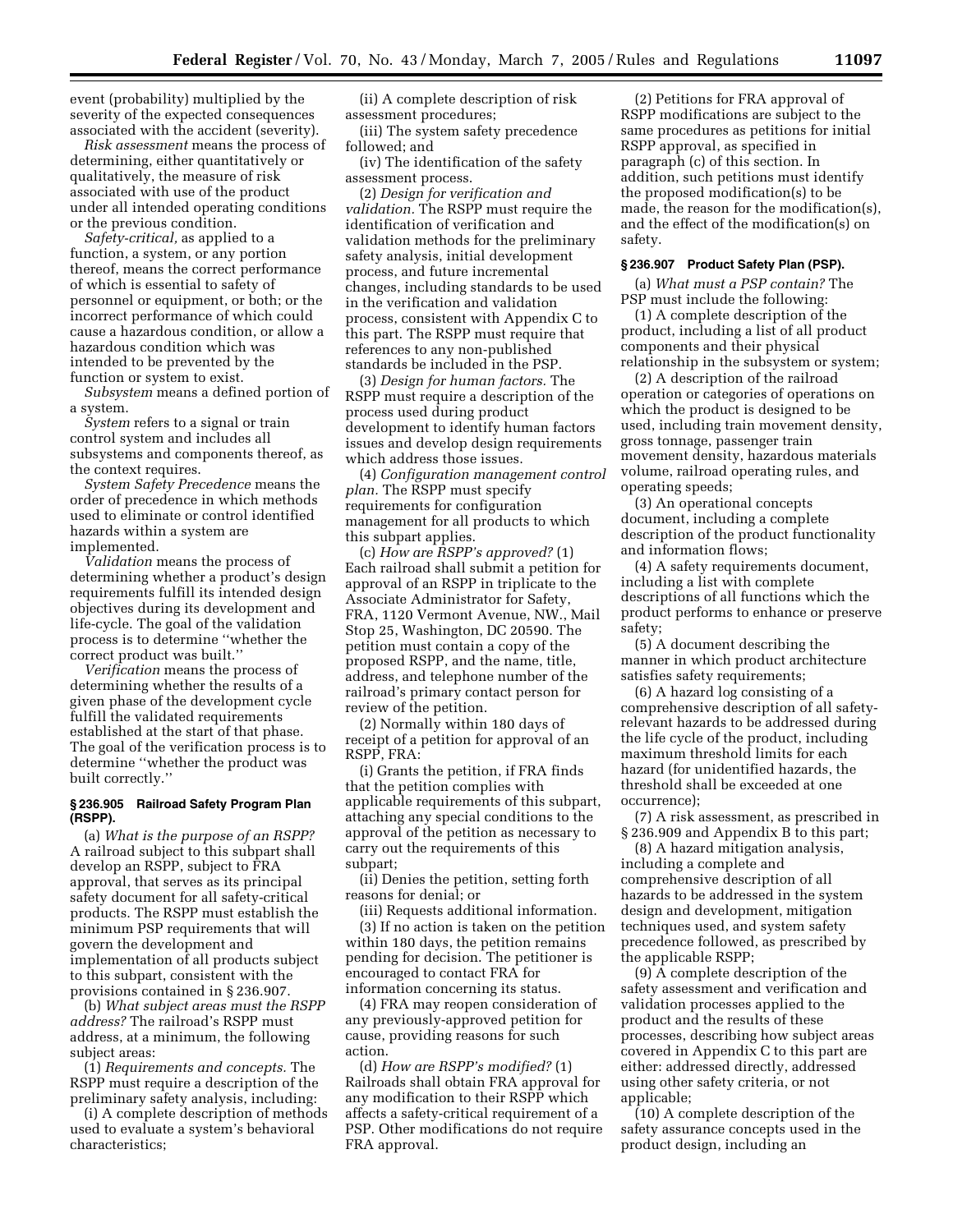explanation of the design principles and assumptions;

(11) A human factors analysis, including a complete description of all human-machine interfaces, a complete description of all functions performed by humans in connection with the product to enhance or preserve safety, and an analysis in accordance with Appendix E to this part or in accordance with other criteria if demonstrated to the satisfaction of the Associate Administrator for Safety to be equally suitable;

(12) A complete description of the specific training of railroad and contractor employees and supervisors necessary to ensure the safe and proper installation, implementation, operation, maintenance, repair, inspection, testing, and modification of the product;

(13) A complete description of the specific procedures and test equipment necessary to ensure the safe and proper installation, implementation, operation, maintenance, repair, inspection, testing, and modification of the product. These procedures, including calibration requirements, shall be consistent with or explain deviations from the equipment manufacturer's recommendations;

(14) An analysis of the applicability of the requirements of subparts A through G of this part to the product that may no longer apply or are satisfied by the product using an alternative method, and a complete explanation of the manner in which those requirements are otherwise fulfilled (see § 234.275 of this chapter and § 236.901(c));

(15) A complete description of the necessary security measures for the product over its life-cycle;

(16) A complete description of each warning to be placed in the Operations and Maintenance Manual identified in § 236.919, and of all warning labels required to be placed on equipment as necessary to ensure safety;

(17) A complete description of all initial implementation testing procedures necessary to establish that safety-functional requirements are met and safety-critical hazards are appropriately mitigated;

(18) A complete description of:

(i) All post-implementation testing (validation) and monitoring procedures, including the intervals necessary to establish that safety-functional requirements, safety-critical hazard mitigation processes, and safety-critical tolerances are not compromised over time, through use, or after maintenance (repair, replacement, adjustment) is performed; and

(ii) Each record necessary to ensure the safety of the system that is

associated with periodic maintenance, inspections, tests, repairs, replacements, adjustments, and the system's resulting conditions, including records of component failures resulting in safetyrelevant hazards (see § 236.917(e)(3));

(19) A complete description of any safety-critical assumptions regarding availability of the product, and a complete description of all backup methods of operation; and

(20) A complete description of all incremental and predefined changes (see paragraphs (b) and (c) of this section).

(b) *What requirements apply to predefined changes?* (1) Predefined changes are not considered design modifications requiring an entirely new safety verification process, a revised PSP, and an informational filing or petition for approval in accordance with § 236.915. However, the risk assessment for the product must demonstrate that operation of the product, as modified by any predefined change, satisfies the minimum performance standard.

(2) The PSP must identify configuration/revision control measures designed to ensure that safety-functional requirements and safety-critical hazard mitigation processes are not compromised as a result of any such change. (Software changes involving safety functional requirements or safety critical hazard mitigation processes for components in use are also addressed in paragraph (c) of this section.)

(c) *What requirements apply to other product changes?* (1) Incremental changes are planned product version changes described in the initial PSP where slightly different specifications are used to allow the gradual enhancement of the product's capabilities. Incremental changes shall require verification and validation to the extent the changes involve safetycritical functions.

(2) Changes classified as maintenance require validation.

(d) *What are the responsibilities of the railroad and product supplier regarding communication of hazards?* (1) The PSP shall specify all contractual arrangements with hardware and software suppliers for immediate notification of any and all safety critical software upgrades, patches, or revisions for their processor-based system, subsystem, or component, and the reasons for such changes from the suppliers, whether or not the railroad has experienced a failure of that safetycritical system, sub-system, or component.

(2) The PSP shall specify the railroad's procedures for action upon notification of a safety-critical upgrade,

patch, or revision for this processorbased system, sub-system, or component, and until the upgrade, patch, or revision has been installed; and such action shall be consistent with the criterion set forth in § 236.915(d) as if the failure had occurred on that railroad.

(3) The PSP must identify configuration/revision control measures designed to ensure that safety-functional requirements and safety-critical hazard mitigation processes are not compromised as a result of any such change, and that any such change can be audited.

(4) Product suppliers entering into contractual arrangements for product support described in a PSP must promptly report any safety-relevant failures and previously unidentified hazards to each railroad using the product.

#### **§ 236.909 Minimum performance standard.**

(a) *What is the minimum performance standard for products covered by this subpart?* The safety analysis included in the railroad's PSP must establish with a high degree of confidence that introduction of the product will not result in risk that exceeds the previous condition. The railroad shall determine, prior to filing its petition for approval or informational filing, that this standard has been met and shall make available the necessary analyses and documentation as provided in this subpart.

(b) *How does FRA determine whether the PSP requirements for products covered by subpart H have been met?* With respect to any FRA review of a PSP, the Associate Administrator for Safety independently determines whether the railroad's safety case establishes with a high degree of confidence that introduction of the product will not result in risk that exceeds the previous condition. In evaluating the sufficiency of the railroad's case for the product, the Associate Administrator for Safety considers, as applicable, the factors pertinent to evaluation of risk assessments, listed in  $\S 236.913(g)(2)$ .

(c) *What is the scope of a full risk assessment required by this section?* A full risk assessment performed under this subpart must address the safety risks affected by the introduction, modification, replacement, or enhancement of a product. This includes risks associated with the previous condition which are no longer present as a result of the change, new risks not present in the previous condition, and risks neither newly created nor eliminated whose nature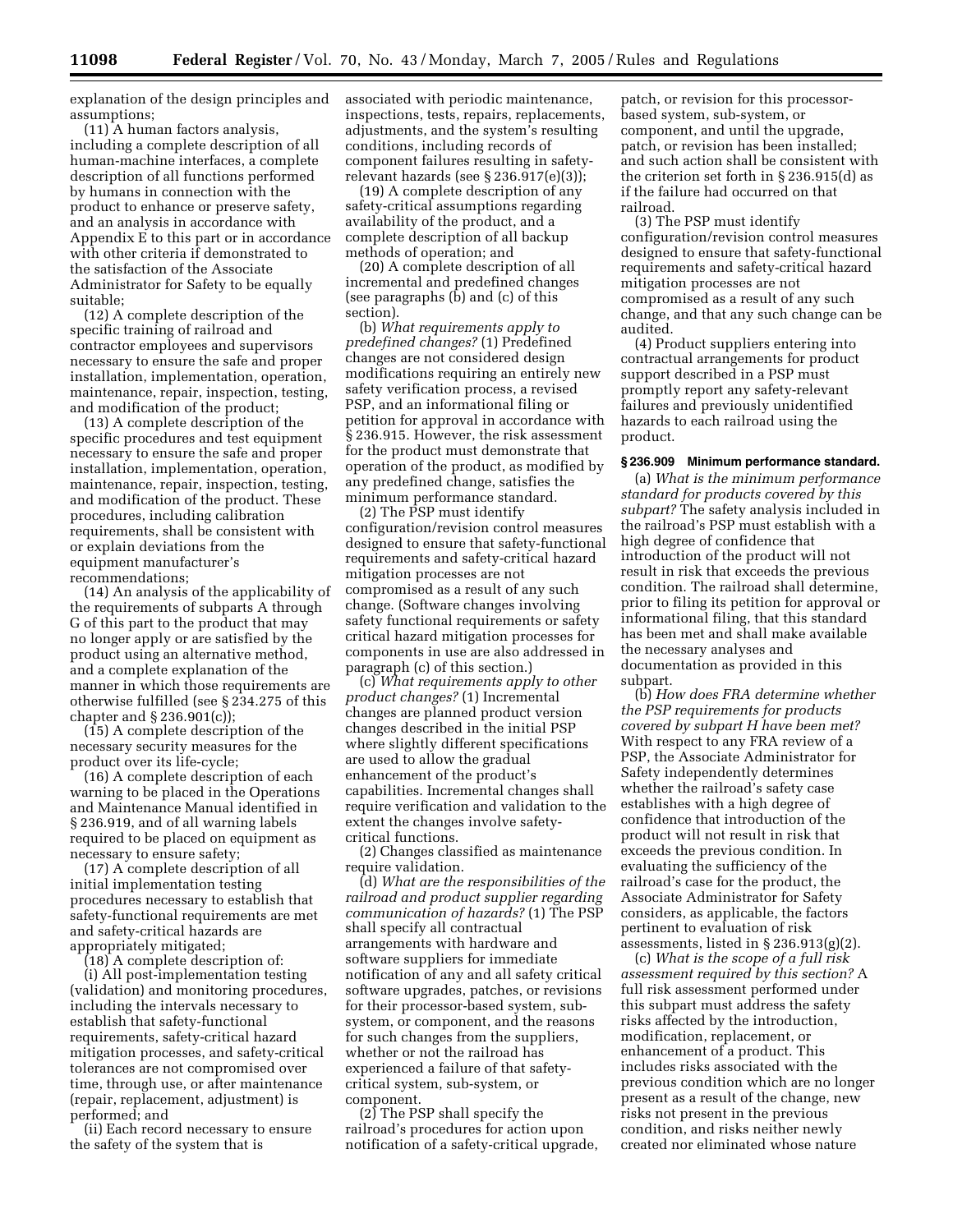(probability of occurrence or severity) is nonetheless affected by the change.

(d) *What is an abbreviated risk assessment, and when may it be used?* (1) An abbreviated risk assessment may be used in lieu of a full risk assessment to show compliance with the performance standard if:

(i) No new hazards are introduced as a result of the change;

(ii) Severity of each hazard associated with the previous condition does not increase from the previous condition; and

(iii) Exposure to such hazards does not change from the previous condition.

(2) An abbreviated risk assessment supports the finding required by paragraph (a) of this section if it establishes that the resulting MTTHE for the proposed product is greater than or equal to the MTTHE for the system, component or method performing the same function in the previous condition. This determination must be supported by credible safety analysis sufficient to persuade the Associate Administrator for Safety that the likelihood of the new product's MTTHE being less than the MTTHE for the system, component, or method performing the same function in the previous condition is very small.

(3) Alternatively, an abbreviated risk assessment supports the finding required by paragraph (a) of this section if:

(i) The probability of failure for each hazard of the product is equal to or less the corresponding recommended Specific Quantitative Hazard Probability Ratings classified as more favorable than ''undesirable'' by AREMA Manual Part 17.3.5 (Recommended Procedure for Hazard Identification and Management of Vital Electronic/Software-Based Equipment Used in Signal and Train Control Applications), or—in the case of a hazard classified as undesirable—the Associate Administrator for Safety concurs that mitigation of the hazard within the framework of the electronic system is not practical and the railroad proposes reasonable steps to undertake other mitigation. The Director of the Federal Register approves the incorporation by reference of the entire AREMA Communications and Signal Manual, Volume 4, Section 17—Quality Principles (2005) in this section in accordance with 5 U.S.C. 552(a) and 1 CFR part 51. You may obtain a copy of the incorporated standard from American Railway Engineering and Maintenance of Way Association, 8201 Corporation Drive, Suite 1125, Landover, MD 20785–2230. You may inspect a copy of the incorporated standard at the Federal Railroad

Administration, Docket Clerk, 1120 Vermont Ave., NW., Suite 7000, or at the National Archives and Records Administration (NARA). For information on the availability of this material at NARA, call 202–741–6030, or go to *http://www.archives.gov/ federal*\_*register/ code*\_*of*\_*federal*\_*regulations/ ibr*\_*locations.html*;

(ii) The product is developed in accordance with:

(A) AREMA Manual Part 17.3.1 (Communications and Signal Manual of Recommended Practices, Recommended Safety Assurance Program for Electronic/Software Based Products Used in Vital Signal Applications);

(B) AREMA Manual Part 17.3.3 (Communications and Signal Manual of Recommended Practices, Recommended Practice for Hardware Analysis for Vital Electronic/Software-Based Equipment Used in Signal and Train Control Applications);

(C) AREMA Manual Part 17.3.5 (Communications and Signal Manual of Recommended Practices, Recommended Practice for Hazard Identification and Management of Vital Electronic/ Software-Based Equipment Used in Signal and Train Control Applications);

(D) Appendix C of this subpart; and

(iii) Analysis supporting the PSP suggests no credible reason for believing that the product will be less safe than the previous condition.

(e) *How are safety and risk measured for the full risk assessment?* Risk assessment techniques, including both qualitative and quantitative methods, are recognized as providing credible and useful results for purposes of this section if they apply the following principles:

(1) Safety levels must be measured using competent risk assessment methods and must be expressed as the total residual risk in the system over its expected life-cycle after implementation of all mitigating measures described in the PSP. Appendix B to this part provides criteria for acceptable risk assessment methods. Other methods may be acceptable if demonstrated to the satisfaction of the Associate Administrator for Safety to be equally suitable.

(2) For the previous condition and for the life-cycle of the product, risk levels must be expressed in units of consequences per unit of exposure.

(i) In all cases exposure must be expressed as total train miles traveled per year. Consequences must identify the total cost, including fatalities, injuries, property damage, and other incidental costs, such as potential consequences of hazardous materials

involvement, resulting from preventable accidents associated with the function(s) performed by the system. A railroad may, as an alternative, use a risk metric in which consequences are measured strictly in terms of fatalities.

(ii) In those cases where there is passenger traffic, a second risk metric must be calculated, using passengermiles traveled per year as the exposure, and total societal costs of passenger injuries and fatalities, resulting from preventable accidents associated with the function(s) performed by the system, as the consequences.

(3) If the description of railroad operations for the product required by § 236.907(a)(2) involves changes to the physical or operating conditions on the railroad prior to or within the expected life cycle of the product subject to review under this subpart, the previous condition shall be adjusted to reflect the lower risk associated with systems needed to maintain safety and performance at higher speeds or traffic volumes. In particular, the previous condition must be adjusted for assumed implementation of systems necessary to support higher train speeds as specified in § 236.0, as well as other changes required to support projected increases in train operations. The following specific requirements apply:

(i) If the current method of operation would not be adequate under § 236.0 for the proposed operations, then the adjusted previous condition must include a system as required under § 236.0, applied as follows:

(A) The minimum system where a passenger train is operated at a speed of 60 or more miles per hour, or a freight train is operated at a speed of 50 or more miles per hour, shall be a traffic control system;

(B) The minimum system where a train is operated at a speed of 80 or more miles per hour, but not more than 110 miles per hour, shall be an automatic cab signal system with automatic train control; and

(C) The minimum system where a train is operated at a speed of more than 110 miles per hour shall be a system determined by the Associate Administrator for Safety to provide an equivalent level of safety to systems required or authorized by FRA for comparable operations.

(ii) If the current method of operation would be adequate under § 236.0 for the proposed operations, but the current system is not at least as safe as a traffic control system, then the adjusted previous condition must include a traffic control system in the event of any change that results in: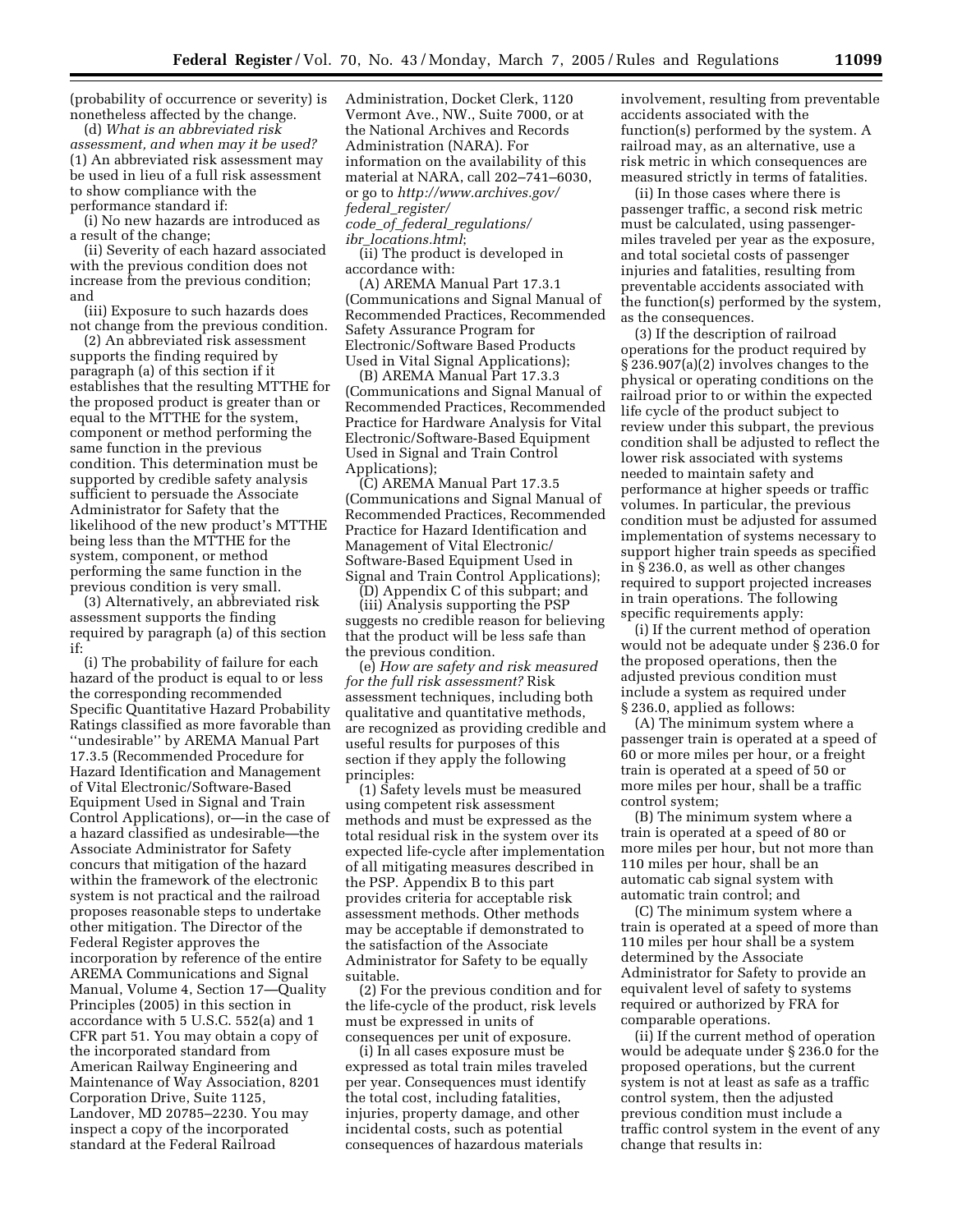(A) An annual average daily train density of more than twelve trains per day; or

(B) An increase in the annual average daily density of passenger trains of more than four trains per day.

(iii) Paragraph  $(e)(3)(ii)(A)$  of this section shall apply in all situations where train volume will exceed more than 20 trains per day but shall not apply to situations where train volume will exceed 12 trains per day but not exceed 20 trains per day, if in its PSP the railroad makes a showing sufficient to establish, in the judgment of the Associate Administrator for Safety, that the current method of operation is adequate for a specified volume of traffic in excess of 12 trains per day, but not more than 20 trains per day, without material delay in the movement of trains over the territory and without unreasonable expenditures to expedite those movements when compared with the expense of installing and maintaining a traffic control system.

(4) In the case review of a PSP that has been consolidated with a proceeding pursuant to part 235 of this subchapter (see § 236.911(b)), the base case shall be determined as follows:

(i) If FRA determines that discontinuance or modification of the system should be granted without regard to whether the product is installed on the territory, then the base case shall be the conditions that would obtain on the territory following the discontinuance or modification. **Note:** This is an instance in which the base case is posited as greater risk than the actual (unadjusted) previous condition because the railroad would have obtained relief from the requirement to maintain the existing signal or train control system even if no new product had been proffered.

(ii) If FRA determines that discontinuance or modification of the system should be denied without regard to whether the product is installed on the territory, then the base case shall remain the previous condition (unadjusted).

(iii) If, after consideration of the application and review of the PSP, FRA determines that neither paragraph (e)(4)(i) nor paragraph (e)(4)(ii) of this section should apply, FRA will establish a base case that is consistent with safety and in the public interest.

#### **§ 236.911 Exclusions.**

(a) *Does this subpart apply to existing systems?* The requirements of this subpart do not apply to products in service as of June 6, 2005. Railroads may continue to implement and use these

products and components from these existing products.

(b) *How will transition cases be handled?* Products designed in accordance with subparts A through G of this part which are not in service but are developed or are in the developmental stage prior to March 7, 2005, may be excluded upon notification to FRA by June 6, 2005, if placed in service by March 7, 2008. Railroads may continue to implement and use these products and components from these existing products. A railroad may at any time elect to have products that are excluded made subject to this subpart by submitting a PSP as prescribed in § 236.913 and otherwise complying with this subpart.

(c) *How are office systems handled?* The requirements of this subpart do not apply to existing office systems and future deployments of existing office system technology. However, a subsystem or component of an office system must comply with the requirements of this subpart if it performs safety-critical functions within, or affects the safety performance of, a new or next-generation train control system. For purposes of this section, "office system" means a centralized computer-aided traindispatching system or centralized traffic control board.

(d) *How are modifications to excluded products handled?* Changes or modifications to products otherwise excluded from the requirements of this subpart by this section are not excluded from the requirements of this subpart if they result in a degradation of safety or a material increase in safety-critical functionality.

(e) *What other rules apply to excluded products?* Products excluded by this section from the requirements of this subpart remain subject to subparts A through G of this part as applicable.

#### **§ 236.913 Filing and approval of PSPs.**

(a) *Under what circumstances must a PSP be prepared?* A PSP must be prepared for each product covered by this subpart. A joint PSP must be prepared when:

(1) The territory on which a product covered by this subpart is normally subject to joint operations, or is operated upon by more than one railroad; and

(2) The PSP involves a change in method of operation.

(b) *Under what circumstances must a railroad submit a petition for approval for a PSP or PSP amendment, and when may a railroad submit an informational filing?* Depending on the nature of the proposed product or change, the

railroad shall submit either an informational filing or a petition for approval. Submission of a petition for approval is required for PSPs or PSP amendments concerning installation of new or next-generation train control systems. All other actions that result in the creation of a PSP or PSP amendment require an informational filing and are handled according to the procedures outlined in paragraph (c) of this section. Applications for discontinuance and material modification of signal and train control systems remain governed by parts 235 and 211 of this chapter; and petitions subject to this section may be consolidated with any relevant application for administrative handling.

(c) *What are the procedures for informational filings?* The following procedures apply to PSPs and PSP amendments which do not require submission of a petition for approval, but rather require an informational filing:

(1) Not less than 180 days prior to planned use of the product in revenue service as described in the PSP or PSP amendment, the railroad shall submit an informational filing to the Associate Administrator for Safety, FRA, 1120 Vermont Avenue, NW., Mail Stop 25, Washington, DC 20590. The informational filing must provide a summary description of the PSP or PSP amendment, including the intended use of the product, and specify the location where the documentation as described in § 236.917(e)(1) is maintained.

(2) Within 60 days of receipt of the informational filing, FRA:

(i) Acknowledges receipt of the filing; (ii) Acknowledges receipt of the

informational filing and requests further information; or

(iii) Acknowledges receipt of the filing and notifies the railroad, for good cause, that the filing will be considered as a petition for approval as set forth in paragraph (d) of this section, and requests such further information as may be required to initiate action on the petition for approval. Examples of good cause, any one of which is sufficient, include: the PSP describes a product with unique architectural concepts; the PSP describes a product that uses design or safety assurance concepts considered outside existing accepted practices (see Appendix C); and the PSP describes a locomotive-borne product that commingles safety-critical train control processing functions with locomotive operational functions. In addition, good cause includes any instance where the PSP or PSP amendment does not appear to support its safety claim of satisfaction of the performance standard, after FRA has requested further information as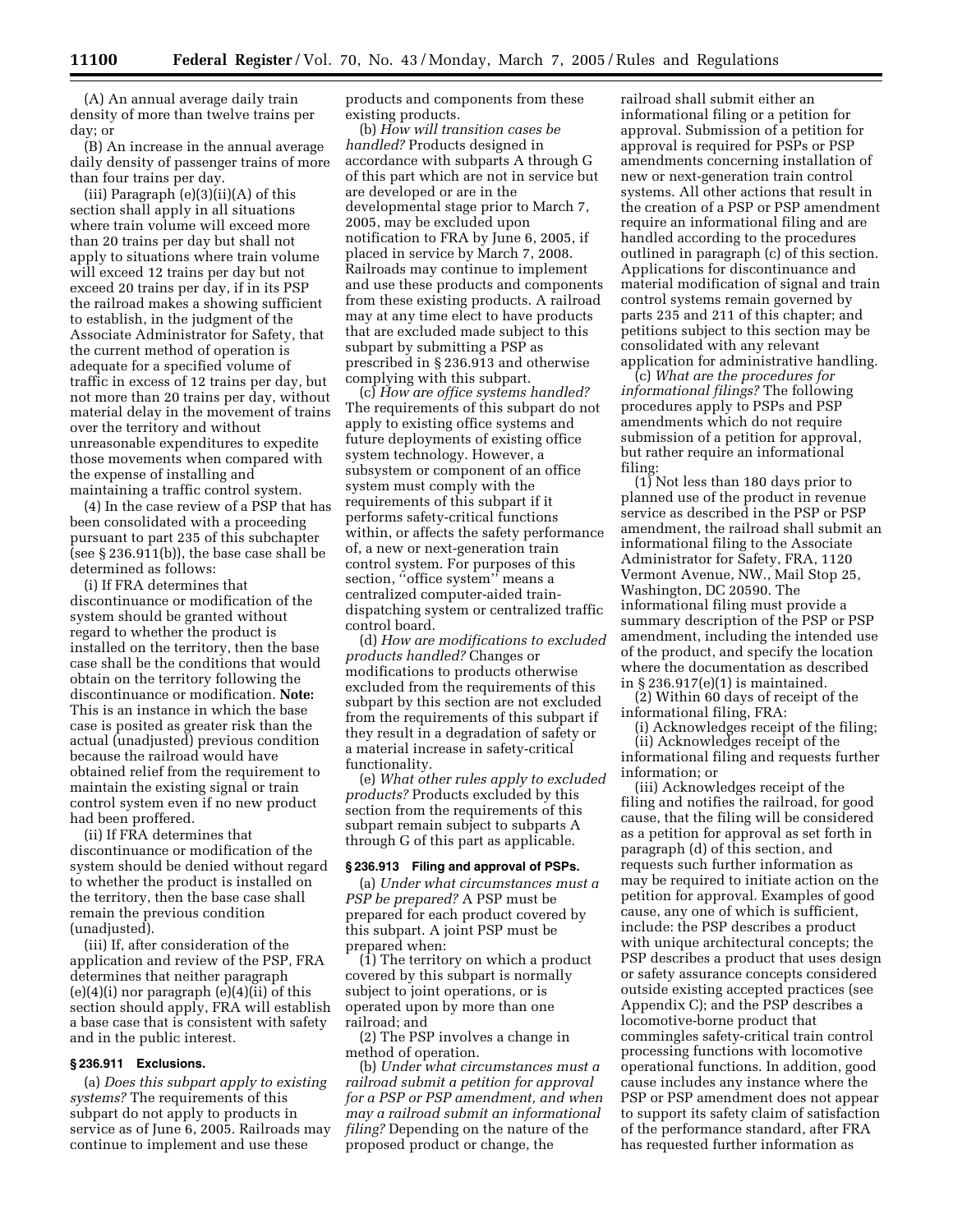provided in paragraph (c)(2)(ii) of this section.

(d) *What procedures apply to petitions for approval?* The following procedures apply to PSPs and PSP amendments which require submission of a petition for approval:

(1) *Petitions for approval involving prior FRA consultation.*

(i) The railroad may file a Notice of Product Development with the Associate Administrator for Safety not less than 30 days prior to the end of the system design review phase of product development and 180 days prior to planned implementation, inviting FRA to participate in the design review process and receive periodic briefings and updates as needed to follow the course of product development. At a minimum, the Notice of Product Development must contain a summary description of the product to be developed and a brief description of goals for improved safety.

(ii) Within 15 days of receipt of the Notice of Product Development, the Associate Administrator for Safety either acknowledges receipt or acknowledges receipt and requests more information.

(iii) If FRA concludes that the Notice of Product Development contains sufficient information, the Associate Administrator for Safety determines the extent and nature of the assessment and review necessary for final product approval. FRA may convene a technical consultation as necessary to discuss issues related to the design and planned development of the product.

(iv) Within 60 days of receiving the Notice of Product Development, the Associate Administrator for Safety provides a letter of preliminary review with detailed findings, including whether the design concepts of the proposed product comply with the requirements of this subpart, whether design modifications are necessary to meet the requirements of this subpart, and the extent and nature of the safety analysis necessary to comply with this subpart.

(v) Not less than 60 days prior to use of the product in revenue service, the railroad shall file with the Associate Administrator for Safety a petition for final approval.

(vi) Within 30 days of receipt of the petition for final approval, the Associate Administrator for Safety either acknowledges receipt or acknowledges receipt and requests more information. Whenever possible, FRA acts on the petition for final approval within 60 days of its filing by either granting it or denying it. If FRA neither grants nor denies the petition for approval within

60 days, FRA advises the petitioner of the projected time for decision and conducts any further consultations or inquiries necessary to decide the matter.

(2) *Other petitions for approval.* The following procedures apply to petitions for approval of PSPs which do not involve prior FRA consultation as described in paragraph (d)(1) of this section.

(i) Not less than 180 days prior to use of a product in revenue service, the railroad shall file with the Associate Administrator for Safety a petition for approval.

(ii) Within 60 days of receipt of the petition for approval, FRA either acknowledges receipt, or acknowledges receipt and requests more information.

(iii) Whenever possible, considering the scope, complexity, and novelty of the product or change, FRA acts on the petition for approval within 180 days of its filing by either granting it or denying it. If FRA neither grants nor denies the petition for approval within 180 days, it remains pending, and FRA provides the petitioner with a statement of reasons why the petition has not yet been approved.

(e) *What role do product users play in the process of safety review?* (1) FRA will publish in the **Federal Register** periodically a topic list including docket numbers for informational filings and a petition summary including docket numbers for petitions for approval.

(2) Interested parties may submit to FRA information and views pertinent to FRA's consideration of an informational filing or petition for approval. FRA considers comments to the extent practicable within the periods set forth in this section. In a proceeding consolidated with a proceeding under part 235 of this chapter, FRA considers all comments received.

(f) *Is it necessary to complete field testing prior to filing the petition for approval?* A railroad may file a petition for approval prior to completion of field testing of the product. The petition for approval should additionally include information sufficient for FRA to arrange monitoring of the tests. The Associate Administrator for Safety may approve a petition for approval contingent upon successful completion of the test program contained in the PSP or hold the petition for approval pending completion of the tests.

(g) *How are PSPs approved?* (1) The Associate Administrator for Safety grants approval of a PSP when:

(i) The petition for approval has been properly filed and contains the information required in § 236.907;

(ii) FRA has determined that the PSP complies with the railroad's approved RSPP and applicable requirements of this subpart; and

(iii) The risk assessment supporting the PSP demonstrates that the proposed product satisfies the minimum performance standard stated in § 236.909.

(2) The Associate Administrator for Safety considers the following applicable factors when evaluating the risk assessment:

(i) The extent to which recognized standards have been utilized in product design and in the relevant safety analysis;

(ii) The availability of quantitative data, including calculations of statistical confidence levels using accepted methods, associated with risk estimates;

(iii) The complexity of the product and the extent to which it will incorporate or deviate from design practices associated with previously established histories of safe operation;

(iv) The degree of rigor and precision associated with the safety analyses, including the comprehensiveness of the qualitative analyses, and the extent to which any quantitative results realistically reflect appropriate sensitivity cases;

(v) The extent to which validation of the product has included experiments and tests to identify uncovered faults in the operation of the product;

(vi) The extent to which identified faults are effectively addressed;

(vii) Whether the risk assessment for the previous condition was conducted using the same methodology as that for operation under the proposed condition; and

(viii) If an independent third-party assessment is required or is performed at the election of the supplier or railroad, the extent to which the results of the assessment are favorable.

(3) The Associate Administrator for Safety also considers when assessing PSPs the safety requirements for the product within the context of the proposed method of operations, including:

(i) The degree to which the product is relied upon as the primary safety system for train operations; and

(ii) The degree to which the product is overlaid upon and its operation is demonstrated to be independent of safety-relevant rules, practices and systems that will remain in place following the change under review.

(4) As necessary to ensure compliance with this subpart and with the RSPP, FRA may attach special conditions to the approval of the petition.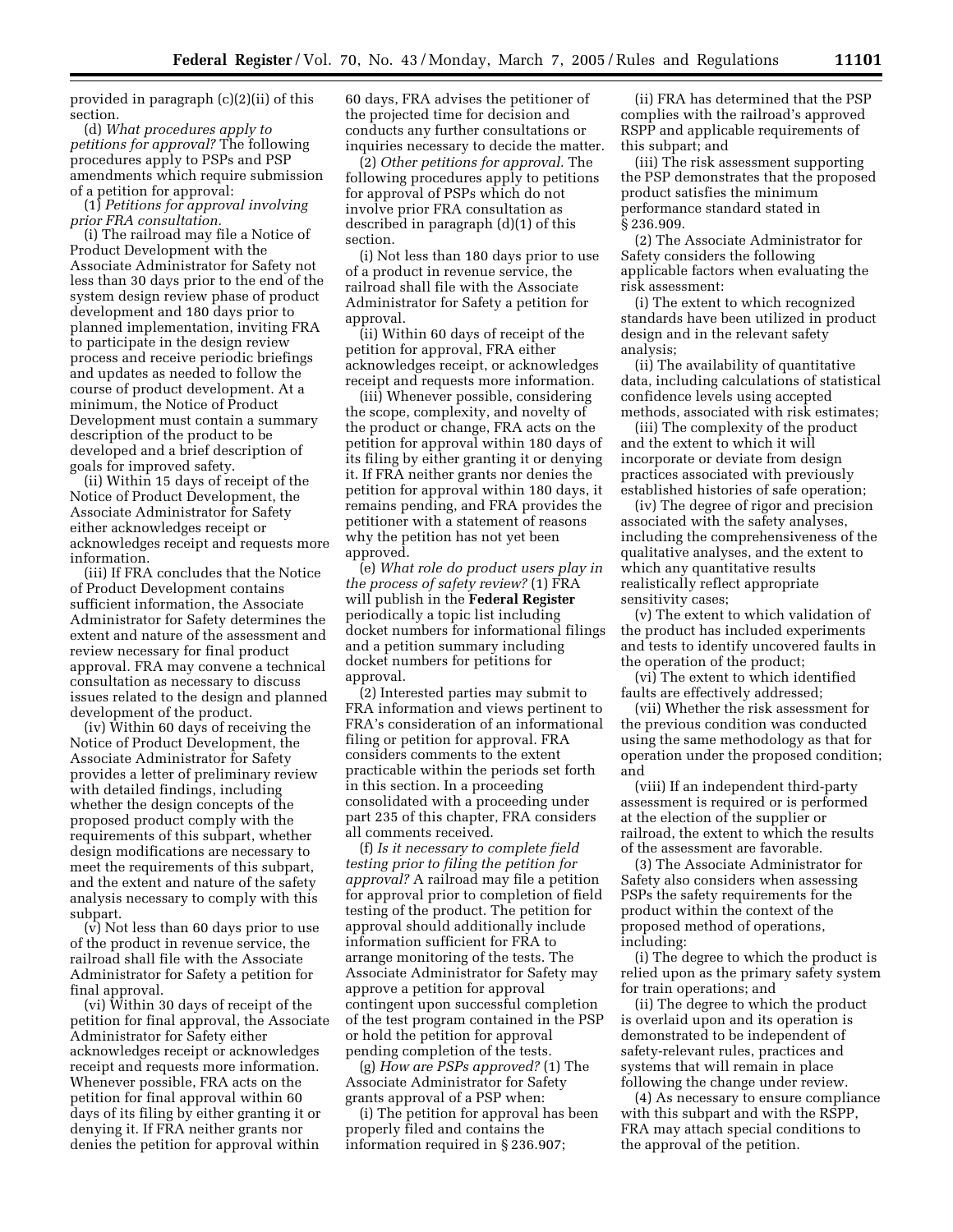(5) Following the approval of a petition, FRA may reopen consideration of the petition for cause. Cause for reopening a petition includes such circumstances as a credible allegation of error or fraud, assumptions determined to be invalid as a result of in-service experience, or one or more unsafe events calling into question the safety analysis underlying the approval.

(h) *Under what circumstances may a third-party assessment be required, and by whom may it be conducted?* (1) The PSP must be supported by an independent third party assessment of the product when FRA concludes it is necessary based upon consideration of the following factors:

(i) Those factors listed in paragraphs (g)(2)(i) through (g)(2)(vii) of this section;

(ii) The sufficiency of the assessment or audit previously conducted at the election of a supplier or railroad; and

(iii) Whether applicable requirements of subparts A through G of this part are satisfied.

(2) As used in this section, ''independent third party'' means a technically competent entity responsible to and compensated by the railroad (or an association on behalf of one or more railroads) that is independent of the supplier of the product. An entity that is owned or controlled by the supplier, that is under common ownership or control with the supplier, or that is otherwise involved in the development of the product is not considered ''independent'' within the meaning of this section. FRA may maintain a roster of recognized technically competent entities as a service to railroads selecting reviewers under this section; however, a railroad is not limited to entities currently listed on any such roster.

(3) The third-party assessment must, at a minimum, consist of the activities and result in production of documentation meeting the requirements of Appendix D to this part. However, when requiring an assessment pursuant to this section, FRA specifies any requirements in Appendix D to this part which the agency has determined are not relevant to its concerns and, therefore, need not be included in the assessment. The railroad shall make the final assessment report available to FRA upon request.

(i) *How may a PSP be amended?* A railroad may submit an amendment to a PSP at any time in the same manner as the initial PSP. Notwithstanding the otherwise applicable requirements found in this section and § 236.915, changes affecting the safety-critical functionality of a product may be made

prior to the submission and approval of the PSP amendment as necessary in order to mitigate risk.

(j) *How may field testing be conducted prior to PSP approval?* (1) Field testing of a product may be conducted prior to the approval of a PSP by the submission of an informational filing by a railroad. The FRA will arrange to monitor the tests based on the information provided in the filing, which must include:

(i) A complete description of the product;

(ii) An operational concepts document;

(iii) A complete description of the specific test procedures, including the measures that will be taken to protect trains and on-track equipment;

(iv) An analysis of the applicability of the requirements of subparts A through G of this part to the product that will not apply during testing;

(v) The date testing will begin;

(vi) The location of the testing; and

(vii) A description of any effect the testing will have on the current method of operation.

(2) FRA may impose such additional conditions on this testing as may be necessary for the safety of train operations. Exemptions from regulations other than those contained in this part must be requested through waiver procedures in part 211 of this chapter.

#### **§ 236.915 Implementation and operation.**

(a) *When may a product be placed or retained in service?* (1) Except as stated in paragraphs (a)(2) and (a)(3) of this section, a railroad may operate in revenue service any product 180 days after filing with FRA the informational filing for that product. The FRA filing date can be found in FRA's acknowledgment letter referred to in § 236.913(c)(2).

(2) Except as stated in paragraph (a)(3) of this section, if FRA approval is required for a product, the railroad shall not operate the product in revenue service until after the Associate Administrator for Safety has approved the petition for approval for that product pursuant to § 236.913.

(3) If after product implementation FRA elects, for cause, to treat the informational filing for the product as a petition for approval, the product may remain in use if otherwise consistent with the applicable law and regulations. FRA may impose special conditions for use of the product during the period of review for cause.

(b) *How does the PSP relate to operation of the product?* Each railroad shall comply with all provisions in the PSP for each product it uses and shall operate within the scope of initial

operational assumptions and predefined changes identified by the PSP. Railroads may at any time submit an amended PSP according to the procedures outlined in § 236.913.

(c) *What precautions must be taken prior to interference with the normal functioning of a product?* The normal functioning of any safety-critical product must not be interfered with in testing or otherwise without first taking measures to provide for safe movement of trains, locomotives, roadway workers and on-track equipment that depend on normal functioning of such product.

(d) *What actions must be taken immediately upon failure of a safetycritical component?* When any safetycritical product component fails to perform its intended function, the cause must be determined and the faulty component adjusted, repaired, or replaced without undue delay. Until repair of such essential components are completed, a railroad shall take appropriate action as specified in the PSP. See also §§ 236.907(d), 236.917(b).

#### **§ 236.917 Retention of records.**

(a) *What life-cycle and maintenance records must be maintained?* (1) The railroad shall maintain at a designated office on the railroad:

(i) For the life-cycle of the product, adequate documentation to demonstrate that the PSP meets the safety requirements of the railroad's RSPP and applicable standards in this subpart, including the risk assessment; and

(ii) An Operations and Maintenance Manual, pursuant to § 236.919; and

(iii) Training records pursuant to § 236.923(b).

(2) Results of inspections and tests specified in the PSP must be recorded as prescribed in § 236.110.

(3) Contractors of the railroad shall maintain at a designated office training records pursuant to § 236.923(b).

(b) *What actions must the railroad take in the event of occurrence of a safety-relevant hazard?* After the product is placed in service, the railroad shall maintain a database of all safetyrelevant hazards as set forth in the PSP and those that had not been previously identified in the PSP. If the frequency of the safety-relevant hazards exceeds the threshold set forth in the PSP (see § 236.907(a)(6)), then the railroad shall:

(1) Report the inconsistency in writing (by mail, facsimile, e-mail, or hand delivery to the Director, Office of Safety Assurance and Compliance, FRA, 1120 Vermont Ave., NW., Mail Stop 25, Washington, DC 20590, within 15 days of discovery. Documents that are hand delivered must not be enclosed in an envelope;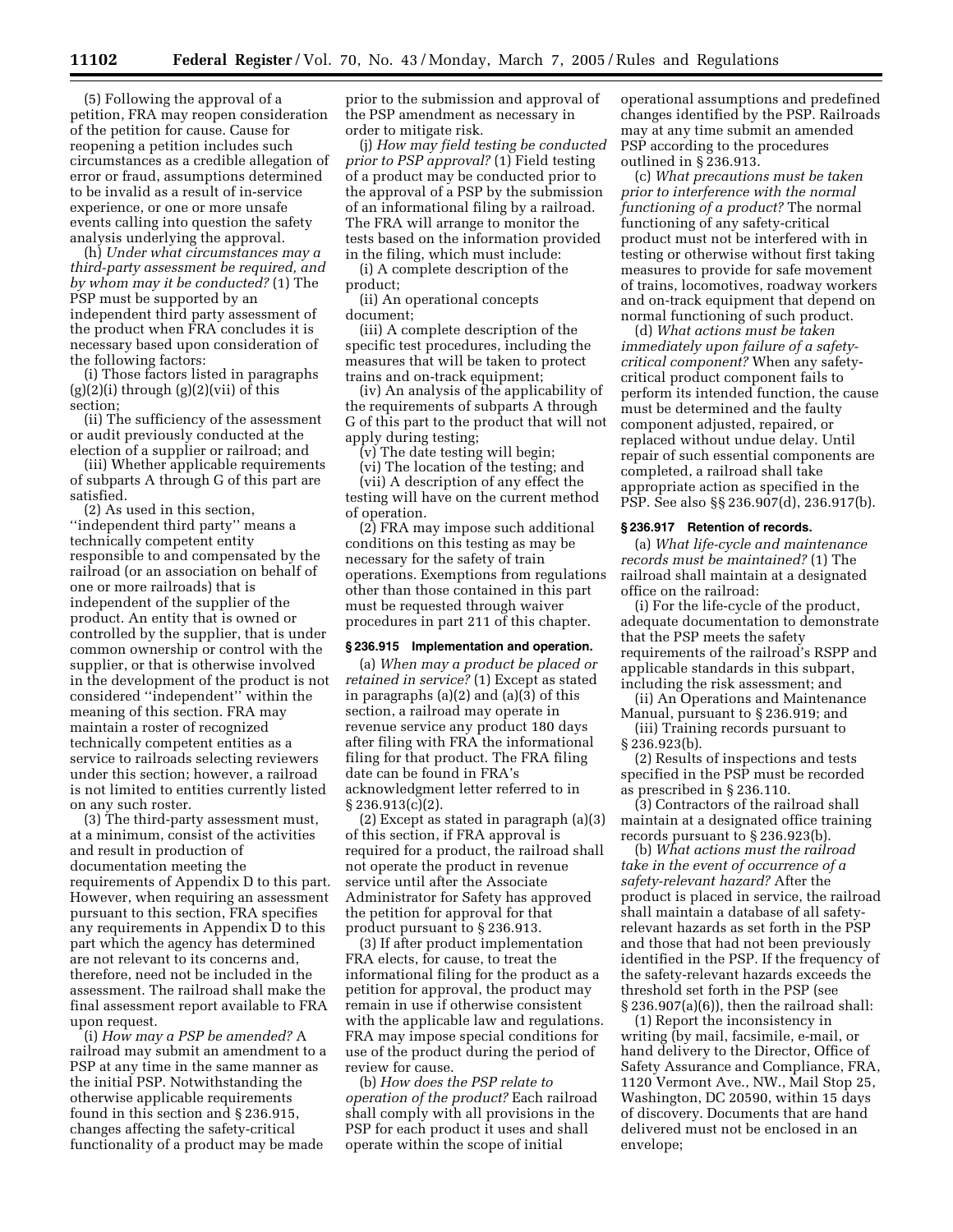(2) Take prompt countermeasures to reduce the frequency of the safetyrelevant hazard(s) below the threshold set forth in the PSP; and

(3) Provide a final report to the FRA Director, Office of Safety Assurance and Compliance, on the results of the analysis and countermeasures taken to reduce the frequency of the safetyrelevant hazard(s) below the threshold set forth in the PSP when the problem is resolved.

#### **§ 236.919 Operations and Maintenance Manual.**

(a) The railroad shall catalog and maintain all documents as specified in the PSP for the installation, maintenance, repair, modification, inspection, and testing of the product and have them in one Operations and Maintenance Manual, readily available to persons required to perform such tasks and for inspection by FRA and FRA-certified State inspectors.

(b) Plans required for proper maintenance, repair, inspection, and testing of safety-critical products must be adequate in detail and must be made available for inspection by FRA and FRA-certified State inspectors where such products are deployed or maintained. They must identify all software versions, revisions, and revision dates. Plans must be legible and correct.

(c) Hardware, software, and firmware revisions must be documented in the Operations and Maintenance Manual according to the railroad's configuration management control plan and any additional configuration/revision control measures specified in the PSP.

(d) Safety-critical components, including spare equipment, must be positively identified, handled, replaced, and repaired in accordance with the procedures specified in the PSP.

#### **§ 236.921 Training and qualification program, general.**

(a) *When is training necessary and who must be trained?* Employers shall establish and implement training and qualification programs for products subject to this subpart. These programs must meet the minimum requirements set forth in the PSP and in §§ 236.923 through 236.929 as appropriate, for the following personnel:

(1) Persons whose duties include installing, maintaining, repairing, modifying, inspecting, and testing safety-critical elements of the railroad's products, including central office, wayside, or onboard subsystems;

(2) Persons who dispatch train operations (issue or communicate any mandatory directive that is executed or enforced, or is intended to be executed or enforced, by a train control system subject to this subpart);

(3) Persons who operate trains or serve as a train or engine crew member subject to instruction and testing under part 217 of this chapter, on a train operating in territory where a train control system subject to this subpart is in use;

(4) Roadway workers whose duties require them to know and understand how a train control system affects their safety and how to avoid interfering with its proper functioning; and

(5) The direct supervisors of persons listed in paragraphs (a)(1) through (a)(4) of this section.

(b) *What competencies are required?* The employer's program must provide training for persons who perform the functions described in paragraph (a) of this section to ensure that they have the necessary knowledge and skills to effectively complete their duties related to processor-based signal and train control equipment.

#### **§ 236.923 Task analysis and basic requirements.**

(a) *How must training be structured and delivered?* As part of the program required by § 236.921, the employer shall, at a minimum:

(1) Identify the specific goals of the training program with regard to the target population (craft, experience level, scope of work, etc.), task(s), and desired success rate;

(2) Based on a formal task analysis, identify the installation, maintenance, repair, modification, inspection, testing, and operating tasks that must be performed on a railroad's products. This includes the development of failure scenarios and the actions expected under such scenarios;

(3) Develop written procedures for the performance of the tasks identified;

(4) Identify the additional knowledge, skills, and abilities above those required for basic job performance necessary to perform each task;

(5) Develop a training curriculum that includes classroom, simulator, computer-based, hands-on, or other formally structured training designed to impart the knowledge, skills, and abilities identified as necessary to perform each task;

(6) Prior to assignment of related tasks, require all persons mentioned in § 236.921(a) to successfully complete a training curriculum and pass an examination that covers the product and appropriate rules and tasks for which they are responsible (however, such persons may perform such tasks under the direct onsite supervision of a

qualified person prior to completing such training and passing the examination);

(7) Require periodic refresher training at intervals specified in the PSP that includes classroom, simulator, computer-based, hands-on, or other formally structured training and testing, except with respect to basic skills for which proficiency is known to remain high as a result of frequent repetition of the task; and

(8) Conduct regular and periodic evaluations of the effectiveness of the training program specified in § 236.923(a)(1) verifying the adequacy of the training material and its validity with respect to current railroads products and operations.

(b) *What training records are required?* Employers shall retain records which designate persons who are qualified under this section until new designations are recorded or for at least one year after such persons leave applicable service. These records shall be kept in a designated location and be available for inspection and replication by FRA and FRA-certified State inspectors.

#### **§ 236.925 Training specific to control office personnel.**

Any person responsible for issuing or communicating mandatory directives in territory where products are or will be in use must be trained in the following areas, as applicable:

(a) Instructions concerning the interface between the computer-aided dispatching system and the train control system, with respect to the safe movement of trains and other on-track equipment;

(b) Railroad operating rules applicable to the train control system, including provision for movement and protection of roadway workers, unequipped trains, trains with failed or cut-out train control onboard systems, and other on-track equipment; and

(c) Instructions concerning control of trains and other on-track equipment in case the train control system fails, including periodic practical exercises or simulations, and operational testing under part 217 of this chapter to ensure the continued capability of the personnel to provide for safe operations under the alternative method of operation.

#### **§ 236.927 Training specific to locomotive engineers and other operating personnel.**

(a) *What elements apply to operating personnel?* Training provided under this subpart for any locomotive engineer or other person who participates in the operation of a train in train control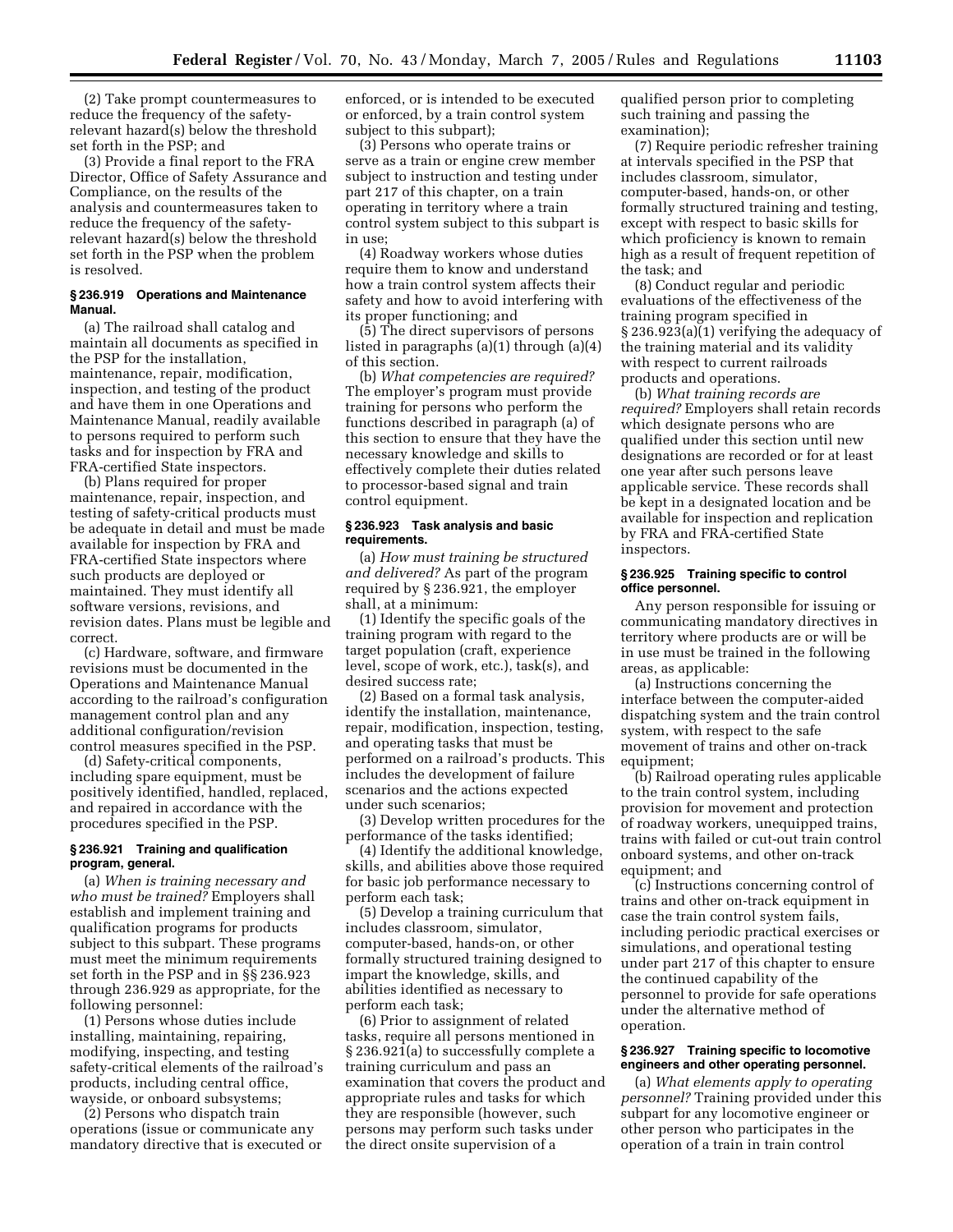territory must be defined in the PSP and the following elements must be addressed:

(1) Familiarization with train control equipment onboard the locomotive and the functioning of that equipment as part of the system and in relation to other onboard systems under that person's control;

(2) Any actions required of the onboard personnel to enable, or enter data to, the system, such as consist data, and the role of that function in the safe operation of the train;

(3) Sequencing of interventions by the system, including pre-enforcement notification, enforcement notification, penalty application initiation and postpenalty application procedures;

(4) Railroad operating rules applicable to the train control system, including provisions for movement and protection of any unequipped trains, or trains with failed or cut-out train control onboard systems and other on-track equipment;

(5) Means to detect deviations from proper functioning of onboard train control equipment and instructions regarding the actions to be taken with respect to control of the train and notification of designated railroad personnel; and

(6) Information needed to prevent unintentional interference with the proper functioning of onboard train control equipment.

(b) *How must locomotive engineer training be conducted?* Training required under this subpart for a locomotive engineer, together with required records, must be integrated into the program of training required by part 240 of this chapter.

(c) *What requirements apply to full automatic operation?* The following

special requirements apply in the event a train control system is used to effect full automatic operation of the train:

(1) The PSP must identify all safety hazards to be mitigated by the locomotive engineer.

(2) The PSP must address and describe the training required with provisions for the maintenance of skills proficiency. As a minimum, the training program must:

(i) As described in § 236.923(a)(2), develop failure scenarios which incorporate the safety hazards identified in the PSP, including the return of train operations to a fully manual mode;

(ii) Provide training, consistent with § 236.923(a), for safe train operations under all failure scenarios and identified safety hazards that affect train operations;

(iii) Provide training, consistent with § 236.923(a), for safe train operations under manual control; and

(iv) Consistent with § 236.923(a), ensure maintenance of manual train operating skills by requiring manual starting and stopping of the train for an appropriate number of trips and by one or more of the following methods:

(A) Manual operation of a train for a 4-hour work period;

(B) Simulated manual operation of a train for a minimum of 4 hours in a Type I simulator as required; or

(C) Other means as determined following consultation between the railroad and designated representatives of the affected employees and approved by the FRA. The PSP must designate the appropriate frequency when manual operation, starting, and stopping must be conducted, and the appropriate frequency of simulated manual operation.

#### **§ 236.929 Training specific to roadway workers.**

(a) *How is training for roadway workers to be coordinated with part 214?* Training required under this subpart for a roadway worker must be integrated into the program of instruction required under part 214, subpart C of this chapter (''Roadway Worker Protection''), consistent with task analysis requirements of § 236.923. This training must provide instruction for roadway workers who provide protection for themselves or roadway work groups.

(b) *What subject areas must roadway worker training include?* (1) Instruction for roadway workers must ensure an understanding of the role of processorbased signal and train control equipment in establishing protection for roadway workers and their equipment.

(2) Instruction for roadway workers must ensure recognition of processorbased signal and train control equipment on the wayside and an understanding of how to avoid interference with its proper functioning.

(3) Instructions concerning the recognition of system failures and the provision of alternative methods of ontrack safety in case the train control system fails, including periodic practical exercises or simulations and operational testing under part 217 of this chapter to ensure the continued capability of roadway workers to be free from the danger of being struck by a moving train or other on-track equipment.

■ 12. Amend Appendix A to part 236 by adding an entry for § 236.18 and adding entries for subpart H as follows:

#### APPENDIX A TO PART 236.—CIVIL PENALTIES 1

| Section                                                                            |  |  |  |                                                                          | Violation | Willful<br>violation      |                              |
|------------------------------------------------------------------------------------|--|--|--|--------------------------------------------------------------------------|-----------|---------------------------|------------------------------|
| Subpart A-Rules and Instructions, All Systems                                      |  |  |  |                                                                          |           |                           |                              |
|                                                                                    |  |  |  |                                                                          |           |                           |                              |
| 236.18 Software management control plan:                                           |  |  |  |                                                                          |           | \$5,000<br>5,000<br>2,500 | \$10,000<br>10,000<br>10,000 |
|                                                                                    |  |  |  |                                                                          |           |                           |                              |
|                                                                                    |  |  |  | Subpart H-Standards for Processor-Based Signal and Train Control Systems |           |                           |                              |
| 236.905 Railroad Safety Program Plan (RSPP):<br>236.907 Product Safety Plan (PSP): |  |  |  |                                                                          |           | 5,000<br>5.000            | 7,500<br>7.500               |
| 236.909 Minimum Performance Standard:                                              |  |  |  |                                                                          |           | 5,000<br>5,000            | 7,500<br>7.500               |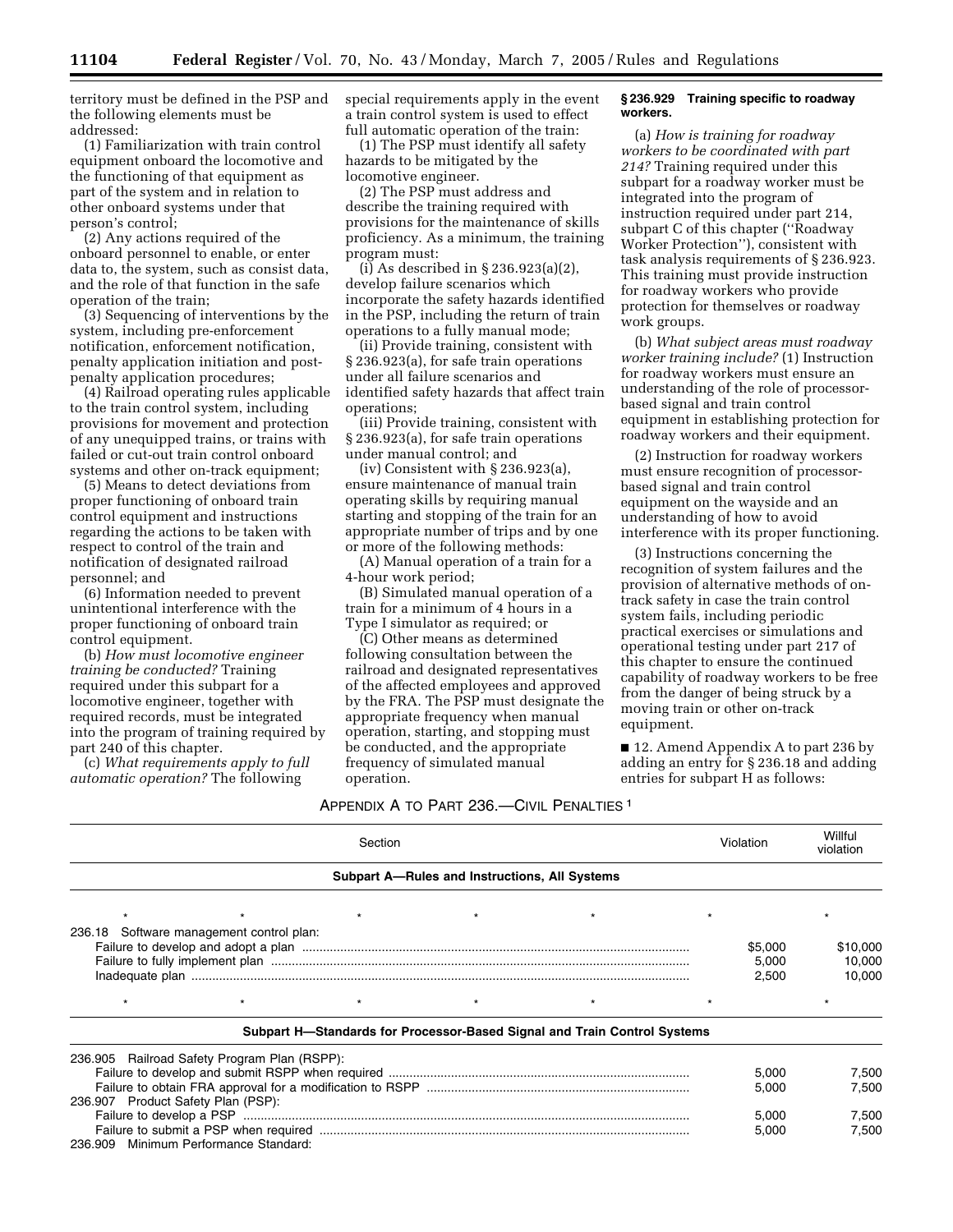#### APPENDIX A TO PART 236.—CIVIL PENALTIES 1—Continued

| Section                                                                                                     | Violation | Willful<br>violation |
|-------------------------------------------------------------------------------------------------------------|-----------|----------------------|
|                                                                                                             | 2,500     | 5.000                |
|                                                                                                             | 5.000     | 7,500                |
| 236.913 Notification to FRA of PSPs:                                                                        | 2.500     | 5,000                |
|                                                                                                             | 5.000     | 7,500                |
|                                                                                                             | 5.000     | 7.500                |
|                                                                                                             | 10,000    | 20,000               |
| 236.915 Implementation and operation:                                                                       |           |                      |
|                                                                                                             | 10.000    | 20,000               |
|                                                                                                             | 2.500     | 5,000                |
|                                                                                                             | 7.500     | 15,000               |
| (d) Failure to determine cause and adjust, repair or replace without undue delay or take appropriate action |           |                      |
|                                                                                                             | 5.000     | 7,500                |
| 236.917 Retention of records:                                                                               |           |                      |
|                                                                                                             | 7.500     | 15.000               |
|                                                                                                             | 10.000    | 20,000               |
|                                                                                                             | 10.000    | 20,000               |
|                                                                                                             | 2,500     | 5,000                |
|                                                                                                             | 3.000     | 6.000                |
|                                                                                                             | 3.000     | 6,000                |
| 236.923 Task analysis and basic requirements:                                                               |           |                      |
|                                                                                                             | 2.500     | 5.000                |
|                                                                                                             | 2,500     | 5,000                |
|                                                                                                             | 2.500     | 5,000                |
|                                                                                                             | 1,500     | 3,000                |
|                                                                                                             | 2,500     | 5,000                |
| 236.927                                                                                                     | 2.500     | 5.000                |
|                                                                                                             | 2,500     | 5,000                |

1The Administrator reserves the right to assess a civil penalty of up to \$27,000 per day for any violation where circumstances warrant. See 49 CFR part 209, appendix A.

■ 12a. Add Appendix B to part 236 to read as follows:

#### **Appendix B to Part 236—Risk Assessment Criteria**

The safety-critical performance of each product for which risk assessment is required under this part must be assessed in accordance with the following criteria or other criteria if demonstrated to the Associate Administrator for Safety to be equally suitable:

(a) *How are risk metrics to be expressed?* The risk metric for the proposed product must describe with a high degree of confidence the accumulated risk of a train system that operates over a life-cycle of 25 years or greater. Each risk metric for the proposed product must be expressed with an upper bound, as estimated with a sensitivity analysis, and the risk value selected must be demonstrated to have a high degree of confidence.

(b) *How does the risk assessment handle interaction risks for interconnected subsystems/components?* The safety-critical assessment of each product must include all of its interconnected subsystems and components and, where applicable, the interaction between such subsystems.

(c) *How is the previous condition computed?* Each subsystem or component of the previous condition must be analyzed with a Mean Time To Hazardous Event (MTTHE) as specified subject to a high degree of confidence.

(d) *What major risk characteristics must be included when relevant to assessment?* Each risk calculation must consider the total

signaling and train control system and method of operation, as subjected to a list of hazards to be mitigated by the signaling and train control system. The methodology requirements must include the following major characteristics, when they are relevant to the product being considered:

(1) Track plan infrastructure;

(2) Total number of trains and movement density;

(3) Train movement operational rules, as enforced by the dispatcher and train crew behaviors;

(4) Wayside subsystems and components; and

(5) Onboard subsystems and components. (e) *What other relevant parameters must be determined for the subsystems and components?* The failure modes of each subsystem or component, or both, must be determined for the integrated hardware/ software (where applicable) as a function of the Mean Time To Failure (MTTF) failure restoration rates, and the integrated hardware/software coverage of all processorbased subsystems or components, or both. Train operating and movement rules, along with components that are layered in order to enhance safety-critical behavior, must also be considered.

(f) *How are processor-based subsystems/ components assessed?* (1) An MTTHE value must be calculated for each processor-based subsystem or component, or both, indicating the safety-critical behavior of the integrated hardware/software subsystem or component, or both. The human factor impact must be included in the assessment, whenever applicable, to provide an integrated MTTHE value. The MTTHE calculation must consider

the rates of failures caused by permanent, transient, and intermittent faults accounting for the fault coverage of the integrated hardware/software subsystem or component, phased-interval maintenance, and restoration of the detected failures.

(2) MTTHE compliance verification and validation must be based on the assessment of the design for verification and validation process, historical performance data, analytical methods and experimental safetycritical performance testing performed on the subsystem or component. The compliance process must be demonstrated to be compliant and consistent with the MTTHE metric and demonstrated to have a high degree of confidence.

(g) *How are non-processor-based subsystems/components assessed?* (1) The safety-critical behavior of all non-processorbased components, which are part of a processor-based system or subsystem, must be quantified with an MTTHE metric. The MTTHE assessment methodology must consider failures caused by permanent, transient, and intermittent faults, phaseinterval maintenance and restoration of failures and the effect of fault coverage of each non-processor-based subsystem or component.

(2) MTTHE compliance verification and validation must be based on the assessment of the design for verification and validation process, historical performance data, analytical methods and experimental safetycritical performance testing performed on the subsystem or component. The non-processorbased quantification compliance must be demonstrated to have a high degree of confidence.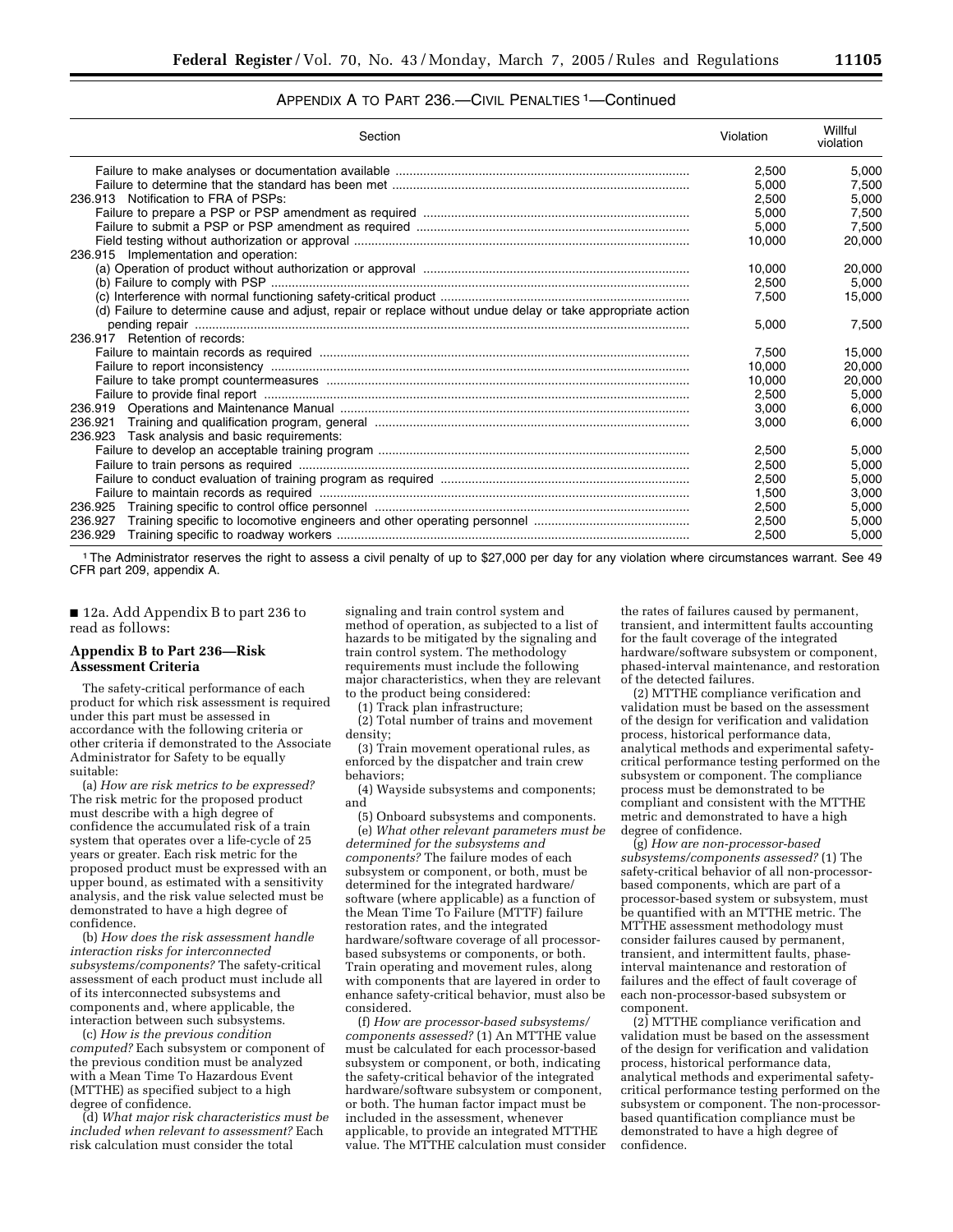(h) *What assumptions must be documented?* (1) The railroad shall document any assumptions regarding the reliability or availability of mechanical, electric, or electronic components. Such assumptions must include MTTF projections, as well as Mean Time To Repair (MTTR) projections, unless the risk assessment specifically explains why these assumptions are not relevant to the risk assessment. The railroad shall document these assumptions in such a form as to permit later automated comparisons with in-service experience (*e.g.*, a spreadsheet).

(2) The railroad shall document any assumptions regarding human performance. The documentation shall be in such a form as to facilitate later comparisons with inservice experience.

(3) The railroad shall document any assumptions regarding software defects. These assumptions shall be in a form which permits the railroad to project the likelihood of detecting an in-service software defect. These assumptions shall be documented in such a form as to permit later automated comparisons with in-service experience.

(4) The railroad shall document all of the identified safety-critical fault paths. The documentation shall be in such a form as to facilitate later comparisons with in-service faults.

■ 13. Add Appendix C to part 236 to read as follows:

#### **Appendix C to Part 236—Safety Assurance Criteria and Processes**

(a) *What is the purpose of this appendix?* This appendix seeks to promote full disclosure of safety risk to facilitate minimizing or eliminating elements of risk where practicable by providing minimum criteria and processes for safety analyses conducted in support of PSPs. The analysis required by this appendix is intended to minimize the probability of failure to an acceptable level, helping to optimize the safety of the product within the limitations of the available engineering science, cost, and other constraints. FRA uses the criteria and processes set forth in this appendix to evaluate analyses, assumptions, and conclusions provided in RSPP and PSP documents. An analysis performed under this appendix must:

(1) Address each area of paragraph (b) of this appendix, explaining how such objectives are addressed or why they are not relevant, and

(2) Employ a validation and verification process pursuant to paragraph (c) of this appendix.

(b) *What categories of safety elements must be addressed?* The designer shall address each of the following safety considerations when designing and demonstrating the safety of products covered by subpart H of this part. In the event that any of these principles are not followed, the PSP shall state both the reason(s) for departure and the alternative(s) utilized to mitigate or eliminate the hazards associated with the design principle not followed.

(1) *Normal operation*. The system (including all hardware and software) must

demonstrate safe operation with no hardware failures under normal anticipated operating conditions with proper inputs and within the expected range of environmental conditions. All safety-critical functions must be performed properly under these normal conditions. Absence of specific operator actions or procedures will not prevent the system from operating safely. There must be no hazards that are categorized as unacceptable or undesirable. Hazards categorized as unacceptable must be eliminated by design.

(2) *Systematic failure*. It must be shown how the product is designed to mitigate or eliminate unsafe systematic failures—those conditions which can be attributed to human error that could occur at various stages throughout product development. This includes unsafe errors in the software due to human error in the software specification, design or coding phases, or both; human errors that could impact hardware design; unsafe conditions that could occur because of an improperly designed human-machine interface; installation and maintenance errors; and errors associated with making modifications.

(3) *Random failure*. (i) The product must be shown to operate safely under conditions of random hardware failure. This includes single as well as multiple hardware failures, particularly in instances where one or more failures could occur, remain undetected (latent) and react in combination with a subsequent failure at a later time to cause an unsafe operating situation. In instances involving a latent failure, a subsequent failure is similar to there being a single failure. In the event of a transient failure, and if so designed, the system should restart itself if it is safe to do so. Frequency of attempted restarts must be considered in the hazard analysis required by § 236.907(a)(8).

(ii) There shall be no single point failures in the product that can result in hazards categorized as unacceptable or undesirable. Occurrence of credible single point failures that can result in hazards must be detected and the product must achieve a known safe state before falsely activating any physical appliance.

(iii) If one non-self-revealing failure combined with a second failure can cause a hazard that is categorized as unacceptable or undesirable, then the second failure must be detected and the product must achieve a known safe state before falsely activating any physical appliance.

(4) *Common Mode failure*. Another concern of multiple failure involves common mode failures in which two or more subsystems or components intended to compensate one another to perform the same function all fail by the same mode and result in unsafe conditions. This is of particular concern in instances in which two or more elements (hardware or software, or both) are used in combination to ensure safety. If a common mode failure exists, then any analysis performed under this appendix cannot rely on the assumption that failures are independent. Examples include: the use of redundancy in which two or more elements perform a given function in parallel and when one (hardware or software)

element checks/monitors another element (of hardware or software) to help ensure its safe operation. Common mode failure relates to independence, which must be ensured in these instances. When dealing with the effects of hardware failure, the designer shall address the effects of the failure not only on other hardware, but also on the execution of the software, since hardware failures can greatly affect how the software operates.

(5) *External influences*. The product must be shown to operate safely when subjected to different external influences, including:

(i) Electrical influences such as power supply anomalies/transients, abnormal/ improper input conditions (*e.g.*, outside of normal range inputs relative to amplitude and frequency, unusual combinations of inputs) including those related to a human operator, and others such as electromagnetic interference or electrostatic discharges, or both;

(ii) Mechanical influences such as vibration and shock; and

(iii) Climatic conditions such as temperature and humidity.

(6) *Modifications*. Safety must be ensured following modifications to the hardware or software, or both. All or some of the concerns identified in this paragraph may be applicable depending upon the nature and extent of the modifications.

(7) *Software.* Software faults must not cause hazards categorized as unacceptable or undesirable.

(8) *Closed Loop Principle*. The product design must require positive action to be taken in a prescribed manner to either begin product operation or continue product operation.

(9) *Human Factors Engineering:* The product design must sufficiently incorporate human factors engineering that is appropriate to the complexity of the product; the educational, mental, and physical capabilities of the intended operators and maintainers; the degree of required human interaction with the component; and the environment in which the product will be used.

(c) *What standards are acceptable for verification and validation?* (1) The standards employed for verification or validation, or both, of products subject to this subpart must be sufficient to support achievement of the applicable requirements of subpart H of this part.

(2) U.S. Department of Defense Military Standard (MIL-STD) 882C, ''System Safety Program Requirements'' (January 19, 1993), is recognized as providing appropriate risk analysis processes for incorporation into verification and validation standards.

(3) The following standards designed for application to processor-based signal and train control systems are recognized as acceptable with respect to applicable elements of safety analysis required by subpart H of this part. The latest versions of the standards listed below should be used unless otherwise provided.

(i) IEEE 1483–2000, Standard for the Verification of Vital Functions in Processor-Based Systems Used in Rail Transit Control. (ii) CENELEC Standards as follows:

(A) EN50126: 1999, Railway Applications: Specification and Demonstration of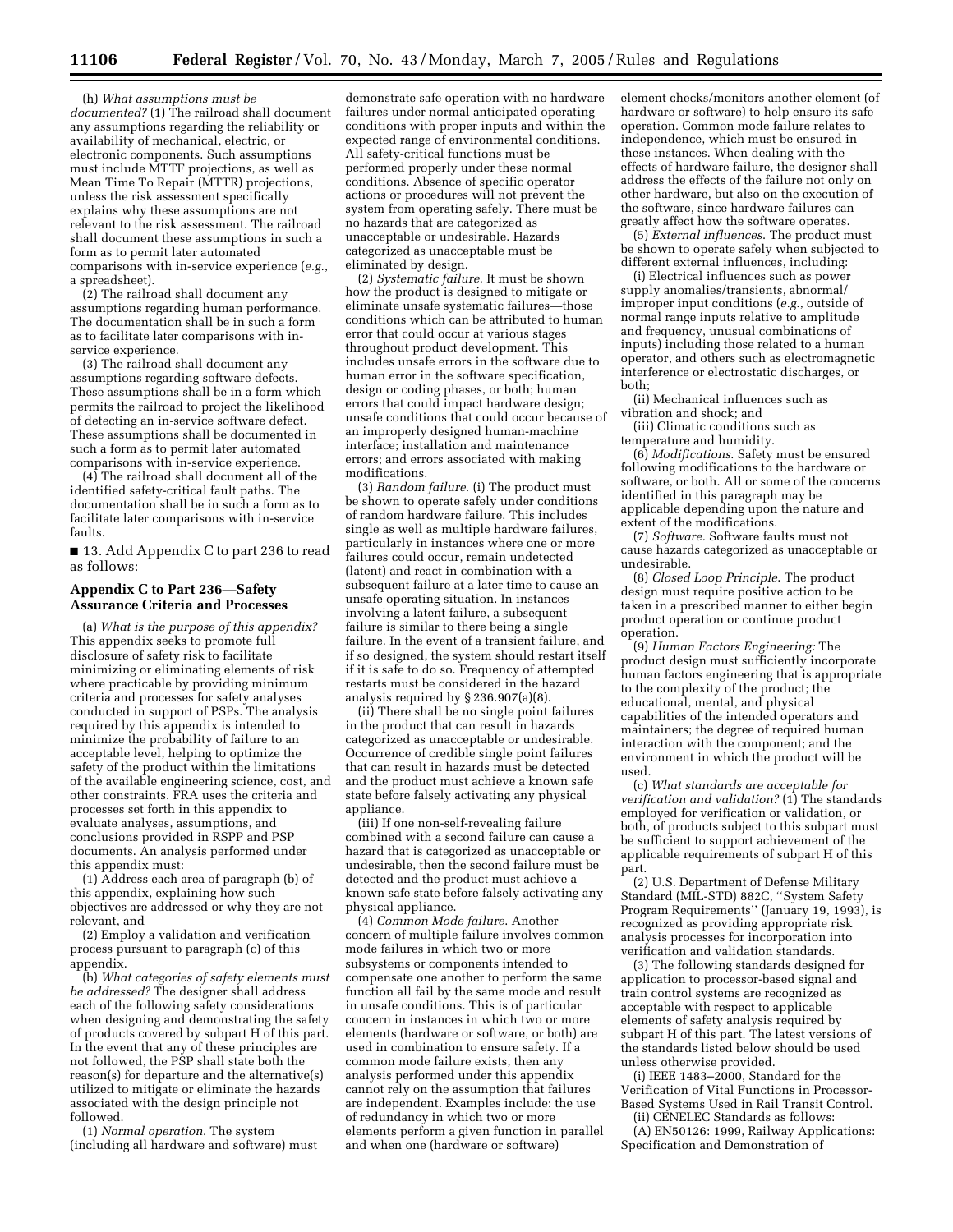Reliability, Availability, Maintainability and Safety (RAMS);

(B) EN50128 (May 2001), Railway Applications: Software for Railway Control and Protection Systems;

(C) EN50129: 2003, Railway Applications: Communications, Signaling, and Processing Systems-Safety Related Electronic Systems for Signaling; and

(D) EN50155:2001/A1:2002, Railway Applications: Electronic Equipment Used in Rolling Stock.

(iii) ATCS Specification 140,

Recommended Practices for Safety and Systems Assurance.

(iv) ATCS Specification 130, Software Quality Assurance.

(v) AAR-AREMA 2005 Communications and Signal Manual of Recommended Practices, Part 17.

(vi) Safety of High Speed Ground Transportation Systems. Analytical Methodology for Safety Validation of Computer Controlled Subsystems. Volume II: Development of a Safety Validation Methodology. Final Report September 1995. Author: Jonathan F. Luedeke, Battelle. DOT/ FRA/ORD–95/10.2.

(vii) IEC 61508 (International Electrotechnical Commission), Functional Safety of Electrical/Electronic/ Programmable/Electronic Safety (E/E/P/ES) Related Systems, Parts 1–7 as follows:

(A) IEC 61508–1 (1998–12) Part 1: General requirements and IEC 61508–1 Corr. (1999– 05) Corrigendum 1-Part 1:General Requirements.

(B) IEC 61508–2 (2000–05) Part 2: Requirements for electrical/electronic/ programmable electronic safety-related systems.

(C) IEC 61508–3 (1998–12) Part 3: Software requirements and IEC 61508–3 Corr.1(1999– 04) Corrigendum 1-Part3: Software requirements.

(D) IEC 61508–4 (1998–12) Part 4: Definitions and abbreviations and IEC 61508–4 Corr.1(1999–04) Corrigendum 1-Part 4: Definitions and abbreviations.

(E) IEC 61508–5 (1998–12) Part 5: Examples of methods for the determination of safety integrity levels and IEC 61508–5 Corr.1 (1999–04) Corrigendum 1 Part 5: Examples of methods for determination of safety integrity levels.

(F) IEC 61508–6 (2000–04) Part 6: Guidelines on the applications of IEC 61508– 2 and –3.

(G) IEC 61508–7 (2000–03) Part 7: Overview of techniques and measures.

(4) Use of unpublished standards, including proprietary standards, is authorized to the extent that such standards are shown to achieve the requirements of this part. However, any such standards shall be available for inspection and replication by FRA and for public examination in any public proceeding before the FRA to which they are relevant.

■ 14. Add Appendix D to part 236 to read as follows:

#### **Appendix D to Part 236—Independent Review of Verification and Validation**

(a) *What is the purpose of this appendix?* This appendix provides minimum

requirements for independent third-party assessment of product safety verification and validation pursuant to subpart H of this part. The goal of this assessment is to provide an independent evaluation of the product manufacturer's utilization of safety design practices during the product's development and testing phases, as required by the applicable railroad's RSPP, the product PSP, the requirements of subpart H of this part, and any other previously agreed-upon controlling documents or standards.

(b) *What general requirements apply to the conduct of third party assessments?* (1) The supplier may request advice and assistance of the reviewer concerning the actions identified in paragraphs (c) through (g) of this appendix. However, the reviewer should not engage in design efforts, in order to preserve the reviewer's independence and maintain the supplier's proprietary right to the product.

(2) The supplier shall provide the reviewer access to any and all documentation that the reviewer requests and attendance at any design review or walkthrough that the reviewer determines as necessary to complete and accomplish the third party assessment. The reviewer may be accompanied by representatives of FRA as necessary, in FRA's judgment, for FRA to monitor the assessment.

(c) *What must be done at the preliminary level?* The reviewer shall evaluate with respect to safety and comment on the adequacy of the processes which the supplier applies to the design and development of the product. At a minimum, the reviewer shall compare the supplier processes with acceptable methodology and employ any other such tests or comparisons if they have been agreed to previously with FRA. Based on these analyses, the reviewer shall identify and document any significant safety vulnerabilities which are not adequately mitigated by the supplier's (or user's) processes. Finally, the reviewer shall evaluate the adequacy of the railroad's RSPP, the PSP, and any other documents pertinent to the product being assessed.

(d) *What must be done at the functional level?* (1) The reviewer shall analyze the Preliminary Hazard Analysis (PHA) for comprehensiveness and compliance with the railroad's RSPP.

(2) The reviewer shall analyze all Fault Tree Analyses (FTA), Failure Mode and Effects Criticality Analysis (FMECA), and other hazard analyses for completeness, correctness, and compliance with the railroad's RSPP.

(e) *What must be done at the implementation level?* The reviewer shall randomly select various safety-critical software modules for audit to verify whether the requirements of the RSPP were followed. The number of modules audited must be determined as a representative number sufficient to provide confidence that all unaudited modules were developed in compliance with the RSPP.

(f) *What must be done at closure?* (1) The reviewer shall evaluate and comment on the plan for installation and test procedures of the product for revenue service.

(2) The reviewer shall prepare a final report of the assessment. The report shall be

submitted to the railroad prior to the commencement of installation testing and contain at least the following information:

(i) Reviewer's evaluation of the adequacy of the PSP, including the supplier's MTTHE and risk estimates for the product, and the supplier's confidence interval in these estimates;

(ii) Product vulnerabilities which the reviewer felt were not adequately mitigated, including the method by which the railroad would assure product safety in the event of a hardware or software failure (*i.e.*, how does the railroad assure that all potentially hazardous failure modes are identified?) and the method by which the railroad addresses comprehensiveness of the product design for the requirements of the operations it will govern (*i.e.*, how does the railroad assure that all potentially hazardous operating circumstances are identified? Who records any deficiencies identified in the design process? Who tracks the correction of these deficiencies and confirms that they are corrected?);

(iii) A clear statement of position for all parties involved for each product vulnerability cited by the reviewer;

(iv) Identification of any documentation or information sought by the reviewer that was denied, incomplete, or inadequate;

(v) A listing of each RSPP procedure or process which was not properly followed;

(vi) Identification of the software verification and validation procedures for the product's safety-critical applications, and the reviewer's evaluation of the adequacy of these procedures;

(vii) Methods employed by the product manufacturer to develop safety-critical software, such as use of structured language, code checks, modularity, or other similar generally acceptable techniques; and

(viii) Method by which the supplier or railroad addresses comprehensiveness of the product design which considers the safety elements listed in paragraph (b) of appendix C to this part.

■ 15. Add Appendix E to part 236 to read as follows:

#### **Appendix E to Part 236—Human-Machine Interface (HMI) Design**

(a) *What is the purpose of this appendix?* The purpose of this appendix is to provide HMI design criteria which will minimize negative safety effects by causing designers to consider human factors in the development of HMIs.

(b) *What is meant by ''designer'' and ''operator''?* As used in this section, ''designer'' means anyone who specifies requirements for—or designs a system or subsystem, or both, for—a product subject to subpart H of this part, and ''operator'' means any human who is intended to receive information from, provide information to, or perform repairs or maintenance on a signal or train control product subject to subpart H of this part.

(c) *What kinds of human factors issues must designers consider with regard to the general function of a system?*

(1) *Reduced situational awareness and over-reliance.* HMI design must give an